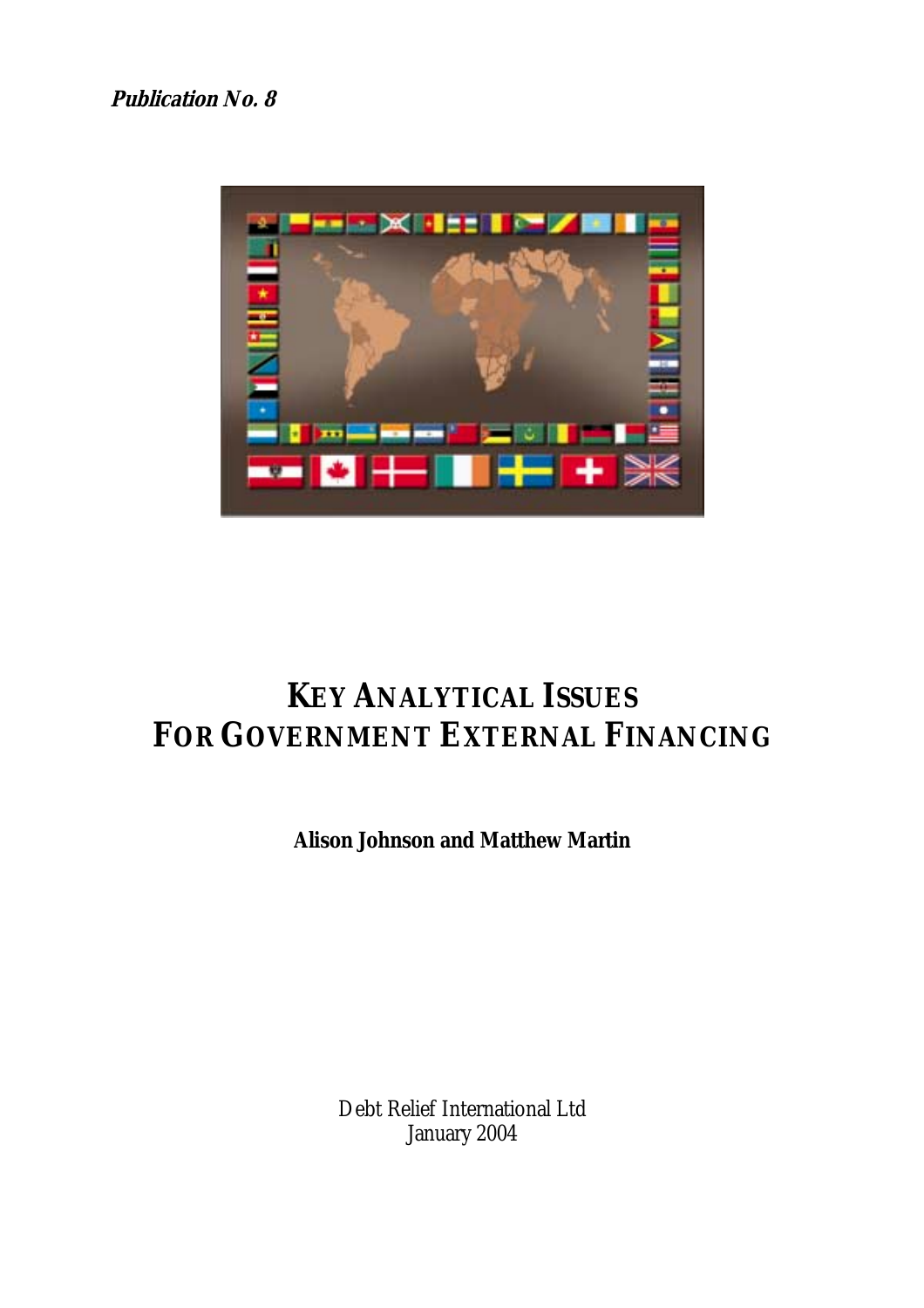Second Edition

First Edition published in 2003 (ISBN: 1-903971-28-4)

© Copyright 2004 by Debt Relief International Ltd. Permission must be obtained from them prior to any further reprints, republication, photocopying, or other use of this work.

*Published by*  Debt Relief International Ltd 4th Floor, Lector Court, 151-153 Farringdon Road London EC1R 3AF, United Kingdom<br>Tel.: 44 (0)20 - 7278 0022<br>Fax: 44 (0)20 - 7278 8622

Email: publications@dri.org.uk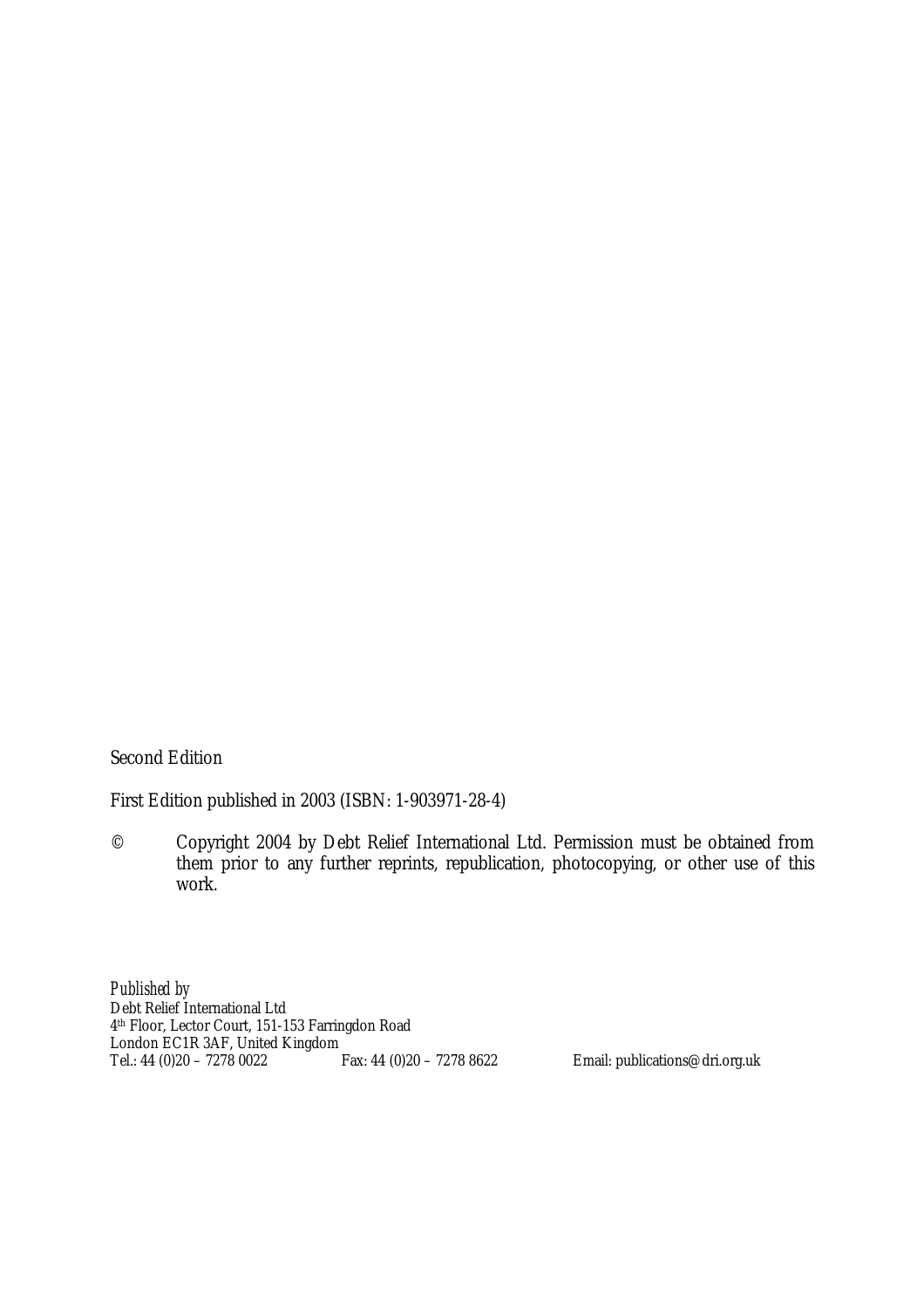# **Foreword**

To comply with additional findings on external aid, the 1<sup>st</sup> Edition of *Key Analytical Issues for Government External Financing*, published by Debt Relief International in 2003 is hereby modified:

- The full section 4.3 'Benchmarks for external assistance sustainability indicators' is replaced;
- Footnote 24 is amended;
- Annex 3 'OECD Donor/Creditor Agencies': note new information for the Netherlands ECA. New name and web address, amended details;
- Annex 4 'Bibliography': six additional references added.

The views expressed in the publications are those of the authors and not necessarily those of the HIPC CBP donors.

We welcome any comments on this publication or suggestions for other topics to be included.

Alison Johnson Yolande Eyoum<br>Publications Editor Publications Administrator Publications Administrator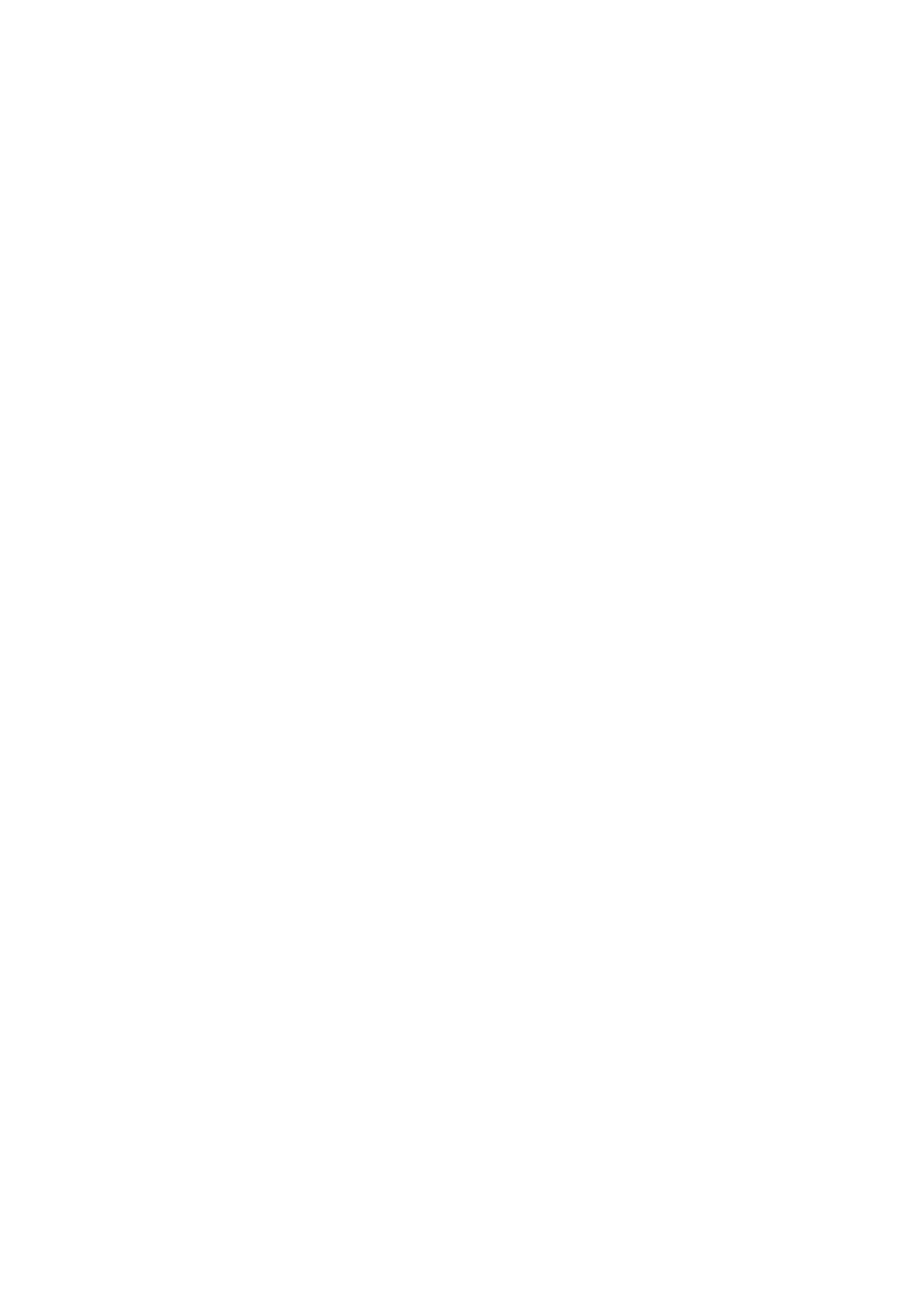# **Table of Contents**

| 1.           |                |                                                                       |  |
|--------------|----------------|-----------------------------------------------------------------------|--|
| 2.           |                |                                                                       |  |
|              | 2.1            |                                                                       |  |
|              | 2.1.1          |                                                                       |  |
|              | 2.1.2<br>2.1.3 |                                                                       |  |
|              | $2.2\,$        |                                                                       |  |
|              | 2.2.1          |                                                                       |  |
|              | 2.2.2          |                                                                       |  |
|              | 2.2.3          |                                                                       |  |
| <b>3.</b>    |                |                                                                       |  |
|              | 3.1            |                                                                       |  |
|              | 3.2            |                                                                       |  |
|              | 3.3            |                                                                       |  |
| $\mathbf{4}$ |                |                                                                       |  |
|              | 4.1            |                                                                       |  |
|              | 4.2            |                                                                       |  |
|              | 4.3            |                                                                       |  |
| 5.           |                | Analysis of Donor/Creditor and Government Procedures and Practices 29 |  |
|              | 5.1            |                                                                       |  |
|              | 5.1.1          |                                                                       |  |
|              | 5.1.2          |                                                                       |  |
|              | 5.1.3<br>5.2   |                                                                       |  |
|              |                |                                                                       |  |
| 6.           |                |                                                                       |  |
|              | 6.1            |                                                                       |  |
|              | 6.2            |                                                                       |  |
|              | 6.3            |                                                                       |  |
|              | 6.4            |                                                                       |  |
|              | 6.5            |                                                                       |  |
|              | 6.6            |                                                                       |  |
|              | 6.7            |                                                                       |  |
|              | 6.8            |                                                                       |  |
| 7.           |                |                                                                       |  |
|              | 7.1            |                                                                       |  |
|              | 7.2            |                                                                       |  |
|              | 7.3            |                                                                       |  |
|              | 7.4            |                                                                       |  |
|              | 7.5            |                                                                       |  |
|              | 7.6            |                                                                       |  |
| 8.           |                |                                                                       |  |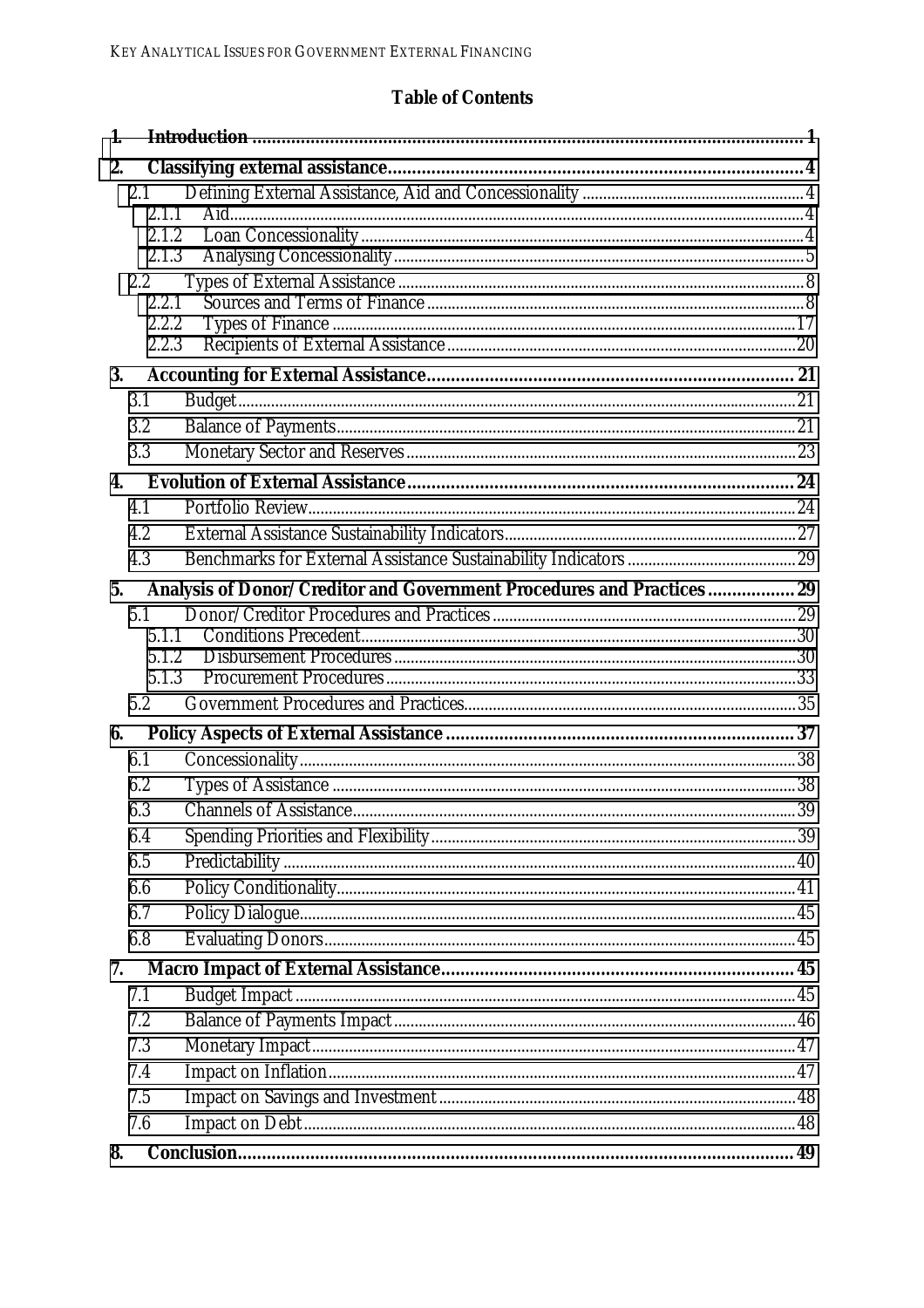# **Tables**

| Table 3: External Assistance to Developing Countries, 1970 - 2001 (US\$ billions) |  |
|-----------------------------------------------------------------------------------|--|
|                                                                                   |  |
| Table 5: Concessionality and Average Terms of OECD Bilateral ODA*, 2000  13       |  |
|                                                                                   |  |
|                                                                                   |  |
|                                                                                   |  |
|                                                                                   |  |

# **Boxes**

# **Annexes**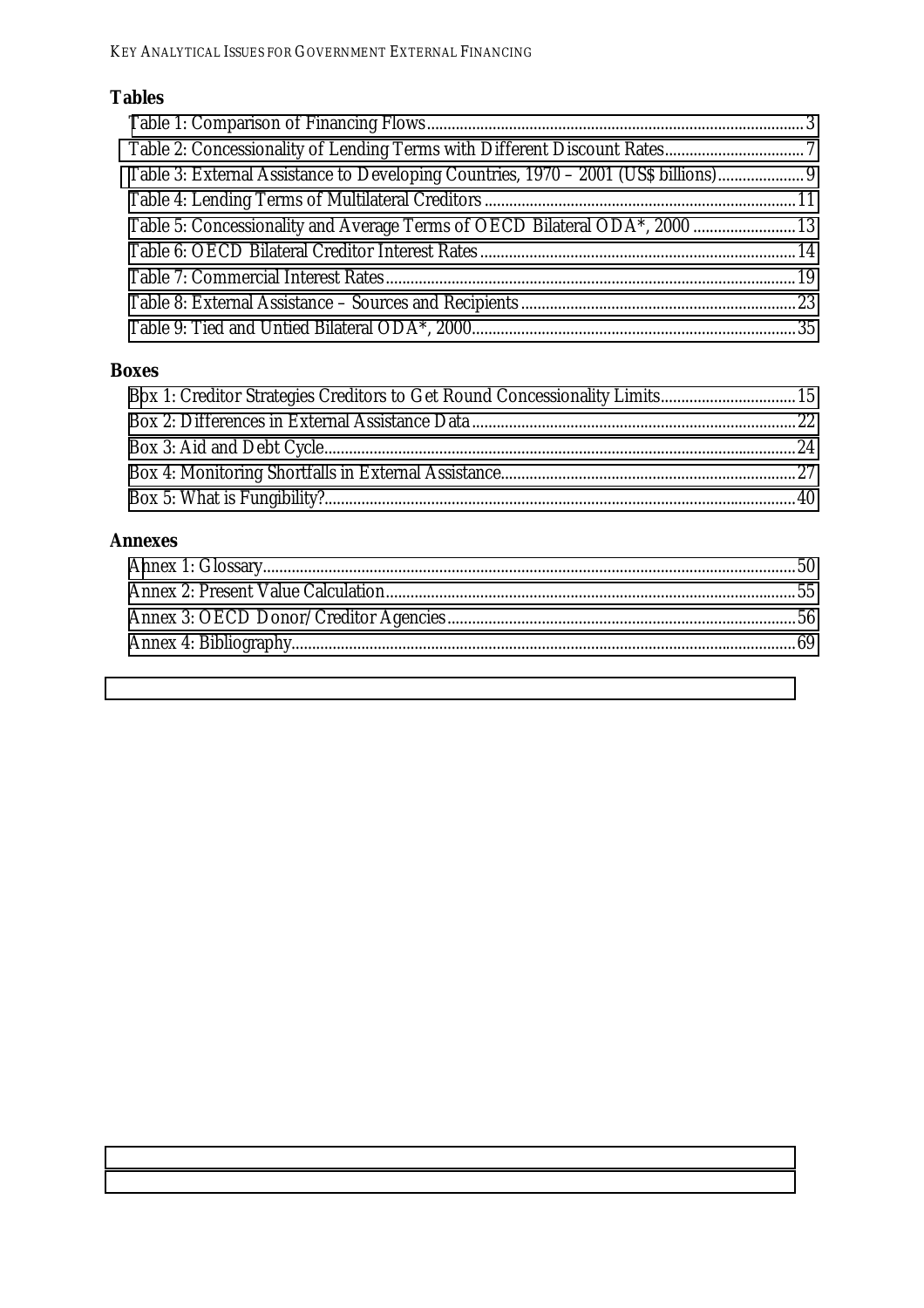# **Acronyms**

| <b>ADB</b>    | <b>Asian Development Bank</b>                                                                                                     |  |  |  |  |  |  |
|---------------|-----------------------------------------------------------------------------------------------------------------------------------|--|--|--|--|--|--|
| <b>AECI</b>   | Agencia Española de Cooperación Internacional (Spanish International Co-operation<br>Agency)                                      |  |  |  |  |  |  |
| AfD           | Agence française de développement (formerly called CFD: Caisse française de<br><i>développement</i> ) (French Development Agency) |  |  |  |  |  |  |
| <b>AfDB</b>   | <b>African Development Bank</b>                                                                                                   |  |  |  |  |  |  |
| <b>AfDF</b>   | <b>African Development Fund</b>                                                                                                   |  |  |  |  |  |  |
| <b>AFESD</b>  | Arab Fund for Economic and Social Development                                                                                     |  |  |  |  |  |  |
| <b>BADEA</b>  | Banque arabe pour le développement économique en Afrique (Arab Bank for Economic<br>Development in Africa)                        |  |  |  |  |  |  |
| <b>BCEAO</b>  | Banque centrale des États de l'Afrique de l'Ouest (Central Bank of West African<br>States)                                        |  |  |  |  |  |  |
| <b>BEAC</b>   | <i>Banque des États de l'Afrique Centrale</i> (Bank of Central African States)                                                    |  |  |  |  |  |  |
| BoP           | <b>Balance of Payments</b>                                                                                                        |  |  |  |  |  |  |
| <b>BWI</b>    | <b>Bretton Woods Institutions</b>                                                                                                 |  |  |  |  |  |  |
| <b>CABEI</b>  | <b>Central American Bank for Economic Integration</b>                                                                             |  |  |  |  |  |  |
| <b>CAF</b>    | Corporación Andina de Fomento (Andean Development Corporation)                                                                    |  |  |  |  |  |  |
| <b>CCL</b>    | <b>Contingent Credit Lines</b>                                                                                                    |  |  |  |  |  |  |
| <b>CDB</b>    | <b>Caribbean Development Bank</b>                                                                                                 |  |  |  |  |  |  |
| <b>CEMLA</b>  | Centro de Estudios Monetarios Latinoamericanos (Centre for Latin American<br><b>Monetary Studies)</b>                             |  |  |  |  |  |  |
| <b>CESCE</b>  | Compañía Española de Seguros de Crédito a la Exportación (Spain Export Credit<br>Agency)                                          |  |  |  |  |  |  |
| <b>CFF</b>    | <b>Compensatory Financing Facility</b>                                                                                            |  |  |  |  |  |  |
| <b>CIDA</b>   | <b>Canadian International Development Agency</b>                                                                                  |  |  |  |  |  |  |
| <b>CIRR</b>   | <b>Commercial Interest Reference Rates (OECD)</b>                                                                                 |  |  |  |  |  |  |
| <b>CMCF</b>   | <b>CARICOM Multilateral Clearing Facility</b>                                                                                     |  |  |  |  |  |  |
| <b>COFACE</b> | Compagnie française d'assurance pour le commerce extérieur (France Export Credit<br>Agency)                                       |  |  |  |  |  |  |
| <b>CWB</b>    | <b>Canadian Western Bank</b>                                                                                                      |  |  |  |  |  |  |
| <b>DAC</b>    | <b>Development Assistance Committee (OECD)</b>                                                                                    |  |  |  |  |  |  |
| <b>DANIDA</b> | Danish International Development Agency                                                                                           |  |  |  |  |  |  |
| <b>DBR</b>    | <b>Domestic Budget Revenue</b>                                                                                                    |  |  |  |  |  |  |
| <b>DFID</b>   | Department for International Development (United Kingdom)                                                                         |  |  |  |  |  |  |
| DRI           | <b>Debt Relief International</b>                                                                                                  |  |  |  |  |  |  |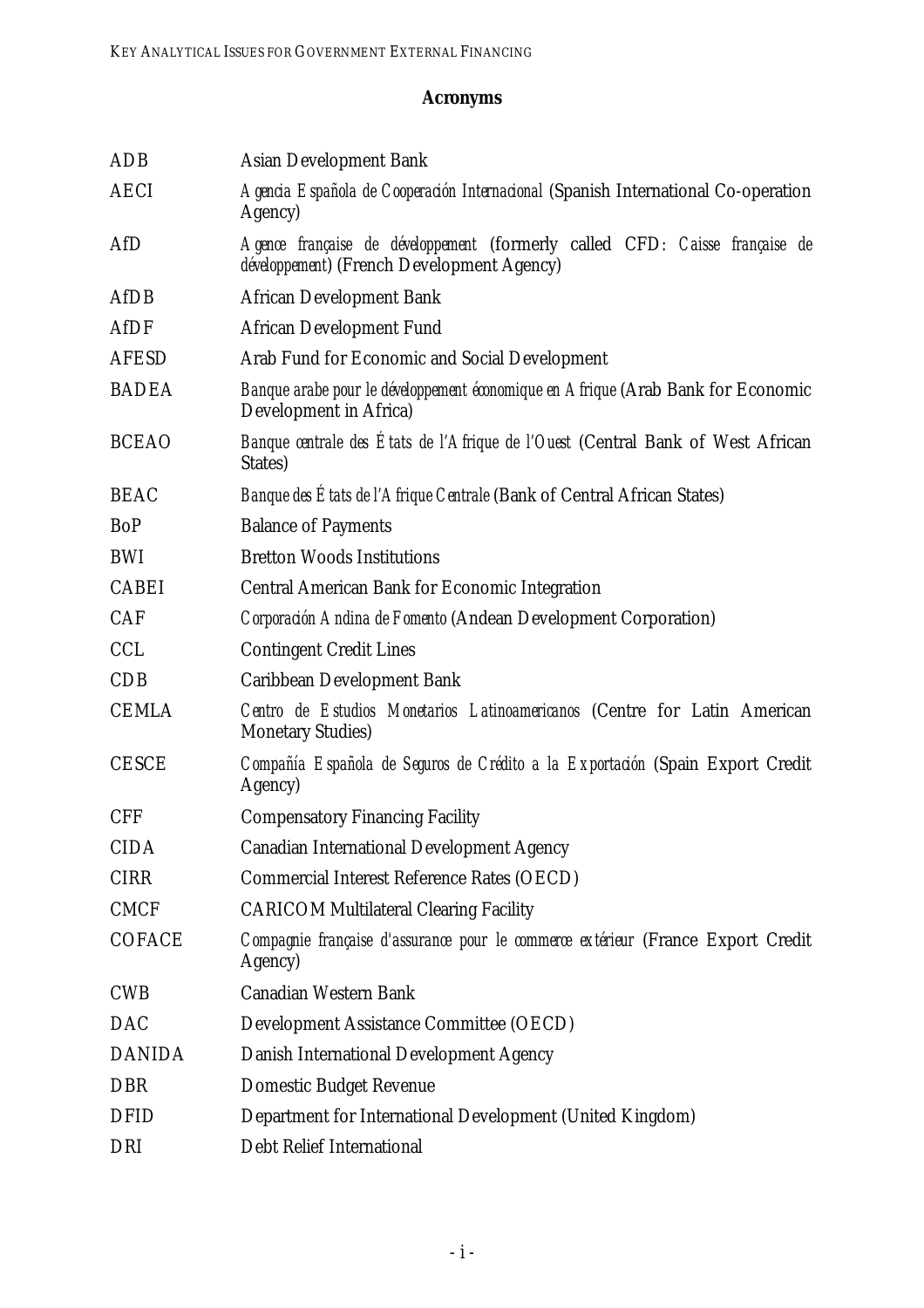| <b>EADB</b>     | <b>East African Development Bank</b>                                                                                        |
|-----------------|-----------------------------------------------------------------------------------------------------------------------------|
| <b>ECGD</b>     | <b>Export Credits Guarantee Department (United Kingdom)</b>                                                                 |
| <b>ECOWAS</b>   | <b>Economic Community of West African States</b>                                                                            |
| <b>EDC</b>      | Export Development Canada (Canada Export Credit Agency)                                                                     |
| <b>EDF</b>      | <b>European Development Fund</b>                                                                                            |
| <b>EFF</b>      | <b>Extended Find Facility</b>                                                                                               |
| EIB             | <b>European Investment Bank</b>                                                                                             |
| <b>EKF</b>      | <b>Eksport Kredit Fonden (Denmark Export Credit Agency)</b>                                                                 |
| <b>EKN</b>      | Exportkreditnämden (Sweden Export Credit Agency)                                                                            |
| <b>ERG</b>      | <b>Export Risk Guarantee (Switzerland Export Credit Agency)</b>                                                             |
| <b>ESAF</b>     | <b>Enhanced Structural Adjustment Facility</b>                                                                              |
| <b>FDI</b>      | <b>Foreign Direct Investment</b>                                                                                            |
| <b>FINNIDA</b>  | Department for International Development Cooperation (Finland)                                                              |
| <b>FINNVERA</b> | <b>Finland Export Credit Agency</b>                                                                                         |
| <b>FONPLATA</b> | Fondo Financiero para el Desarrollo de la Cuenca del Plata (Financial Fund for the<br>Development of the River Plate Basin) |
| <b>FSO</b>      | <b>Fund for Special Operations (IADB)</b>                                                                                   |
| <b>GDP</b>      | <b>Gross Domestic Product</b>                                                                                               |
| GE              | <b>Grant Element</b>                                                                                                        |
| <b>GIEK</b>     | <b>Garanti-Instituttet for Eksportkreditt (Norway Export Credit Agency)</b>                                                 |
| <b>GTZ</b>      | Deutsche Gesellschaft für Technische Zusammenarbeit (German Agency for Technical<br>Cooperation)                            |
| <b>HIPC</b>     | <b>Heavily Indebted Poor Country</b>                                                                                        |
| HIPC I          | Original HIPC Initiative                                                                                                    |
| HIPC II         | <b>Enhanced HIPC Initiative</b>                                                                                             |
| <b>IADB</b>     | <b>Inter-American Development Bank</b>                                                                                      |
| <b>IBRD</b>     | <b>International Bank for Reconstruction and Development</b>                                                                |
| <b>IDA</b>      | <b>International Development Association</b>                                                                                |
| <b>IFAD</b>     | <b>International Fund for Agricultural Development</b>                                                                      |
| <b>IFC</b>      | <b>International Finance Corporation</b>                                                                                    |
| <b>IMF</b>      | <b>International Monetary Fund</b>                                                                                          |
| I-PRSP          | <b>Interim Poverty Reduction Strategy Paper</b>                                                                             |
| <b>IsDB</b>     | <b>Islamic Development Bank</b>                                                                                             |
| <b>JIBC</b>     | Japan Bank for International Co-operation                                                                                   |
| <b>JICA</b>     | Japan International Cooperation Agency                                                                                      |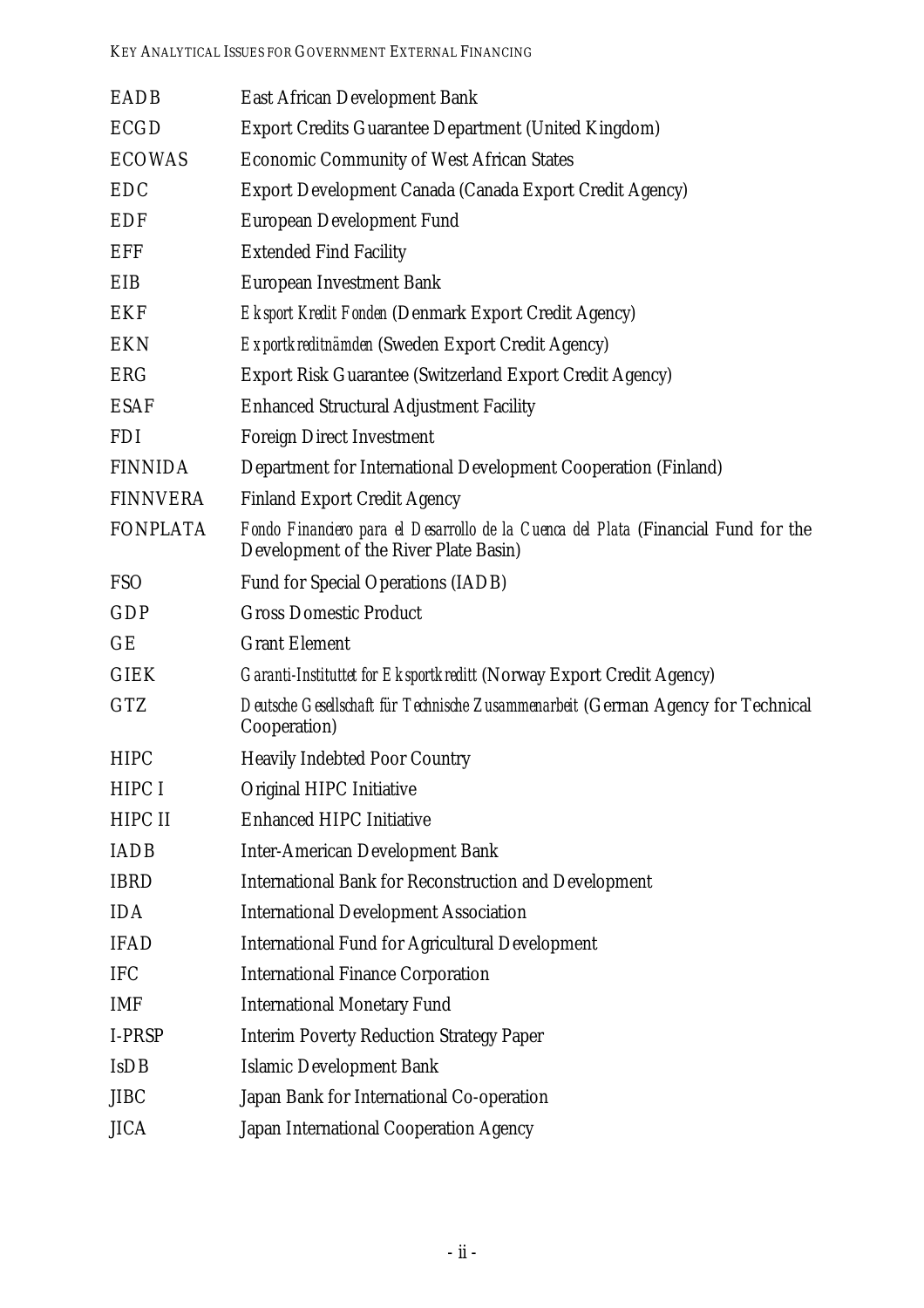| <b>KfW</b>    | Kreditanstalt für Wiederaufbau (German Development Bank)                               |
|---------------|----------------------------------------------------------------------------------------|
| <b>LLDC</b>   | <b>Least Developed Country</b>                                                         |
| <b>MEFMI</b>  | Macroeconomic and Financial Institute for Eastern and Southern Africa                  |
| <b>MFA</b>    | <b>Ministry of Foreign Affairs</b>                                                     |
| <b>MITI</b>   | Ministry of International Trade and Industry (Japan)                                   |
| <b>NDB</b>    | Nordic Development Bank                                                                |
| <b>NDF</b>    | <b>Nordic Development Fund</b>                                                         |
| <b>NGO</b>    | Non-governmental Organisation                                                          |
| <b>NORAD</b>  | Norwegian Agency for International Development                                         |
| <b>NPV</b>    | <b>Net Present Value</b>                                                               |
| <b>OCR</b>    | <b>Ordinary Capital Resources</b>                                                      |
| <b>ODA</b>    | <b>Official Development Assistance</b>                                                 |
| ODF           | <b>Official Development Finance</b>                                                    |
| <b>OECD</b>   | <b>Organisation for Economic Co-operation and Development</b>                          |
| <b>OeKB</b>   | Oesterreichische Kontrollbank Aktiengesellschaft (Austria Export Credit Agency)        |
| <b>ONDD</b>   | Office national du Ducroire-Delcredere (Belgium Export Credit Agency)                  |
| <b>OOF</b>    | <b>Other Official Flows</b>                                                            |
| OGL           | <b>Open General Licence</b>                                                            |
| <b>OPEC</b>   | <b>Organisation of Petroleum Exporting Countries</b>                                   |
| <b>PRGF</b>   | <b>Poverty Reduction and Growth Facility</b>                                           |
| <b>PRSP</b>   | <b>Poverty Reduction Strategy Paper</b>                                                |
| <b>PV</b>     | <b>Present Value</b>                                                                   |
| <b>SACE</b>   | Instituto per i Servizi Assicurativi del Commercio Estero (Italy Export Credit Agency) |
| <b>SBA</b>    | <b>Stand-by Arrangements</b>                                                           |
| <b>SDC</b>    | <b>Swiss Agency for Development and Cooperation</b>                                    |
| <b>SDR</b>    | <b>Special Drawing Rights</b>                                                          |
| Sida          | <b>Swedish International Development Cooperation Agency</b>                            |
| <b>SPL</b>    | <b>Special Programme Loans</b>                                                         |
| <b>SRF</b>    | <b>Supplemental Reserve Facility</b>                                                   |
| <b>TA</b>     | <b>Technical Assistance</b>                                                            |
| <b>UNCTAD</b> | United Nations Conference on Trade and Development                                     |
| <b>UNDP</b>   | <b>United Nations Development Programme</b>                                            |
| <b>UNICEF</b> | United Nations International Children's Emergency Fund                                 |
| <b>USAID</b>  | <b>United States Agency for International Development</b>                              |
| <b>VAT</b>    | <b>Value Added Tax</b>                                                                 |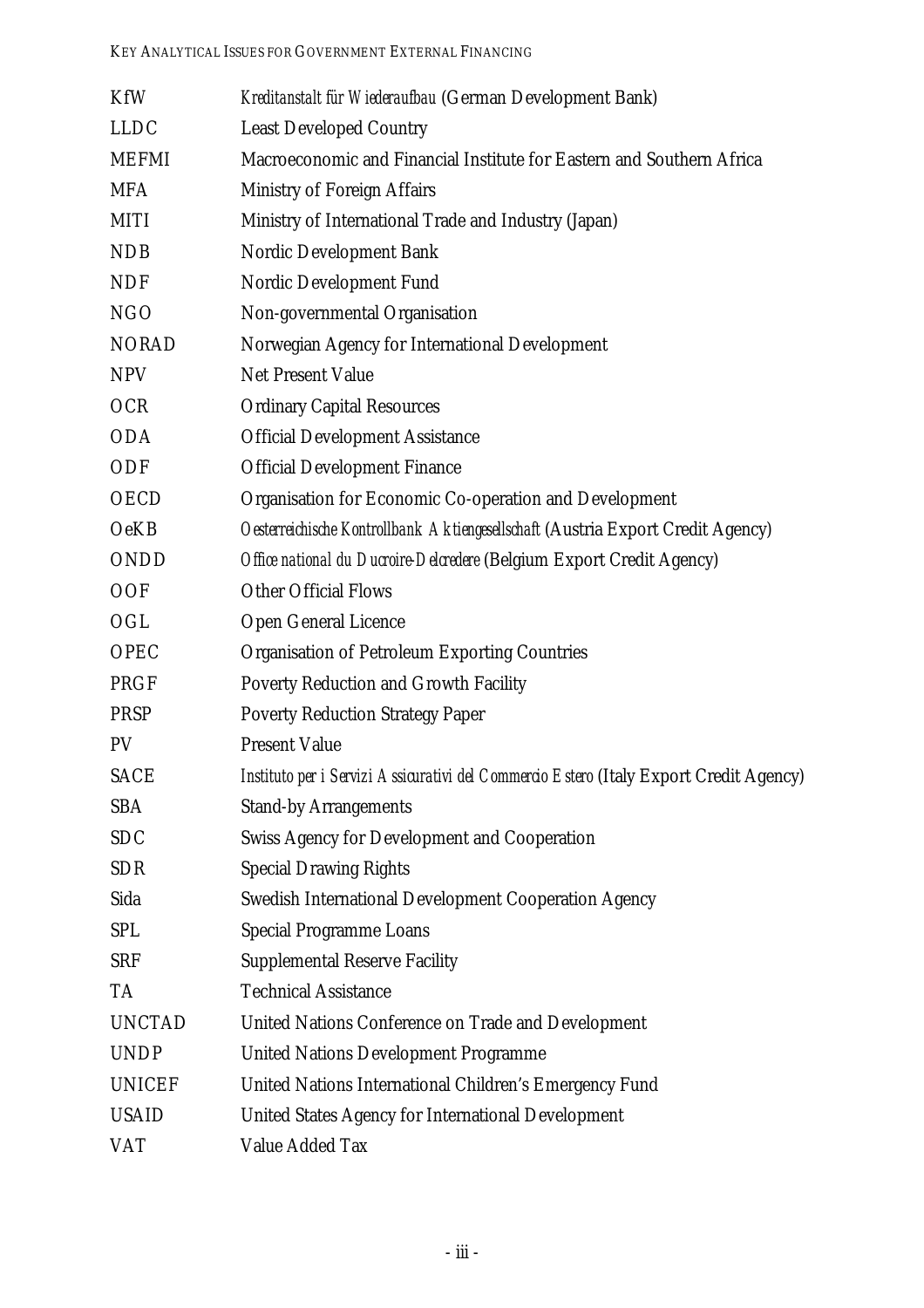| <b>WADB</b> | <b>West African Development Bank</b>                         |
|-------------|--------------------------------------------------------------|
| WAIFEM      | West African Institute for Financial and Economic Management |
| <b>WFP</b>  | <b>World Food Programme</b>                                  |
| XGS         | <b>Exports of Goods and Services</b>                         |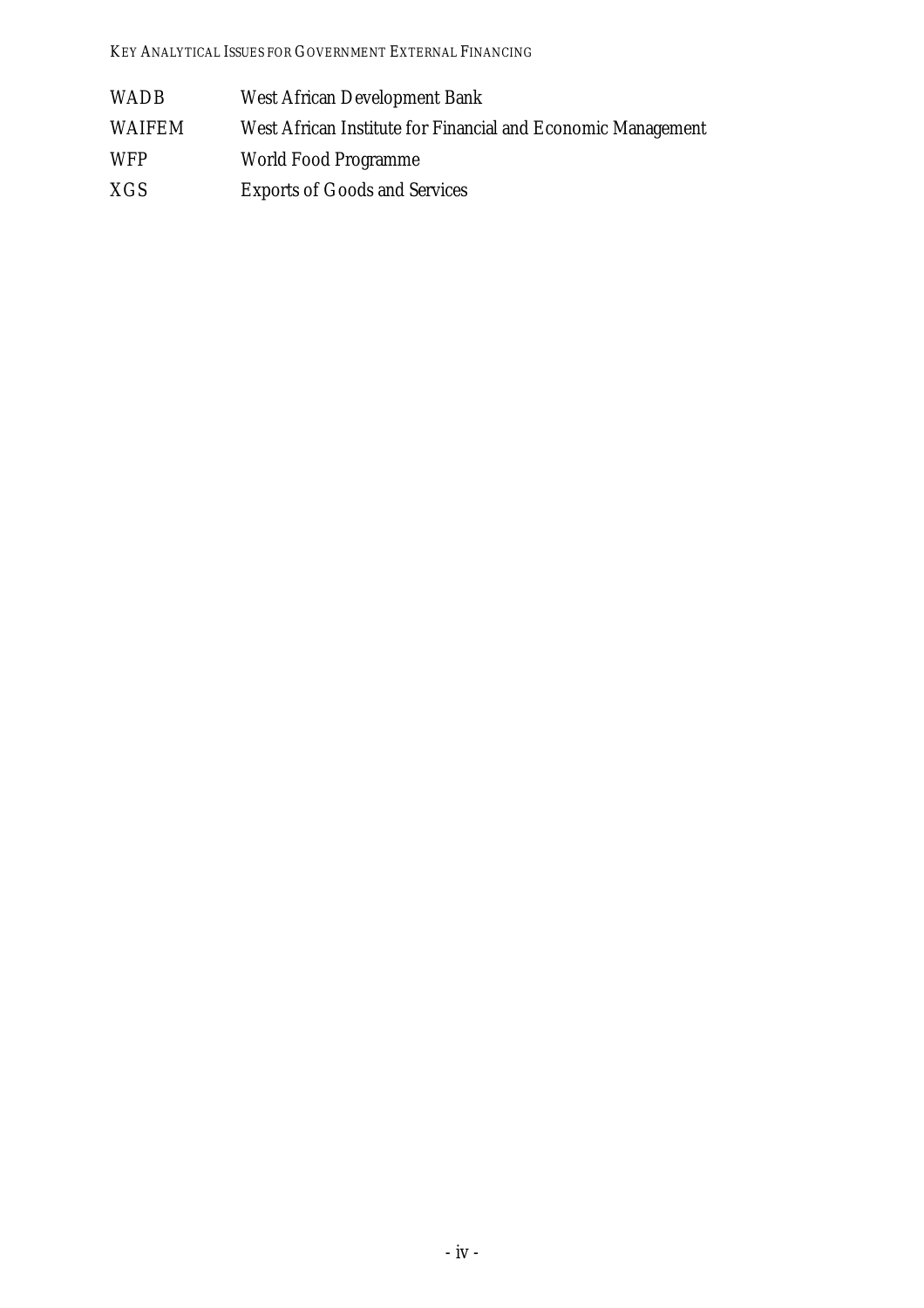# <span id="page-10-0"></span>**1. INTRODUCTION**

For HIPCs and low-income developing countries, external assistance is primarily comprised of grants, concessional loans and export credits from official bilateral and multilateral sources. In contrast, the middle-income developing countries are not able to access these types of external finance. Instead they are reliant on non-concessional loans and credits from bilateral and multilateral agencies. In addition, the more creditworthy middle-income countries may also be able to borrow syndicated credits from commercial banks or issue bonds on the international capital markets. Table 1 summarises the main types of financial flows available to all sovereign borrowers as follows:

- Aid flows comprised of grants and concessional loans which are the main sources of external finance for HIPCs and low-income countries.
- Non-concessional debt comprised of export credits and other development finance (such as non-concessional loans from bilateral and multilateral agencies), syndicated loans and bonds issues which are available to more credit worthy borrowers
- Domestic debt comprised of national debt instruments issued by governments, agencies and /or corporations. Domestic debt will not be considered in this paper.

This table also provides a comparison of the financial flows in terms of cost, conditionality, disbursements, utilisation, aims, predictability, risks and default which are discussed in detail in the paper *Financing Poverty Reduction in the Heavily Indebted Poor Countries: Beyond HIPC II*<sup>1</sup> .

For HIPC governments to prepare their own national strategy for external assistance, they will need to go beyond these issues and analyse their experience of external assistance, how it has been delivered and the constraints to this delivery, as well as its impact on the macroeconomy and for poverty reduction spending. In addition, HIPC governments need to analyse future options for external assistance and design a national strategy enabling long-term sustainability of external assistance for poverty reduction.

This paper focuses on the key issues HIPC governments need to examine, when analysing their options for new external assistance and designing an external assistance strategy. The paper is divided into sections that look in turn at one set of key issues for designing an external assistance strategy, as follows:

- Classifying external assistance: defining external assistance, aid, concessionality and the different ways it can be classified by financial terms, source of funds, type of funds, and recipient,
- Accounting for external assistance in the budget, balance of payments and monetary sector accounts:
- Evolution of external assistance: the main components of a portfolio review of external assistance and the key indicators for monitoring external assistance flows;
- Analysing donor/creditor and government procedures and practices and the implications for external assistance;
- Policy aspects of external assistance and how to co-ordinate with the national poverty reduction and development strategy;

 $^{\rm 1}$  See M. Martin (2000).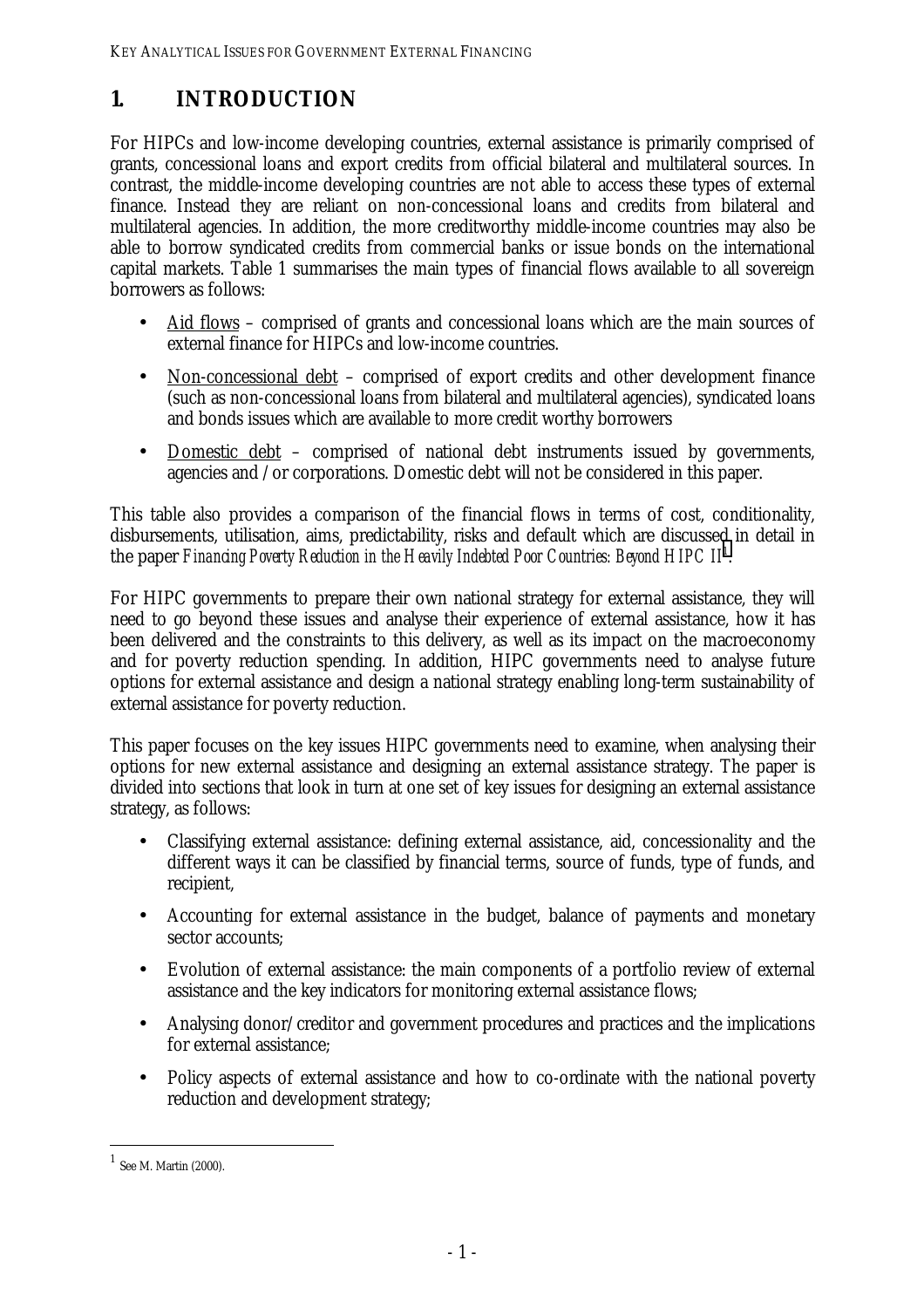• Macroeconomic impact of external assistance on the balance of payments, budget, monetary sector, inflation, savings and investment and debt levels.

This paper draws extensively on Debt Relief International's experience in advising and training of 32 of the Heavily Indebted Poor Countries during the past six years, sometimes in collaboration with our regional partners: BCEAO/BEAC Pôle-Dette, Centro de Estudios Monetarios Latinoamericanos (CEMLA), Macroeconomic and Financial Management Institute for Eastern and Southern Africa (MEFMI), West African Institute for Financial and Economic Management (WAIFEM); and other international institutions, such as Commonwealth Secretariat, IMF, UNCTAD, UNDP and the World Bank. We are grateful to these institutions and especially to the governments of the 32 HIPCs with which DRI is working, of which policymakers and staff should take the real credit for the expertise we have gained. We would also like to thank Magdalene Ewuraesi Apenteng for her valuable contributions to the report.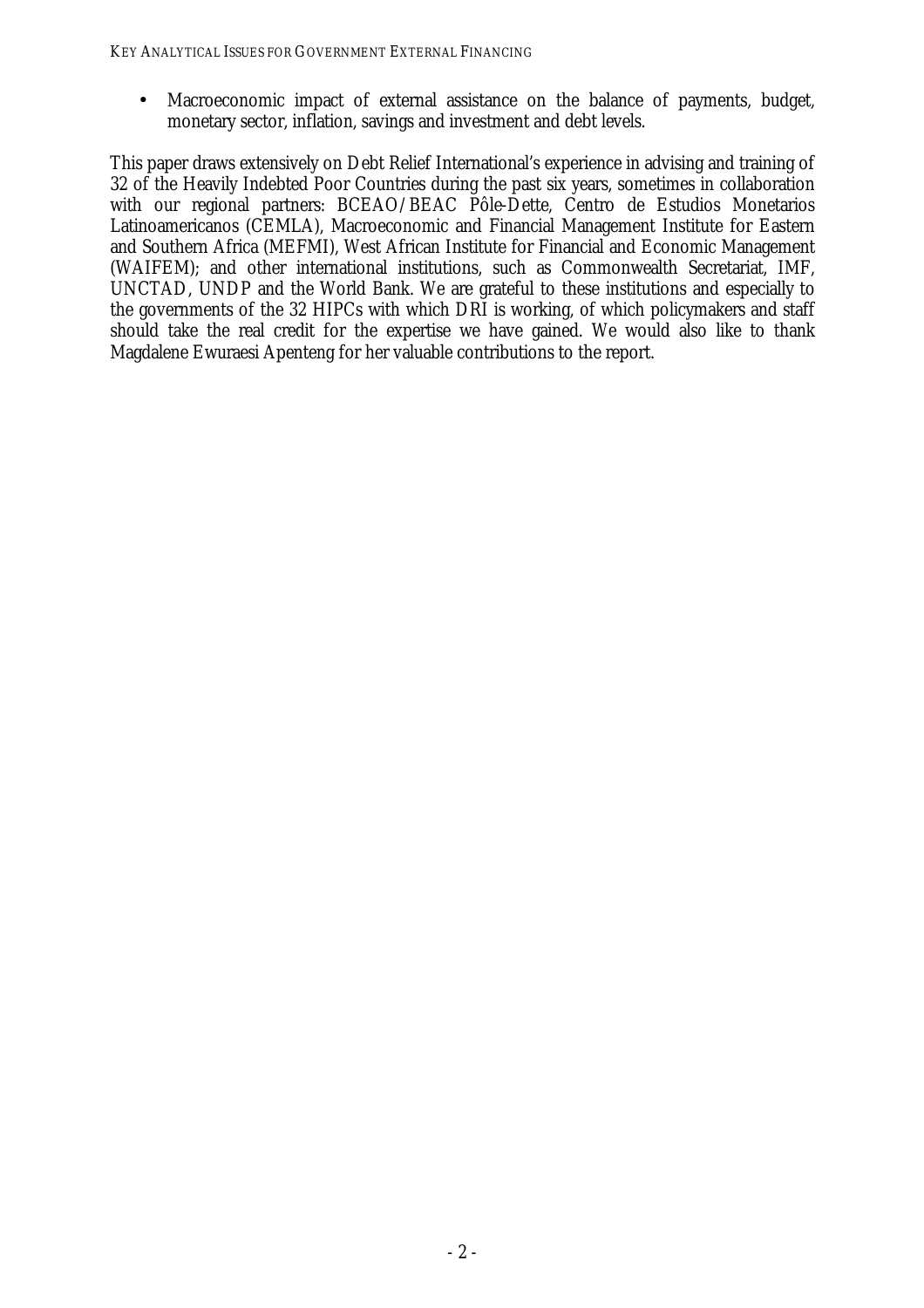#### <span id="page-12-0"></span>**TABLE 1: COMPARISON OF FINANCING FLOWS**

|                       |                                               | <b>AID FLOWS</b>                                               | <b>NON-CONCESSIONAL DEBT</b>                              |                                                                                                         |                                                                                                                  |                                                                                                    |  |  |
|-----------------------|-----------------------------------------------|----------------------------------------------------------------|-----------------------------------------------------------|---------------------------------------------------------------------------------------------------------|------------------------------------------------------------------------------------------------------------------|----------------------------------------------------------------------------------------------------|--|--|
|                       | <b>Grants</b>                                 | <b>Concessional Loans</b>                                      | <b>Export Credits/Other</b><br><b>Development Finance</b> | <b>Syndicated Loans</b>                                                                                 | <b>Bonds</b>                                                                                                     | <b>Domestic Debt</b>                                                                               |  |  |
| <b>Cost</b>           | no repayment or interest                      | concessional rates, grant<br>element $>35\%$                   | slight subsidy, overpricing,<br>hidden costs              | commercial rates.<br>additional fees                                                                    | commercial rates,<br>additional fees                                                                             | commercial rates                                                                                   |  |  |
| <b>Conditionality</b> | link to structural adjustment?<br>donor fads? | link to structural adjustment? some - for cover<br>donor fads? |                                                           | none, but higher<br>spreads                                                                             | none, but higher<br>spreads                                                                                      | none, but risk<br>premium                                                                          |  |  |
| <b>Disbursement</b>   | programme - fast<br>project - slow            | programme - fast<br>project - slow                             | reasonable                                                | fast                                                                                                    | fast                                                                                                             | fast                                                                                               |  |  |
| <b>Utilisation</b>    | tying? counterpart fund<br>requirements?      | tying? counterpart fund<br>requirements?                       | tying?                                                    | untied                                                                                                  | untied                                                                                                           | untied                                                                                             |  |  |
| Aim                   | development and budget<br>finance             | development and budget<br>finance                              | trade finance                                             | budget finance, credit<br>worthiness                                                                    | budget finance,<br>credit worthiness                                                                             | budget finance,<br>financial market<br>development                                                 |  |  |
| <b>Predictability</b> | reasonable                                    | reasonable                                                     | low - depends on cover?                                   | unstable                                                                                                | unstable                                                                                                         | high until saturation                                                                              |  |  |
| <b>Risks</b>          | slight exchange risk                          | slight exchange risk, fixed<br>interest, long maturity         | high exchange rate, fixed<br>interest, maturity bunching  | high exchange rate<br>(offset by risk<br>management tools?)<br>high interest risk,<br>maturity bunching | high exchange rate<br>(offset by risk<br>management tools?),<br>high interest risk,<br>high maturity<br>bunching | no exchange rate risk<br>(unless indexed),<br>fixed or variable<br>interest? maturity<br>bunching? |  |  |
| <b>Default</b>        | none                                          | Paris Club - bilateral                                         | Paris Club - bilateral                                    | <b>London Club</b>                                                                                      | Paris Club<br>comparable?                                                                                        |                                                                                                    |  |  |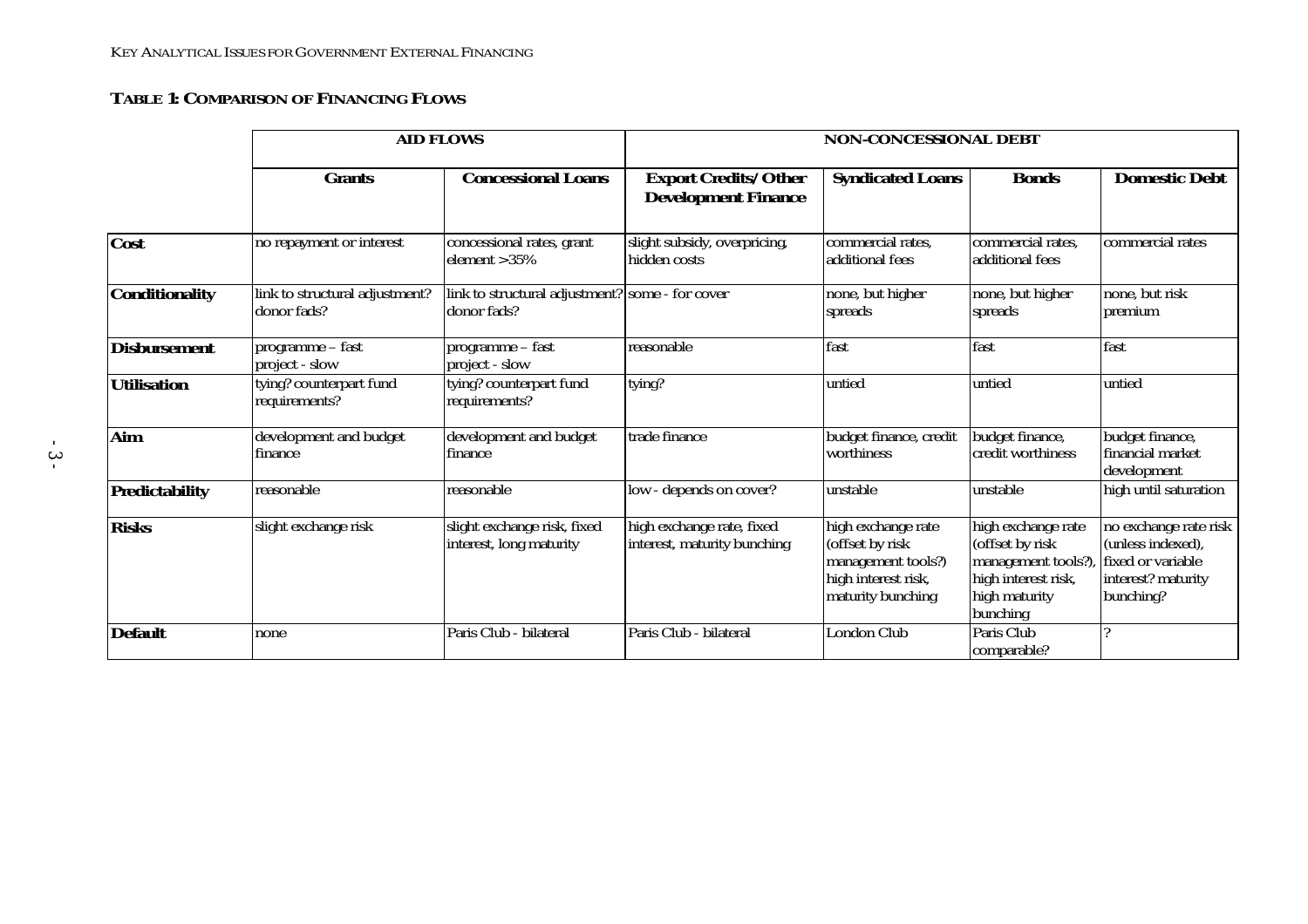# <span id="page-13-0"></span>**2. CLASSIFYING EXTERNAL ASSISTANCE**

This section examines the three main ways in which external finance can be classified: according to its financial terms, according to its source of funds, and according to the type of funds.

# **2.1 DEFINING EXTERNAL ASSISTANCE, AID AND CONCESSIONALITY**

External assistance is comprised of aid or concessional finance, also known as 'official development assistance (ODA)', and market-related or non-concessional finance. The distinction between aid and market-related finance reflects the actual cost of funds to the recipient, which is characterised using the concept of concessionality. For HIPCs, aid flows account for the majority of external assistance for development purposes. However, many developing countries also use export credits and other types of non-concessional funding.

This section defines aid and the concept of concessionality which is used to distinguish between aid and non-concessional flows. For more details on the terms and definitions of external assistance, refer to the Glossary in Annex 1.

# **2.1.1 Aid**

**Aid** (also known as ODA) is comprised of grants, which are transfers that do not have to be repaid, and loans, which qualify as 'official development assistance (ODA)' to developing countries. **Official development assistance** is grants or loans, which are:

- lent by the official public sector that is by any government or government related body, or guaranteed by a creditor government body such as an export credit agency;
- intended to promote economic development and welfare. As a result, grants and loans for military purposes are excluded from ODA; and
- on concessional financial terms. For the Organisation of Economic Co-operation and Development (OECD), ODA concessionality is defined as loans having a grant element of at least 25%.

Loans, which are lent by the public sector but do not qualify as ODA because they are not primarily aimed at development or are not concessional, are known as **Other official flows (OOF)**. These include exports credits extended by donor governments or guaranteed by them. Military grants and loans are also classified as OOF.

# **2.1.2 Loan Concessionality**

So how is the concessionality of a loan calculated? Loan concessionality is determined by the **grant element** (GE) calculation, which is defined as:

> nominal loan amount  $GE(%) = \frac{(nominal loan amount - present value) \times 100}{?}$

The calculation reflects the loan terms at the time of commitment, when the loan is agreed. The **present value** is the discounted stream of future debt service payments assuming the loan is fully disbursed on the date of contract. In other words, the calculation of future interest payments is on the total loan amount and does not take into account that disbursements can take place over a number of years. The present value calculation is set out in more detail in Annex 2.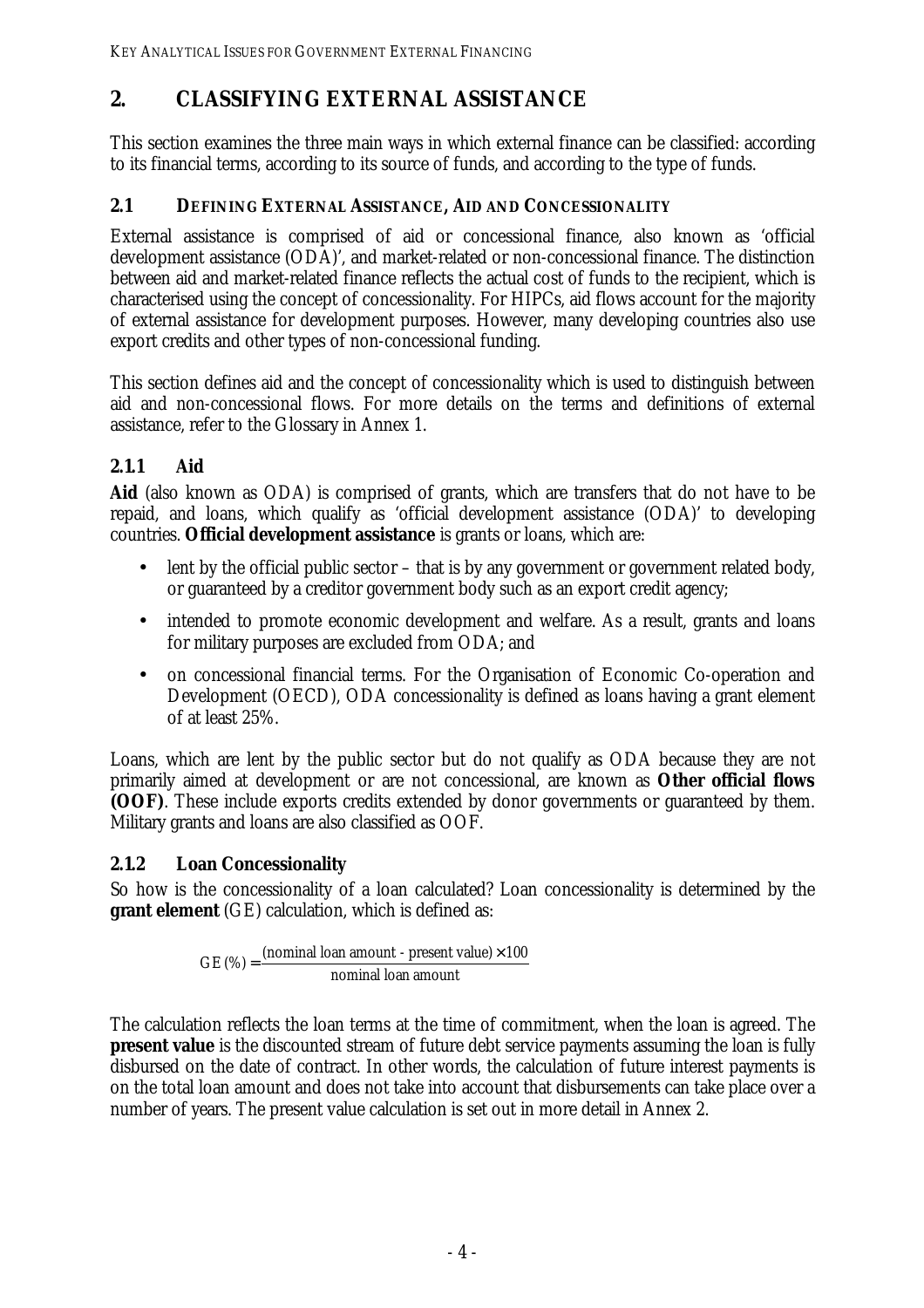<span id="page-14-0"></span>Since a grant is not repaid nor is there any interest charge, the present value of future payments is nil and therefore a grant element of a 100%. For loans, however, it is a different story and the length of the grace and maturity periods and rate of interest will determine the present value of future debt service payments and hence the grant element. In general, loans with longer grace and maturity periods and lower interest rates have a smaller present value and therefore a larger grant element. For example, an IDA loan with grace and maturity of 10 years and 40 years respectively and a service charge of ¾% has a grant element of approximately 70%. This means that over the life of the loan, the borrower will only be repaying in present value terms about 30% of the nominal loan amount, the other 70% being equivalent to a grant. Loans with shorter grace and maturity periods and/or higher interest rates will have lower grant elements and therefore be less concessional or more costly to service.

The Development Assistance Committee (DAC) of the OECD defines concessional loans as having a grant element – calculated on the basis of a uniform 10% discount rate for all loans, of at least 25%. This is the current basis used for defining ODA. The difficulty with this definition is that at times of low interest rates, it is possible for a commercially priced loan in a low-interest rate currency to be concessional.

In 1996, the OECD changed the way in which it determined concessionality for export credits, but not for ODA. Instead of a flat 10%, the discount rate for calculating the grant element of an export credit is the market-related Commercial Interest Reference Rates  $(CIRR)^2$ . Using  $CIRR$ discount rates, an export credit is considered to be concessional if it has a grant element of at least 35%.

However, for the 49 low income countries falling within the United Nation's classification of least developed countries (LLDCs), the concessionality threshold for export credits is a grant element of 50% or higher. This means that LLDCs should only be borrowing export credits which have a grant element of 50% or more. LLDCs is a sub-group of low income countries, established by the United Nations as falling below thresholds for income, economic diversification and social development<sup>3</sup>. Most, but not all, HIPC countries are LLDCs subgroups<sup>4</sup>.

The International Monetary Fund has adopted the 35% grant element as the threshold for the concessionality of loans to be excluded from borrowing limits in Fund programmes<sup>5</sup>. It does not apply the 50% limit though many have suggested that it should. The IMF calculates the grant element based on the average CIRR rates for the preceding six months.

For HIPC Initiative purposes, the IMF and the World Bank use the OECD's currency-specific CIRRs as the discount rates for calculating the present value of  $debt<sup>6</sup>$ .

# **2.1.3 Analysing Concessionality**

The grant element of each loan can be used to evaluate concessionality. Table 2 below provides examples of some multilateral and bilateral creditor lending terms and analyses the concessionality of lending with alternative discount rates. This table illustrates the difference in loan concessionality of using a standard 10% or the currency specific CIRR rates as the discount

 $^2$  For the latest CIRR rates issued by the OECD, see www.oecd.org/news\_and\_events/new-numbers/cirr/cirrlist.htm.  $^3$  For more details on LLDCs, see UNCTAD (2000) or website www.unctad.org/ldcs/LDCs/

 $<sup>4</sup>$  The exceptions are Cameroon, Congo Republic, Côte d'Ivoire, Ghana, Honduras, Kenya, Nicaragua, Nigeria and Vietnam.</sup>

 $^{5}$  IMF (1995) and IMF (1996).

 $^6\,$  For more details on the HIPC Initiative and its implementation, see Martin and Johnson (2001).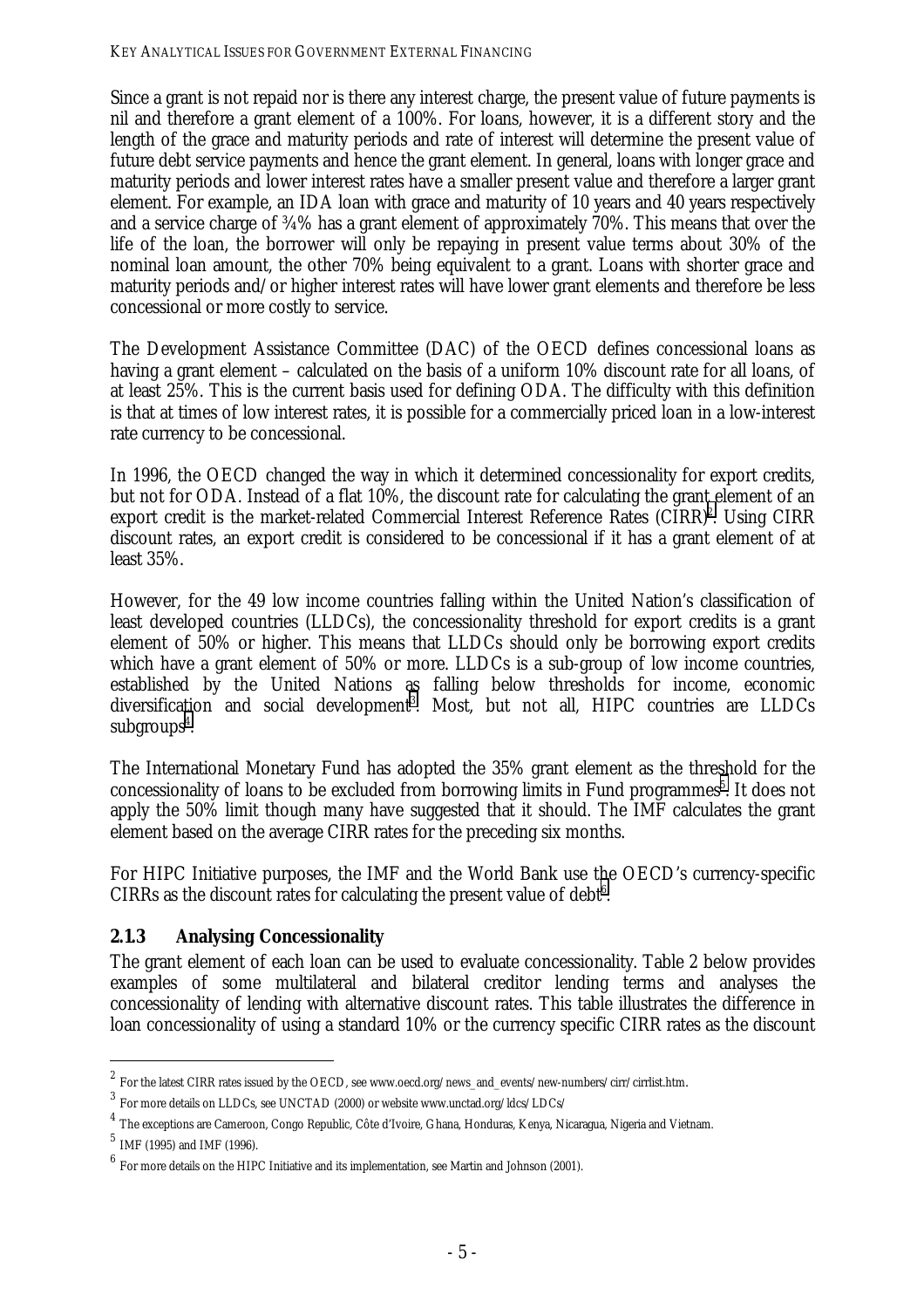rate. For example, Japanese ODA loans, with a grant element of 7.5%, are non-concessional when using the current CIRR rate because the loan interest rate of 1% is not very much less than the discount rate. This is not to say that Japanese loans are more expensive than those of other creditors. With a 10% discount rate, Japanese loans are highly concessional. So, in assessing concessionality it is important to know what discount rate is being used and to evaluate the grant element of an individual creditor relative to those available from other creditors.

In addition to individual loan concessionality, it is usual to compute the overall concessionality of the loan portfolio. If the portfolio is dominated by highly concessional borrowings then the overall concessionality will be high. However, if the country has borrowed relatively large amounts of exports credits or other non-concessional finance, then the overall concessionality will be much lower. The concessionality of the debt portfolio is sometime used as a benchmark against which to compare the concessionality of new borrowings. But the effectiveness of this depends on past borrowings.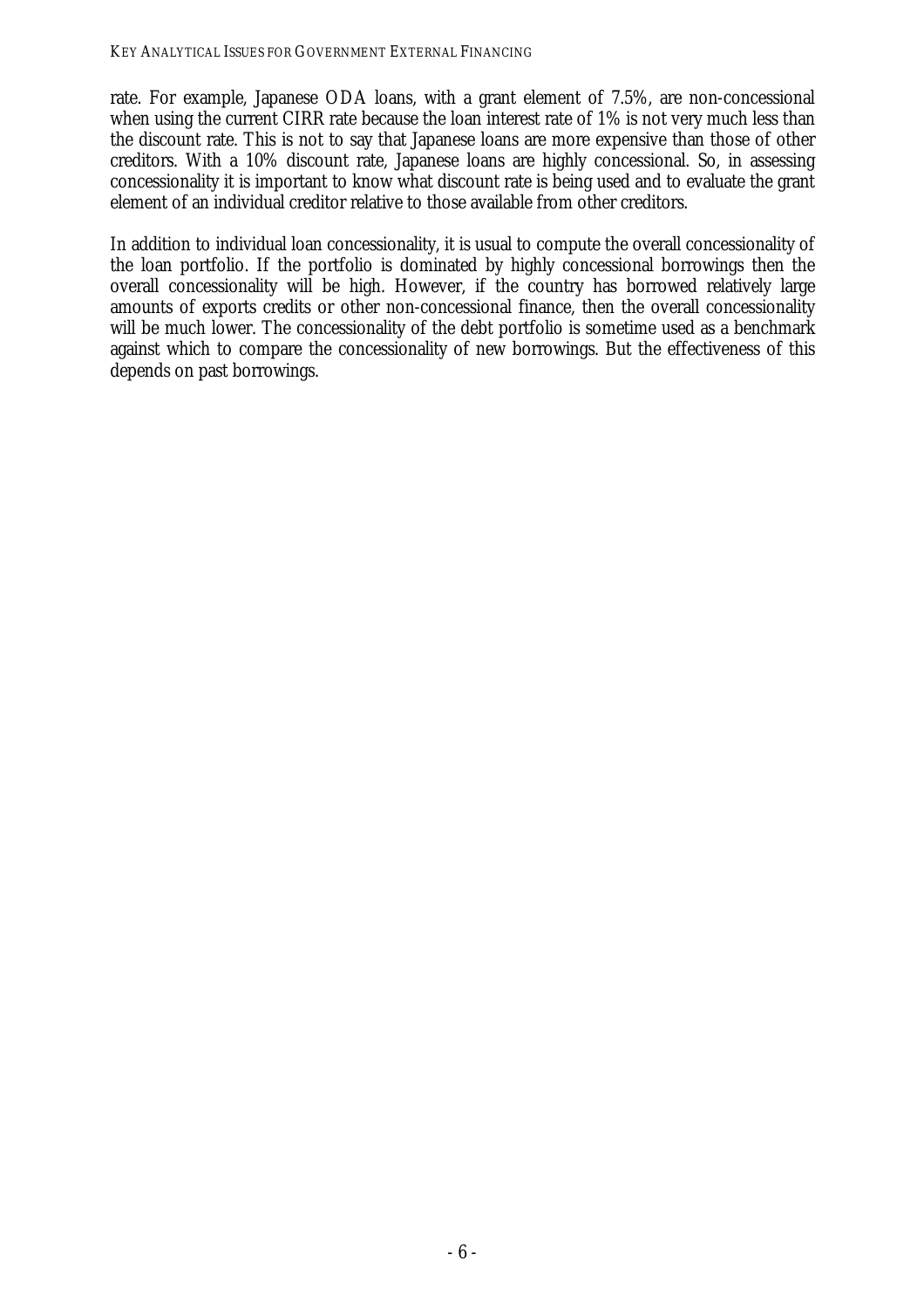#### <span id="page-16-0"></span>**TABLE 2: CONCESSIONALITY OF LENDING TERMS WITH DIFFERENT DISCOUNT RATES**

|                                                                                                                                                                                                            | <b>Loan Terms</b>        |                |                                | <b>Currency-specific CIRR</b> | Grant element (%) |                   |  |
|------------------------------------------------------------------------------------------------------------------------------------------------------------------------------------------------------------|--------------------------|----------------|--------------------------------|-------------------------------|-------------------|-------------------|--|
| <b>Creditor</b>                                                                                                                                                                                            | <b>Maturity</b><br>(yrs) | Grace<br>(yrs) | <b>Interest</b><br>rate $(\%)$ | rate                          | with CIRR rate    | 10% discount rate |  |
| <b>Multilateral creditors</b>                                                                                                                                                                              |                          |                |                                |                               |                   |                   |  |
| IDA (IDA only countries)                                                                                                                                                                                   | 40                       | 10             | 0.75                           | $SDR = 5.11$                  | 60.6              | 82.5              |  |
| IMF (PRGF)                                                                                                                                                                                                 | 10                       | 5.5            | 0.50                           | $SDR = 5.11$                  | 27.2              | 46.9              |  |
| <b>AfDF</b>                                                                                                                                                                                                | 50                       | 10             | 0.75                           | $SDR = 5.11$                  | 66.4              | 85.8              |  |
| <b>IFAD</b>                                                                                                                                                                                                | 40                       | 10             | 0.75                           | $SDR = 5.11$                  | 60.6              | 82.5              |  |
| <b>BADEA</b>                                                                                                                                                                                               | 22                       | 5              | $2.0 - 3.0$                    | $USD = 5.73$                  | $23.7 - 32.4$     | $47.4 - 54.2$     |  |
| <b>IADB</b>                                                                                                                                                                                                | 40                       | 10             | $1.0 - 2.0$                    | $SDR = 5.11$                  | $41.2 - 54.5$     | $69.3 - 78.0$     |  |
| <b>OPEC Fund</b>                                                                                                                                                                                           | 20                       | $\overline{5}$ | 2.0                            | $USD = 5.73$                  | 30.8              | 52.3              |  |
| <b>Bilateral creditors</b>                                                                                                                                                                                 |                          |                |                                |                               |                   |                   |  |
| <b>Paris Club creditors</b>                                                                                                                                                                                |                          |                |                                |                               |                   |                   |  |
| Japan (LLDCs)                                                                                                                                                                                              | 30                       | 10             | 1.0                            | $Yen = 1.45$                  | 7.5               | 73.8              |  |
| (low-income)                                                                                                                                                                                               | 30                       | 10             | 1.8                            | $Yen = 1.45$                  | $-5.9$            | 67.2              |  |
| (middle income)                                                                                                                                                                                            | 25                       | 7              | 2.2                            | $Yen = 1.45$                  | $-10.2$           | 57.9              |  |
| Germany (IDA only countries)                                                                                                                                                                               | 40                       | 10             | 0.75                           | $Euro = 5.67$                 | 61.7              | 80.7              |  |
| (other developing)                                                                                                                                                                                         | 25                       | 10             | 2.0                            | $Euro = 5.67$                 | 38.7              | 62.8              |  |
| France ODA                                                                                                                                                                                                 | 30                       | 10             | $\boldsymbol{2}$               | $Euro = 5.67$                 | 32.3              | 59.3              |  |
| <b>USA</b><br><b>ODA</b>                                                                                                                                                                                   | 40                       | 10             | $2.0 - 3.0$                    | $USD = 5.73$                  | $34.0 - 46.5$     | $60.7 - 69.3$     |  |
| <b>Non-Paris Club creditors</b>                                                                                                                                                                            |                          |                |                                |                               |                   |                   |  |
| <b>Kuwait Fund</b>                                                                                                                                                                                         | 20                       | $\bf 5$        | 4.0                            | $SDR = 5.11$                  | 9.5               | 39.2              |  |
| Saudi Fund                                                                                                                                                                                                 | 20                       | $\overline{5}$ | 2.0                            | $SDR = 5.11$                  | 26.6              | 52.3              |  |
| Projections are on equal payments basis, except for IDA, AfDB, IFAD which assume IDA repayment profile<br>CIRR rates are averages rates for July-December 2001<br>Sources: creditor websites and documents |                          |                |                                |                               |                   |                   |  |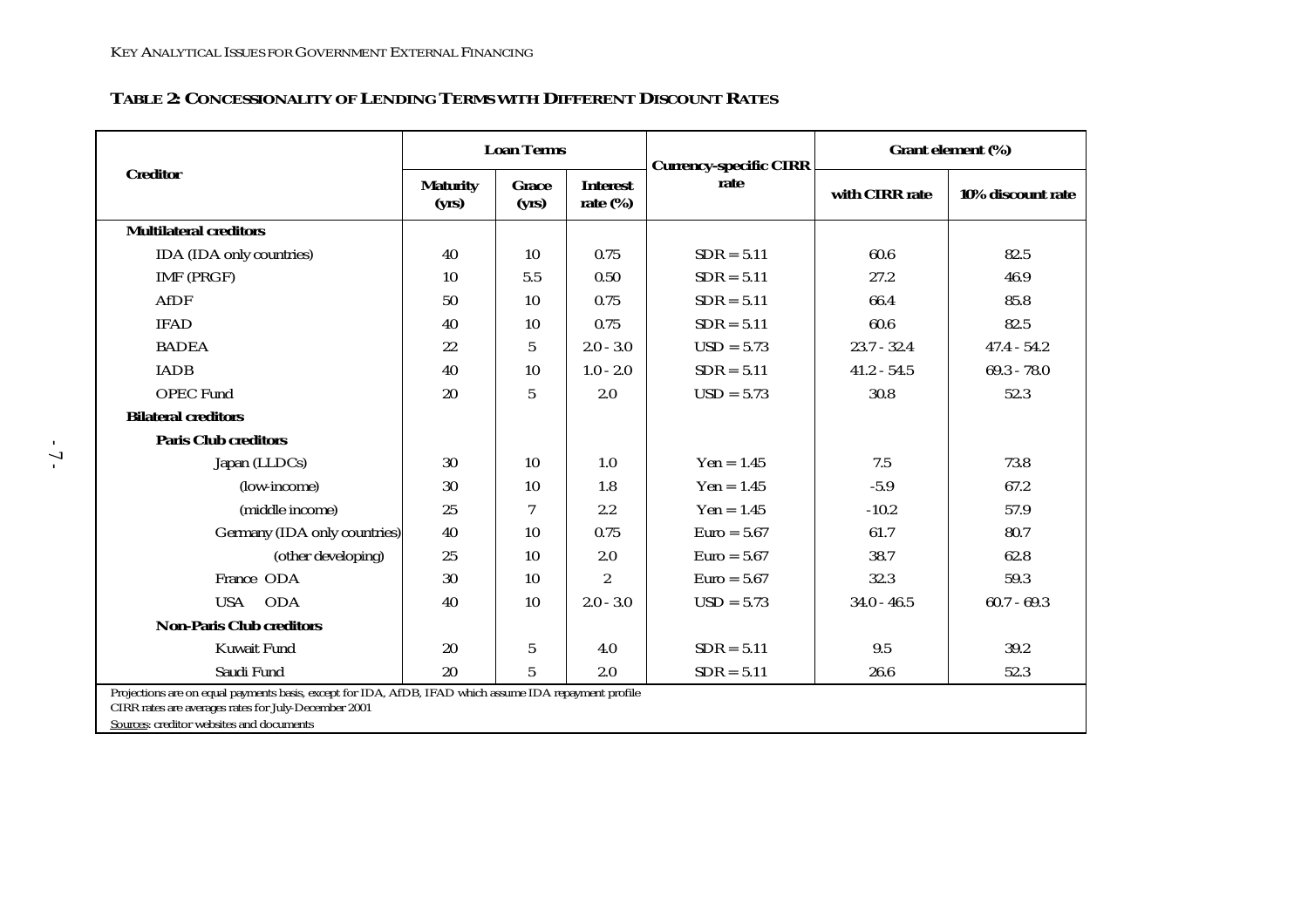<span id="page-17-0"></span>While the conventional approach has to been to measure the concessionality of a country's debt portfolio, this ignores grants, which for many countries are a large proportion of external assistance. So to identify the overall concessionality of external assistance, grants as well as loans must be included in the calculation as follows:

Grant element of external assistance  $=$   $\frac{nominal \, grant \, amounts - present \, value)}{x100}$   $x100$ nominal grant amounts + nominal loan amounts

This measure provides a much better indicator of the concessionality of external flows and can be used as a benchmark for assessing new borrowings.

### **2.2 TYPES OF EXTERNAL ASSISTANCE**

There are four main ways of classifying external assistance as follows:

- financial terms, including concessionality, discussed in Section 2.1 above,
- source of funds from multilateral and bilateral donors/creditors, commercial creditors, private sector and non-governmental organisations (NGOs),
- type of finance, such as programme, project and technical assistance grants and loans, and
- recipients of external assistance, including government and its agencies, the private sector and NGOs.

This section discusses these classifications and provides details of the types of assistance.

# **2.2.1 Sources and Terms of Finance**

The main sources of external assistance for most developing countries are official, that is multilateral and bilateral donors and creditors. Many multilateral institutions and bilateral governments have two financing windows: a concessional window for aid finance and a nonconcessional window for export credits or market-related loans. Aid flows are also provided by non-governmental organisations (NGOs), charities and religious, scientific, educational and cultural organisations<sup>7</sup>. Many developing countries are also able to access non-concessional trade finance from private sources such as banks, or exporters, though in most cases a developed country government guarantees this finance. In addition, the most creditworthy developing countries can borrow directly from commercial banks or issue bonds on the international capital markets.

Table 3 provides an overview of the main external assistance flows to developing countries between 1970 and 2001. While net long-term debt flows rose significantly to all developing countries during the 1970s and 1980s, there was a significant decline in new debt during the 1990s and in 2001, developing countries actually repaid more long-term debt than they received in new borrowings. Grant flows too increased significantly in the 1980s but thereafter have stagnated. For severely indebted low income countries, net debt flows were negative, meaning countries repaid more than they borrowed, in 2000 and grant receipts declined during the 1990s.

The other significant change in the last decade has been the growth in private capital flows, especially to middle income countries<sup>8</sup> but also to some low-income countries. For severely

 $7$  See Chang et al (1999), chapters 10 and 11 for more details.

<sup>8</sup> See Bhinda et al (1999) for more details.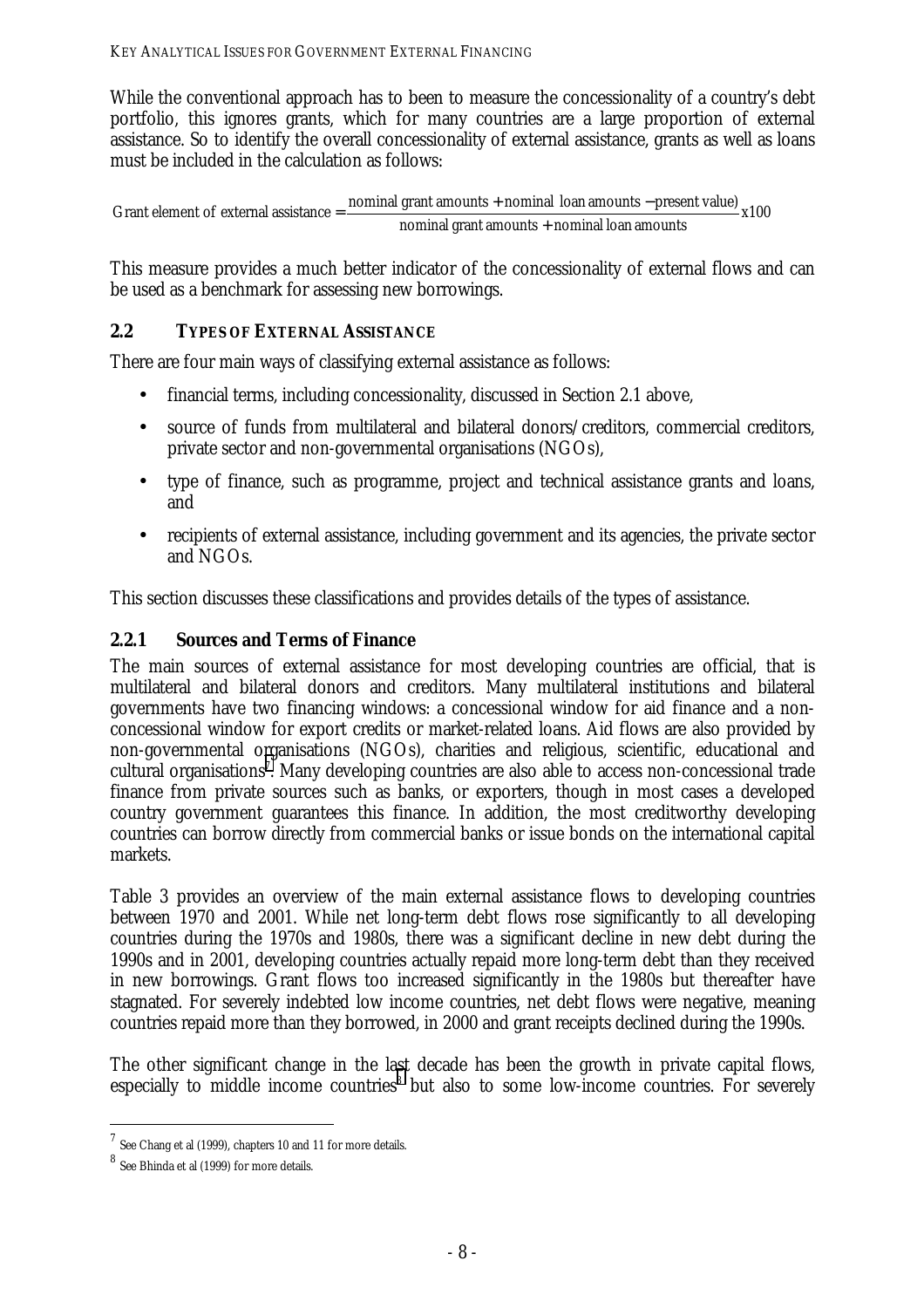<span id="page-18-0"></span>indebted low-income countries, private sector flows were less in 2000 than they had been a decade earlier. For all developing countries, there has been a decline in net private capital flows in 2001 following the downturn in the global economy.

|                                               | 1970    | 1980 | <b>1990</b> | 2000   | 2001    |
|-----------------------------------------------|---------|------|-------------|--------|---------|
| All developing countries                      |         |      |             |        |         |
| Net long-term debt flows                      | 7.0     | 65.3 | 43.1        | 13.6   | $-19.5$ |
| Grants (excludes TA)                          | 1.9     | 13.1 | 28.2        | 29.9   | 29.2    |
| Net private flows $(FDI + portfolio)$         | $2.2\,$ | 4.4  | 27.8        | 217.6  | 186.7   |
| <b>Total net flows</b>                        | 11.2    | 82.8 | 99.1        | 261.1  | 196.5   |
| Low income countries                          |         |      |             |        |         |
| Net long-term debt flows                      | 2.4     | 13.6 | 15.9        | 0.9    | na      |
| Grants (excludes TA)                          | 1.0     | 7.1  | 14.9        | 15.2   | na      |
| Net private flows $(FDI + portfolio)$         | 0.3     | 0.2  | 2.6         | 9.1    | na      |
| <b>Total net flows</b>                        | 3.7     | 21.0 | 33.5        | 25.2   | na      |
| <b>Middle income countries</b>                |         |      |             |        |         |
| Net long-term debt flows                      | 4.6     | 51.7 | 27.2        | 12.7   | na      |
| Grants (excludes TA)                          | 0.9     | 6.0  | 13.2        | 14.7   | na      |
| Net private flows $(FDI + portfolio)$         | 1.9     | 4.2  | 24.2        | 208.4  | na      |
| <b>Total net flows</b>                        | 7.5     | 61.9 | 64.7        | 236.0  | na      |
| <b>Severely indebted low income countries</b> |         |      |             |        |         |
| Net long-term debt flows                      | 1.7     | 9.5  | 9.2         | $-5.2$ | na      |
| <b>Grants (excludes TA)</b>                   | 0.5     | 3.4  | 8.2         | 7.3    | na      |
| Net private flows $(FDI + portfolio)$         | 0.1     | 0.0  | 2.3         | 0.8    | na      |
| <b>Total net flows</b>                        | 2.3     | 12.8 | 19.7        | 2.9    | na      |

#### **TABLE 3: EXTERNAL ASSISTANCE TO DEVELOPING COUNTRIES, 1970 – 2001 (US\$ BILLIONS)**

Net long-term debt flows excluding IMF.  $TA =$  technical assistance,  $FDI =$  foreign direct investment. Source: World Bank, Global Development Finance 2002

#### **Multilateral donors/creditors**

The main international institutions providing external assistance are:

- The European Union, which provides both grants and concessional loans to developing countries. The European Investment Bank (EIB) is its development bank, providing long-term loans to both public and private sectors. The European Development Fund (EDF) provides resources, mainly grants, to cover planned macro-economic support, programmes and projects. In addition, resources can be used for debt relief or to help with unforeseen shocks.
- The International Fund for Agricultural Development (IFAD), which provides concessional loans and grants in support of rural poverty reduction in developing countries.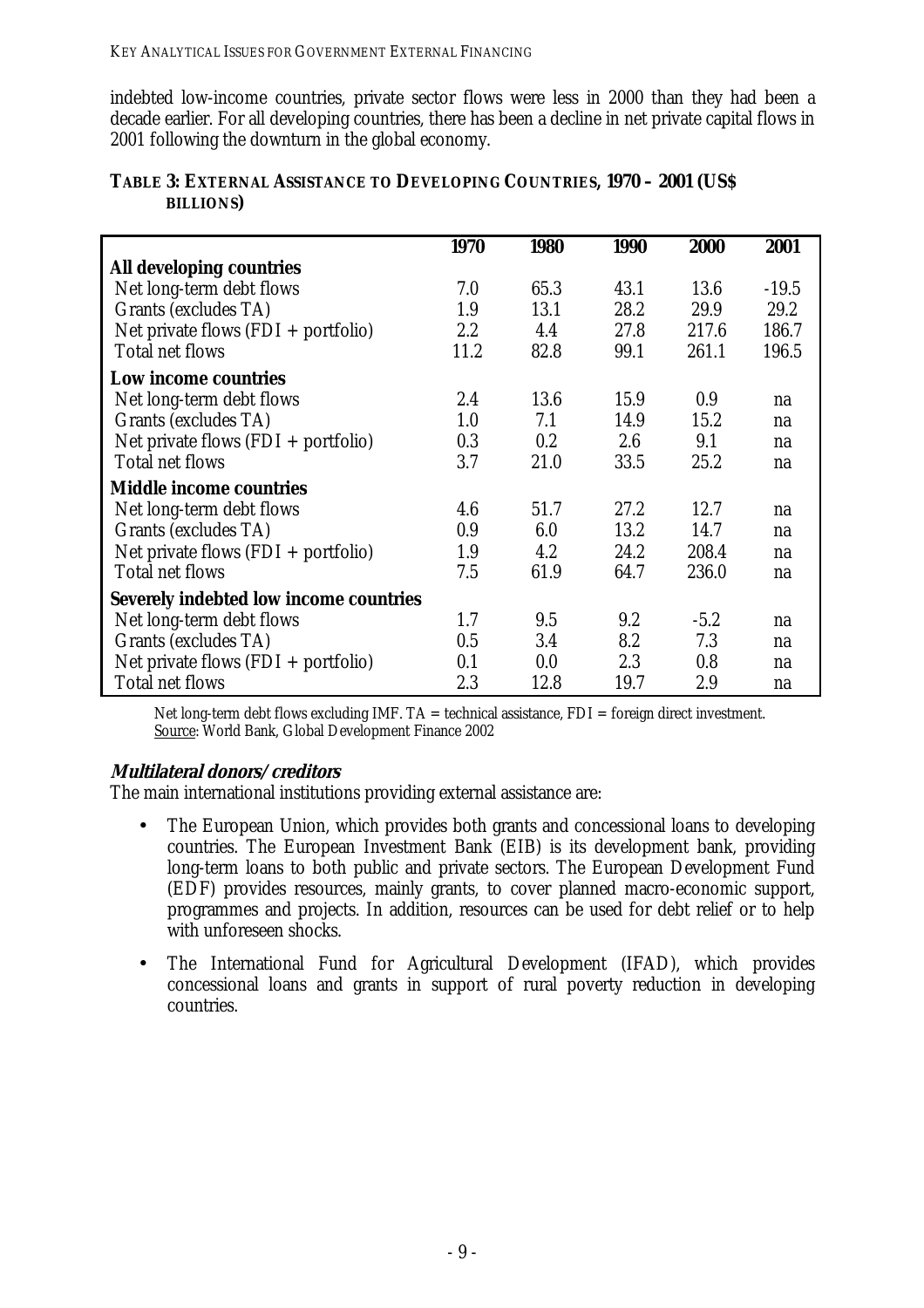- The International Monetary Fund (IMF), which provides concessional loans to low income countries through its Poverty Reduction and Growth Facility (PRGF)<sup>9</sup>. Nonconcessional loans are provided through five main facilities: Stand-by Arrangements (SBA), Extended Find Facility (EFF), Supplemental Reserve Facility (SRF), Contingent Credit Lines (CCL) and Compensatory Financing Facility (CFF).
- The Islamic Development Bank, which provides long-term finance for development projects, mainly agriculture and infrastructure, in the least developed countries.
- The United Nations and its main agencies, such as the United Nations Development Programme (UNDP), United Nations Conference for Trade and Development (UNCTAD) and United Nations Children's Fund (UNICEF) and World Food Programme (WFP), which provide most of their assistance in the form of grants.
- The World Bank, which has three lending arms. The International Development Agency (IDA) provides highly concessional loans and some grants to low income countries, with per capita income in 2000 of less than \$885. The International Bank for Reconstruction and Development (IBRD) provides non-concessional loans to middle income and creditworthy poorer countries<sup>10</sup>. The International Finance Corporation (IFC) provides loan and equity finance for private sector projects in developing countries.

<sup>9</sup> Formerly Enhanced Structural Adjustment Facility (ESAF).

<sup>10</sup> For details of issues relating to countries graduating from IDA to IBRD lending, see International Development Association (2001).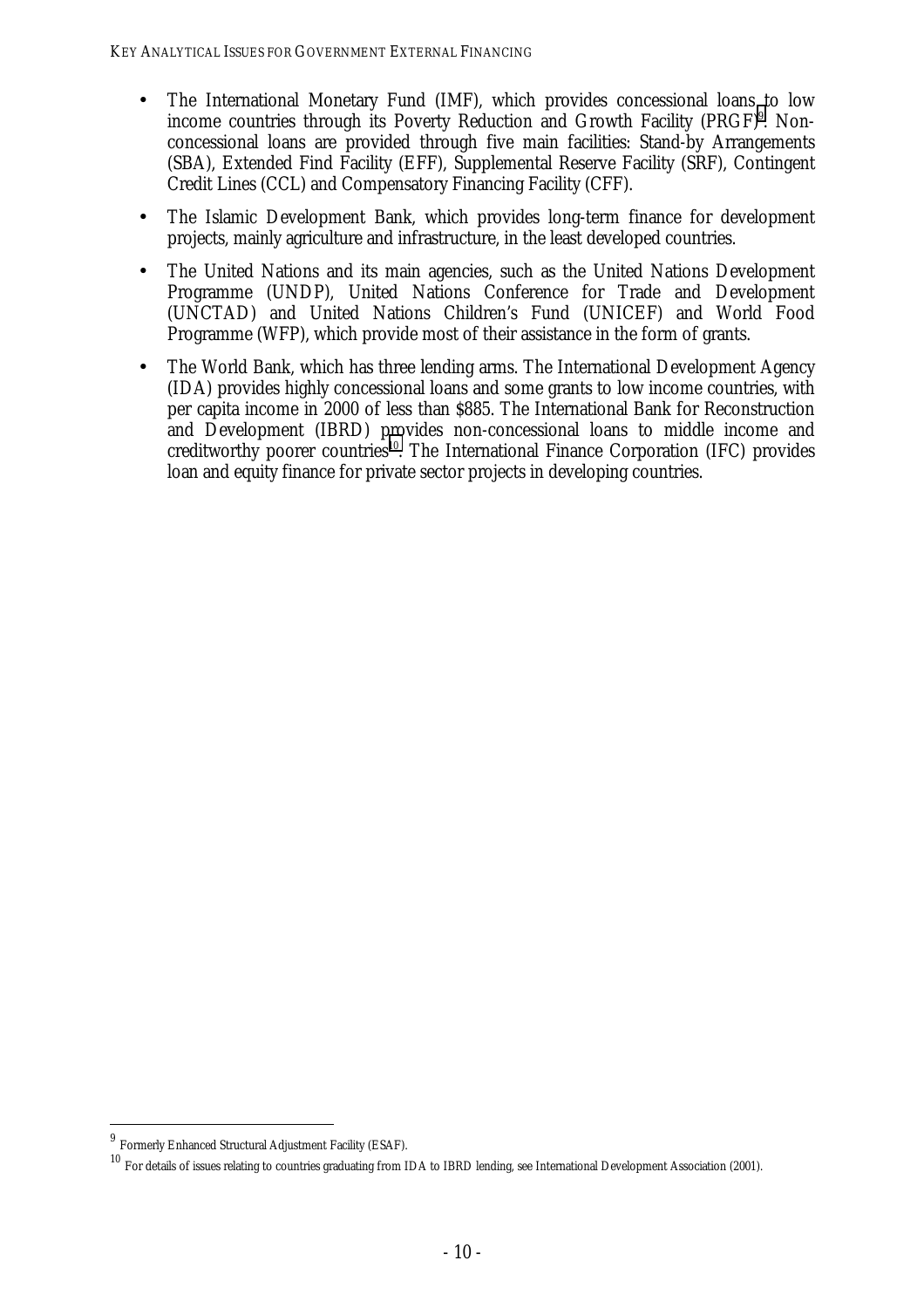|                                                                                                                                                                                                                                                                                                                                                                                                                                                                                                                                | Grace                      | <b>Maturity</b> | <b>Interest rate</b>                   |                  | <b>Commitment</b> Front-end fees |
|--------------------------------------------------------------------------------------------------------------------------------------------------------------------------------------------------------------------------------------------------------------------------------------------------------------------------------------------------------------------------------------------------------------------------------------------------------------------------------------------------------------------------------|----------------------------|-----------------|----------------------------------------|------------------|----------------------------------|
|                                                                                                                                                                                                                                                                                                                                                                                                                                                                                                                                | (years)                    | (years)         | (%)                                    | (%)              | (%)                              |
| <b>IMF</b>                                                                                                                                                                                                                                                                                                                                                                                                                                                                                                                     |                            |                 |                                        |                  |                                  |
| <b>Stand-by Arrangements</b>                                                                                                                                                                                                                                                                                                                                                                                                                                                                                                   | 3.25                       | 5               | variable                               | $\boldsymbol{0}$ | $\bf{0}$                         |
| PRGF                                                                                                                                                                                                                                                                                                                                                                                                                                                                                                                           | 5.5                        | 10              | 0.5                                    | $\boldsymbol{0}$ | $\mathbf{0}$                     |
| <b>IBRD</b> <sup>1</sup>                                                                                                                                                                                                                                                                                                                                                                                                                                                                                                       |                            |                 |                                        |                  |                                  |
| $<$ \$1,445 GNI <sup>2</sup> per capita                                                                                                                                                                                                                                                                                                                                                                                                                                                                                        | 5 or 8                     | 20              | $Libor + margin$                       | $0.85^{3}$       | 1.0                              |
| \$1,446-\$2,995 GNI per capita                                                                                                                                                                                                                                                                                                                                                                                                                                                                                                 | 4 or 5                     | 17              | Libor + margin                         | $0.85^{3}$       | 1.0                              |
| >\$2,996 GNI per capita                                                                                                                                                                                                                                                                                                                                                                                                                                                                                                        | 3 or 5                     | 15              | $Libor + margin$                       | $0.85^{3}$       | 1.0                              |
| <b>IDA</b>                                                                                                                                                                                                                                                                                                                                                                                                                                                                                                                     |                            |                 |                                        |                  |                                  |
| IDA only countries                                                                                                                                                                                                                                                                                                                                                                                                                                                                                                             | 10                         | 40              | $0.75^{4}$                             | $0 - 0.5$        | $\bf{0}$                         |
| <b>Blend countries</b>                                                                                                                                                                                                                                                                                                                                                                                                                                                                                                         | 10                         | 35              | $0.75^{4}$                             | $0 - 0.5$        | 0                                |
| <b>AfDB</b>                                                                                                                                                                                                                                                                                                                                                                                                                                                                                                                    | 9                          | $12 - 20$       | variable                               | 1%               |                                  |
| <b>AfDF</b>                                                                                                                                                                                                                                                                                                                                                                                                                                                                                                                    | 10                         | 50              | $0.75^{4}$                             | 0.5              |                                  |
| <b>IADB</b>                                                                                                                                                                                                                                                                                                                                                                                                                                                                                                                    |                            |                 |                                        |                  |                                  |
| <b>FSO</b>                                                                                                                                                                                                                                                                                                                                                                                                                                                                                                                     | 10                         | 40              | $1.0 - 2.05$                           | 0.5              | 1.0                              |
| Non-concessional: single currency                                                                                                                                                                                                                                                                                                                                                                                                                                                                                              | $\boldsymbol{\mathcal{P}}$ | $12 - 25$       | variable by currency                   | 0.75             | 1% over 4 years                  |
| <b>IsDB</b>                                                                                                                                                                                                                                                                                                                                                                                                                                                                                                                    | $3 - 7$                    | $15 - 25$       | 0 <sup>6</sup>                         | $\bf{0}$         | $\bf{0}$                         |
| <b>IFAD</b>                                                                                                                                                                                                                                                                                                                                                                                                                                                                                                                    |                            |                 |                                        |                  |                                  |
| Special loans                                                                                                                                                                                                                                                                                                                                                                                                                                                                                                                  | 10                         | 40              | 0.75                                   | 0                | $\bf{0}$                         |
| Intermediate terms                                                                                                                                                                                                                                                                                                                                                                                                                                                                                                             | 5                          | 20              | $50\%$ of reference rate <sup>7</sup>  | 0                | 0                                |
| Ordinary terms                                                                                                                                                                                                                                                                                                                                                                                                                                                                                                                 | 3                          | $15 - 18$       | reference rate                         | $\bf{0}$         | 0                                |
| <b>EIB</b>                                                                                                                                                                                                                                                                                                                                                                                                                                                                                                                     | $2 - 8$                    | 20              | fixed market related rate <sup>8</sup> | $\bf{0}$         | 0                                |
| Fixed-Spread Loans Standard country terms for level repayment of principal<br>$^2$ GNI - gross national income<br>$30.85\%$ on undisbursed amounts for the first four years, 0.75% thereafter.<br><sup>4</sup> Service charge instead of interest<br>$5$ 1% during grace period, 2% thereafter<br>$^{\rm 6}$ Interest free, with service fee to cover related administrative expenses<br><sup>7</sup> Reference rate is set annually.<br><sup>8</sup> Subsidy applied to some loans<br>Sources: Creditor sources and documents |                            |                 |                                        |                  |                                  |

#### <span id="page-20-0"></span>**TABLE 4: LENDING TERMS OF MULTILATERAL CREDITORS**

There are also regional development banks and institutions which specialise in providing external assistance to geographical regions. The main regional providers are:

- The African Development Bank, which provides external assistance through its concessional window the African Development Fund (AfDF) and non-concessional lending through the African Development Bank (AfDB).
- The Arab Bank for Economic Development in Africa (BADEA), which provides concessional loans for project financing and technical assistance grants.
- The Asian Development Bank (ADB), which provides both concessional (its OCR facility), non-concessional loans and exceptional assistance via its Special Programme Loans (SPL).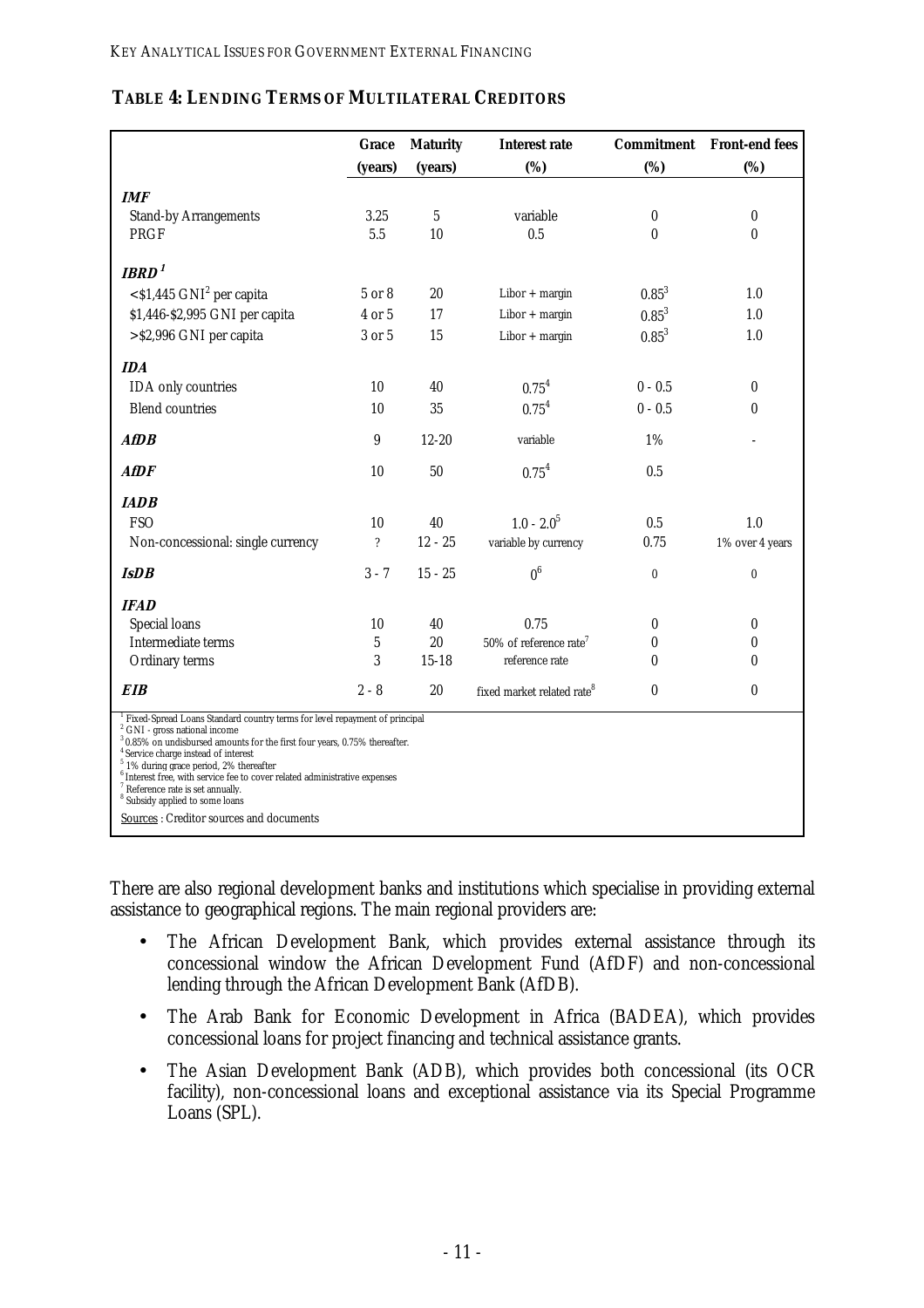- The European Bank for Reconstruction and Development (EBRD), which provides market-related loans to governments and private enterprise in the countries of central and eastern Europe and the Commonwealth of Independent States.
- The Inter-American Development Bank, which provides both concessional finance, through its FSO window, and non-concessional loans (Ordinary Capital) to its member states.

In addition, there are sub-regional institutions providing external assistance including:

- Arab Fund for Economic and Social Development (AFESD);
- Caribbean Development Bank (CDB) and CARICOM Multilateral Clearing Facility (CMCF);
- Central Bank of West African States (BCEAO), West African Development Bank (WADB), ECOWAS Fund;
- East African Development Bank (EADB);
- Central American Bank for Economic Integration (CABEI), Andean Development Corporation (CAF) and Financial Fund for the Development of the River Plate Basin (FONPLATA);
- Nordic Development Bank (NDB) and Nordic Development Fund (NDF);
- Organisation of Petroleum Exporting Countries (OPEC).

Details of the main lending terms of international institutions and main regional development banks are set out in Table 4.

#### **Bilateral donors/creditors**

 $\overline{a}$ 

Bilateral donors and creditors are sovereign governments or their agencies, which provide external assistance. These donors/creditors include developed and developing country governments and agencies. The developed country governments, which are members of the Organisation for Economic Co-operation and Development (OECD), are sometimes referred to as OECD donors/creditors, with all others being called non-OECD donors/creditors. Another classification of a country's bilateral donors/creditors are those governments, which are participating creditors at its Paris Club<sup>11</sup>, referred to as Paris Club donors/creditors, and those which are not, called non-Paris Club donors/creditors.

Most developed country governments provide grants and concessional loans directly via the ministry, department or agency responsible for implementing its aid and development policy, such as the UK's Department for International Development (DFID), the Swedish International Development Agency (Sida) and Germany's *Kreditanstalt fur Wiederaufbau* (KfW)<sup>12</sup>. A list of the principal developed country agencies is available in Annex 3.

Some bilateral donors/creditors have a stated policy or clear guidelines on the provision of grants and loans. For example, the Canadian, Danish, Irish, Dutch and British governments have publicly indicated that all bilateral ODA will be extended as grants. Table 5 below illustrates, for OCED countries, the percentage of bilateral donors/creditors ODA provided by grants in 2000

 $^\mathrm{11}$  The Paris Club participating creditor countries vary depending on which ones the debtor nation has borrowed from. See Vilanova and Martin (2001).

 $12$  For further details of the organisational structure of OECD bilateral creditors and donors, see Chang et all (1999), chapter 5.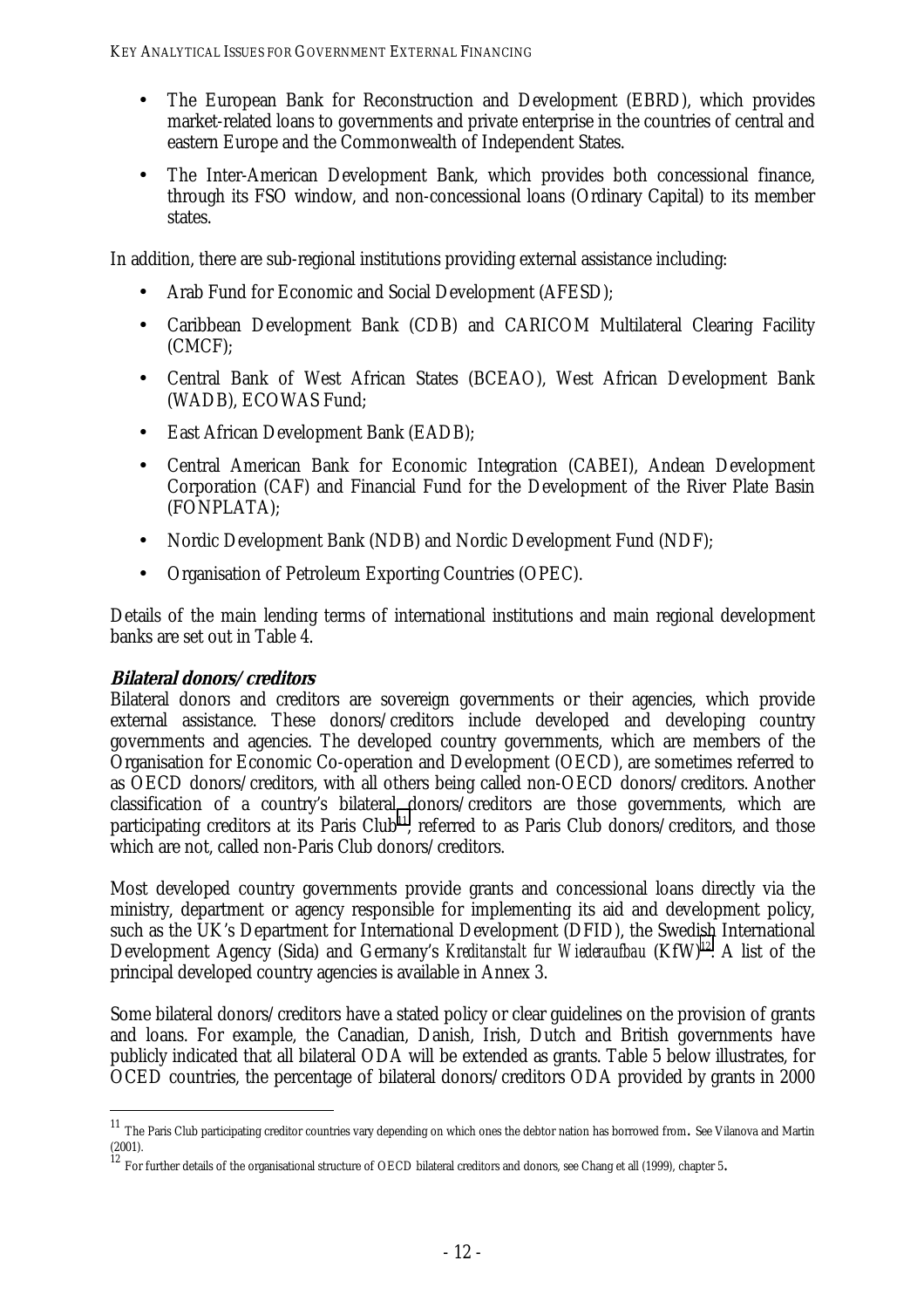<span id="page-22-0"></span>and the average terms of ODA loans committed for donors/creditors, which do not provide all ODA in the form of grants. Seven OECD countries – Australia, Canada, Denmark, Ireland, Luxembourg, Netherlands and New Zealand – provided all their ODA in the form of grants in  $2000^{13}$ . On the other hand, Japan (50%), Spain (77%) and Italy (87%) had the lowest share of grant ODA. The average grant element of concessional loans was about 72%, with maturity of about 33 years, 11 years grace period and 1.4% interest rate. The countries with the highest grant element are Italy, Portugal and Belgium while those with the lowest are Norway, France and United States.

| TABLE 5: CONCESSIONALITY AND AVERAGE TERMS OF OECD BILATERAL ODA*, 2000 |
|-------------------------------------------------------------------------|
|-------------------------------------------------------------------------|

|                        | Grants as %<br>total ODA | <b>ODA Loans - Average Terms</b> |                          |                       |                                |  |  |
|------------------------|--------------------------|----------------------------------|--------------------------|-----------------------|--------------------------------|--|--|
| <b>Bilateral Donor</b> |                          | Grant element**<br>(%)           | <b>Maturity</b><br>(yrs) | Grace<br>period (yrs) | <b>Interest</b><br>rate $(\%)$ |  |  |
| Australia              | 100.0                    |                                  |                          |                       |                                |  |  |
| Austria                | 89.3                     | 61.3                             | 23.6                     | 8.7                   | 1.9                            |  |  |
| <b>Belgium</b>         | 97.4                     | 78.1                             | 30.0                     | 10.0                  | 0.5                            |  |  |
| Canada                 | 100.0                    |                                  |                          |                       |                                |  |  |
| Denmark                | 100.0                    |                                  |                          |                       |                                |  |  |
| Finland                | 95.1                     | na                               | na                       | na                    | na                             |  |  |
| France                 | 94.2                     | 54.0                             | 22.1                     | 6.9                   | 2.2                            |  |  |
| Germany                | 94.0                     | 65.2                             | 35.5                     | 7.5                   | 2.0                            |  |  |
| Greece                 | 99.3                     | na                               | na                       | na                    | na                             |  |  |
| <b>Ireland</b>         | 100.0                    |                                  |                          |                       | $\overline{\phantom{a}}$       |  |  |
| <b>Italy</b>           | 87.4                     | 88.4                             | 36.9                     | 23.4                  | 0.5                            |  |  |
| Japan                  | 50.3                     | 73.1                             | 34.8                     | 11.0                  | 1.3                            |  |  |
| Luxembourg             | 100.0                    |                                  |                          |                       |                                |  |  |
| <b>Netherlands</b>     | 100.0                    |                                  |                          |                       |                                |  |  |
| <b>New Zealand</b>     | 100.0                    |                                  |                          |                       |                                |  |  |
| Norway                 | 97.7                     | 33.0                             | 7.8                      | 4.1                   | 2.3                            |  |  |
| Portugal               | 98.4                     | 80.3                             | 30.7                     | 8.9                   | 0.1                            |  |  |
| Spain                  | 76.6                     | 69.4                             | 26.5                     | 9.2                   | 1.1                            |  |  |
| Sweden                 | 98.4                     | 69.9                             | 15.0                     | 9.8                   | 0.1                            |  |  |
| Switzerland            | 97.7                     | na                               | na                       | na                    | na                             |  |  |
| <b>United Kingdom</b>  | 95.5                     | na                               | na                       | na                    | na                             |  |  |
| <b>United States</b>   | 99.2                     | 56.2                             | 24.3                     | 4.6                   | 2.0                            |  |  |
| <b>All DAC</b>         | 83.6                     | 71.9                             | 33.7                     | 10.8                  | 1.4                            |  |  |

\* excluding debt reorganisation<br>\*\* calculated using 10% discount

 $cal$  calculated using  $10\%$  discount rate

 $na = not available$ 

 $\overline{a}$ 

Source: OECD, Development Co-operation Report, 2002

While Table 5 illustrates the average terms of concessional loans actually made by OECD bilateral creditors in 1999, Table 6 below provides details of their stated interest rates for both concessional and export credit lending of OECD bilateral creditors

# **Bilateral export credit agencies**

In addition to lending on ODA terms, most developed country governments have agencies, which provide non-concessional export credit finance directly to the borrower or which

 $^{13}$  In 1999, Sweden and Switzerland also provided 100% grant aid.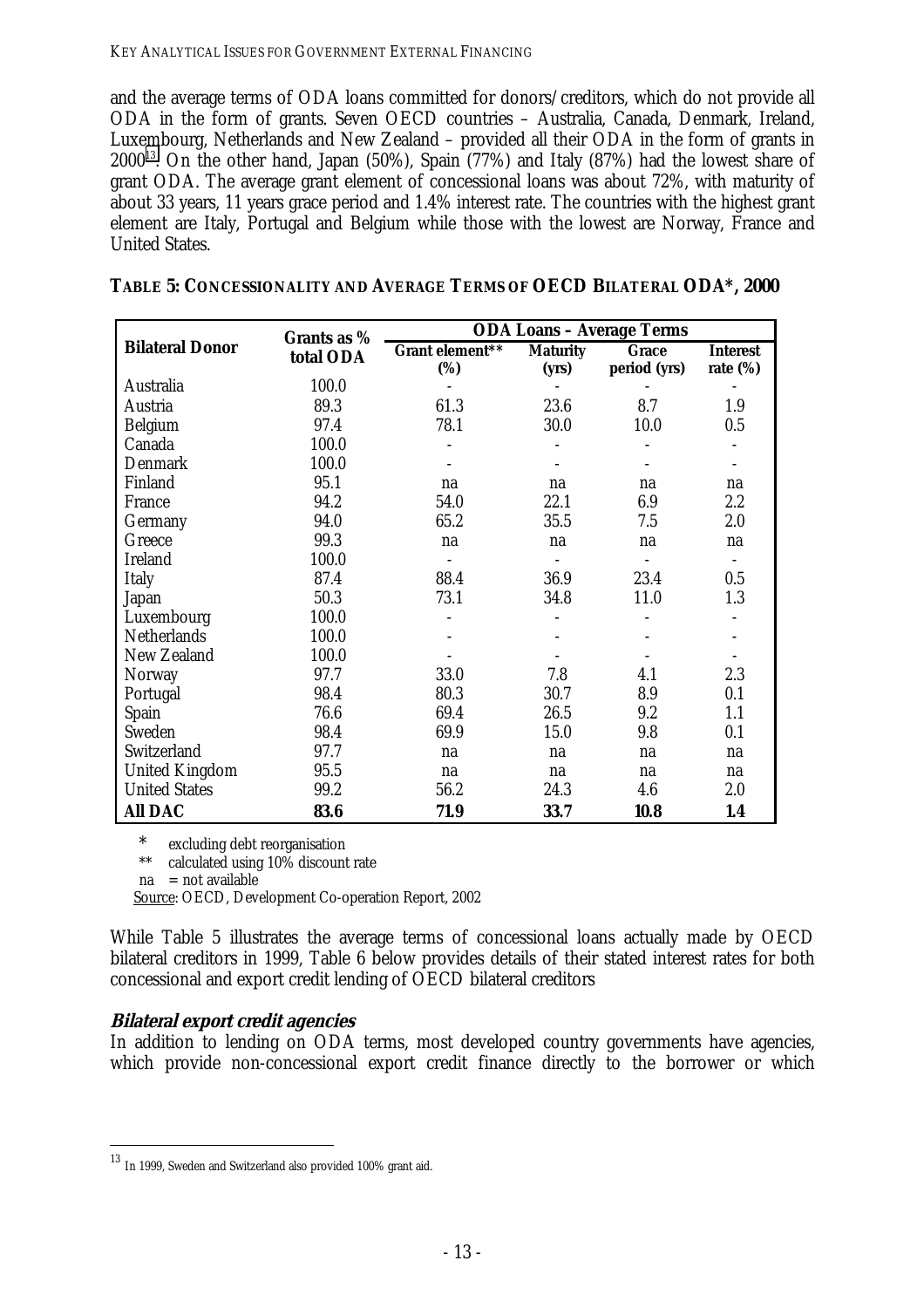<span id="page-23-0"></span>guarantee export credit finance provided by exporters or banks and financial institutions $14$ . The main OECD export credit agencies are listed in Table 6.

Loans provided directly by the export credit agency are straightforwardly bilateral credits. However, loans and credits provided by exporters, banks or financial institutions and guaranteed by an export credit agency only become bilateral credits if the debtor fails to service the loan and guarantee is invoked. When this happens the export credit agency effectively becomes the creditor, instead of the exporter or bank, and hence the debt is then classified as bilateral. The difficulty for recipient governments is that they do not always know whether an export credit has been guaranteed by an export credit agency, so it is not easy to classify it as official or private finance.

|                                                                                                | <b>ODA</b>              |                  | <b>EXPORT CREDITS</b> |                       |         |                          |
|------------------------------------------------------------------------------------------------|-------------------------|------------------|-----------------------|-----------------------|---------|--------------------------|
|                                                                                                | <b>Agency</b>           | $Rate$ %         | <b>Agency</b>         | <b>Currency</b>       | $CIRR*$ |                          |
| <b>Austria</b>                                                                                 | <b>MFA</b>              | $\overline{4}$   | <b>OeKB</b>           | Euro                  | 5.22    | $(> 8.5 \text{ years})$  |
| <b>Belgium</b>                                                                                 | <b>MFA</b>              | $\overline{c}$   | <b>ONDD</b>           | Euro                  | 5.22    | $(> 8.5 \text{ years})$  |
| <b>Canada</b>                                                                                  | <b>CIDA</b>             | $0.5 - 2$        | CWB/EDC               | <b>Dollar</b>         | 5.77    | $(>8.5$ year)            |
| <b>Denmark</b>                                                                                 | <b>DANIDA</b>           | 2.5              | <b>EKF</b>            | Krone                 | 5.50    | $($ > 8.5 years)         |
| <b>Finland</b>                                                                                 | <b>FINNIDA 0.5-0.75</b> |                  | <b>FINNVERA</b>       | Euro                  | 5.22    | $(> 8.5 \text{ years})$  |
| <b>France</b>                                                                                  | AfD                     | $\boldsymbol{2}$ | COFACE/               | Euro                  | 5.22    | $(> 8.5 \text{ years})$  |
|                                                                                                |                         |                  | Banque de France      |                       |         |                          |
| <b>Germany</b>                                                                                 | <b>KfW</b>              | $0.75 - 2.0$     | <b>Hermes</b>         | Euro                  | 5.22    | $(> 8.5 \text{ years})$  |
| <b>Italy</b>                                                                                   | <b>MFA</b>              | $\boldsymbol{4}$ | <b>SACE</b>           | Euro                  | 5.22    | $(> 8.5 \text{ years})$  |
| <b><i>Japan</i></b>                                                                            | JIBC/JICA               | $1.-3$           | JIBC/MITI             | Yen                   | 1.59    | $(> 8.5 \text{ years})$  |
| <b>Netherlands</b>                                                                             | <b>MFA</b>              | 2.5              | <b>Gerling NCM</b>    | Euro                  | 5.22    | $(> 8.5 \text{ years})$  |
| <b>Norway</b>                                                                                  | <b>NORAD</b>            | 2.5              | <b>GIEK</b>           | <b>Krone</b>          | 7.04    |                          |
| Spain                                                                                          | <b>AECI</b>             | 4.5              | <b>CESCE</b>          | Euro                  | 5.22    | $(> 8.5 \text{ years})$  |
| <b>Sweden</b>                                                                                  | <b>SIDA</b>             | $***$            | <b>EKN</b>            | Krona                 | 5.80    |                          |
| Switzerland SDC                                                                                |                         | 2.5              | <b>ERG</b>            | Franc                 | 2.99    |                          |
| UK                                                                                             | <b>DFID</b>             | $***$            | <b>ECGD</b>           | <b>Sterling Pound</b> | 5.52    | $(> 8.5 \text{ years})$  |
| <b>USA</b>                                                                                     | <b>USAID</b>            | $2.-3$           | Ex-Im Bank            | <b>Dollar</b>         | 4.54    | $( > 8.5 \text{ years})$ |
| * rates as of 12 November 2002, for period 15/11/2002-14/12/2002<br>** ODA delivered as grants |                         |                  |                       |                       |         |                          |
| $MFA =$ Ministry of Foreign Affairs                                                            |                         |                  |                       |                       |         |                          |

#### **TABLE 6: OECD BILATERAL CREDITOR INTEREST RATES**

MFA = Ministry of Foreign Affairs

Source: OECD, DRI and country websites and documents.

<sup>14</sup> For more details of terms and conditions, see OECD 2001.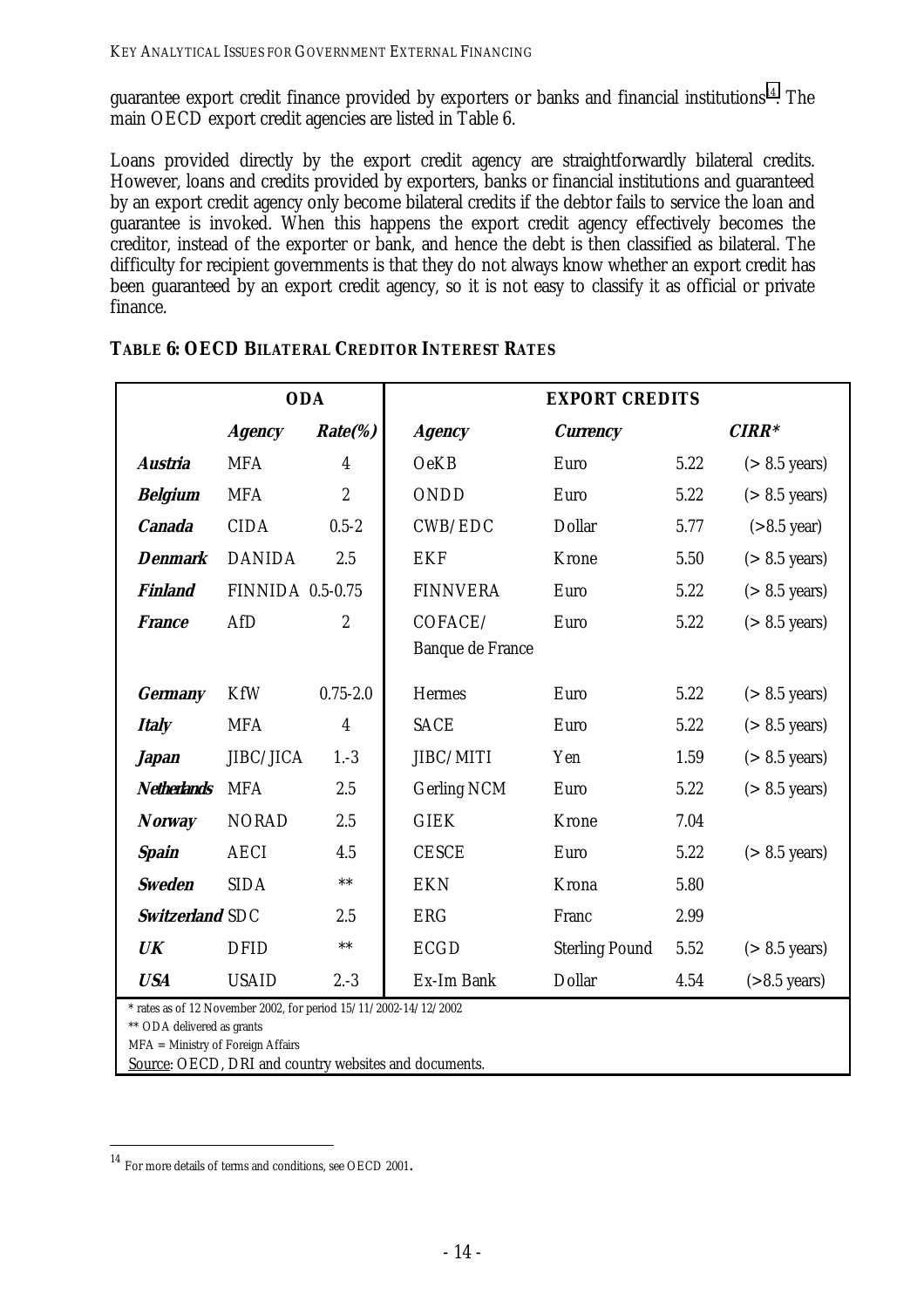<span id="page-24-0"></span>The OECD member government have established a set of guidelines covering export credit finance which is known as the *Arrangement on Guidelines for Officially Supported Export Credits*15. The guidelines set limits on the cash payments to be made at or before the starting point of the credit, repayment and interest terms and restrictions on the provision of tied aid. The key elements for officially supported credits are as follows:

- At least 15% of the contract is to be covered by cash payments. This means the export credit can be for a maximum of 85% of the contract value and this can vary depend on the goods being purchased. In some instances the credit will be limited to 100% of nationally provided goods (i.e. it is tied).
- The maximum repayment term is 5 years (or  $8\frac{1}{2}$  years with prior notification). This may be extended to 10 years for poorer developing countries.
- The minimum interest rates are the Commercial Interest Reference Rates (CIRRs) to which the lender may add a spread based on its assessment of credit worthiness, size of the loan and/ or its maturity. Commitment fees and other fees may also be levied by the export credit agency.
- Credits with concessionality of less than 35% (or 50% for LLDCs) cannot be tied. (See Section 5.2.2 for more discussion of tied finance.)

Many OECD bilateral donors/creditors also offer financing packages, which combine grants or concessional loans with non-concessional funds, such as export credits. These are known by various names such as *mixed credits*, joint financing, or parallel financing of which some proportion may be tied to the procurement of goods and services from the donor country.

Since many developing countries have established new borrowing criteria based on loans having a minimum grant elements of 35% or higher. However many creditors have ways of preparing financing packages which appear to meet the concessionality criteria but in practice do not. Box 1 below provides some examples of how this is done.

# **Box 1: Creditor Strategies Creditors to Get Round Concessionality Limits**

Some creditors, in their eagerness to lend funds to developing countries, try and circumvent countries' new borrowing guidelines by a variety of methods, which can conceal the true costs of the loan amount and/or the project or programme the money is finance. The specific strategies used may be one or a combination of the following:

#### **1. Inflating the contract price**

The contract price of a project is inflated to include the true cost of servicing the loan, which is higher than the concessional terms appearing in the loan documentation. This is achieved by increasing the price of equipment, machinery and/or services to reflect difference between the true market-related interest cost of the funds and the concessional interest cost set out in the financial agreement. Since the rate of interest has a big impact in the determination of concessionality, a reduction in the loan interest rate alone can increase the concessionality sufficient to meet government's borrowing criteria.

This can also be done by securing agreement with the borrower that there will be no competitive bidding for the contracts and/or procurement of goods and services, instead these will be provided by the creditor or its agent or nominees.

<sup>15</sup> For more details, see OECD 2001.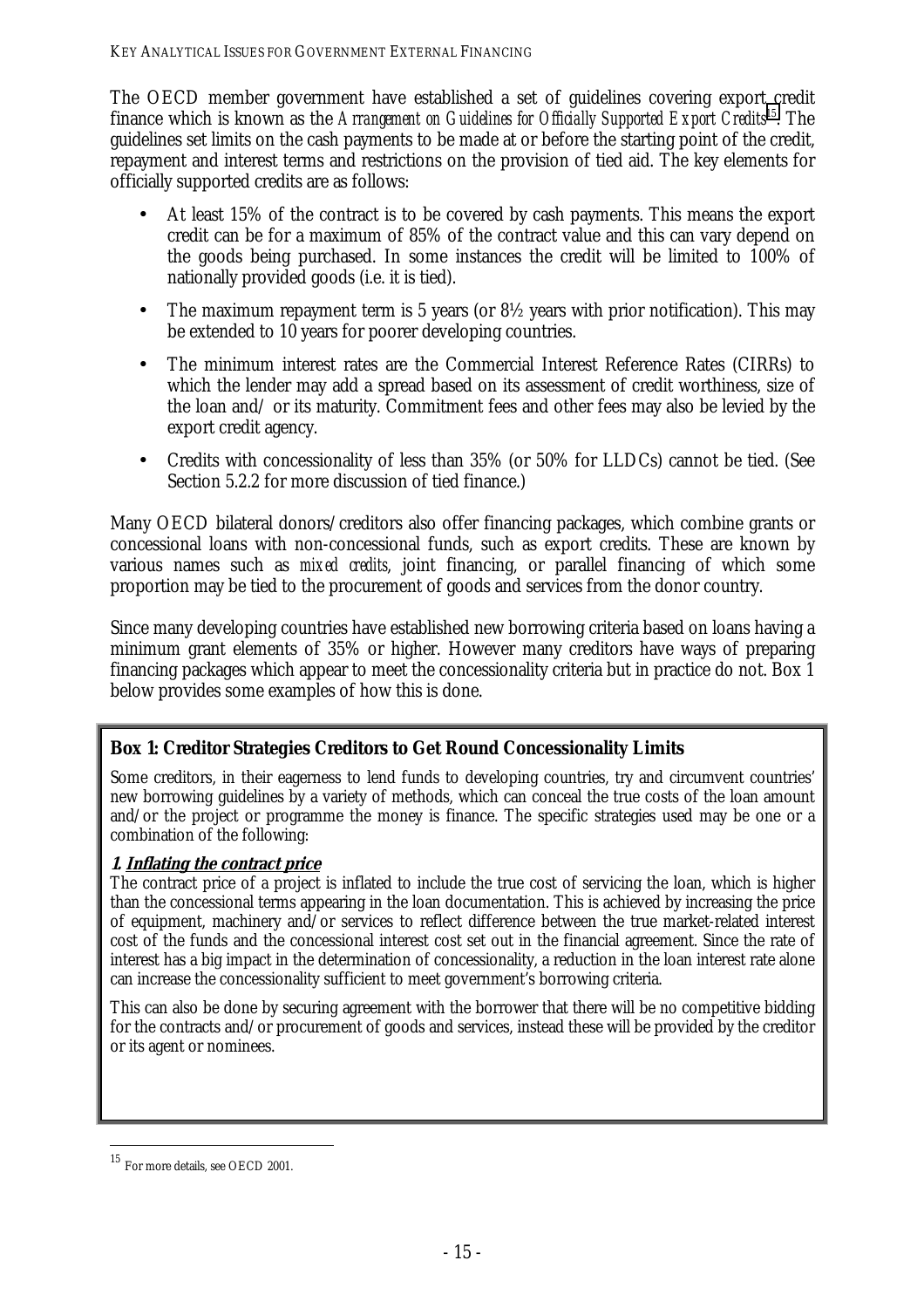#### **2. Capitalisation of interest in the contract price**

This may happen with both parties agreeing to the capitalisation of interest or the creditor alone can do it. In practice, the contract price will be increased to reflect the market-related interest cost, while the loan is presented as interest free The financial agreement (setting out the loan terms) includes a repayment schedule which shows only principal payments due. There can be variations of this when the loan has different tranches with different interest rates. In this case, the interest cost of the more expensive tranche (or tranches) will be capitalised and the other tranches will be maintained with the lower interest rates thereby making the total loan appear to be concessional. Alternatively, concessionality can be calculated on each tranche independently and since the interest cost of the most expensive tranches has been capitalised, the concessionality of each tranche will fall within the stated guidelines.

#### **3. Grace period**

Since the grace period is also an important determinant of the concessionality of a financing package, some creditors offer to lengthen it. The loan terms with the longer grace period are set out in the financial contract. For projects there will also be a works contract, which defines the project implementation schedule, and it is usually independent of the financial contract. However in this case the financial contract and the works contract are linked and the commencement of principal payments are triggered (i.e. the end of the grace period) when the works contract has been completed. At he loan evaluation stage, the originally projected schedule for completion of the works contract coincides with the longer grace period, but in practice the works contract can be completed before this and hence trigger debt service payments to start before the end of the expected grace period. Therefore the creditor is able to meet the concessionality criteria at the evaluation stage, whereas in practice there will be a shorter grace period because of the 'faster' completion of the works contract.

#### **4. Down payment**

Creditors can get around the issue of higher loan amount and high interest payments by demanding an initial down payment which is higher than the normal 15% for suppliers' credits. In such cases, creditors will seek down payments for as much as 20% to 30%. Since the loan terms apply to the whole loan amount (including the down payment) but the borrower effectively receives an amount less than this, the creditor through this method is able to meet the concessionality criteria.

#### **5. Fees and other payments**

Creditors try to cut out commitment and other fees (such a front-end fees and legal fees) in a bid to increase the concessionality of the facility. The fees are not necessarily inflated but the creditor knows that to achieve the required concessionality, these fees have to be excluded from the loan terms, and instead the creditor will have included them in the contract sum or amount as part of the loan.

#### **6. Interest moratorium**

In some loan agreements, there is no interest during the grace period, or during the construction phase of the project. In such cases, interest during the grace period is actually not calculated or capitalised. However in these situations, the grace period is usually quite short. It is also important to check how interest is being calculated and charged after such a moratorium.

#### **7. Insurance Premium**

For most export credits, there is insurance cover against payment default by the borrower and the insurance premium is included as a part of the terms of the loan agreement or as part of the loan amount. Effectively, the premium is a type of fee and it should be included when calculating concessionality. To avoid this, creditors may insist that payments of insurance are outside the framework of the financial agreement. In view of the fact that the insurance cost reflects the risks associated with lending to the borrower, it can be very expensive for some developing countries and if it is included in the assessment of concessionality, the loans will fail to meet the authority's criteria.

As well as borrowing from OECD governments, many developing countries also borrow from other developing countries. In the past, non-OECD governments, such as the oil-producing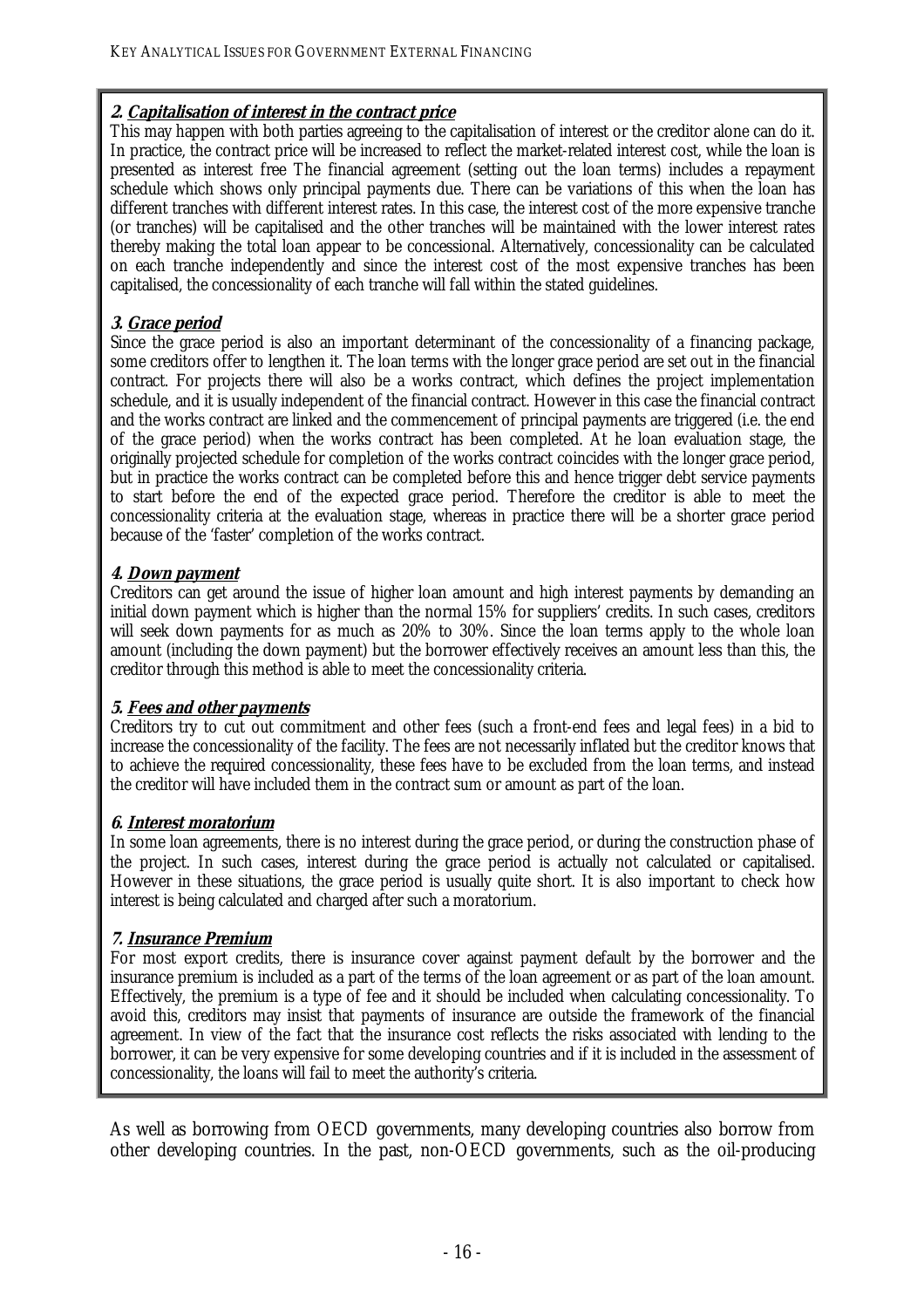<span id="page-26-0"></span>states, have lent money to fund oil imports. In other cases, lending has been for specific projects such as tourism development, manufacturing plant and equipment and to fund imports of, for example, vehicles. Terms for many of main non-OECD creditors are listed in Table 2 above.

### **Commercial creditors**

Creditworthy borrowers may have access to two type of market related finance:

- Commercial bank loans provide by one bank, or by a syndicate of banks (each one of which provides an agreed percentage of the total loan amount, thereby sharing the lending risk). The interest costs of these loans will be market related with the margin above the base rate (e.g. Libor) reflecting the borrower's perceived creditworthiness.
- Bonds are debt instruments issued by the borrower on international capital markets, usually with multiple holders including banks, financial institutions and other investment vehicles. Bonds are negotiable instruments and therefore their prices move up and down in response to market demand and sentiment. Bonds may be issued at a discount to face value thereby enabling investors to achieve potential capital gains in addition to interest income.

Table 7 provides information on some of the major commercial interest rates.

#### **Indirect assistance**

Indirect assistance is developed country government funding that is channelled through nongovernmental organisations, academic institutions, religious groups, labour unions and other organisations outside the official donor agency.

Bilateral governments also provide money in the form of subscriptions payments, fees or grants to multilateral and regional institutions such as the United Nations, World Bank and African Development Bank.

#### **2.2.2 Types of Finance**

In addition to classifying external assistance by source and cost of funds, it is also important to look at the type of finance extended by donors and creditors in terms of its main purpose. External assistance, both grants and loans, can be to finance projects, such as construction of a new hospital, or programmes, such as budget or balance of payments support. It can also be in the form of technical assistance (also called technical co-operation) or food or emergency aid. Some types of finance lend themselves more to aid rather than non-concessional loans, or vice versa, but it is not always the case. For instance, food aid is usually thought of as being grants or highly concessional loans from multilateral or bilateral sources, but it is possible for government to borrow commercially to finance essential food imports.

While this section focuses on the main types of finance, it should be noted that they could also be used in combination, such as project loans and technical assistance grants.

#### **Project aid and loans**

Project assistance is funding for specific activities, such as capital projects for infrastructure developments. The project documentation will set out how the aid or loan monies are to be spent. Sometimes this funding includes money to pay for local and recurrent costs of the project. However, this is not always the case and so funding for these project elements may need to come from local sources.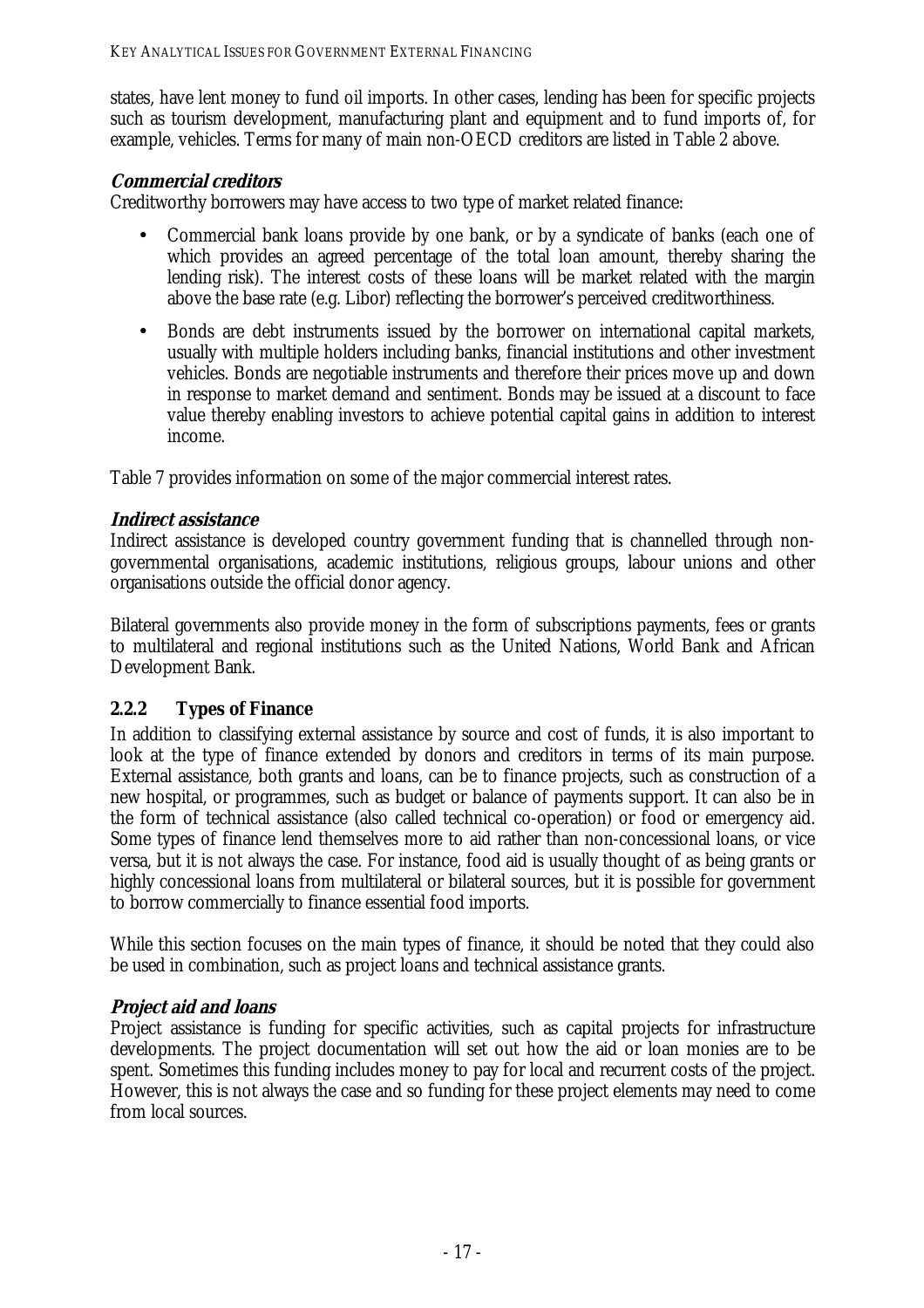### **Programme aid and loans**

Programme assistance is funding made available to a recipient government for general development purposes. The main types of programme aid are set out below.

- *Budget support* is assistance provided directly to the government budget to meeting its financing gap. It can be general budget support which means the government can use it to finance general expenditures including wages and salaries, equipment and supplies, recurrent costs of hospitals or schools and so on. Sector budget support can be used to fund general government budgetary costs of wages and salaries, equipment and other running expenses relating to a specific sector, such as health or education. This type of assistance has been growing rapidly in recent years.
- *Balance of payment support* is assistance to finance the balance of payments gap, usually by providing funds to finance imports. The two main types of balance of payment support are (1) commodity import support for the purchase of specific commodities or list of commodities, often for intermediate goods, and (2) open general licence (OGL) whereby the donors/creditor provide foreign exchange which was sold by the government to the commercial banks and then to importers to make the necessary purchases. OGL operated primarily in fixed exchange rate regimes and so has been phased out as countries liberalise their exchange rates. Balance of payments support has been declining in recent years, with many donors/creditors moving to budget support.
- *Food aid* and *disaster or emergency relief* are specialised types of assistance. Food aid is often but not always associated with disasters and can be a form of balance of payments support. Disaster/emergency relief is short-term funding to meet immediate humanitarian needs arising from natural disasters, civil wars, etc.
- *Debt relief* consists of the cancellation and/or restructuring of loans under the formal auspices of the Paris Club, HIPC Initiative, or a creditor-by-creditor basis. It can be classified separately or as a form of balance of payment support, since debt service payments abroad are reduced, or as a form of budget support if it results in lower debt service payments by government. In some instances, debt restructuring may include an element of new funding but most debt forgiveness relates to the renunciation of claims due. Note that debt forgiveness does not give rise to new disbursements, so there is no effect on gross ODA disbursements. Instead the benefit accrues because repayments of principal originally reported as ODA are not made and this is reflected in net ODA figures. Forgiveness of military debt is recorded as other official finance (OOF).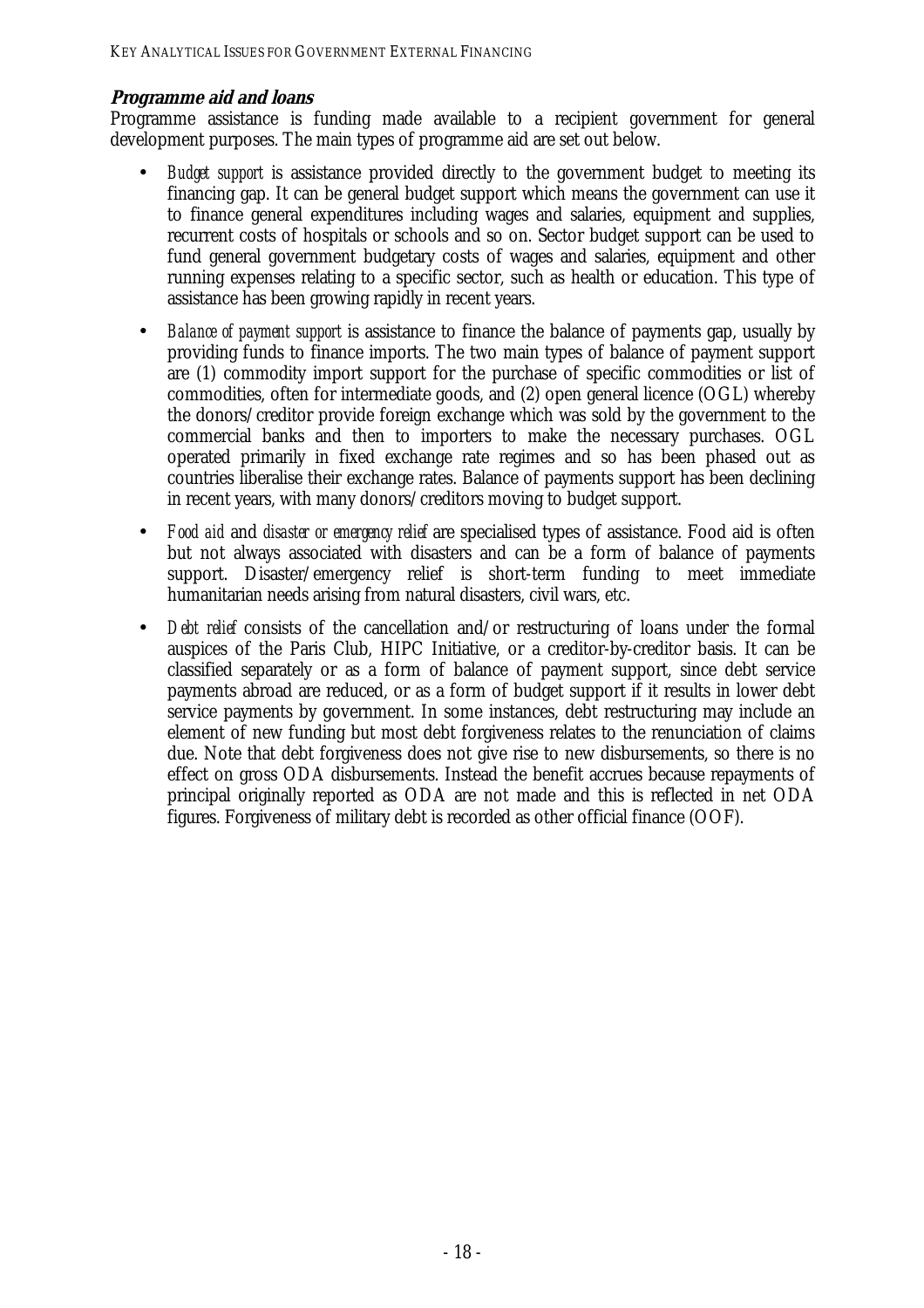#### <span id="page-28-0"></span>**TABLE 7: COMMERCIAL INTEREST RATES End of year rates**

|                                                                                                   | 1995      | 1996 |      | 1997 1998 |      | 1999 2000 2001 2002 |      |      |
|---------------------------------------------------------------------------------------------------|-----------|------|------|-----------|------|---------------------|------|------|
| LIBOR (6 months)                                                                                  |           |      |      |           |      |                     |      |      |
| $E$ uro <sup><math>1/</math></sup>                                                                | 5.12      | 4.18 | 4.45 | 3.22      | 3.51 | 4.83                | 3.25 | 2.80 |
| <b>US Dollar</b>                                                                                  | 5.50      | 5.60 | 5.84 | 5.06      | 6.13 | 6.20                | 1.98 | 1.38 |
| <b>UK Pound</b>                                                                                   | 6.43      | 6.75 | 7.68 | 5.95      | 6.29 | 5.86                | 4.13 | 3.99 |
| Japanese Yen                                                                                      | 0.52      | 0.51 | 0.76 | 0.54      | 0.23 | 0.53                | 0.09 | 0.07 |
| <b>Swiss Franc</b>                                                                                | 1.81      | 1.88 | 1.62 | 1.56      | 1.94 | 3.37                | 1.84 | 0.63 |
| <b>Canadian Dollar</b>                                                                            | 5.63      | 3.31 | 5.00 | 4.94      | 5.35 | 5.60                | 2.06 | 2.86 |
| Australian Dollar                                                                                 | 7.34      | 5.94 | 5.03 | 4.75      | 5.82 | 5.94                | 4.21 | 4.70 |
| <b>US Prime</b>                                                                                   | 8.65      | 8.25 | 8.50 | 7.75      | 8.50 | 9.50                | 4.84 | 4.25 |
| $SDR$ <sup>2/</sup>                                                                               | 4.58      | 3.90 | 4.07 | 3.64      | 3.90 | 4.34                | 2.23 | 1.91 |
| 1/ Ecu prior to 1998. Last ECU rate for 1998 was 3.26<br>2/ Period average for 1995, 1996 et 1997 |           |      |      |           |      |                     |      |      |
| <b>Sources</b>                                                                                    | <b>11</b> |      |      |           |      |                     |      |      |

LIBOR: British Bankers Association (www.bba.org.uk)

US Prime: US Federal Reserve Bank (www.federalreserve.gov/releases)

SDR: International Monetary Fund (www.imf.org/external/fin.htm)

#### **Technical assistance**

Technical assistance (TA) is assistance relating to training and education activities, including human resources development. It also includes payments to foreign and national consultants, advisers, teachers, administrators and those working in similar jobs in the recipient country. One of the main ways of providing technical assistance is via the expert-counterpart mode which includes long-term expatriate resident advisers, short-term consultants, academic degree and other studies programmes overseas, study tours, international and in-country seminars. TA is often included as part of project agreement to provide supporting services such as equipment and software installations and training of national staff.

Training and education provided by technical assistance is not necessarily the same thing as capacity building. While the former has traditionally focused on the provision of specific management and technical training to fill immediate skills gaps, capacity building goes further and focuses on the institutional structures and strengthening of systems and procedures as well as skills development. In some countries, technical assistance has weakened local capacity as national experts are diverted or attacked away from their jobs to administer aid programmes and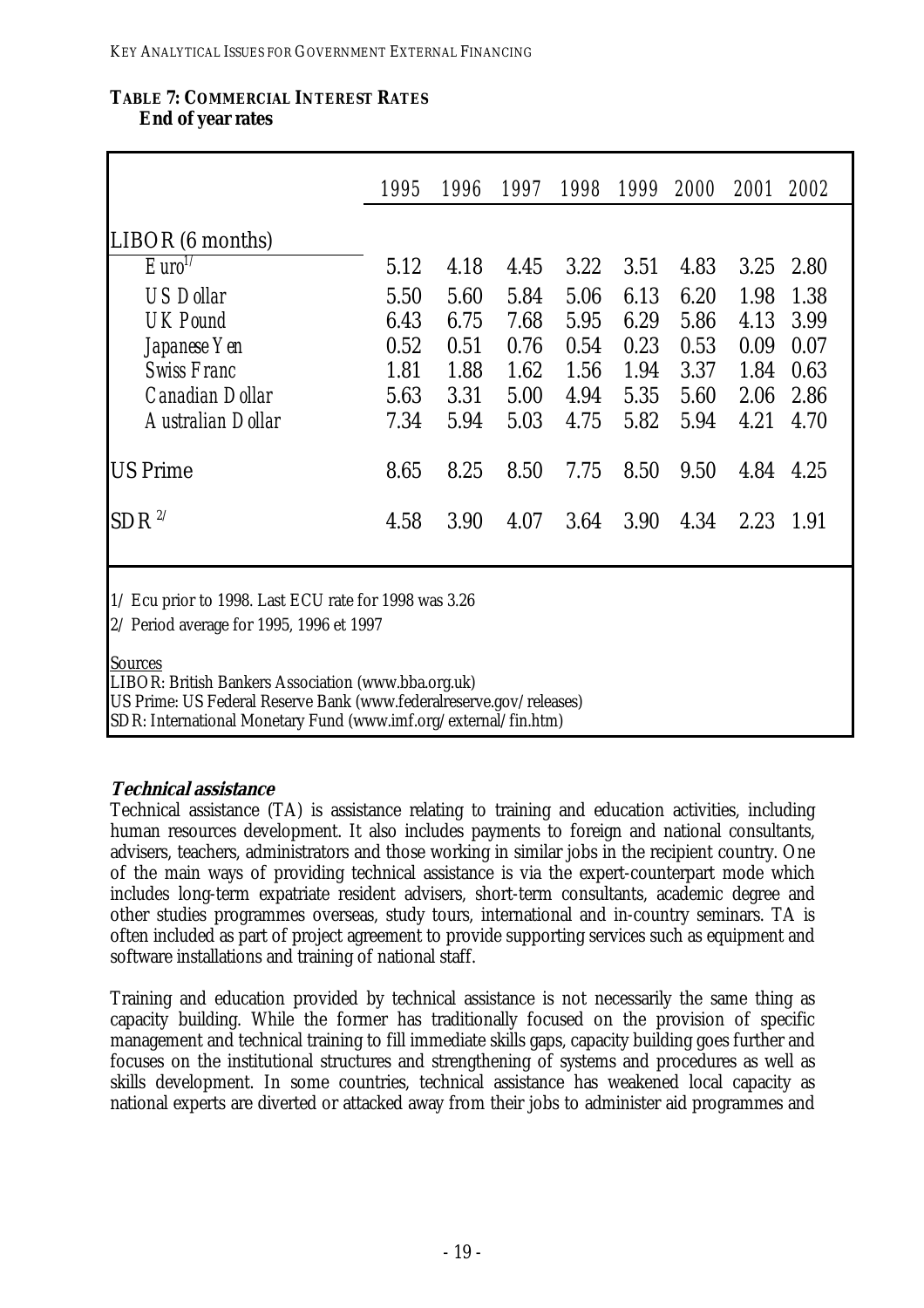<span id="page-29-0"></span>projects. It is estimated to account for up to 40% of aid in some African countries and is reckoned to be 'excessive' in 20 of them $^{16}$ .

#### **Hybrid assistance**

These are the pure forms of external assistance instruments. There can, of course, be hybrids such as the sector wide approach<sup>17</sup> (SWAp), which can combine programme and project aid and/or technical assistance. Other examples can include technical assistance or debt relief running in tandem with programme and project aid.

The sector wide approach is a way by which governments and donors/creditors can support the development of a sector in an integrated fashion through a single sector policy and expenditure programme. It aims to integrate external assistance into the government's planning and management system, thereby reducing overlapping management, reporting and accounting donor/creditor processes and moving towards government procedures and processes. Sector support corresponds broadly to core government functions such as education, health, rural electrification, water and sanitation and so  $\text{on}^{18}$ .

#### **NGOs and civil-society organisations assistance**

NGOs and civil-society organisations aid is funds (independent of developed country governments) of church groups, labour unions, professional associations and other organisations, provided to developing country organisations and counterparts. Much of this aid is in the form of grants.

#### **2.2.3 Recipients of External Assistance**

External assistance can be classified by recipient, the main purpose of which is to track external assistance flows in the balance of payment and budget. The main recipient classifications are central government, parastatals and other government agencies, the private sector and NGOs.

#### **Central government**

The main borrower and recipient of donor/creditor aid in developing countries is the central government. While the procedures governing how grants and loans are contracted, recorded, monitored and managed varies from country to country, the Ministry of Finance plays a key role in the process and is responsible for tracking aid and debt flows in the budget. The role of line ministries depends on the degree and extent of decentralisation and internal government responsibilities and procedures. In some cases, they maybe able to contract grants and loans directly in which case this information may not be available to the Ministry of Finance, and there may therefore be off-budget external assistance flows.

#### **Non-central government agencies**

This classification includes the central bank, parastatals, local or state governments and agencies. In some countries, these entities are able to negotiate, contract and implement grant and loan agreements. Even when the central government does have fairly strong controls over external assistance flows, it may not always have comprehensive information on grant and loan flows to these entities.

 $^{16}$  See Elbadawi and Gelb (2002), pages 9 and 10.<br><sup>17</sup> Sector funding can also be referred to as sector investment programmes (SIP), sector expenditure programmes (SEP) or just sector programmes (SP).

<sup>&</sup>lt;sup>18</sup> For more details on sector programmes, see Foster and Fozzard (2000).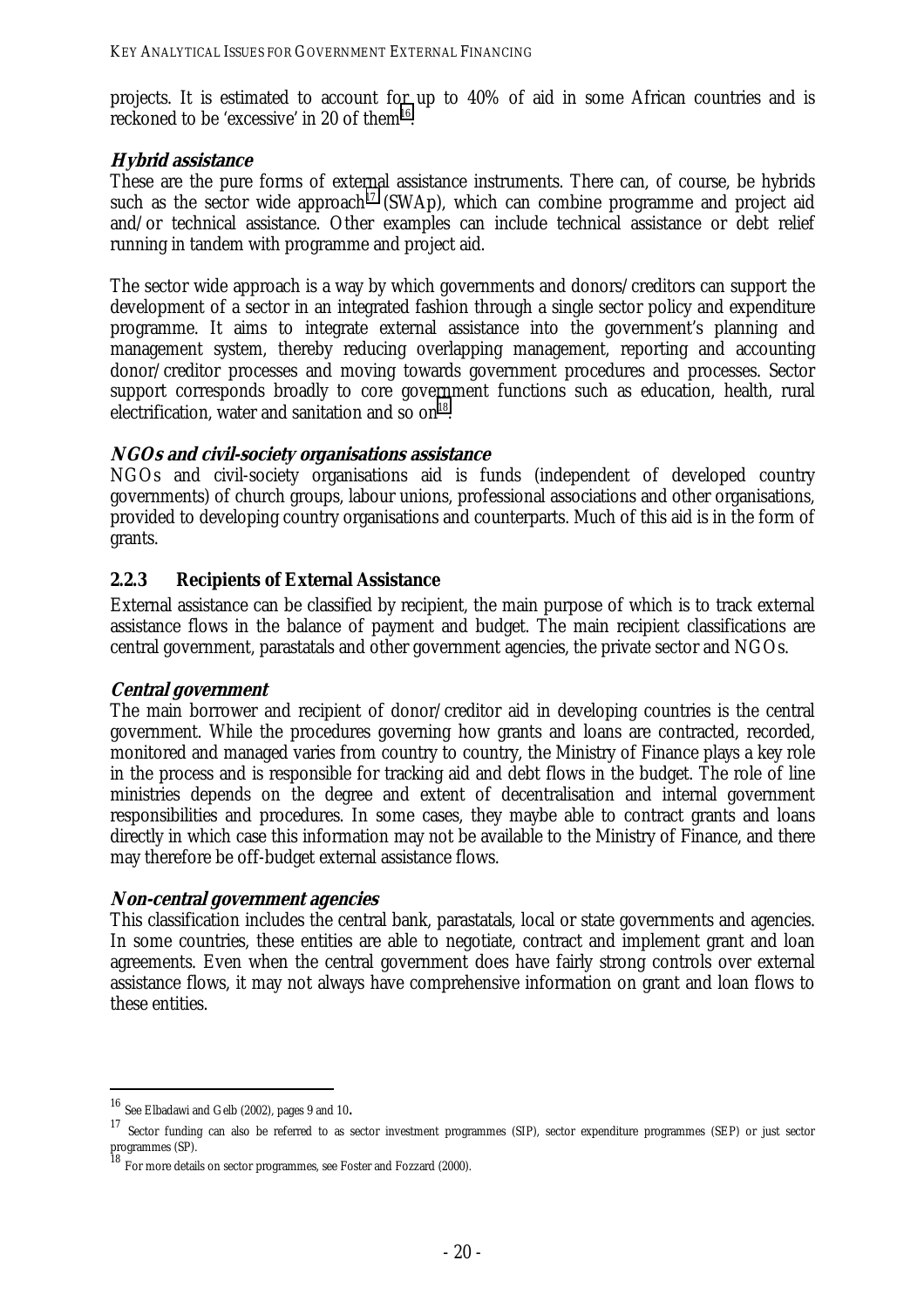# <span id="page-30-0"></span>**Private sector**

In terms of aid flows, the main recipients are national charities, religious, educational and scientific, institutions and trade unions, which receive grants or loans from abroad. On the other hand, private sector companies and organisations can borrow non-concessionally from overseas.

# **3. ACCOUNTING FOR EXTERNAL ASSISTANCE**

Having defined the terms, sources, types and recipients of external financial flows, the next step is to focus on where and how external financial flows are recorded in the budget, balance of payments and monetary accounts.

### **3.1 BUDGET**

In the budget tables, grant inflows are usually recorded as part of total budget revenue whereas disbursements of concessional and non-concessional loans are treated as a financing item.

Interest payments on debt are classified as recurrent expenditure. On the other hand, loan amortisation payments are a financing item. In some presentations only net flows (disbursements minus amortisations) may be presented, more especially for domestic financing. It is usual to specify separately the inflows for programme and project grants and concessional loans and sometimes the other types of aid flows, such as technical assistance and food aid. Bond issues are treated in the same way as loans.

### **3.2 BALANCE OF PAYMENTS**

The balance of payments records flows on a recipient basis. Grant inflows from multilateral, bilateral private sources to the government sector are recorded in the current account and are a component of current and capital transfers, sometimes listed separately as official transfers. Capital transfers are related to payments linked to fixed assets, such as roads, hospitals, dams and so on. The data may be presented on a net basis, that is receipts from foreign governments less transfers made abroad. However, it is important to measure gross receipts for balance of payments purposes. Not all grant flows are received by the government sector and some may be recorded as private transfers. This can include aid flows to civil society, such as religious, scientific and cultural organisations. In most cases, these data are difficult to obtain. The aid flows recorded in the balance of payments may differ from those recorded in the budget as discussed in Box 2 below.

Loan and bond disbursements are capital and financial account items. Loan disbursements are recorded as part of other investment inflows of long-term capital, whereas bond disbursements are part of portfolio investment. It is usual to record separately official disbursements and those to the private sector. It may be necessary to seek further detail to obtain separate data for aid and non-concessional loan. Loan and bond repayments are also recorded in the capital and financial account and in some presentations, only data on net flows are available. Debt forgiveness is recorded as an exceptional financing item<sup>19</sup>.

 $19$  See IMF (1993).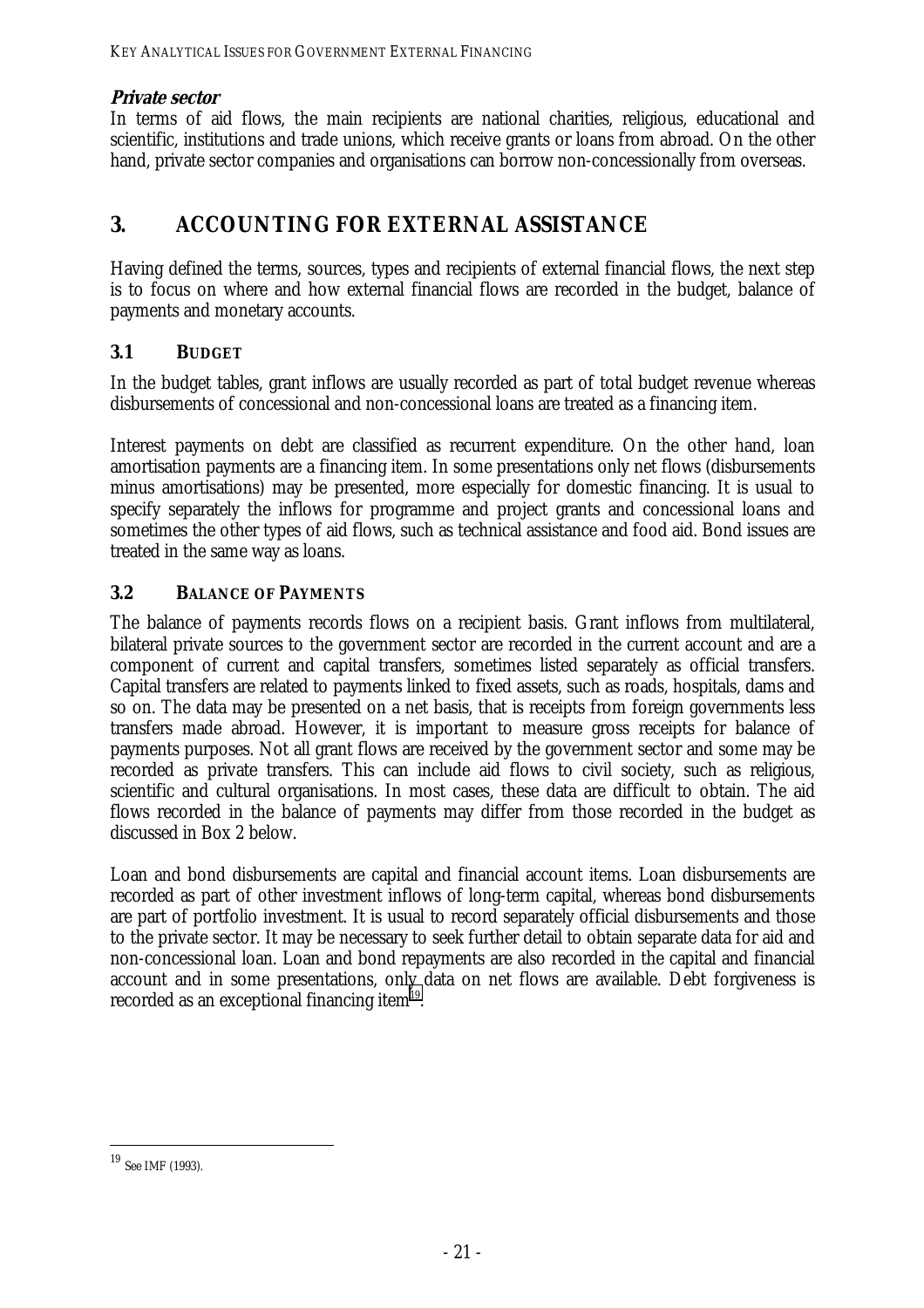### <span id="page-31-0"></span>**Box 2: Differences in External Assistance Data**

#### **1. National Sources: Budget and Balance of Payments**

The balance of payments figures for external assistance inflows will be higher than those recorded in the budget because the balance of payments records all inflows/outflows of the economy, including those of the government and the private sector. So the government records of external assistance flows are a subset of the total flows which do not include:

- aid flows of non-governmental organisations (NGOs),
- off-budget disbursements by multilateral and bilateral donors/creditors directly to projects,
- external assistance flows to parastatals, local and state governments and other non-central government agencies,
- disbursements directly to non-government recipients (e.g. religious, scientific and cultural organisations) including technical assistance and emergency relief.

In addition, there may be differences arising due to the timing of actually recording disbursements and the exchange rate rates used for currency conversion. The budget is on a cash basis whereas the balance of payments is on an accrual basis which can also account for differences. Data on assistance in kind is usually difficult to obtain, however it is more likely to be included in the balance of payments than in the budget data.

The key differences are set out in Table 8 below.

#### **2. National and International Sources**

Data from national sources is usually from the balance of payments or the budget and includes external assistance flows, which pass through these two accounting systems. However, it can differ significantly from data available from international sources such as the Development Assistance Committee (DAC) of the OECD and the World Bank, which are based on donor/creditor reporting of external assistance flows. Information in UNDP's country-specific Development Co-operation Reports may also differ because differences in coverage.

The main differences arise because of the following:

- Some data, such as the DAC data, are solely for aid flows and exclude non-concessional loans and debt relief.
- Donor/creditor countries may not record debt relief as part of external assistance.
- Often donor/creditor data are presented on a net, rather than gross basis.
- Donor/creditor data may include off-budget disbursements made directly to projects.
- External assistance flows spent within the donor/creditor country or other developed countries on, for example, consultancy services will be accounted for by donors but not usually recorded in national data since these flows do not pass through the balance of payments or budget accounts.
- Expenditure on technical assistance frequently does not flow through the balance of payments or budget accounts and hence are not recorded by the recipient governments.
- External assistance disbursed as goods and services in kind may be valued differently by the donor/creditor and the recipient. The recipient may not even be aware of, or have weak reporting systems for, these types of disbursements.
- Timing differences in recording disbursements and exchange rates differences for currency conversion.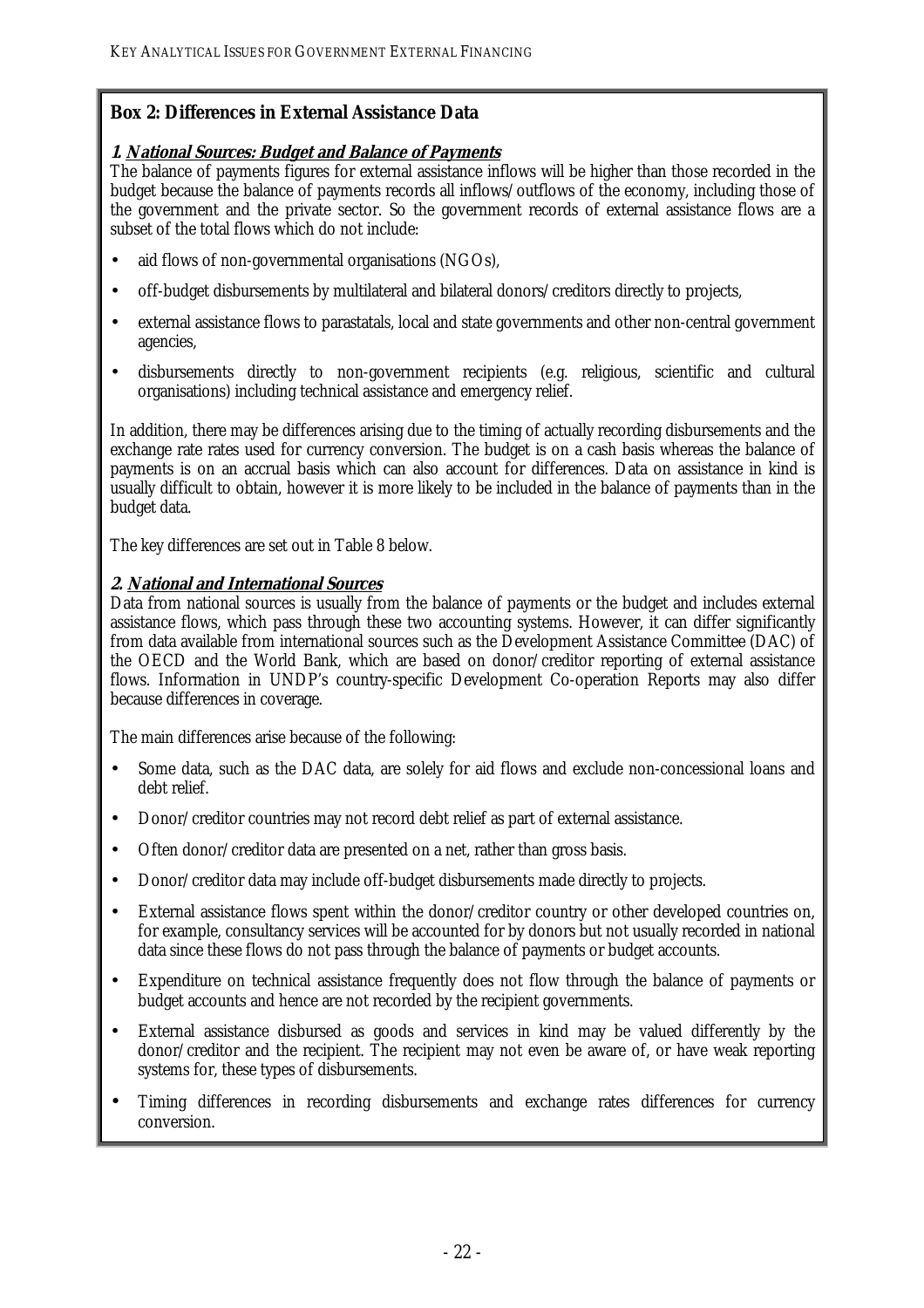<span id="page-32-0"></span>Table 8 sets out the main sources and recipients of external assistance flows and illustrates how inflows can be tracked in the budget and balance of payments.

| <b>Source</b>                    | <b>Recipient</b>                                |                                                |                                               |  |  |  |
|----------------------------------|-------------------------------------------------|------------------------------------------------|-----------------------------------------------|--|--|--|
|                                  | <b>Non-central</b><br><b>Central government</b> |                                                | <b>Private sector and</b>                     |  |  |  |
|                                  |                                                 | government agencies                            | <b>NGOs</b>                                   |  |  |  |
| <b>Official multilateral and</b> |                                                 |                                                |                                               |  |  |  |
| <b>bilateral</b>                 |                                                 |                                                |                                               |  |  |  |
| <b>Grants</b>                    | BoP: official current and<br>capital transfers  | BoP: official current and<br>capital transfers | BoP: private current and<br>capital transfers |  |  |  |
|                                  | Budget: revenue source                          | Budget: off-budget                             | Budget: off-budget                            |  |  |  |
| Loans                            | BoP: capital and financial<br>account           | BoP: capital and financial<br>account          | BoP: capital and financial<br>account         |  |  |  |
|                                  | Budget: financing items                         | Budget: off-budget                             | Budget: off-budget                            |  |  |  |
| <b>Commercial creditors</b>      |                                                 |                                                |                                               |  |  |  |
| Loans                            | BoP: capital and financial<br>account           | BoP: capital and financial<br>account          | BoP: capital and financial<br>account         |  |  |  |
|                                  | Budget: financing item                          | Budget: off-budget                             | Budget: off-budget                            |  |  |  |
| <b>NGOs</b>                      |                                                 |                                                |                                               |  |  |  |
| <b>Grants</b>                    | BoP: official current and<br>capital transfers  | BoP: official current and<br>capital transfers | BoP: private current and<br>capital transfers |  |  |  |
|                                  | Budget: revenue source                          | Budget: off-budget                             | Budget: off-budget                            |  |  |  |
| Loans                            | BoP: capital and financial<br>account           | BoP: capital and financial<br>account          | BoP: capital and financial<br>account         |  |  |  |
|                                  | Budget: revenue source                          | <b>Budget: off-budget</b>                      | Budget: off-budget                            |  |  |  |

# **3.3 MONETARY SECTOR AND RESERVES**

The impact of external financial flows on the monetary accounts and reserves depends on where and for how the funds are deposited before being spent. The most straightforward case is when the donor/creditor disburses foreign exchange to the government, which deposits these funds with the central bank, which in turn credits the government account with the equivalent in local currency. In this situation, the central bank's holding of net foreign assets will increase, resulting in an increase in government deposits with the central bank and then the reduction of net claims on government in central bank. So in fact there be offsetting entries and no impact on the money supply $20$ .

In some instances, donors/creditors maintain their own or project bank accounts at the central bank and disbursements are made directly into these accounts. These foreign exchange deposits will increase the central bank's net foreign assets and non-bank deposits, so this will result in higher money supply.

For non-government recipients of external assistance flows with commercial bank accounts, the impact will flow through to higher net foreign assets of the commercial banks and an equivalent increase in the money supply. If the commercial banks are not allowed to hold foreign exchange, then the commercial bank must sell the foreign exchange inflow to the central bank, thereby increasing the central bank's holdings of net foreign assets. So in this situation, external assistance inflows have a greater impact on money supply as they feed through by an increase in central bank net foreign assets and commercial bank deposits.

 $^{20}$  The central bank net claims on government are not included in the money supply.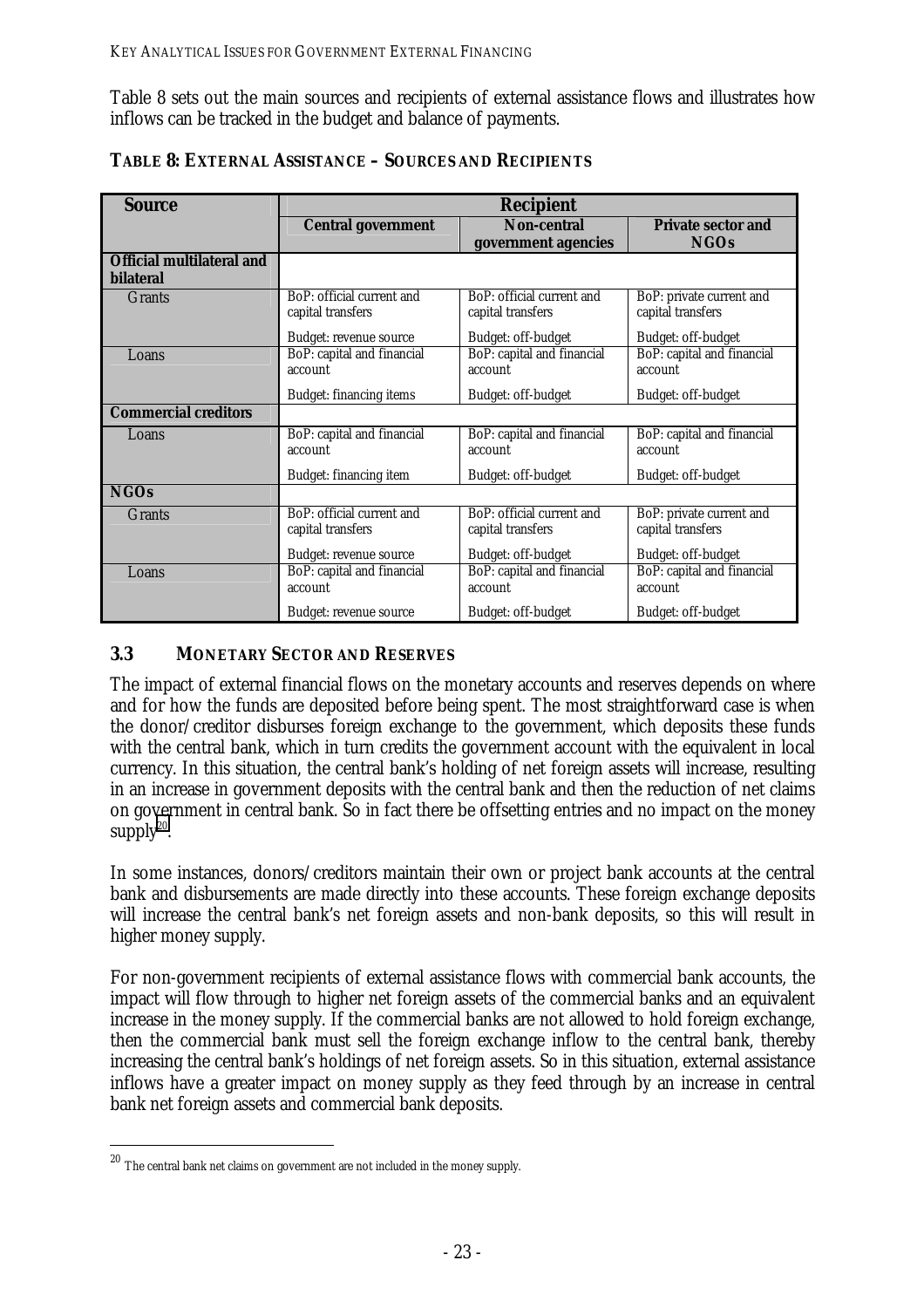# <span id="page-33-0"></span>**4. EVOLUTION OF EXTERNAL ASSISTANCE**

In order to design a new external assistance strategy, it is important to understand the experiences to date, by conducting a portfolio review and analysing the key indicators which are discussed in this section.

# **4.1 PORTFOLIO REVIEW**

As a portfolio review focuses on the evolution of a country's external assistance, it provides the background for determining future policy. For example, to analyse fully future aid and debt sustainability, it is essential to project accurately future new grants and loans and this can best be done effectively by knowing what has happened in the past.

The portfolio review can be based on the aid and debt cycle set out in Box 3.

# **Box 3: Aid and Debt Cycle**

The key stages of the cycle are as follows:

**Pledges** – donors/creditors promise to provide an agreed sum of money to support the government's PRSP, development and expenditure plans. This most commonly happens at the country's Consultative Group or Round Table meetings. Pledges tend to be in broad terms but sometimes donors and creditors are prepared to be more specific, detailing the promised amounts for grants and loans and/or programme, project and technical assistance support.

**Commitment** – pledges are turned into commitments when grant and loan agreements are signed. The timing between pledges and commitments can vary a great deal, depending on the project or programme and any conditionalities which have to be fulfilled, such as being on-track with an IMF programme (see Section 5.1.1 for further discussion of conditionalities). Some donors and creditors are very good at making pledges but slow to convert these into actual grant and loan agreements. Commitments can also be made outside the framework of donor and creditor pledges as, for instance, when a borrower negotiates a commercial loan.

**Disbursements** – this is actual provision of cash or goods and services to the recipient. Frequently there are conditionalities, which need to be met prior to disbursement and procedures, which have to be followed to ensure timely receipt of resources (this is discussed further in Sections 5.2 and 5.3).

**Committed undisbursed balance** – this is difference between the grant or loan amount committed and the total amount actually disbursement as of a given date. So it is the amount of grant or loan resources available for future spending. It is also referred to as the pipeline amount.

For loans, debt servicing – the amortisation and interest terms for loan repayment will have been negotiated or agreed at the time of the loan commitment and set out in the loan agreement. The loan will be fully repaid when the final debt service payment is made.

# **The main components of a portfolio review are as follows:**

- Pledges, commitments and disbursements: recent trends for grants and loans;
- Sources of new financing: recent trends and analysis of amounts committed, disbursed and the undisbursed pipeline by donor/creditor and type of finance;
- Terms and concessionality: analysis of concessionality for the overall portfolio and for loans, analysis of grant element, maturity and interest rate terms;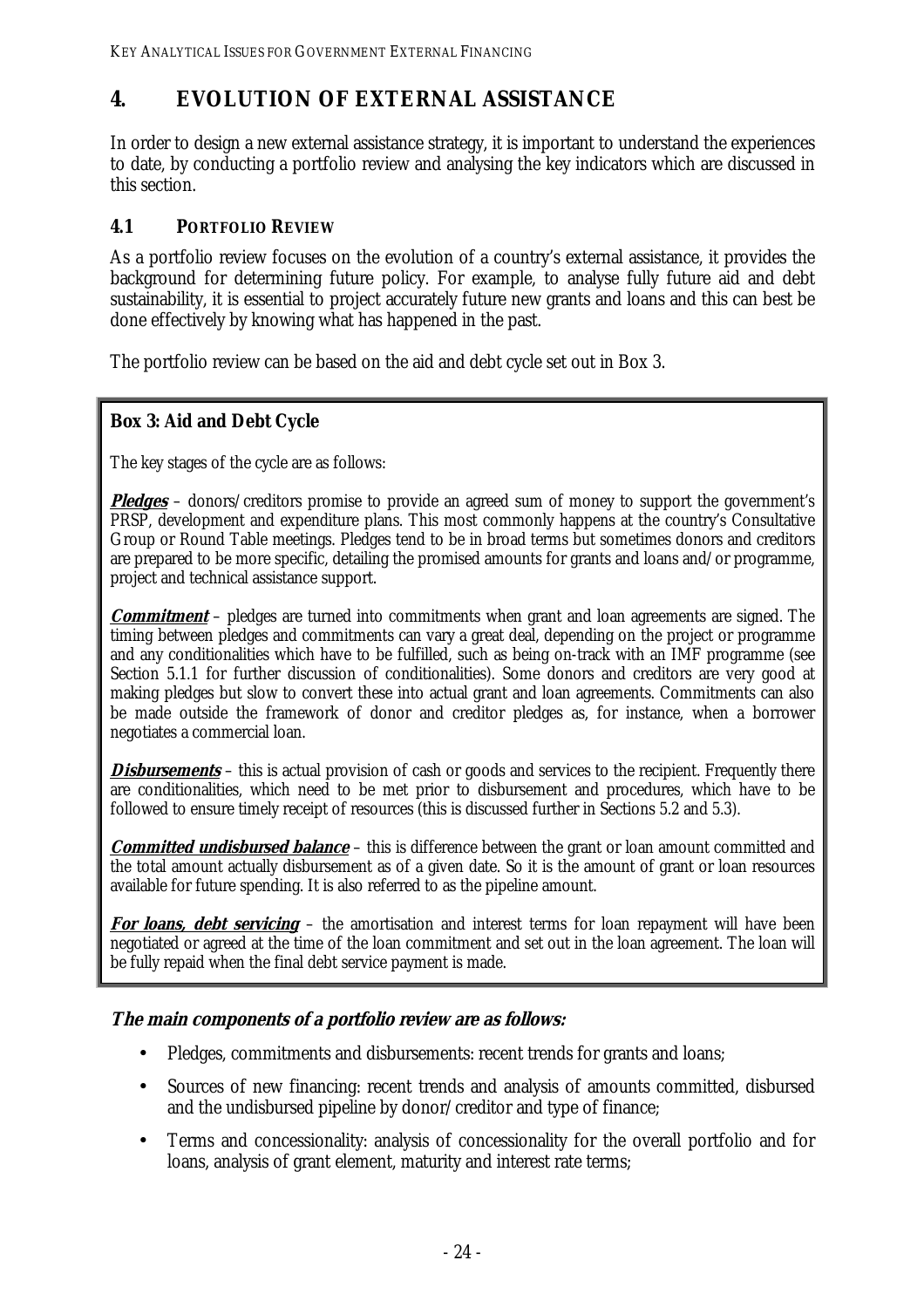- Utilisation of external assistance: analysis of grants and loans by type of finance and sector;
- Debt stock: trends and composition by creditor categories, instrument types, currency and maturities;
- Debt service: assessment of actual vs. scheduled payments and arrears by creditor or creditor category;
- Debt restructuring: detailed analysis of terms of past restructuring by creditor;
- Net flows and net transfer: overall trends and analysis by donor/creditor (See the Glossary for explanations of these terms).

In addition to the above analysis, it is also important to consider the following issues, which can be picked up through a detailed analysis of external assistance stocks and flows.

# **Overall trends:**

- Some donors/creditors are very happy to pledge large amounts of assistance at Consultative Group or Round Table meetings but are notoriously poor at turning these pledges into actual loan/grant commitments, let alone getting to the stage of disbursing funds. The relationship between pledges, commitments and disbursements will highlight donors/creditors, which fall into this group and hence should not be relied on to provide external assistance in future.
- Donors/creditors may curtail or withdraw support temporarily (or in some cases permanently) because of governance issues, perceived and actual corruption or if the country goes off-track with its IMF programme. On the other hand, countries may simply have failed to 'nurture' a donor/creditor and it has decided to rundown its assistance.
- There have been times when donors/creditors have decided that a country's recent economic performance means it can 'graduate' from programme to project aid as happened to Ghana in the mid-1990s.

# **Sources of funds:**

- There can be significant changes in the donor/creditors providing external assistance. This can arise because of a shift in donor/creditor policy or cutbacks in their aid programmes.
- Heavy reliance on a few sources may limit possible sources of new financial flows. The government may not be sufficiently cultivating its donors/creditors and therefore new loans and grants may be more difficult to access.
- Not only does 'graduation' from programme to project assistance result in a significant change in the type of external assistance being provided, it can also lead to a dramatic slowdown in disbursements as project aid tends to be much more slowly disbursed.
- A large undisbursed pipeline of grants and loans indicates disbursement problems, which can arise due to cumbersome creditor procedures, lack of counterpart funds in the budget or delayed project implementation, which need to be analysed in more detail. See Section 5 for more details.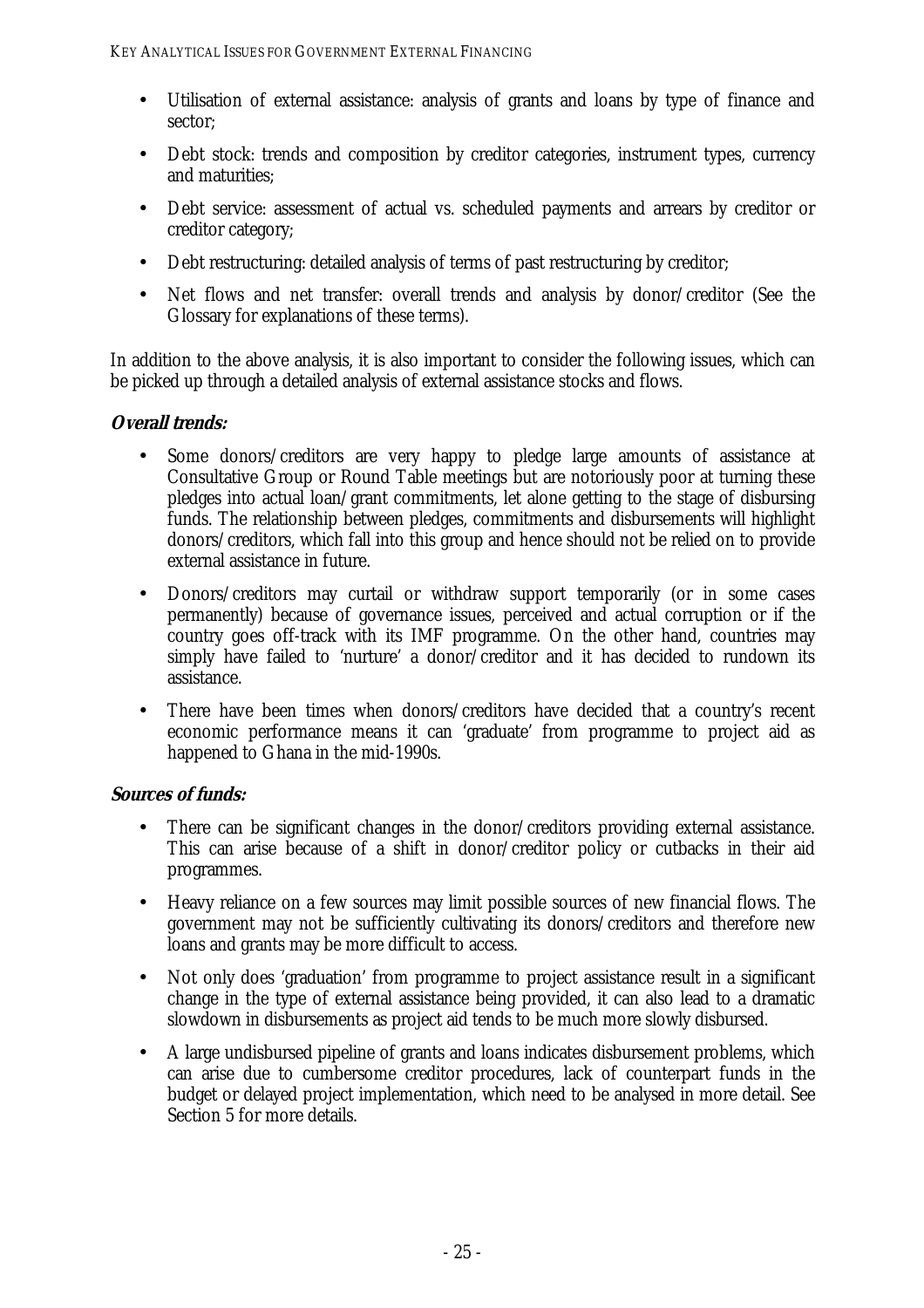• On the other hand, it may be the case that the government is being too optimistic in projecting future disbursements. So the government's profiles for projecting future disbursements need to be based on actual experience and as realistic as possible.

### **Terms and concessionality:**

- Looking at the overall portfolio concessionality including grants is important as well as considering the concessionality of the debt portfolio.
- Some donors/credits are very good at promising to provide grants. However, when it comes to committing funds, it turns out that these grants are only available if they come as part of a mixed credit, which is a financing package of part grant and part nonconcessional or minimally concessional loan. It is important to know which donors/creditors provide mixed credits and at what cost in terms of the maturity and interest rate of the loan portion.
- In terms of costs, some donors are willing to negotiate loans terms whereas other adhere to their prescribed terms. So it is important to know which donors are prepared to negotiate and the bounds within they can do so. For export credits, it is also important to know your country's 'rating' with the main export creditor agencies.

# **Utilisation of funds:**

- There are donor/creditor 'fads' in the type of aid being provided. In the 1990s, some donors/creditors were keen on the sector wide programmes or approaches. However, the fashion for swaps is not as strong as it was because of the difficulties involved in coordinating and implementing these programmes. Similarly, there was a vogue for supporting environment and gender projects a few years ago and this too is changing as the focus has shifted to poverty reduction. In addition, some donors/creditors also have preferred projects or sectors and will only, or mainly, provide support for them.
- Not all external assistance necessarily flows through the budget as some donors insist on disbursing directly to line ministry projects. Such off-budget support can account for the difference between budget and balance of payments figures for aid in flows. Donor support for NGOs, church and other non-government organisations can also account for higher balance of payment figures.
- Donors/creditors can provide substantial amounts of technical assistance which is being spent mainly on foreign experts and advisers and hence little of it flows to the recipient country.
- Disbursement delays can arise for a whole host of reasons (see Section 5 below) but the first step is to identify when and where shortfalls in external assistance raise. Box 4 discusses how best to do this.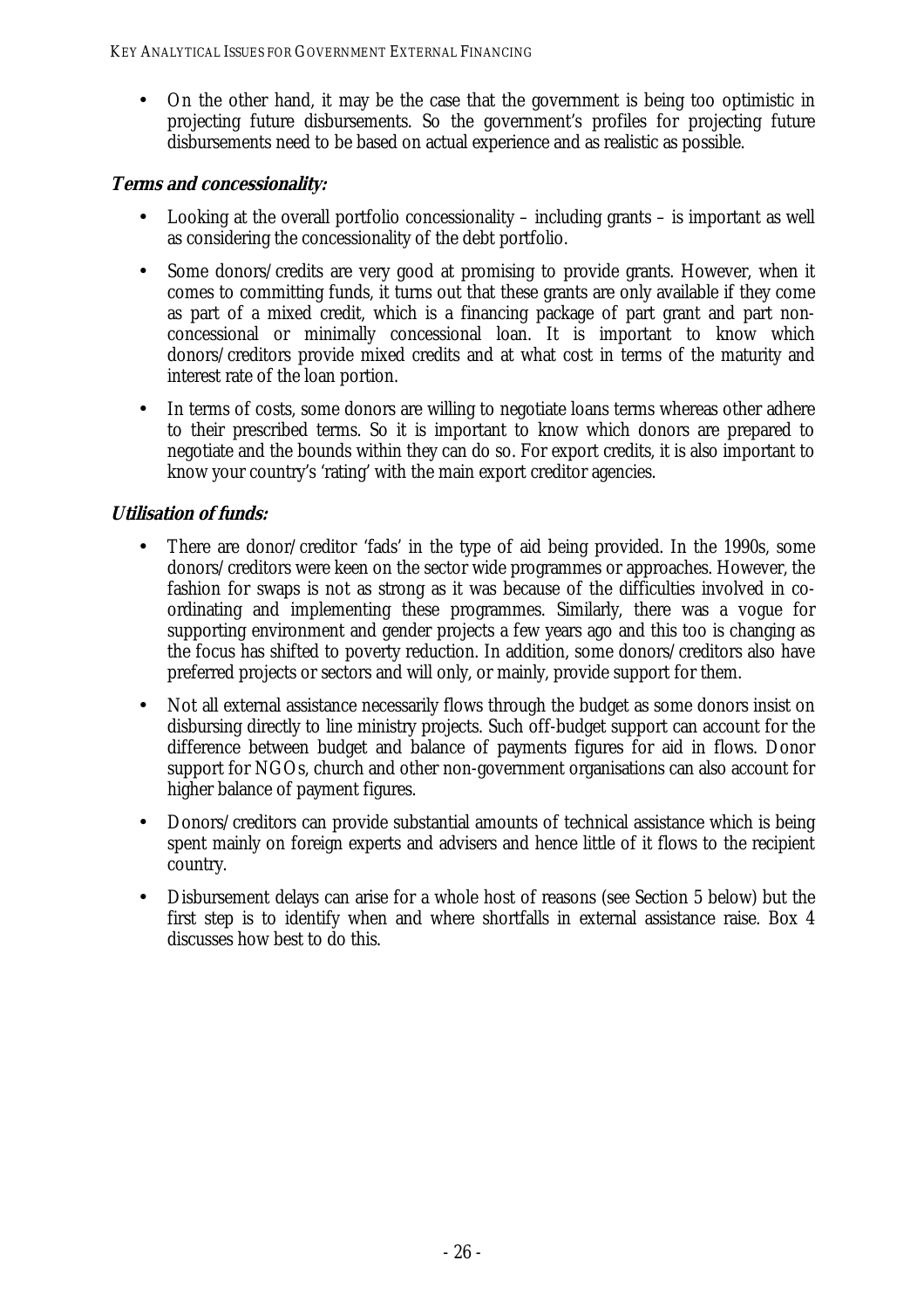#### **Box 4: Monitoring Shortfalls in External Assistance**

Shortfalls arise when actual disbursements are less than projected disbursements. This is particularly relevant for the government budget and balance of payments because shortfalls leading to financing difficulties (See section 7. for further discussion). To identify external assistance shortfalls in the balance of payments and budget, it is necessary to compare projected inflows with actual inflows.

The data on external assistance projections required for this is as follows:

- Balance of payments projections for grant and loan disbursements, by programme and project assistance. Data on projections should be available by reviewing past national projections or those agreed with the IMF and published in Article IV and HIPC documents.
- Budget projections for grant and loan disbursements, by programme and project assistance. Budget projections data should be available by reviewing past Budget Statements. It may also be available in the budget revenue tables of IMF Article IV and HIPC documents.

A good way to analyse this information is to prepare charts, which will highlight when shortfalls occurred.

One of the main reasons for shortfalls is over-optimistic projection of disbursements. On average, total aid disbursements in countries with IMF-supported programmes were some 20% less than what was projected. There are, however, notable differences for project and programme aid. Average project aid disbursements were found to be about 10% below predictions, with the median estimate of around 20%, and were independent of the status of the countries' IMF-programmes. However for programme aid, average disbursements for all countries were some 32% smaller than projections with a marked difference for countries which go off-track with the Fund. For countries with no interruptions to their IMF programmes, average programme aid disbursements were 25% less than projections, whereas for countries off-track with their Fund programmes, programme aid disbursements were more than 80% below the commitments levels<sup>21</sup>

#### **4.2 EXTERNAL ASSISTANCE SUSTAINABILITY INDICATORS**

As the debt indicators and thresholds for determining sustainability are discussed in detail elsewhere<sup>22</sup>, this paper focuses only on the indicators and analysis of external assistance flows.

Analysing the impact of and dependency on external assistance can be done at three levels: (1) total external assistance, which is grants and concessional and non-concessional loans, (2) aid, which is grants and concessional loans, and (3) grants. In addition the sustainability indicators for external assistance and aid flows can be calculated on a gross or net basis. This means, therefore, that the numerators for calculating the indicators can be as follows:

- (1) for external assistance: gross inflows, which is disbursements of grants and loans, or net inflows, which are gross grant and loan disbursements less loan amortisation payments.
- (2) for aid flows: gross inflow, which is the sum of grant and concessional loan disbursements, or net flows, which is grant and concessional loan disbursements less principal repayment of concessional loans.
- (3) for grants: the numerator is simply grant disbursements.

<sup>21</sup> 

<sup>&</sup>lt;sup>21</sup> See Bulir and Lane (2002) for more details. 22 See Martin and Johnson (2001) for details of the debt indicators and benchmarks used for assessing debt sustainability under the HIPC Initiative, and Johnson (1999) for assessing the fiscal burden of debt.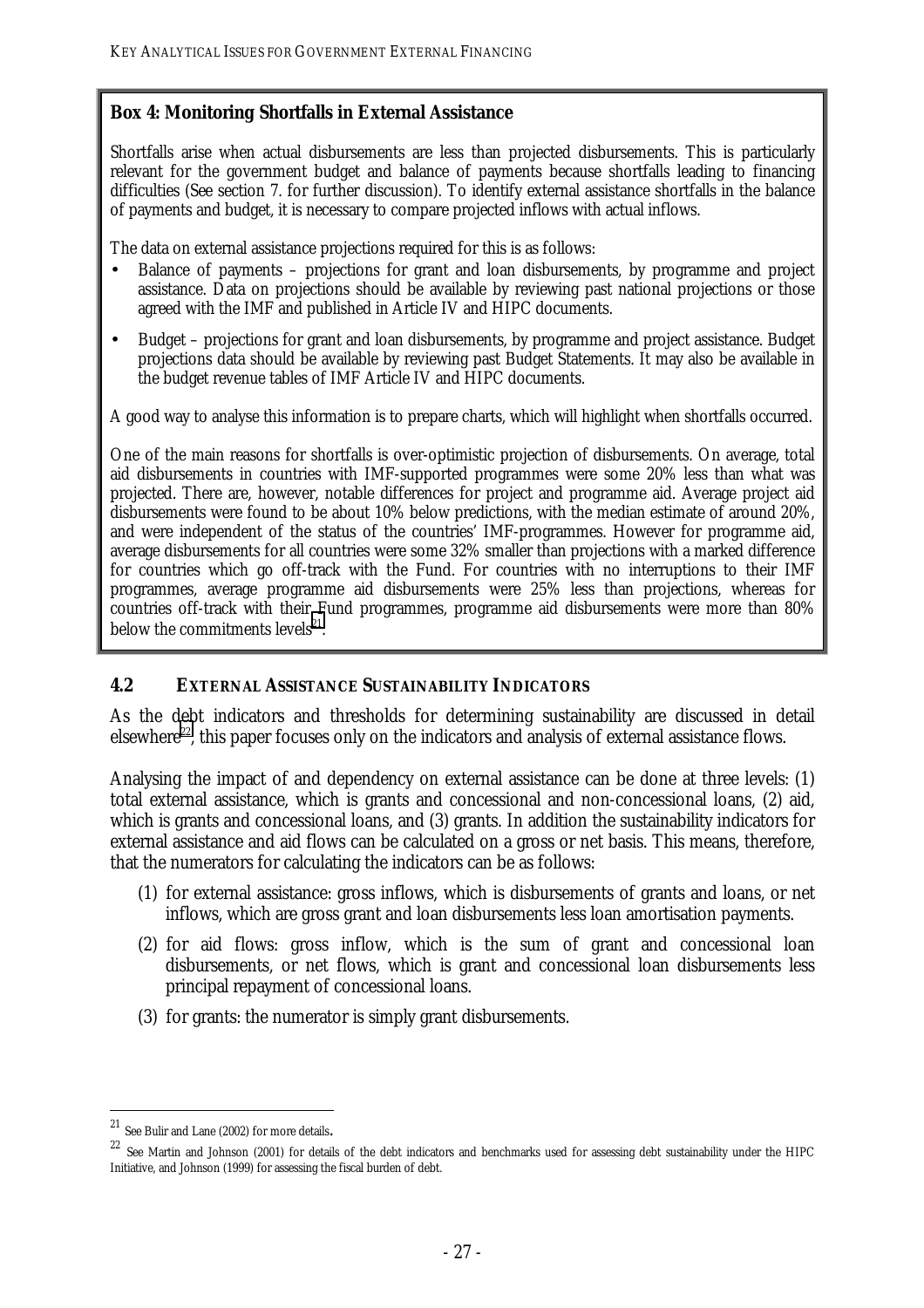The most common denominators for external assistance indicators are budget revenue, GDP, exports and population<sup>23</sup>.

The main indicators for assessing external assistance and aid dependency are as follows:

- **Gross (net) external assistance disbursements/budget revenue**: this ratio is used to assess the fiscal impact of external assistance.
- **Gross (net) external assistance disbursements/GDP**: this measures external assistance flows relative to the scale of domestic activity. It is frequently used for intercountry comparisons.
- **Gross (net) external assistance/ exports**: this measures the impact of external assistance on the balance of payments.
- **Per capita gross (net) external assistance disbursement:** this measures external assistance inflows per head of population and is frequently used for inter-country comparisons.

In addition, there are other measures which can be used to analyse the fiscal sustainability of external assistance and aid flows in more detail as follows:

- **Gross (net) external assistance disbursements/government expenditure**: this measures the proportion of government expenditure financed by external assistance flows and is another fiscal indicator.
- **Project external assistance disbursements/ budget revenue**: this measures the relative importance of project external assistance.
- **Programme external assistance disbursements/ budget revenue**: this measures the relative importance of programme external assistance.
- **Project external assistance disbursements/government capital spending**: the measures the relationship between project inflows, which are usually for financing investment, as a proportion of government capital/investment.
- **Programme external assistance disbursements/government consumption (recurrent) spending**: this measures the relationship between programme external assistance and government's recurrent spending.

The other indicators used to analyse external assistance and aid include:

 $\overline{a}$ 

- **External assistance disbursements/reserves**: this measures the impact of external assistance flows on reserve holdings.
- **External assistance disbursements/ imports**: this indicates what proportion of imports being funded by external assistance.

The ratios looked at so far are all static ratios, that is they relate to one time period only and do not take account of whether the variables are increasing or decreasing. Dynamic ratios, on the other hand, look at the rate of change in the variables and the main ones for assessing aid are:

<sup>23</sup> It is usual to use data for general government revenue, expenditure and assistance flows, which includes central government and agencies, local governments and public enterprises. However, there may be times when information is only available for central government and so it is important to ensure the numerator and denominator both relate to the same definition of government.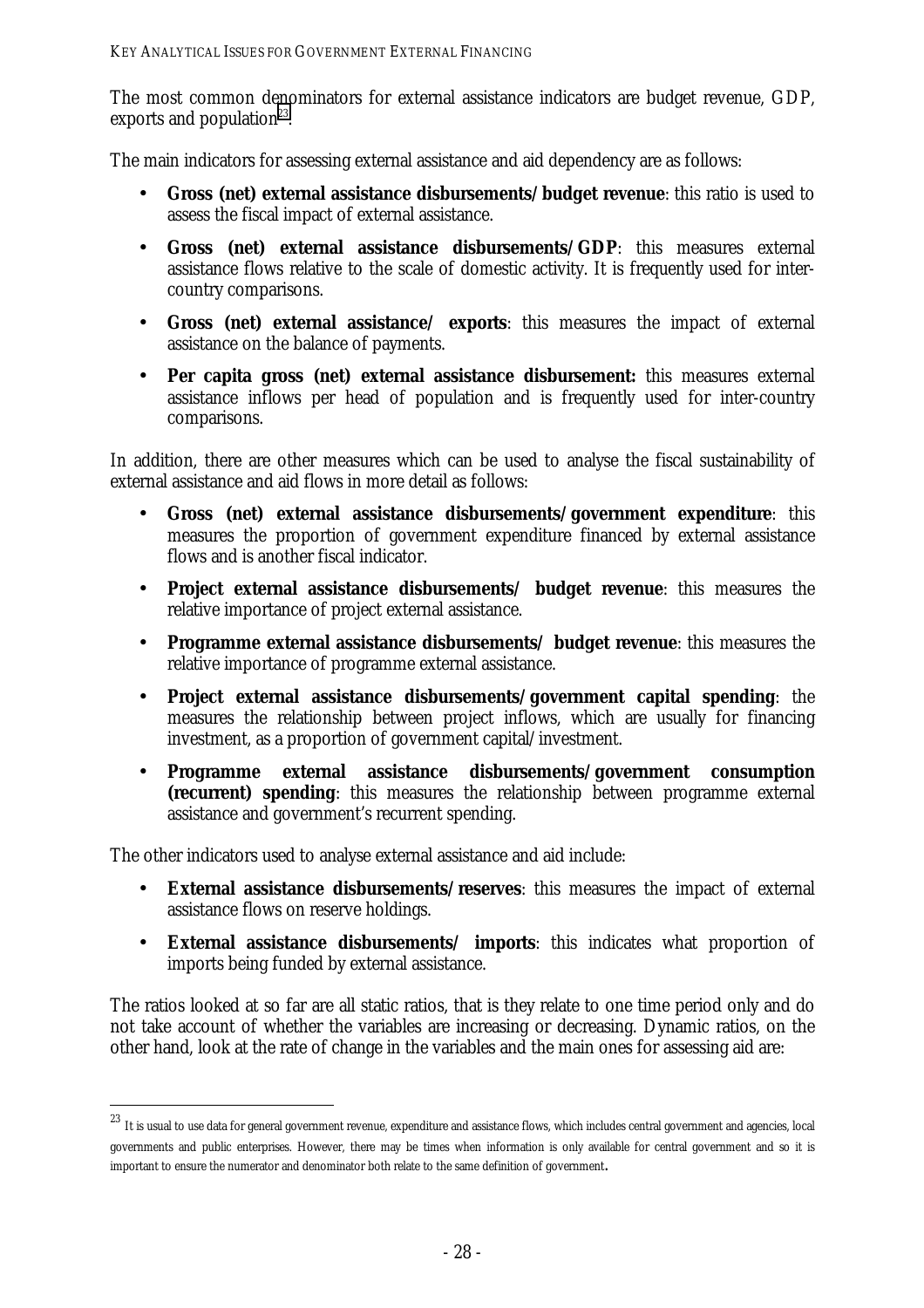• **Change in external assistance disbursements/ change in revenue**: this indicates whether external assistance receipts are increasing more quickly or more slowly than revenue. A ratio greater than one indicates that external assistance dependence is growing as external assistance receipts are rising faster than domestically generated revenue. It is also useful to look at the ratio of change in external assistance disbursements to change in tax revenue as this will indicate whether external assistance is growing faster (ratio >1) or slower (ratio  $<$ 1) than the government's revenue effort.

Dynamic ratios can be calculated with using any of the numerators and denominators referred to above.

#### **4.3 BENCHMARKS FOR EXTERNAL ASSISTANCE SUSTAINABILITY INDICATORS**

There are no internationally agreed indicators or benchmarks for monitoring the sustainability of external assistance and aid flows as there are for external debt. However, a number of empirical studies point to a threshold of 25% for the ratio of aid receipts/GDP as a critical level for measuring aid dependency<sup>24</sup>. The evidence suggests that there are diminishing returns to economic growth of increasing aid flows above this level because high aid flows can have a negative impact on the economy's competitiveness and export diversification and hence on growth (see Section 7.2 below). It can also lead to deterioration in the recipient country's institutional capacity to manage the aid effectively. However, there may be individual recipient country factors, which alter the effectiveness of higher aid flows for economic growth, and it is therefore an issue that should be judged on a country-specific basis.

# **5. ANALYSIS OF DONOR/CREDITOR AND GOVERNMENT PROCEDURES AND PRACTICES**

While the portfolio review will provide a quantitative analysis of the trends in a country's external assistance and highlight issues for further analysis, it is also essential to do a qualitative analysis donor/creditor practices and procedures as these may be able to explain the numerical analysis. There are three main reasons why disbursements may fall short of expectations: conditionalities, donor/creditor procedures and practices, and government procedures and practices. This section focuses on donor/creditor and government procedures and practices, conditionalities are discussed in Section 6.

## **5.1 DONOR/CREDITOR PROCEDURES AND PRACTICES**

 $\overline{a}$ 

One of the main hurdles developing countries have to overcome to receive external assistance are donor/creditor procedures and practices. These procedures and practices can affect grants and/or loans at any one, or all, of the commitment, disbursement, procurement and repayment stages. The impact is of these procedures is to delay the signing of grant and loan agreements or the disbursement and expenditure of funds. The types of procedures can vary with the type of aid flows. For example, the procedures relating to programme finance are significantly fewer than for project finance, and hence programme finance is usually faster disbursing.

One of the main reasons for delays between donor/creditor pledges and commitments is the procedures required to appraise and approve new projects and programmes. The appraisal procedures can involve missions to the country to assess proposed projects and programmes,

 $^{24}$  This is the ratio above which negative returns to economic growth are experienced (Hansen and Tarp, and Hadjimichael). Other studies show negative returns with an aid/GDP ratio above 34% (Clemens and Radelet) or 40%-50% (Durbary, and Lensink and White), while others have found no evidence of diminishing returns at high aid/GDP ratios (Gomanee, Girma and Morrissey).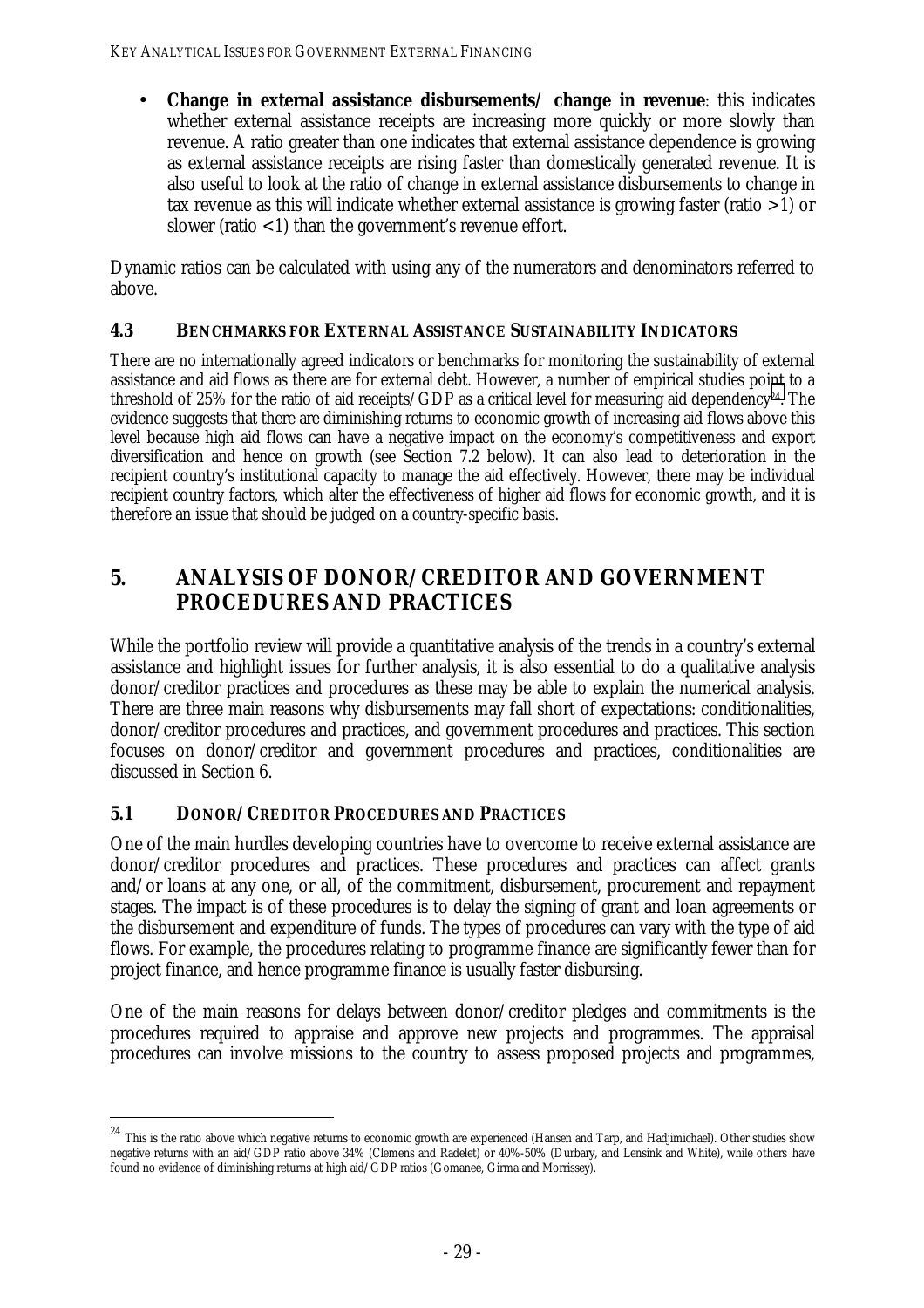preparation of reports and budgets, discussions of the reports and then the administrative procedures with the donor/creditor government to get the funding formally approved.

## **5.1.1 Conditions Precedent**

It is usual practice for the donor/creditor to insist upon certain conditions being fulfilled before disbursements of loan or grants funds can commence. This is sometimes referred to as the loan or grant becoming effective. The main conditions precedent include:

- *Legal opinion and issues* this is usually a straightforward matter that simply requires a letter from the government's legal officers saying the agreement does not contravene any national laws. Depending on national practice, the government may be required to have the agreement approved by Cabinet or Parliament before it can be effective and this can take time. In some cases, the agreement may call for changes in national legislation or new laws to be drafted in which case there can be considerable delays in fulfilling the conditions precedent.
- *Administrative issues* these can vary from the complicated and time-consuming, such as setting up and staffing of a new project management unit to relatively straightforward matters such as or provision by government of office space and accommodation for expatriate experts.
- *Financial issues* these conditions can include opening a special account and arranging for signatories, which can be time consuming if it requires approval at Ministerial level. Some agreements also insist on the availability of foreign exchange and/or matching fund provisions in the budget (see below for more details). Cross-financing clauses, such as not being in arrears with the creditor, can also delay effectiveness. The borrower may also be required to provide security for a loan and /or bank guarantees, which too can take time to arrange.
- *Procedural/project issues* this covers a range of issues relating to the necessity of having project agreements, contracts, bidding procedures etc all in place approved before the financing can be effective (see below for more details).

## **5.1.2 Disbursement Procedures**

The main donor/creditor procedures and practices which cause disbursement delays are set out below.

## **Disbursement method**

There are three main ways donors/creditors can disburse funds. The method, or combination of methods, each one uses can effect how quickly or slowly external assistance is received by the recipient as follows:

• *Direct cash payments to the recipient agency* – from the recipient's point of view, this is the most effective disbursement method as it provides cash upfront which can then be spent as required and is subject to the least controls by donors/creditors. This is the usual method for disbursing programme aid and commercial bank loans. Programme aid may be disbursed according to an agreed schedule, sometimes on the fulfilment of conditionalities. The approval process for release of programme aid tranches is usually less onerous than for other types of project aid. Commercial bank loans are usually disbursed in full on signature of the loan agreement. Direct disbursements are relatively easy to record and track.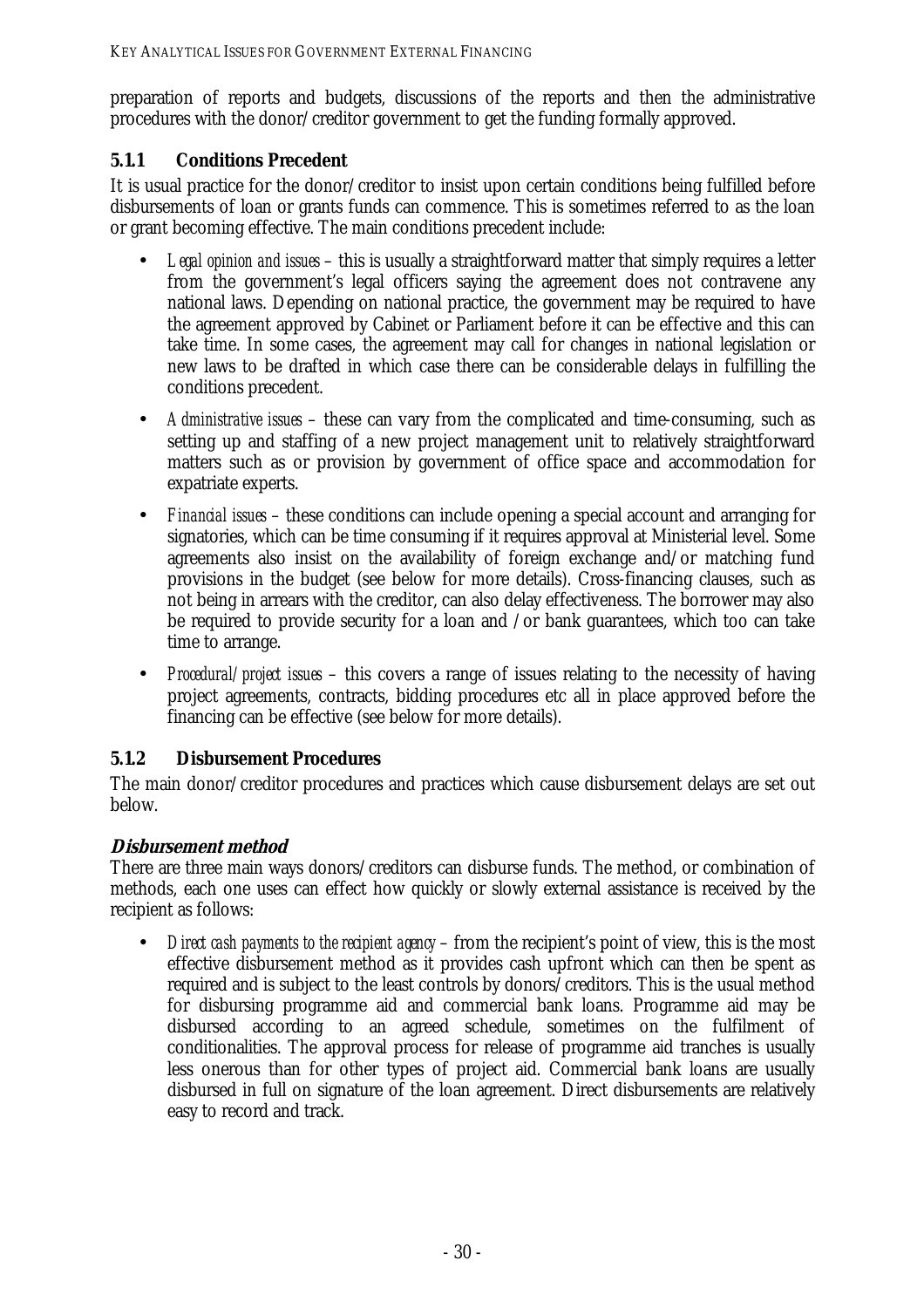- *Reimbursement daim* this method requires the recipient to finance the expenditures and then seek reimbursement from the donor/creditor. For recipients, this is expensive as it means having to finance expenditures upfront and then prepare claims, with receipts and appropriate documentation, to receive the cash disbursement. However, some donors/creditors like it because it enables them to monitor and control expenditures. Donors/creditors have different procedures for preparing and submitting reimbursement claims, which can involve staff in considerable amounts of work as well as take a long time to prepare. Furthermore, donors/creditors or their agents can take a long time to scrutinise and process these claims, which further delays cash disbursement. This method is used mostly for project assistance but sometimes also for sector and macro programme assistance. The long delays of some reimbursement claims can make them more difficult to record and track.
- *Paying suppliers of goods/services directly* using this method, no funds enter the recipient country. Instead the money is paid directly to external suppliers of the goods and services. This method is mainly used for the provision of technical assistance and consultancy services, although it can also be used to supply project equipment such as vehicles. Unless donors/creditors provide timely information on the value of goods and services disbursed, it is almost impossible for government to record and monitor these disbursements.

In the case of debt relief, most creditors simply cancel the debt service payments due or debt stock. So debt relief does not lead to new cash inflows instead it means that the money budgeted for servicing debt becomes available for other expenditures, primarily for poverty reduction. However, for the HIPC Initiative, the Japanese are unable to cancel debt and debt relief is provided by reimbursement, whereby HIPCs have to pay debt service on the due dates and the Japanese government will then refund the payment with a grant. This process can take up to 6 months.

#### **Matching Funds**<sup>25</sup>

 $\overline{a}$ 

To ensure government commitments to specific projects or sectoral programmes, donors/creditors often insist on government meeting some or all of the local cost requirements from its own resources. Therefore, there needs to be an allocation of budgetary funds for these matching funds. Line ministries, departments and agencies are required to identify all on-going and pipeline donor/creditor-supported projects and programmes indicating the government's required contribution for matching funds.

One of the chief difficulties with matching funds is poor forecasting of the local project costs and hence inadequate budgeting of funds by the government. In the first instance this can delay the commencement of the project if it involves waiting for the next year's budget to get the necessary allocation of matching funds. This can happen if the beneficiary ministries or agencies are unable to plan for matching funds needs at the budget formulation stage. If the provision of matching funds provided for in the budget is insufficient because of adverse exchange rates movements or higher domestic costs, then project and disbursement delays can occur.

Another key problem is that even if government has budgeted matching funds are often not available because of government overspending in other areas, or more usually due to shortfalls on domestic revenues or external or domestic financing.

 $^{25}$  Matching funds are sometimes also referred to as counterpart funds. For the purpose of this paper, 'matching funds' is used to describe government contributions to project budgets, whereas the expression counterpart funds (or counter value) applies to the local currency equivalent of the foreign exchange disbursements.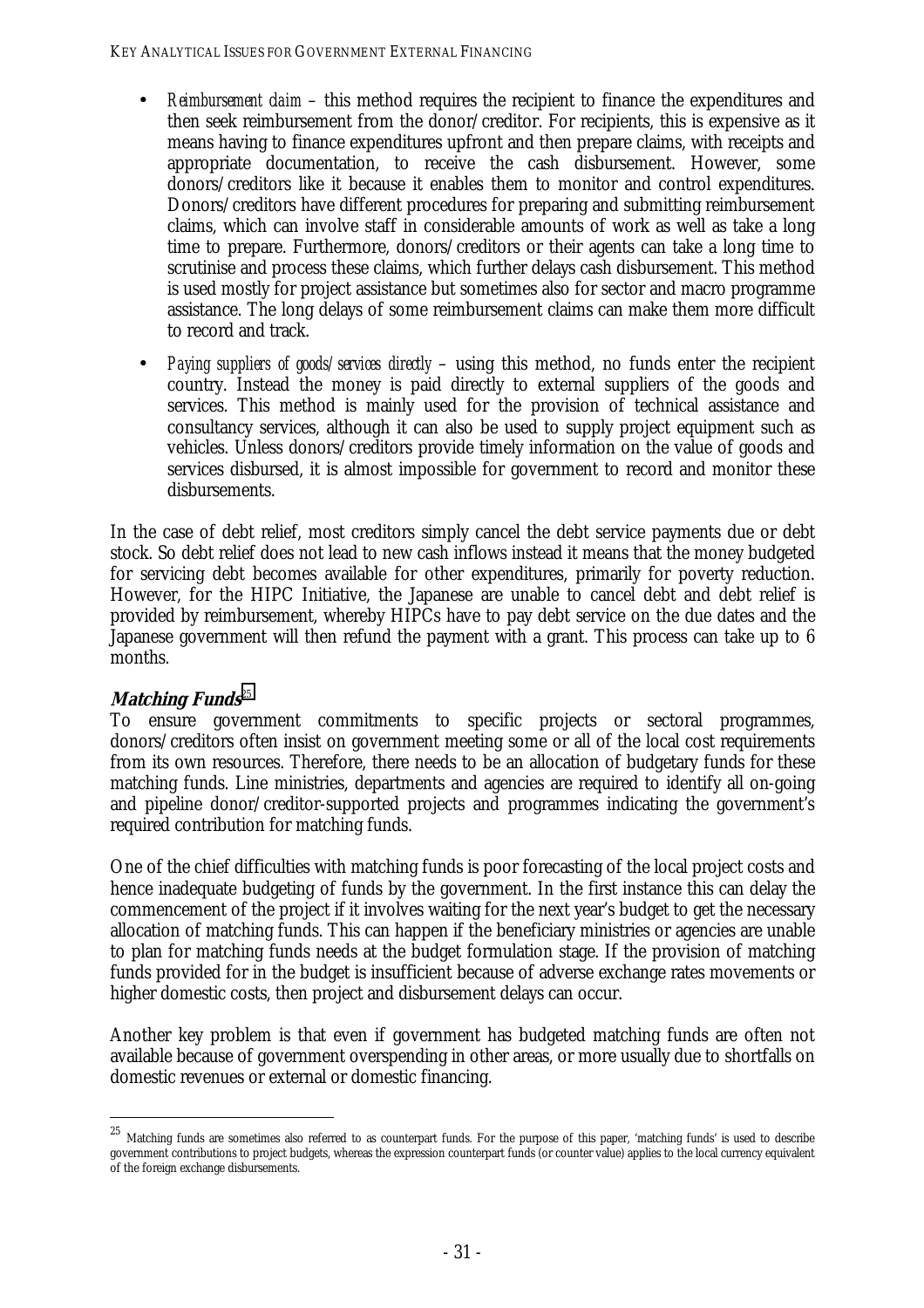If, for whatever reason, matching funds are not available, it can result in project implementation and disbursement delays. It can, in some instances, also lead to the government being in breach of project conditions which in turn leads to donor/creditor suspension of disbursements.

The problem of matching funds is frequently one of the key reasons for aid shortfalls. It most commonly occurs with infrastructure and construction projects or sector programmes, not those relating to poverty reduction. The best way to overcome these problems is for donors/creditors to provide programme budget support.

### **Budget or off-budget**

Donors/creditors may have procedures about which institution and agencies they are willing to disburse to. For instance, some donors/creditors agree to disburse all their assistance through the Ministry of Finance which means the assistance goes through and is accounted for in the budget process. Others, however, will insist on disbursing directly to line ministries or projects, which may or may not inform the Ministry of Finance about the funding and hence this aid will bypass the budget process. Programme aid is usually disbursed directly to the Ministry of Finance, whereas project and sectoral aid and technical assistance can be disbursed directly to line ministries or projects, depending on donor/creditor preferences. From the government's standpoint, it is important to insist that all aid disbursements for government projects and programmes are accounted for in the budget and one way to do this is to try and ensure all disbursements are via the Ministry of Finance.

Donors/creditors may also support non-government programmes and projects run by NGOs, charities, religious and other organisations. In order to monitor this type of external assistance, the government needs to establish donor and recipient reporting systems.

#### **Bank accounts**

Some donors/creditors are unwilling to disburse project or sectoral funds to the government's bank accounts, in order to avoid the possibility of the funds being used to fund general government expenditure or for other projects. Hence the donor/creditor may insist on a separate bank account being set up into which funds will be disbursed. Often they will not allow it to be in the central bank or in the government's name, and will insist on it being in a commercial bank in the donor's name. In some instances, donors/creditors even insist the bank account is offshore, preferably in the donor/creditor country. This requirement can delay disbursements as it takes time to open the account and agree on signatories. There have also been cases where debt relief funds have had to be allocated to special accounts. In some cases, donors and creditors will agree to disburse to line ministries directly rather than via the government's main accounts.

#### **Currency conversion**

When the foreign currency disbursement is received it is usually converted into the local currency equivalent, which is known as counterpart funds or the counter value. In a liberalised exchange rate regime, the exchange rated used to convert the foreign exchange into its local currency equivalent is usually at or near the market rate. However, if in a fixed exchange regime, there is a significant difference between the official exchange rate and parallel market rate, then donors/creditors may request information about the rate at which conversions are being done. This arises particularly for commodity import support, whereby the recipient enterprises are required to pay the government in local currency for foreign exchange at the official exchange rate, although they have purchased the imports using foreign exchange purchased at the parallel market rate.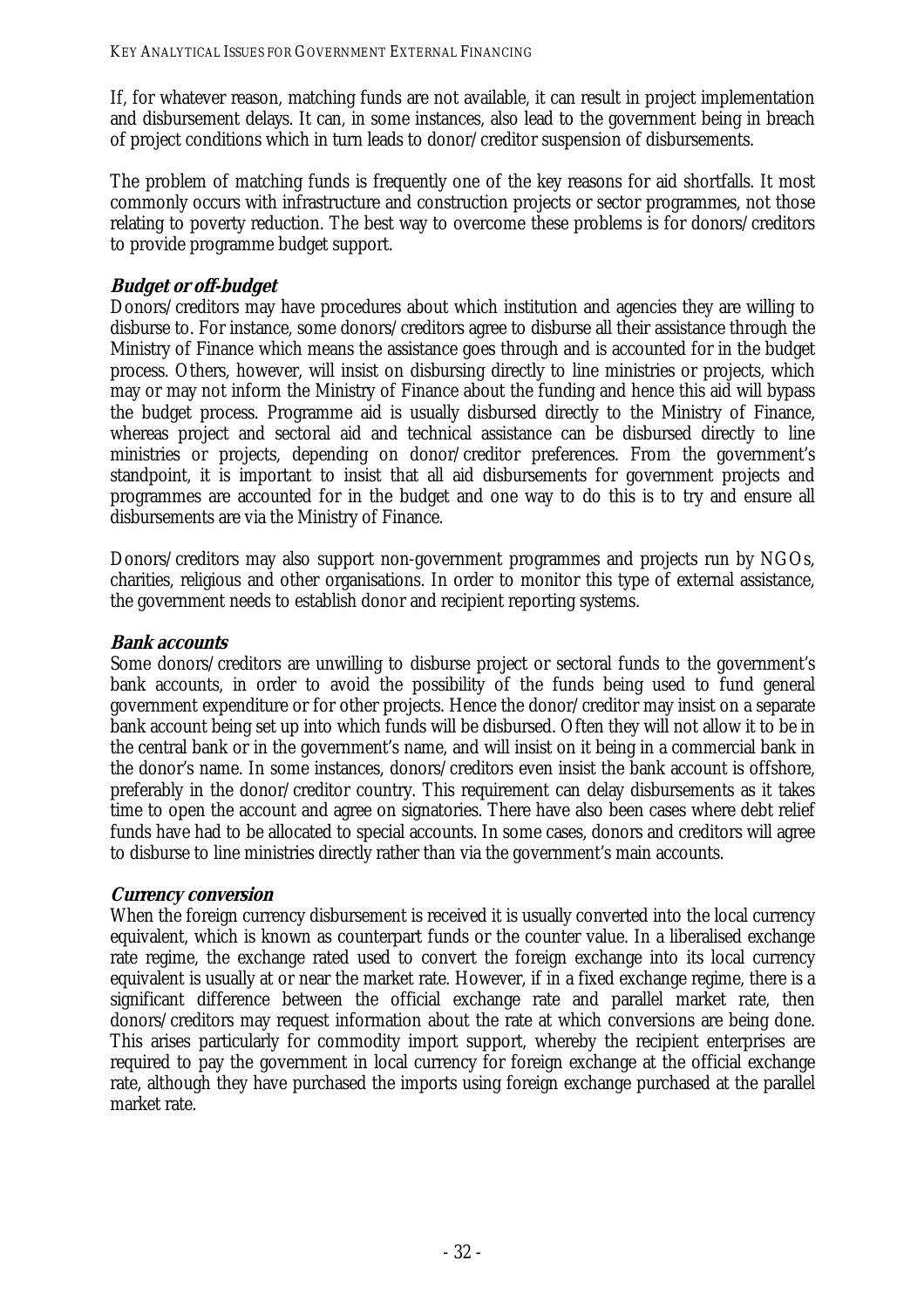#### **Pre-shipment inspection**

This donor/creditor procedure, which applies to aid-funded imports, requires that goods with a value in excess of a set limit are inspected by a donor/creditor appointed agent. These inspections can be time consuming and cause delays in project or sectoral programme implementation. In some countries destination shipment inspections have been introduced but these too can be time consuming, especially if there is not sufficient well-trained staff to carry out the inspections. Direct budget support and debt relief, which do not directly result in import expenditures, are unaffected by these procedures; however balance of payment support and project aid can be delayed because of them.

#### **Project management requirements**

For projects and sector programmes, donors/creditors may require that special units are set up to oversee implementation. These units need staff with expertise to manage complicated donor and government implementation processes and there are frequently difficulties in finding the right people. The time taken to employ good staff and set up a well functioning unit can cause delays. If donors/creditors insist that expatriate staff are employed, this too can add to delays as it may involve advertisements, interviews and relocation. Special units may also require training of national officials which too can add to delays.

Managing external assistance projects and programmes can be very time consuming for national officials as it can involve receiving missions, negotiating agreements, co-ordinating requirements and documentation, preparing reports and accounting requirements. One survey found that managing the aid system can absorb half the time of key officials<sup>26</sup>.

#### **Auditing**

Donors/creditors can insist on programmes and projects being audited regularly and by external auditors. This can cause delays if the auditors are unhappy with the financial procedures or discover financial discrepancies. The audit process can take up a lot of staff time.

#### **5.1.3 Procurement Procedures**

The main donor/creditor procurement procedures which effect the disbursement and utilisation of external assistance are discussed below.

#### **Tying Aid**

*Tied aid* is defined as official grants, loans or credits where procurement of the goods and services is limited to those of the donor/creditor country, or to a group of countries, which does not include most developing countries. In other words, there is no, or limited, competition for supplying the goods and services. Tied aid is primarily an issue for bilateral assistance as most multilateral donors/creditors, such as the World Bank, African Development Bank and other regional development banks, insist on internationally competitive procurement<sup>27</sup>.

In the most restrictive cases, the donor/creditor will insist that all, or a proportion, of the funds are spent in the donor/creditor country even if the goods and services can be purchased more cheaply elsewhere, with lower transport costs. This raises the question of value for money and it has been estimated that tying aid can reduce the value of the assistance by anything up to 75% compared with procurement in the recipient country and up to 25%-40% compared with cheaper external sources<sup>28</sup>. Tying to expatriate staff or experts from the donor/creditor country is also

<sup>&</sup>lt;sup>26</sup> Elbadawi and Gelb (2002), page 9.<br><sup>27</sup> See IDA and IBRD (1999).<br><sup>28</sup> See Martin (2000) and World Bank (1998).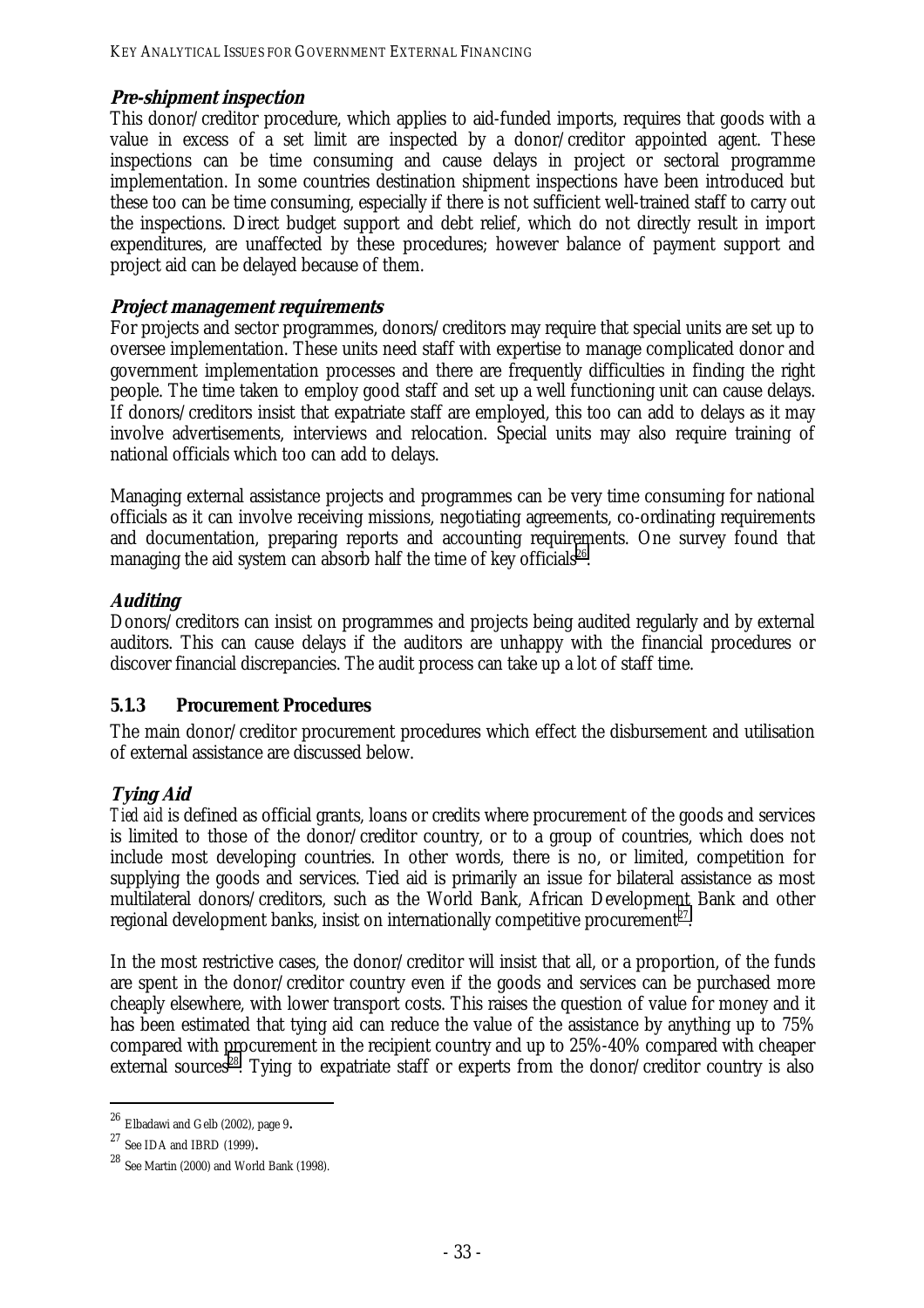highly prevalent in technical assistance projects, where expatriate salaries and benefits can push up the cost by a factor of 10. As a result tying has been heavily criticised by recipients and those donors/creditors which care about the quality of assistance. On the other hand, some donors/creditors have insisted on continuing tying, arguing that it is essential to export promotion and therefore to business sector and political support for their aid programme.

While some donors/creditors are no longer tying goods and services per se, they are effectively doing so as they insist on the goods must be shipped and/or insured by their own country's companies. This is known as 'indirect tying'. Another type of indirect tying may occur when access to information on a donor/creditor's support is so difficult that only companies from the donor/creditor country can easily find out about it, or when donor/creditor trade representatives in the country give their companies unofficial advance notice of forthcoming projects, allowing them unfair advantage in procurement. Another example may be handing of procurement to 'agents' which have close links with exporters in the donor/creditor country.

In 2001 the DAC published new proposals for untying aid to the least developed countries as of 1 January 2002 in the following areas: balance of payment and structural adjustment support, debt forgiveness, sector and multi-sector programme assistance, investment project aid, import and commodity support, commercial services contracts, and ODA to non-governmental organisations for procurement related activities. To monitor implementation of these recommendations, the DAC has set as a reference point 0.60 for the ratio of untied bilateral ODA to total ODA calculated on the basis of a 5-year average.

Table 9 sets out proportion of tied to untied bilateral ODA as reported by donors/creditors in 2000 (the latest year for which data is available). The countries with 60% or more untied aid are Australia, Denmark, Finland, France, Germany, Japan, Luxembourg, Netherlands, Norway, Portugal, Sweden, Switzerland and the United Kingdom. Those who still provide more than 60% of their aid on a tied or partially basis are Belgium, Canada, Greece and Italy. However, this data refer only to official development grants and loans and exclude export credits, other official finance and technical assistance, which are often the prime vehicles for tying procurement spending.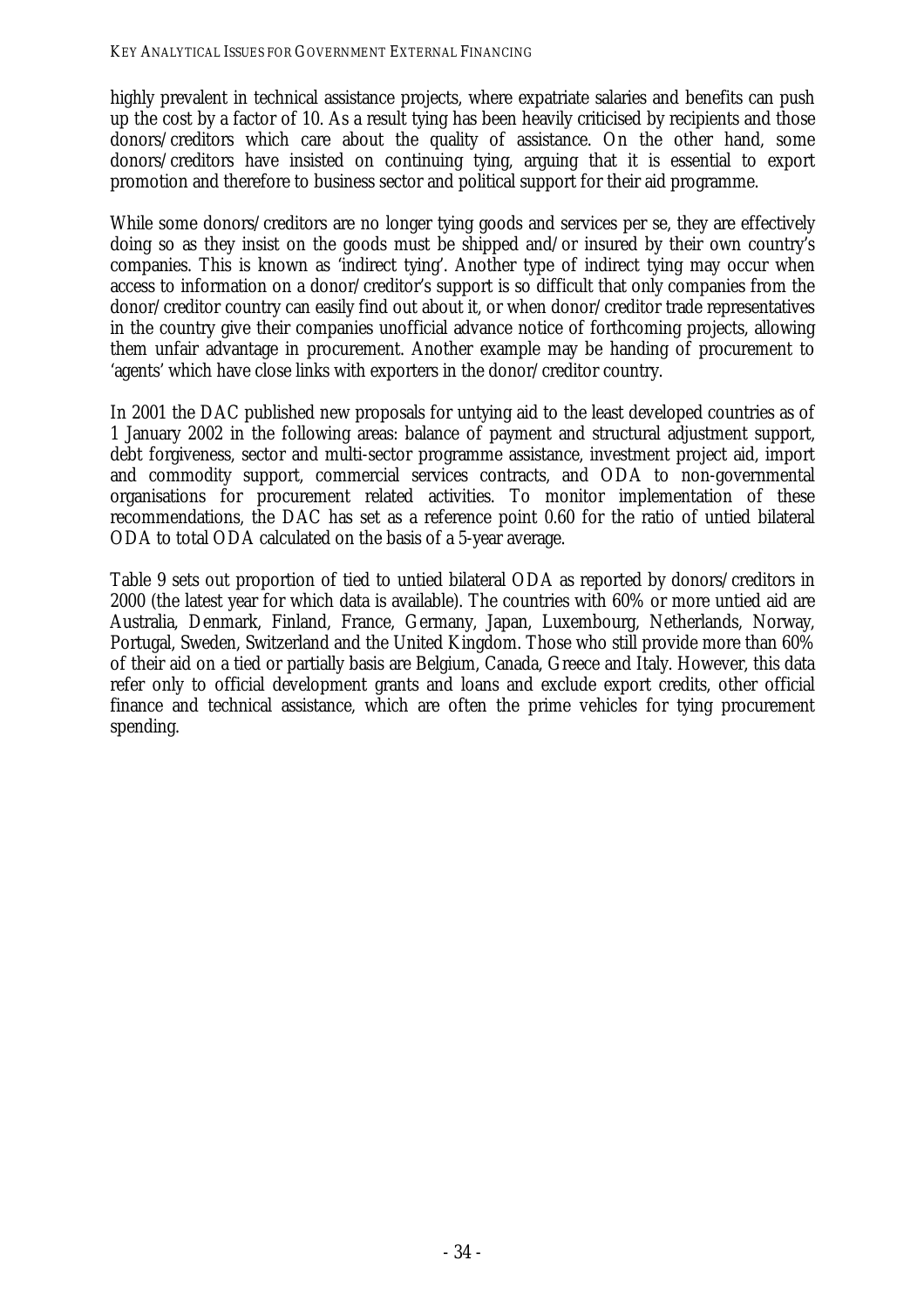| <b>Bilateral Donor</b> | <b>Untied ODA</b> | <b>Partially-tied ODA</b> | <b>Tied ODA</b>   |
|------------------------|-------------------|---------------------------|-------------------|
|                        | (%)               | (%)                       | (%)               |
| Australia              | 77.4              |                           | 22.6              |
| Austria                | 59.2              |                           | 40.8              |
| <b>Belgium</b>         | 39.0              | 49.1                      | $\overline{11.9}$ |
| Canada                 | 24.9              |                           | 75.1              |
| <b>Denmark</b>         | 80.5              |                           | 19.5              |
| Finland                | 89.5              |                           | 10.5              |
| <b>France</b>          | 68.0              | 25.5                      | 6.6               |
| Germany                | 93.2              |                           | 6.8               |
| Greece                 | 23.5              |                           | 76.5              |
| <b>Ireland</b>         | na                | na                        | na                |
| <b>Italy</b>           | 38.2              |                           | 61.8              |
| Japan                  | 86.4              | 0.5                       | 13.1              |
| Luxembourg             | 96.7              |                           | 3.3               |
| <b>Netherlands</b>     | 95.3              | 0.6                       | $\overline{4.1}$  |
| Norway                 | 97.7              |                           | $\overline{2.3}$  |
| <b>New Zealand</b>     | na                | na                        | na                |
| Portugal               | 96.6              |                           | 3.4               |
| Spain                  | 47.2              | 0.1                       | 52.7              |
| Sweden                 | 85.4              | 10.9                      | 3.7               |
| Switzerland            | 93.6              |                           | 6.4               |
| <b>United</b>          | 91.5              |                           | $\overline{8.5}$  |
| Kingdom                |                   |                           |                   |
| <b>United States</b>   | na                | na                        | na                |
| <b>All DAC</b>         | 80.8              | 3.0                       | 16.2              |

**TABLE 9: TIED AND UNTIED BILATERAL ODA\*, 2000** 

excluding technical co-operation funds

 $na = no data reported$ 

Source: OECD, Development Co-operation Report, 2002

#### **Bidding and contracting procedures**

For large projects, donors/creditors often require that there be a competitive bidding process for the award of large contracts, especially for construction and supply of equipment. If the bidding process is international then the process can take several months as there need to be advertisements in the international press and time allowed for bids to be prepared, submitted and then evaluated before the contract can be awarded. Once the contract has been awarded and signed there can then be delay in the selection of contractors and consultants to do the work.

#### **Timing of disbursements**

The timing of disbursements can be affected by the donor/creditor financial year. Approvals and release of funds at the beginning of the donor/creditor year may be slower whereas they can be expedited towards the end of the financial year as donors/creditors want to close their annual accounts.

#### **5.2 GOVERNMENT PROCEDURES AND PRACTICES**

It is not only donors/creditors which are responsible for project and disbursement delays. Government too can cause delays.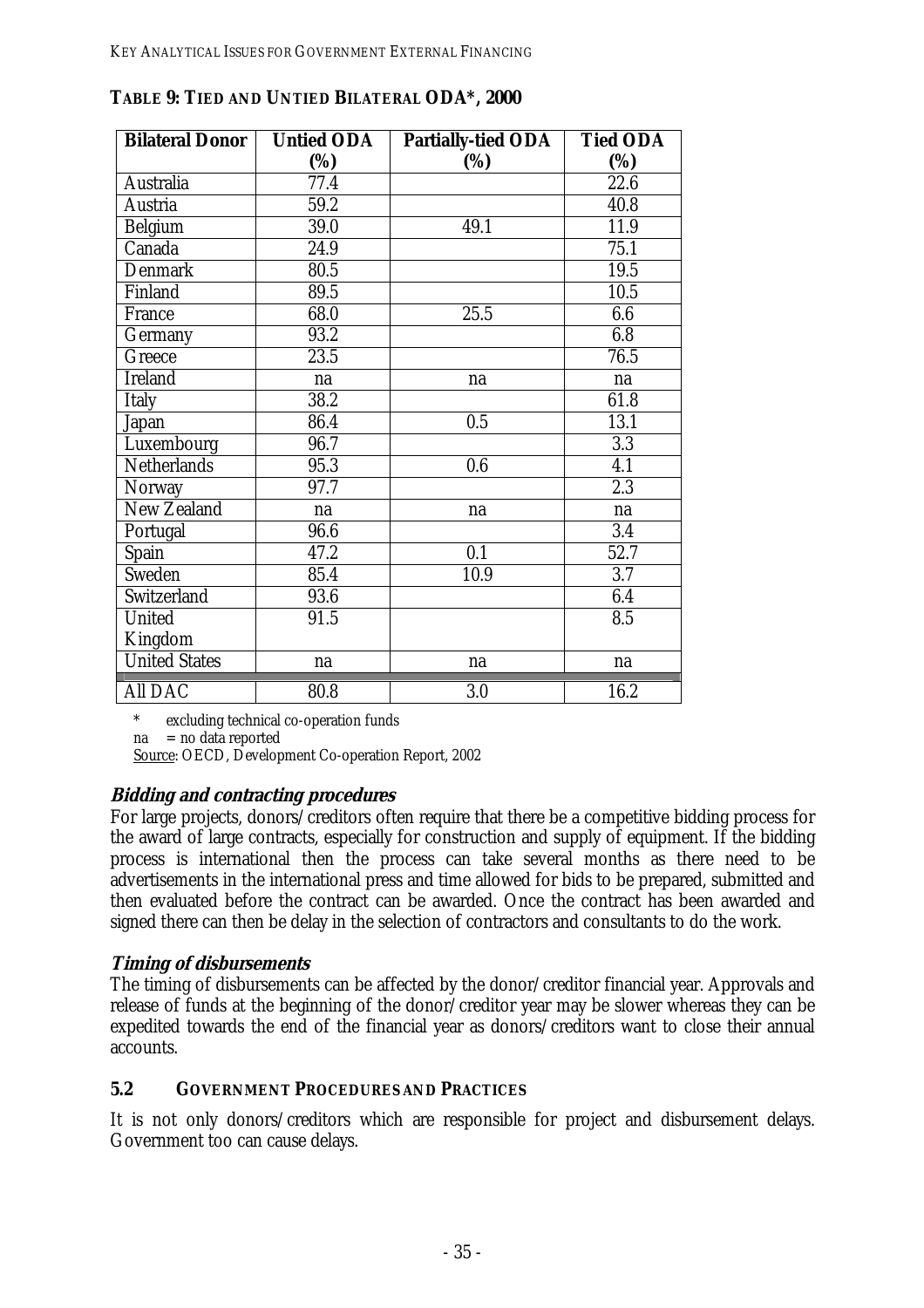#### **Failure to meet conditionalities**

If the government fails to fulfil donor/creditor conditionalities, this will almost certainly lead to the suspension of disbursements. In the extreme, being off-track with its IMF programme will lead not only to suspension of further IMF disbursements but many disbursements by other donors as well. However, failure to meet sectoral or project benchmarks can also result in donors/creditors withholding disbursements until the benchmarks are achieved.

As noted in Section 5.2.2, insufficient matching funds are a common reason for disbursement delays. This tends to happen more towards the end of the government's financial year when actual expenditures may outstrip budgeted expenditures.

Government may also fail to inform donors/creditors when conditionalities have been fulfilled and thereby delay disbursements. This can arise if there are not clearly defined responsibilities and information flows for external assistance monitoring within government. It also requires that there is frequent dialogue between the responsible government and donor/creditor officials.

#### **Failure to pay debt service**

Failure to pay debt service can result in donors/creditors refusing to disbursement funds until payments are resumed and, in some instance, arrears have been cleared. If falling into payment arrears results in breaching conditionalities, this can seriously effect future disbursements. This is especially the case if a country is declared in arrears to the IMF and World Bank as this usually results in other donors/creditors suspending disbursement of some external assistance. Some creditors have formal deadlines whereby service payments are not classified as being in arrears until so many days after the due date – for the World Bank this is 60 days, but others are less generous. It is also possible to negotiate delays in service payments with some creditors.

## **Bidding and contracting procedures**

Government procedures for preparing and evaluating bids and awarding contracts may be cumbersome and time consuming, particularly if they result in large amounts of paperwork having to be approved by numerous government departments or agencies. In some cases, there may not be sufficient well-qualified staff to deal with these matters which too can lead to delays. Training of existing staff or appointing new staff also takes time.

#### **Customs procedures and tax exemptions**

Donors/creditors frequently point to delays in customs clearance of equipment and supplies as being a reason for delays in project implementation and hence disbursements. There are numerous factors which enter into this, such as not enough well trained customs officials, cumbersome paper work, manual systems and corruption, and changes to these should speed up the process. In addition, most donors and creditors insist in tax and duty exemptions being granted for goods and services imported using their funds. This can involve time-consuming paper work by officials and in some cases may even require special approvals at senior government levels which can be time-consuming to acquire. From government's point of view it also means lost revenue which is not counted towards its matching funds contributions.

## **Banking procedures**

Donors and creditors complain about delays because of cumbersome central bank and/or commercial bank procedures. In particular, there can be delays in confirming the deposit of export and other trade credit funds and the subsequent opening of letters of credit for import purchases. Banking procedures are often too time consuming, bureaucratic and paper-generating. While there is a need to ensure financial probity and transparency, it is also important that the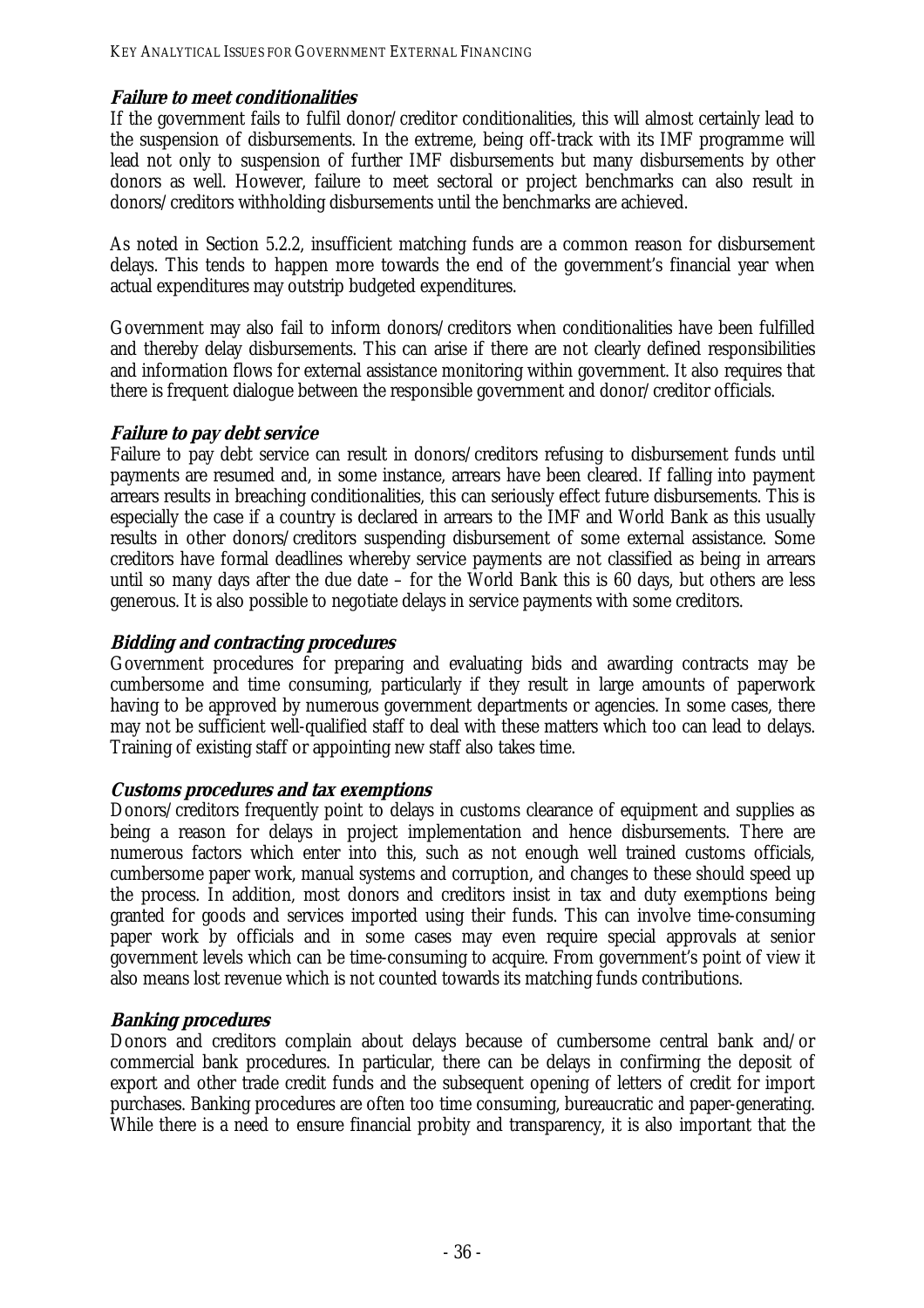banking system is able to deal with such instruments efficiently. Similarly the banking system needs to be able to handle foreign exchange conversions quickly and efficiently.

#### **Project management**

Government procedures for managing external assistance may be too cumbersome and bureaucratic. There may be good reasons such as preventing over/under-invoicing and transfer pricing whenever possible. However, this can give rise to too much paper work moving across too many desks, in which case donors/creditors may insist on setting up separate project management units to overcome the resulting delays.

#### **Reporting and auditing**

Government's own procedures for reporting and auditing projects and programmes may be cumbersome and time consuming and lead to delays. Collecting information and the required paper work to conduct proper audits may take time, which may be especially the case if officials have to travel to rural and remote areas to obtain and verify information. The time taken to prepare reports and get them approved for release can also be long.

#### **Shortage of staff**

Government may not have enough well trained staff to ensure good project management. This can arise at both the Ministry of Finance level as well as at the line ministry and agency level and there may be an urgent need for training. Or there may be a need to fill vacant posts. Furthermore, staff may not have access to the required information, such as international prices, or computing facilities. The use of technical assistance experts and consultants to fill skills vacancies can also cause difficulties because of the time taken to recruit them and when they leave if officials have not been trained to take over.

#### **Institutional issues**

Government bureaucracy can cause delays, especially if it involves a labyrinth of paper trails between various agencies or even within a single Ministry. The more complex the bureaucracy, the more likely it is that papers will be lost, approvals will not be obtained and disbursements will be delayed. Having good institutional structures for co-ordinating and dealing with donors and creditors is crucial to improving disbursement performance.

# **6. POLICY ASPECTS OF EXTERNAL ASSISTANCE**

Another key aspect of analysing external assistance is the degree to which it dovetails with government policy, or on the other hand whether the suppliers of such assistance are insisting on changes in government policy. There are several main elements to this analysis:

- Does the level of concessionality of the funding match government policy?
- Does the type of assistance offered fit with government priorities?
- Do the channels through which the assistance passes assist government management?
- Are the purposes for which the funds are supposed to be used in line with government policy, in terms of their sectoral and project composition?
- Is the assistance provided with the maximum flexibility to support budget spending?
- Is the assistance predictable over a medium-term period in line with government budget forecasting procedures?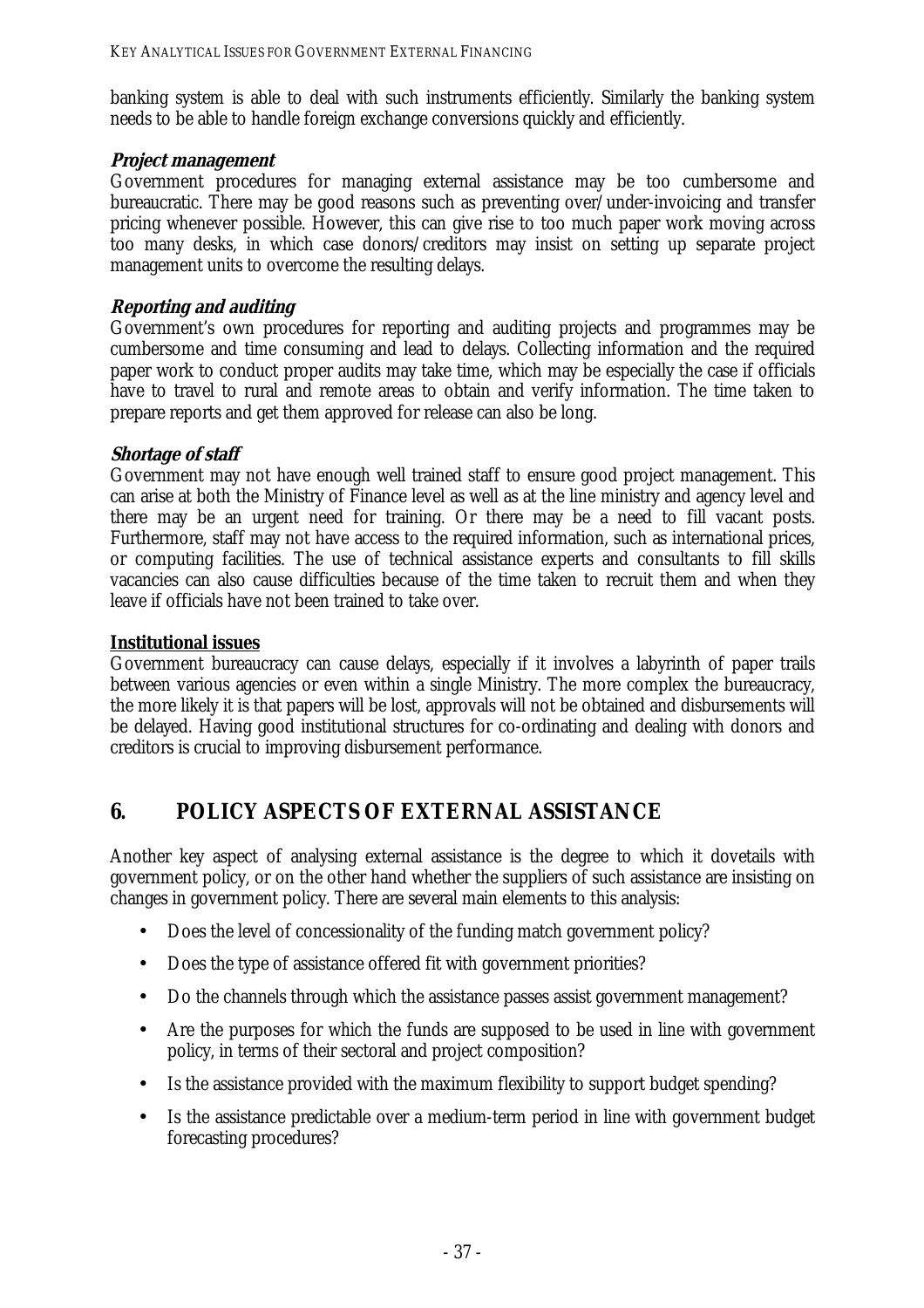- Are the policy conditionalities attached to the funding fully in line with government policy (preferably even inspired by it) or are they conflicting or additional? and
- Does the supplier of the assistance play an active role in supporting government in its policy dialogue with the international community?

## **6.1 CONCESSIONALITY**

Issues surrounding the definition of concessionality and IMF programme ceilings have already been discussed in section 2.1 above. However, some governments have gone beyond IMF ceilings and defined their own policies, giving preference to grants wherever possible or to loans which have a grant element at least as high as that of the IDA loans. Others have small ceilings allowed for non-concessional loans or wish to continue to allow some parastatals, the private sector or revenue-generating projects to borrow on non-concessional terms with government guarantee. Government therefore needs to examine each funding proposal for its compliance with these terms

## **6.2 TYPES OF ASSISTANCE**

Basic definitions of types of assistance and some of their advantages and disadvantages have already been discussed in 2.2.2 above. Typically, recipient governments will have defined for themselves many ideas about which types of assistance are preferable. Among the most common of these are:

- That budget support or balance of payments support which is not earmarked to any particular sector is the most preferable because it provides maximum flexibility for assistance to be used to fund government spending priorities and is faster-disbursing than project support, though it has the disadvantage of often being suspended rapidly in line with IMF programmes.
- That sector wide programmes can also be advantageous because they represent support by donors for key government spending priorities in sectors, but are less advantageous than budget support because they include earmarking to a particular sector or sub-sector (or in the worst cases are more of a collection of sector projects which are therefore all earmarked).
- That debt relief is generally high-quality funding because it operates like budget support by freeing up funding previously allocated to debt service for other budget priorities. However, this can sometimes be undermined by tying of debt relief savings to specific expenditures as part of the HIPC Initiative process, or by procedures such as Japanese reimbursement of debt service with grants (which cannot necessarily be spent on poverty reduction priorities) or French and Italian insistence on spending some debt relief on additional project run by NGOs (which may not be part of key government priorities for poverty reduction).
- That project-specific aid is generally more cumbersome and slow-disbursing than programme aid (though it generally has the advantage of generally continuing to disburse if IMF and World Bank programmes are temporarily suspended), but can be improved by at least ensuring that it is fully integrated into government sector programmes and spent on the highest priority projects in those programmes, rather than on donor priorities.
- That technical assistance is generally negative except insofar as it builds national capacity to replace it at the earliest possible opportunity through explicit transfer plans. This is often held to be particularly true of TA which is provided for accounting/auditing, as this should be a national priority and responsibility rather than handled by donors.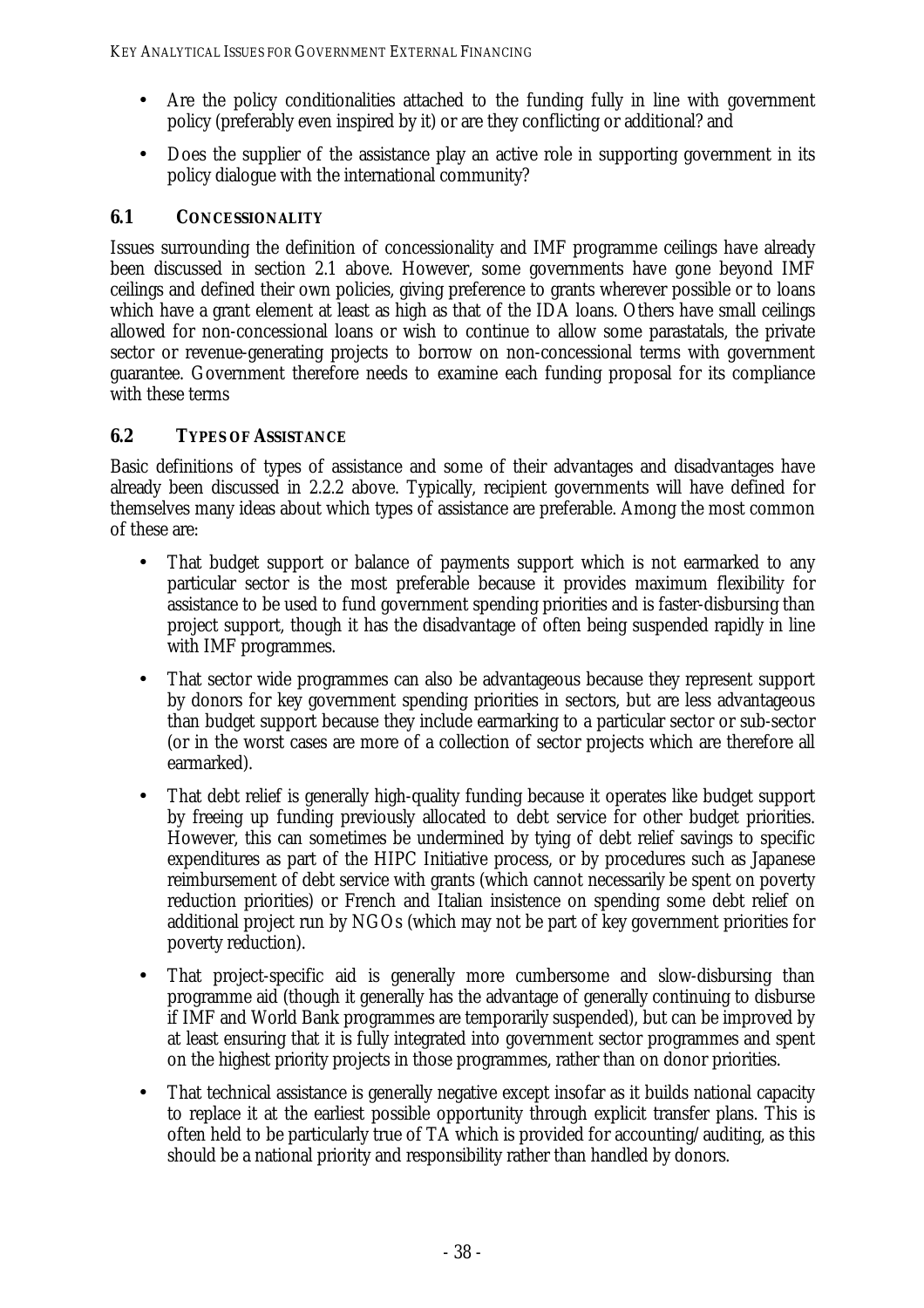• That aid in kind (food aid, drugs, educational materials, turnkey projects) is usually the worst form of aid as it is almost impossible to verify its quality or value for money beforehand and it can undermine national production of the same goods or ownership of materials.

These rules are by no means agreed by all recipient governments and there are usually many exceptions and complications to them at a national level. But government needs to define its priorities for types of assistance and then analyse each provider of assistance comprehensively.

## **6.3 CHANNELS OF ASSISTANCE**

As described in 2.2.2 and 2.2.3, providers of assistance can channel their assistance through many different routes and to different recipients. The key issue for central government here is generally the degree to which it is able to have a comprehensive overview of assistance – which means the percentage of the assistance which is channelled through or monitored as part of the government budgeting process. To the degree that providers disburse via line Ministries, other agencies such as parastatals or local governments, NGOs or the private sector (and/or there is failure of information flows between those agencies and the Finance Ministry), the government will be in a much worse position to analyse the effectiveness of its external assistance and influence its composition. Therefore the channels of assistance are usually seen as a key aspect of government aid policy.

## **6.4 SPENDING PRIORITIES AND FLEXIBILITY**

Another key method to use to assess whether donors are complying with government priorities is to look at the degree to which their funding (in terms of both commitments and disbursements) is in line with government spending priorities, and allows government maximum flexibility in executing the PRSP based on national rather than donor priorities. This can be assessed in five main ways:

- The willingness of each donor to fund the sectors or sub-sectors which are seen as the top priorities for poverty reduction, rather than funding those which are less high priority and, within those sectors and sub-sectors, to fund the projects which government ranks as top priority.
- The degree to which each donor allows government to design sector programmes and projects itself, and classifies and organises its assistance plans around these, rather than intervening to insist on the inclusion or prioritisation of its own projects, or to influence the classification of expenditure in order to fit with its own systems.
- The willingness of each donor to provide funding on an unearmarked basis, as budget support for the overall national development strategy, rather than tying it to specific sectors or projects. One argument which donors often use for earmarking funds and against more flexible support is that of fungibility. Box 5 explains this argument but shows that it has been largely discredited.
- The willingness of each donor to contribute money in a coordinated way through jointly monitored budget support or coordinated swaps, in order to minimise procedural burdens on government.
- The degree to which donors are flexible in coming forward rapidly to fund balance of payments or budget financing gaps with programme aid, and in changing their priorities for sectors or projects based on changes in national priorities as reflected through participatory poverty reduction strategy design. There are two types of such gaps –those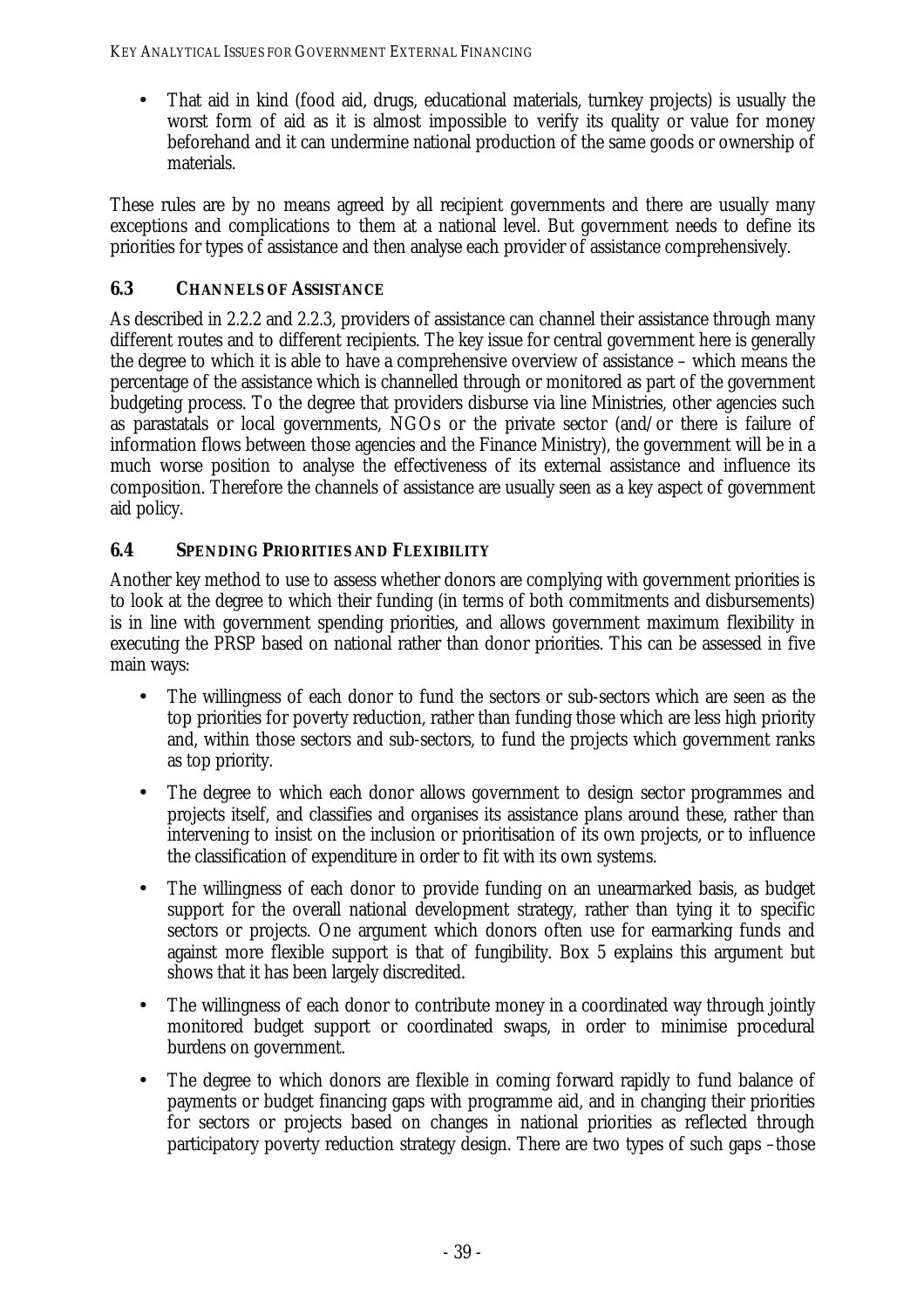which can be identified in advance and presented to Consultative Group or Round Table meetings, and those which might arise as a results of unexpected developments during the course of the year (external shocks or changes in government policy). So each donor should be assessed to see whether they regard budget support or key sectors or capacitybuilding or other government priorities as their priorities for support to the country, and for their ability to mobilise money quickly to support those priorities. They should also be assessed for the degree to which they can set aside contingency reserves of assistance to allocate to a country which is affected by external shocks, and for the speed with which that money is then delivered.

#### **Box 5: What is Fungibility?**

Fungibility is the idea that aid pays not for the items against which it is accounted but for the marginal expenditure it makes possible.

Consider the simple example of a government with \$100 million to spend. There are two projects to choose between: rehabilitating rural health clinics or buying a new fleet of tanks. Both cost \$100 million. After much deliberation the government decides to rehabilitate the health clinics. But before it does so a donor comes along and offering \$100 million for some worthy project. The government cannot ask the donor to buy the tanks and so it says to the donor 'our rural health clinics are in desperate need to rehabilitation, but we cannot afford to do it'. So the donor pays for the health clinics. The government can now use its won money to buy the tanks after all.

There is no corruption or misuse of funds here. The donor funds are indeed being spent on the health clinics as intended and accounted for against this expenditure. But, as the donor is paying for something the government would have done anyway, the government's own money is freed up for something else, in this case tanks. This is fungibility.

Government spending with and without aid: No aid Health clinics Aid Health clinics and tanks

Comparing government expenditure with and without aid, it can clearly be seen how the aid has in effect paid for the tanks even though it is accounted against the health clinics.

However, there is strong evidence to suggest that trying to achieve recipient accountability by having narrowly focused projects and donor driven accounting processes does not really work. Instead recipient accountability is better promoted by broadly based programme assistance in the context of a transparent and nationally supported reform agenda.

Sources: H. White (1999), page 24 and Elbadawi and Gelb (2002), page 7.

#### **6.5 PREDICTABILITY**

Another key aspect of policy compliance with recipient priorities is the degree to which assistance flows are predictable, thereby facilitating government planning processes. Providers of assistance can help in five ways here:

• Pledges of funds in principle are all very well, but providers need to live up to these pledges by turning them into firm commitments as soon as possible.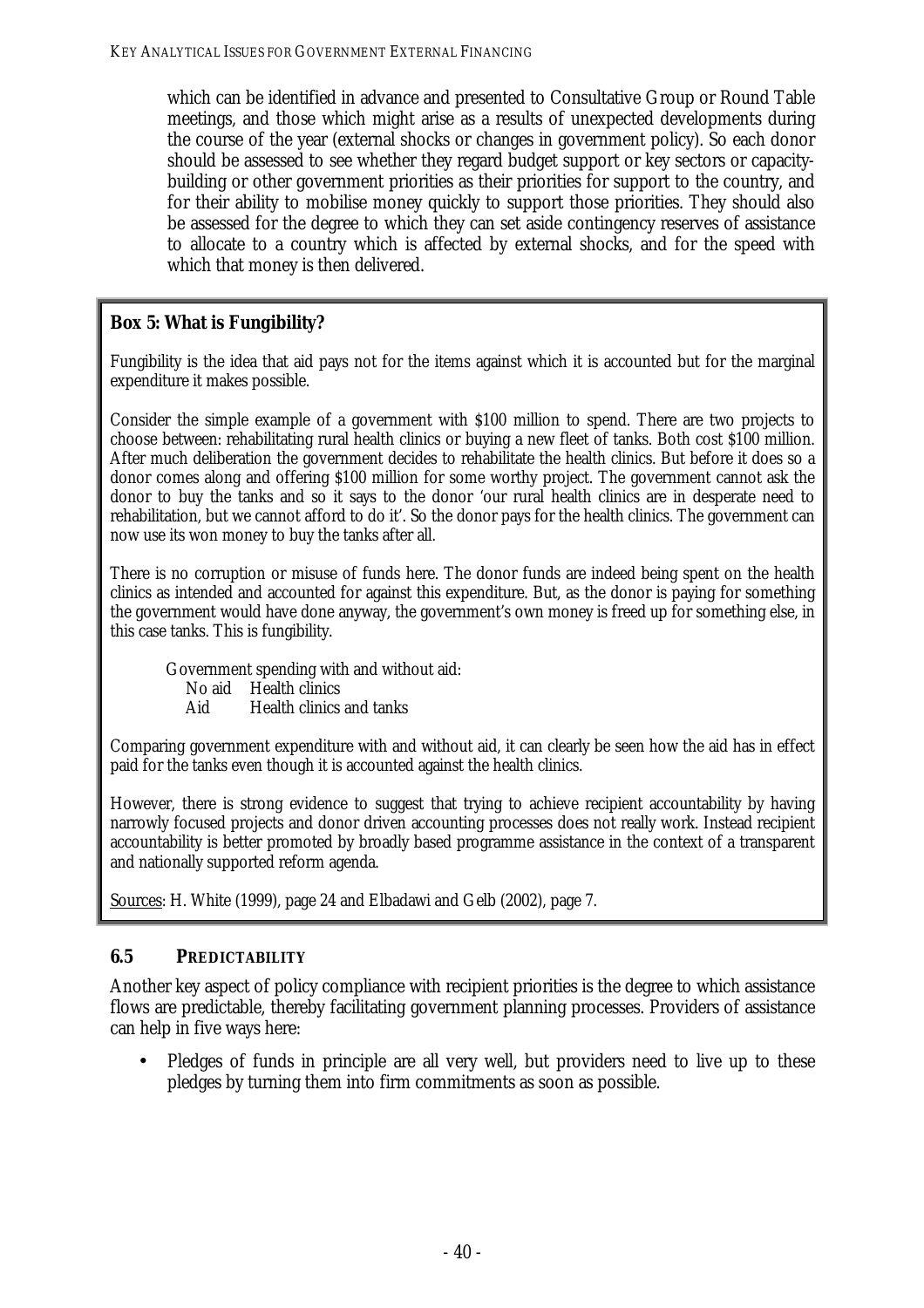- Changes of government in donor countries can have dramatic impacts on aid priorities, putting at risk programmes and projects at the local level. Some countries are particularly notorious for adopting new 'fads' on a regular basis. Predictability and consistency of policy in all of the other aspects discussed in this section is vital for recipient planning.
- Some donors have moved to systems of multiyear programming for their aid, allowing recipient governments better to plan ahead in medium-term budget frameworks.
- Many donors are trying to advance their own decision-making timetables in order to be sure that they can communicate commitments and indicative disbursement timetables to recipient governments in time for them to be factored into budget planning.
- Others are trying to make funds available for disbursement early in the financial year to avoid bunching of expenditures later in the year.

## **6.6 POLICY CONDITIONALITY**

Conditionalities are a set of measures specified by a donor or creditor, which government needs to implement within an agreed time period. They act as benchmarks for the continuation of external assistance flows, which will be suspended if the conditionalities are not fulfilled. In one sense, they can be viewed as 'bribes' to ensure donor agendas and preferences are actively pursued by the government. More benignly, conditionalities can be thought of as encouragement to implement policy measures more quickly, to support the direction of a policy change already designed by government or to counter possible diversion of funds and reduce the opportunity for corruption.

How conditionalities are viewed can often depend on the environment in which they are negotiated and the extent of dialogue between the government and donors/creditors. Conditionalities negotiated in a consultative manner are more likely to lead to the more benign view. This is particularly the case when donors/creditors make long-term commitments supporting the implementation of government policy. If, however, donors/creditors try to dictate policy through coercive financial leverage, then the more extreme view is likely to prevail.

Conditionalities can be at three levels:

1) *Macroeconomic or structural reform conditions*29. The most common macro conditionalities are those negotiated for IMF and World Bank programmes. The conditionalities usually relate to the main economic aggregates, such as the inflation rate or the growth of money supply and/or structural and policy reforms, such as timetables for financial sector liberalisation and privatisation of parastatals, which are within the remit of the key government ministries such as the Ministry of Finance and Central Bank. The conditionalities will specify the target to be achieved, the time frame for doing so and any intermediate benchmarks. In practice, many other donors and creditors tie some of their support (e.g. expenditure of programme aid) to a country remaining on track with its IMF and World Bank programmes. Being off-track with the IMF usually results in other donors/creditors suspending disbursement of some of their external assistance. This 'cross-conditionality' can often be a very worrying development as it can lead to a domino effect on disbursements from many different donors, and the resulting instability or shortage of aid funds can be very destabilising to the economy (see section 7 below). Some donors/creditors may also set their own additional conditionalities or conditions which are inconsistent with those of the BWIs – this is known as 'conflicting conditionality' and can cause major problems for government.

<sup>29</sup> For more analysis of macro conditionalities, see notably Killick (1998).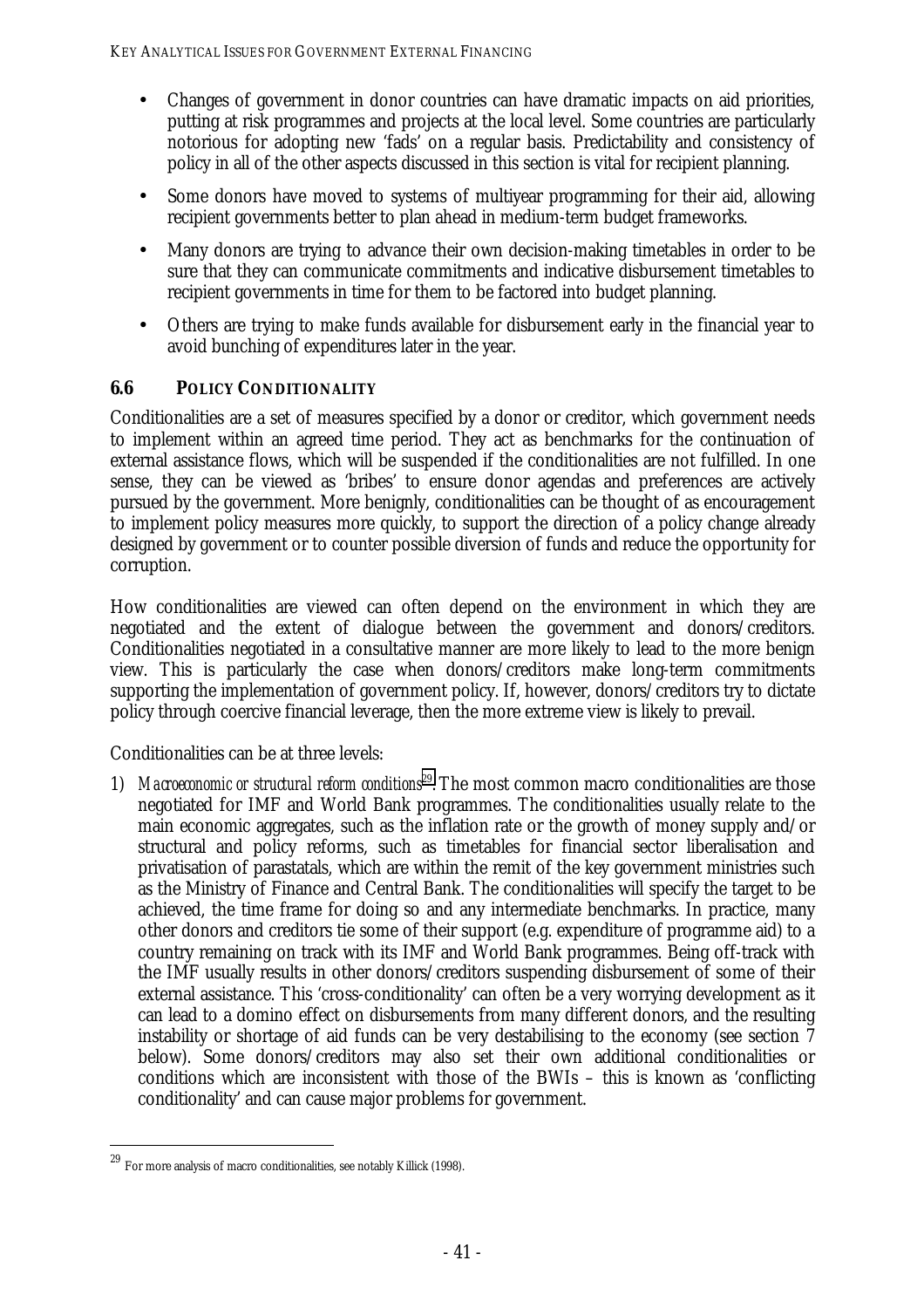In the 1980s and 1990s there was a dramatic proliferation of macro conditionalities, notably in programmes with the IMF and in World Bank adjustment loans. It is now commonly agreed (even by the Bretton Woods Institutions) that long lists of policy changes, many of which were drafted in Washington before consulting the borrowing country, had very low effectiveness in achieving policy change, largely because in most borrowing countries only a few officials were committed to their implementation, and even they thought the conditions had unrealistic speed or sequencing<sup>30</sup>.

As a result, more recently, there have been three trends which are designed to increase country 'ownership' of macroeconomic and structural reform conditionalities, all of which are implemented for low-income countries through the new framework of country-designed Poverty Reduction Strategy Papers (PRSPs), Poverty Reduction and Growth Facility (PRGF) loans by the IMF, and Poverty Reduction Support Credit (PRSC) loans by the World Bank. In this context, it is absolutely crucial for governments to analyse, for each source of funds, the degree to which they are genuinely supporting the government's own participatorilydesigned poverty reduction strategy, rather than getting too involved in trying to design that strategy on behalf of government, or insisting on additional or contradictory conditions.

The main ways of undertaking this assessment are to look at:

- 'Streamlining of conditionality'. The Bretton Woods Institutions and other donors/creditors have been encouraged to cut back the numbers of conditions and to limit them to those which are critical to achievement of their programme objectives. There has been considerable progress in this area but many countries are still complaining that there are too many detailed (micro) conditions such as staffing of particular units or establishment of Trust Funds for small sub-areas of anti-poverty spending. It is therefore vital to assess whether the conditions in programmes are genuinely vital and likely to have a critical impact on the success of the programmes, or whether they are too micro and likely to delay compliance while having less immediate impact on poverty reduction. Similarly, while there has been a considerable reduction in the numbers of structural reform conditions in IMF programmes, it appears that the combined numbers of conditions in IMF and World Bank programmes have not been reducing as fast. Insofar as continuance of a programme by one institution generally depends on compliance with the programme of the other, HIPC Finance Ministers have suggested that we may instead be seeing 'conditionality fungibility', where one donor or creditor takes over the conditions previously used by the other<sup>31</sup>. Similarly, one important delaying factor in disbursing funds can be failure to synchronise and coordinate donor negotiations of conditions (or their evaluations of compliance), leading to a lowest common denominator where each donor waits for negotiations or evaluations to be concluded by another. So it is important to analyse conditionalities across the range of donors and creditors, and the degree to which they are synchronising and coordinating successfully in support of the PRSP.
- Flexibility in the design and interpretation of conditionality:
	- many have suggested that creditors and donors need to be more flexible in the design of conditionality, by giving the governments of recipient countries the chance to design for themselves a menu of options for achieving the desired policy changes, in terms of timing and sequencing of reforms and scale of macroeconomic adjustment . There is little evidence of such menus so far (especially that they are being designed

<sup>30</sup> See notably the IMF-funded External Evaluation of the ESAF, IMF EBAP/98/8, 22 January 1998.

<sup>31</sup> See the Maputo, London and Washington Declarations of HIPC Finance Ministers (HIPC CBP 2001 and 2002).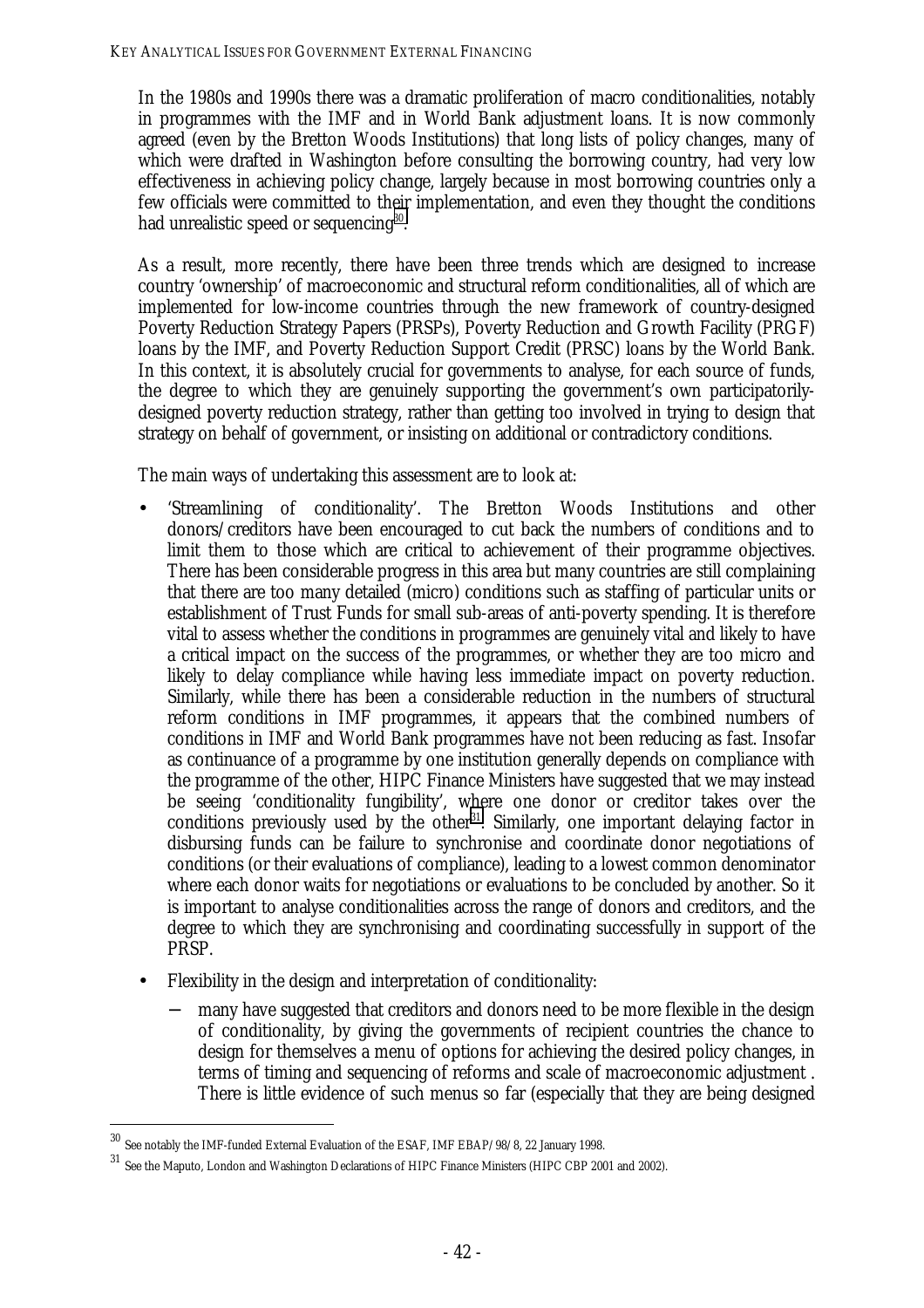by the borrowing countries themselves), but the commitment to progress in this area is welcome and countries should assess for themselves the degree to which they are being offered choices in discussions on conditionalities.

- There has also been a particular focus on the need for more flexibility in allowing an increase in government spending on anti-poverty measures (where this can be financed sustainably), and a reconsideration of the balance between attacking inflation and accelerating growth. This case has been particularly argued for 'poststabilisation' countries – those which have achieved a high degree of macroeconomic stability, as represented by inflation in single digits for 3 years, and a relatively low budget deficit – and some degree of flexibility has been introduced in a few of the PRGF programmes for such countries<sup>32</sup>. It is vital to analyse the degree to which flexibility is desirable in your own country (i.e. have you reached a 'post-stabilisation phase'), and the degree to which it is being offered in discussions on conditionality.
- − Another area which is being advanced (though relatively slowly) is that of introducing into all PRSPs and PRGFs a large element of poverty and social impact analysis for all conditions, on the basis of which conditions could be removed or changed depending on their expected impact on poverty reduction. Some progress has been made in developing and using tools for such analysis in the BWIs and by some donors, and in helping some countries to begin to conduct such analysis, but there is a very long way to go in transferring such skills to countries to conduct such analysis independently for themselves. It is essential to look at the PRSP and PRGF and PRSC and judge the degree to which each proposed policy measure will impact directly and positively on poverty reduction, and to design transitional measures to offset any negative impacts $33$ .
- In addition, there is a greater focus on introducing flexibility into macroeconomic conditions to provide some degree of automatic protection against 'external shocks' (e.g. drought, commodity price falls, or aid shortfalls) which can disrupt the execution of conditionalities. This is provided by the use of automatic 'adjusters', most of which allow government to increase its deficit and borrow more domestically in the event of a shock. But of course, as discussed in more detail in section 7 below, borrowing more domestically can cause major problems for the monetary and financial sector aggregates – so many regard this flexibility as less than perfect, and prefer to cut expenditures, increase domestic revenue efforts, or ask donors for more aid.
- Finally, it is important to analyse the degree to which compliance with conditionalities is interpreted flexibly by the supplier of the funds. Most suppliers of funds have a clear system for monitoring compliance. Usually some conditions are known as 'prior actions' or 'effectiveness conditions', which must be implemented before any of the funds will be disbursed. These have often been particularly problematic for countries and efforts can be focussed on reducing these. Thereafter donors and creditors tend to monitor compliance on a quarterly, semi-annual or annual basis and, if countries are complying successfully with conditions, they will disburse another 'tranche' of funding. The IMF and World Bank and other donors often have the ability to grant 'waivers' of certain conditions to countries if they feel that overall progress with the PRSP is good, so that the next tranche can be disbursed. Yet often, discussions of compliance can get bogged down on one or two conditions which may not be critical to the poverty reduction strategy. One way

<sup>32</sup> See notably Adams and Bevan (2001).

<sup>33</sup> See PSIA papers on Fund and Bank websites.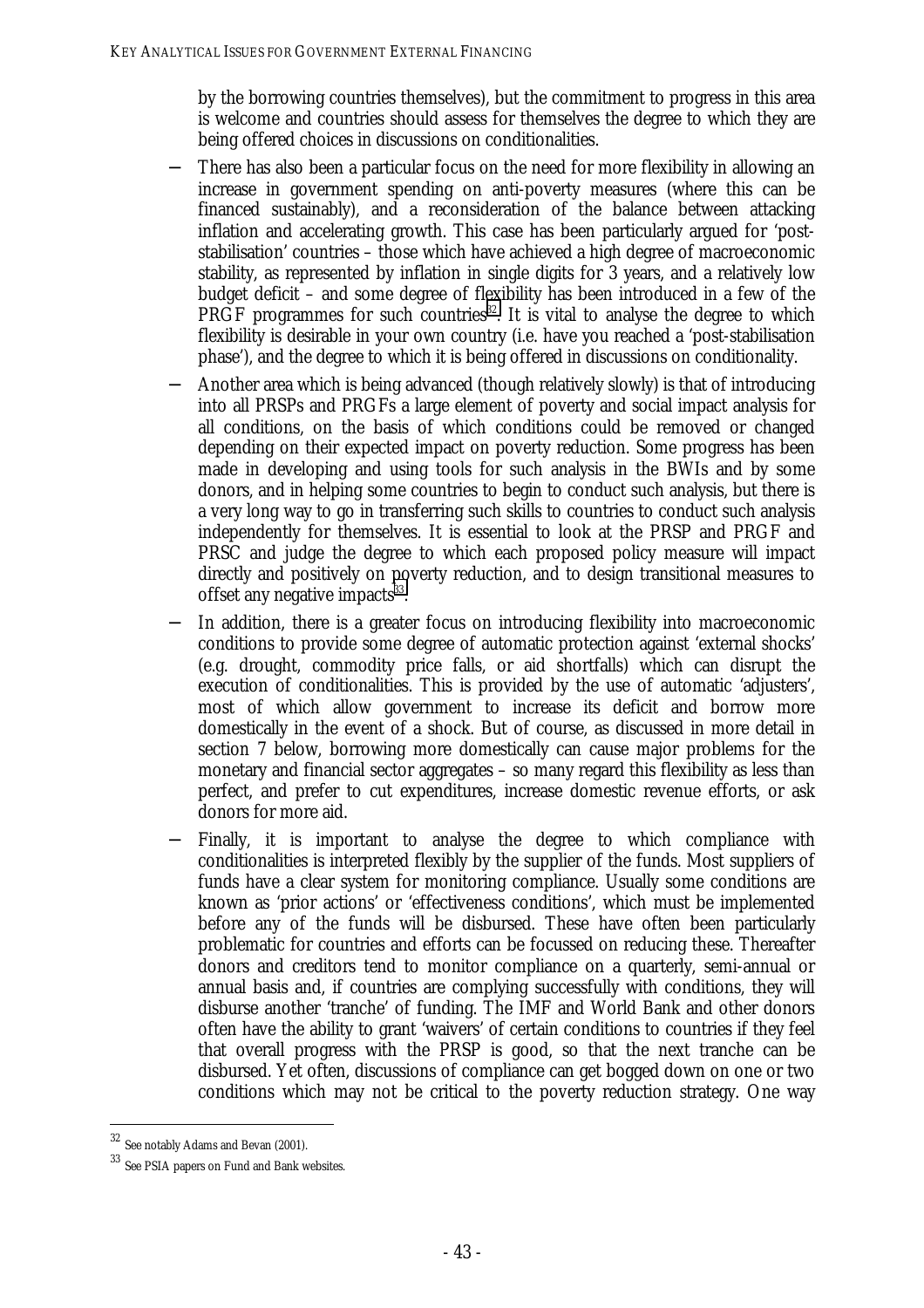round this has been the introduction of 'floating tranches', which do not have a specific timetable for disbursement but will be disbursed when conditions are met. The aim of these was to allow countries to take their time in implementing conditions at their own speed, and to avoid the need for waivers. However, countries need to judge whether these allow them to design and implement policies more coherently and in line with their PRSP, or whether the delay in disbursing floating tranches is having a pernicious effect on the PRSP.

- 2) *Sectoral level.* These conditionalities relate to policy and institutional changes at the level of sector line ministries or departments, such as health and education, and assume the macro level conditionalities are being met. They include targets and the time frame for their achievement. Examples of conditionalities for health and education sector programmes can include targets for the numbers of infants vaccinated, enrolment at primary school or spending allocations so money has to be spent on specific purposes. The conditionalities can also be institutional such as setting up of regional health authorities or the setting up of a new government agency.
- 3) *Project level.* These conditionalities are more micro level and relate to project implementation and management. They include three main types of conditions:
	- Legal these require changes to existing legislation and regulations. Examples are the introduction of new banking legislation or the setting up of a new regulatory agency to supervisor and monitor insurance companies. Legal conditionalities are usually the most time consuming to achieve because it takes time to enact or change laws and regulations.
	- Procedural and disbursement conditions these have already been discussed in Section 5.1.
	- Institutional these conditionalities require the establishment of or changes to government agencies or departments, such as setting up a new unit or merging two government departments or agencies. Institutional conditionalities can also take a long time to implement, especially if there are staff implications such as employing foreign technical assistance, hiring new staff or making or redeploying or making existing staff redundant.

While the macro conditionalities apply to the economy as a whole and are negotiated with the IMF and World Bank, the sectoral and project level conditionalities can vary across sectors and between donors/creditors. Some donors/creditors are quite rigid in their conditionalities are there may not be much scope for negotiation. Other donors/creditors are more flexible and willing to negotiate, particularly if they agree with the overall direction of government policy and there is the opportunity to have a dialogue with the government on policy issues. Other issues such the government's track record of implementing programmes and projects; its ability to spend donor/creditor funds efficiently and effectively; and the level of corruption, or perceived corruption will also influence conditionalities.

It is also important to note that the level of the conditionalities does not necessarily match the type of external assistance. So sector programme assistance can have macro conditionalities, project assistance can have sector or even macro conditions, macro funding can have sector or project conditions. These mixtures of conditions are among the most undesirable and it is important to examine where they exist and how they can be eliminated.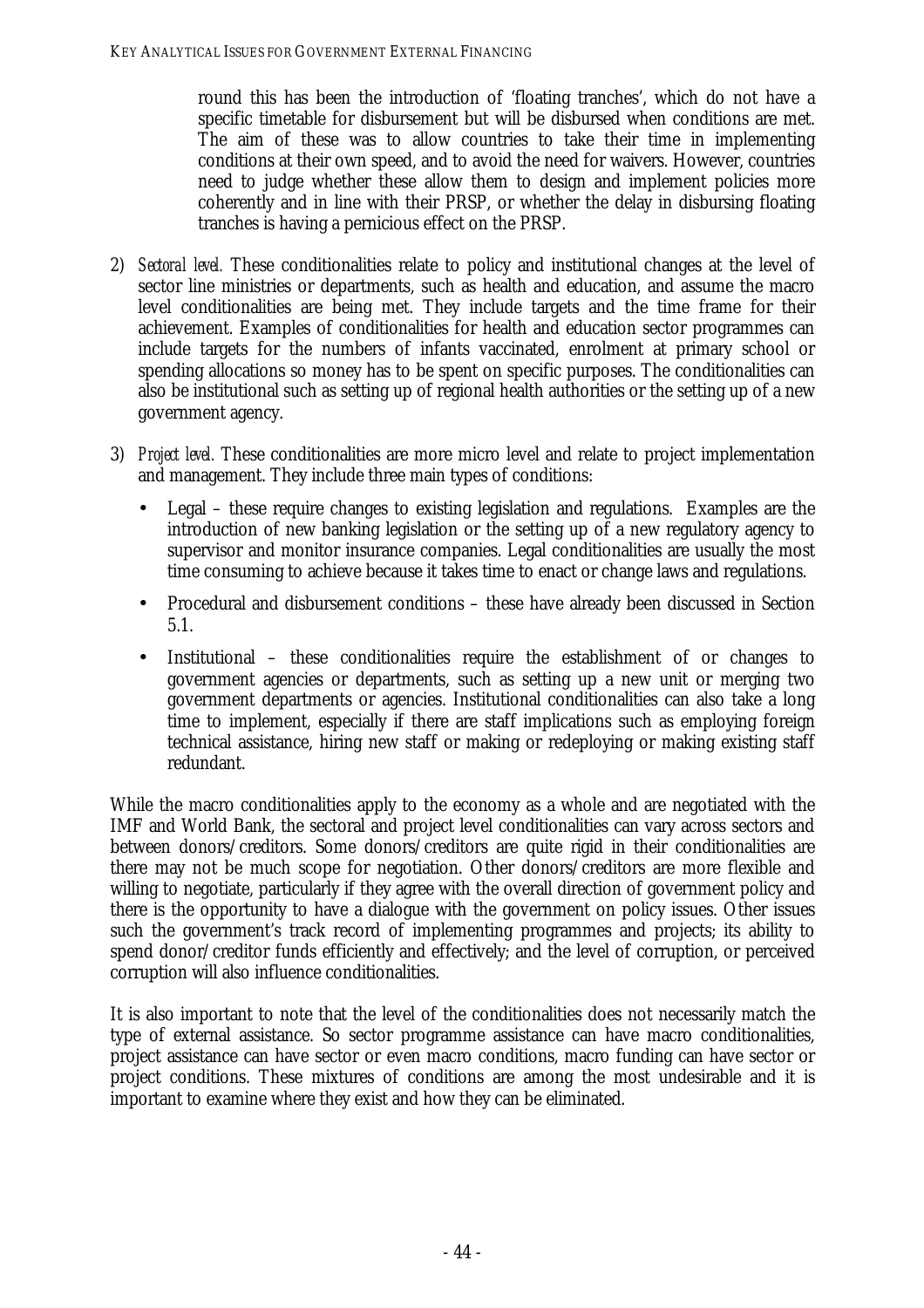## **6.7 POLICY DIALOGUE**

Beyond conditionality, it is important to assess how active a donor is in the policy dialogue between the recipient country and the international community. Some donors undertake very little analysis beyond their own priority projects or sectors, and have virtually no representation in the country which can analyse macroeconomic issues. Others have economists who participate in the policy dialogue at a local level, but nevertheless tend to tie most of their disbursements to those of the Bretton Woods Institutions. The most preferable donors are those which have sufficient commitment to partnership with the recipient country, analytical capacity and engagement in the policy dialogue that they are able to disburse all their funds based on independent decisions and discussion with the recipient country, allowing it to avoid major disruptions to the economy if discussions with the Bretton Woods Institutions go temporarily off track, and are also able to discuss actively with the BWIs at a local and international level in order to increase their flexibility as discussed in 6.6 above.

## **6.8 EVALUATING DONORS**

Based on analysing donor compliance with these types of rules and where necessary weighting the different rules for their importance, it then becomes relatively simple to identify an order of preference for donors which are the most supportive of the PRSP process, and to track the improvements in their compliance with government policies and their efforts to streamline their procedures. More details of such an evaluation system, which will be disseminated through capacity-building training in 34 countries over the next two years, can be found in the new financing training manuals sections of the DRI website, or is available on request from DRI.

# **7. MACRO IMPACT OF EXTERNAL ASSISTANCE**

As discussed in Section 4.2 above, the main indicators of the sustainability of external assistance focus on its fiscal impact. However, it is also important to analyse the wider impact of changes in external assistance flows on the budget and in terms of its effects on the balance of payments, debt, monetary sector and inflation.

## **7.1 BUDGET IMPACT**

In addition to the analysis of the key indicators, it is also important to assess the impact of changes in external assistance on government expenditure, revenue and the budget financing requirements. The key issues to consider are as follows:

- *On expenditure*: shortfalls in external assistance inflows can lead to supplementary budget requests in order to maintain necessary expenditures on goods and services. Alternatively, a shortfall in external assistance may lead to the government cutting expenditures, either on an across-the-board basis for discretionary recurrent expenditures or by reducing capital and/or development expenditures. Or do shortfalls result in cutbacks in 'soft' expenditures such as poverty reduction? Statutory expenditures, such as interest payments on debt and pensions, obviously have to be maintained. Higher than expected external assistance receipts may not result in increases in either current or capital spending, but instead lowers the government's financing requirements (see below). More broadly, does the availability of external assistance effect government spending allocations through 'fungibility'? See Box 5 above.
- *On domestic financing requirement*: in general there is an inverse relationship between inflows of budgetary external assistance, especially programme assistance, and domestic budgetary financing. So if external assistance receipts are higher than expected the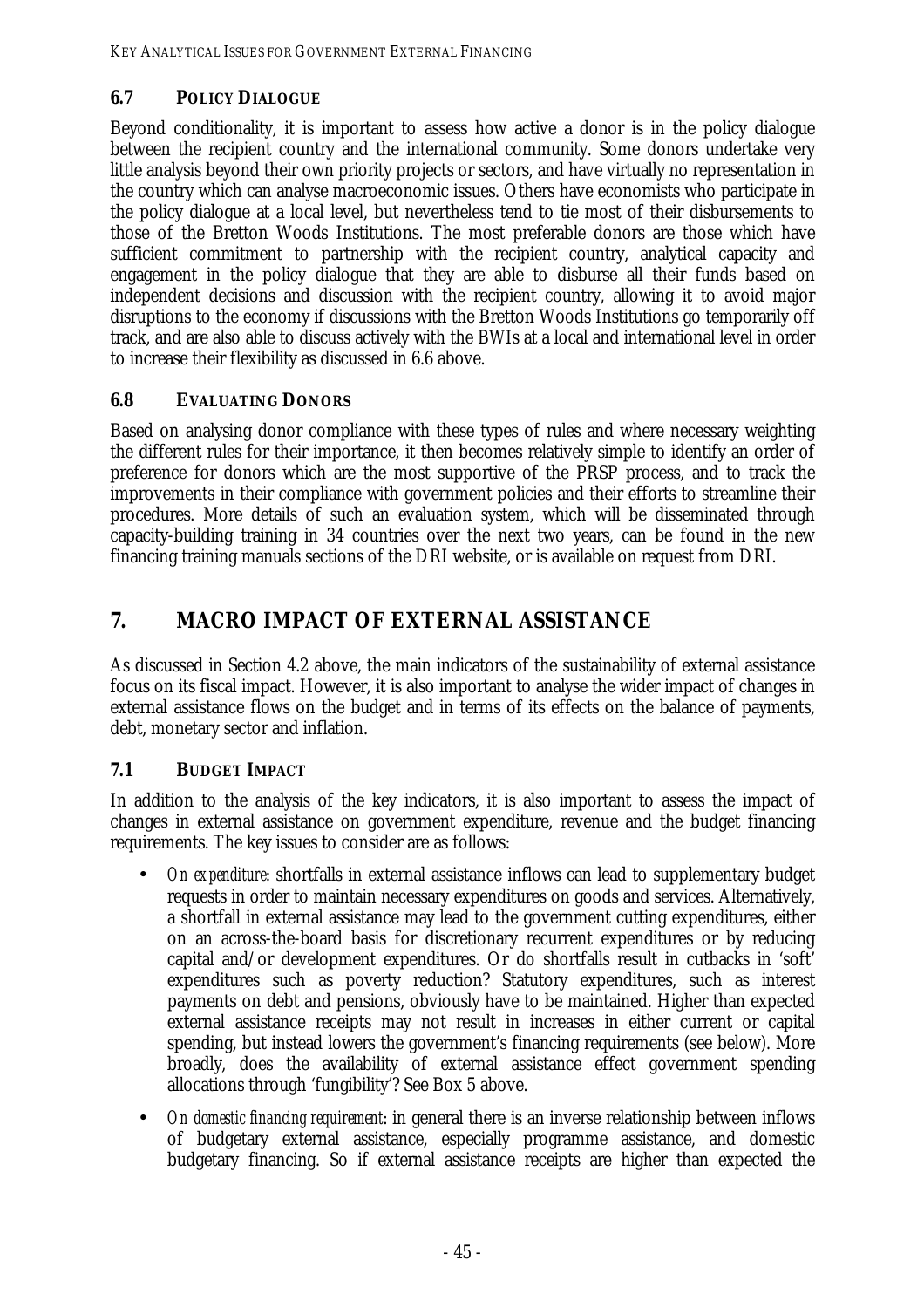government does not need to issue or rollover as much domestic debt. However, if there is a shortfall in external assistance receipts, then it may have to issue more debt instruments or borrow from the central bank in order to finance its expenditure programme.

- *On revenue measures*: shortfalls in external assistance receipts can also be met by the introduction of higher taxes (e.g. customs duties or VAT) or a reduction in subsidies (e.g. petroleum prices rise to world market prices). Alternatively the government can introduce new taxes on, for example, luxury goods, or possibly raise additional revenue by expansion of its privatisation programme. Higher than expected external assistance receipts can, in principle, be used to lower taxes but this may not be a realistic option if the government is expected to raise its revenue efforts as part of an adjustment programme with the BWI. Conversely, there is some evidence that the availability of external assistance is associated with reduced tax efforts by countries<sup>34</sup>. However for countries with IMF programmes which place strong emphasis on increasing revenue mobilisation, this is unlikely.
- *On non-concessional borrowing* shortfalls in external assistance can be offset by higher nonconcessional borrowings, within the limits set on such new borrowings under an adjustment programme. But such borrowings are likely to provide much compensation given the low level of such ceilings, and they will also result in significantly higher debt service payments. Higher than expected external inflows may enable the government to reduce its recourse to new non-concessional loan finance, but the two are usually used for different purposes (e.g. concessional loans for poverty reduction and nonconcessional loans for trade finance), so this may not be possible.

## **7.2 BALANCE OF PAYMENTS IMPACT**

For the balance of payments, one of the main consideration is whether external assistance flows are sufficient to close a financing gap. To do this it is necessary to analyse the following:

- *Grant disbursements and current account balance (before official transfers)*: in nominal terms or as a percentage of GDP, to assess whether grant inflows are sufficient to balance the current account,
- *Concessional and non-concessional loans and debt forgiveness with the balance of payments financing gap:* in nominal terms or as percentage of GDP, to assess whether these flows are sufficient or not to fill the gap.

However shortfalls or excessive external assistance receipts can have other consequences for the balance of payments as follows:

- *On imports*: shortfalls/surplus external assistance receipts can lead to lower/higher than anticipated imports as a large proportion of aid inflows, both programme and project, are usually designated for import purchases. In the case of programme aid, this can be directly for import or commodity support or food/emergency imports. Much of project aid is also directed at the purchase of imported machinery, equipment and goods. Nonconcessional loans can also be used to import goods and services.
- *On export competitiveness*: on the one hand, external assistance can be positive by financing the investment necessary for increasing the country's export competitiveness and trade. As result shortfalls can have a dampening effect of export competitiveness and growth.

 $34$  McGillivray, M. and Morrissey O., pages 423.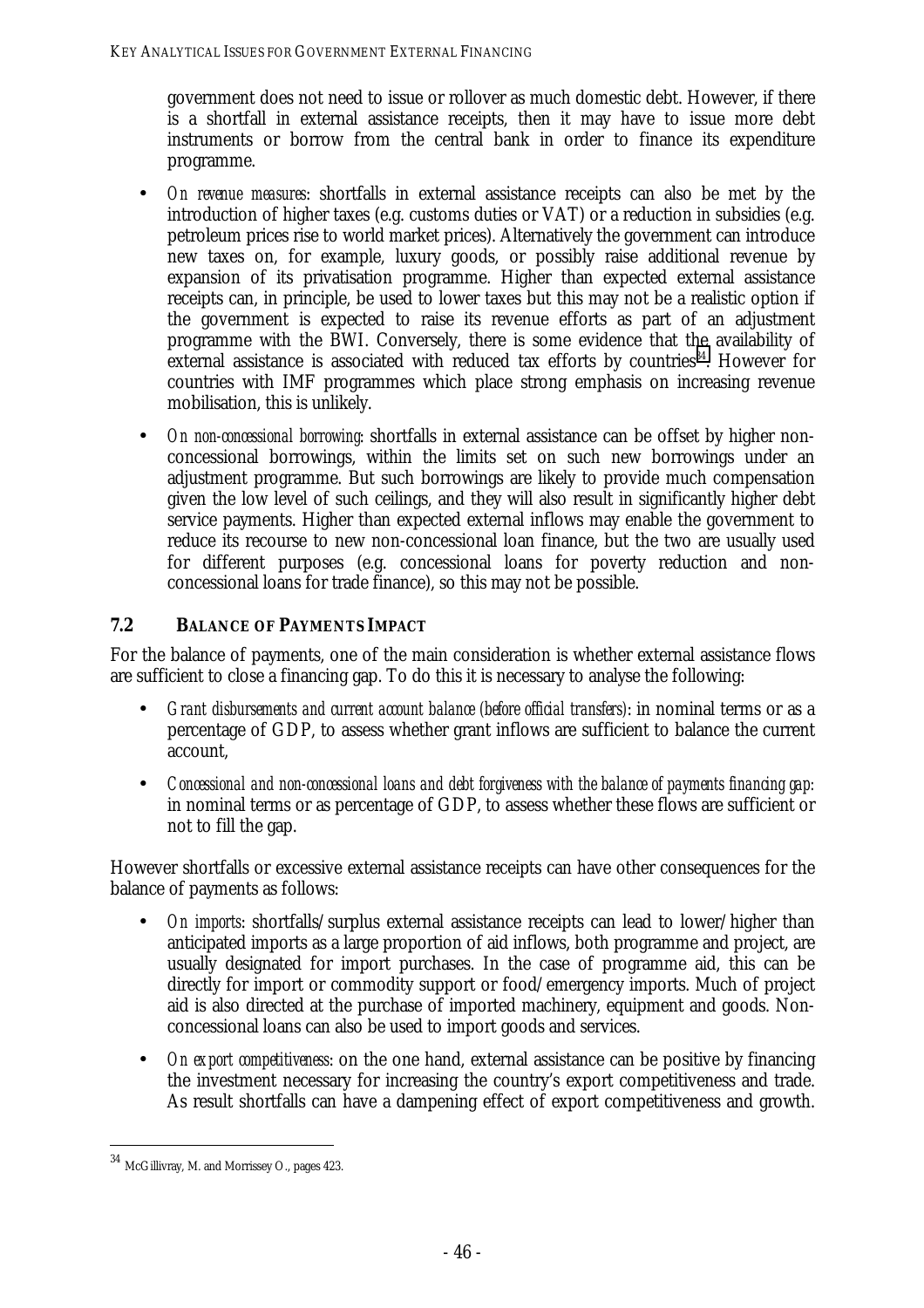On the other hand, excessive external assistance can worsen competitiveness through the Dutch disease effect, whereby significant inflows of foreign exchange result in an appreciation of the domestic currency and a loss of competitiveness. A study of the determination of non-traditional exports of developing countries shows that more aid, in excess of 5% of GDP, hinders rather than helps export expansion<sup>35</sup>. So it is important to analyse what has happened to the terms of trade during times of large external assistance inflows.

- *On the exchange rate*: as noted above, excessive foreign assistance inflows can lead to an appreciation of the domestic currency. Dutch disease effects have been noted in Zambia (copper boom), Nigeria (oil boom) and Ghana (foreign aid). However, there is also evidence, from many countries, that external assistance is frequently responsible for a real exchange rate depreciation, mainly through support for exchange rate liberalisation<sup>36</sup>. Similarly, shortfalls in foreign assistance compared to anticipated inflows have frequently led to severe shortages of foreign exchange in liberalised foreign exchange markets, causing rapid devaluation of the domestic currency as the people try to purchase a scarce commodity.
- *On reserves*: increasing/decreasing external assistance receipts can result in higher/lower levels of international reserve holdings if the government deposits the foreign currency inflows with the central bank for some time before they are eventually spend on imports of goods and services. If the external assistance inflows are spent primarily on domestic goods and services then international reserve holdings will be boosted.

Over the longer-term, it is also important to assess the impact on foreign direct investment as lack of external assistance and its expenditure on infrastructure development can discourage new future investment.

## **7.3 MONETARY IMPACT**

If the government deposits external assistance receipts with the central bank or commercial bank (prior to spending on imports or domestic goods and services), then this will lead to higher levels of net foreign assets, all other things being equal. This could increase the money supply and be inflationary. However, other factors do not usually stay the same, and the foreign currency is nearly always used to purchase imports or make debt service payments. So the net effect of such deposits is usually quite small.

The main potential monetary impact is from commercial bank loans and bond issues, which are usually disbursed in relatively large amounts over a short time period or in one tranche, whereas aid disbursements tend to be smaller and spread out over a longer period of time and hence have less impact. If such deposits do lead to an increase in the liquidity of the banking system and higher money supply, the government can sterilise the impact of such inflows, by issuing more domestic debt instruments to mop up this excess liquidity. However this is assuming there is a sufficiently well developed financial market which will agree to purchase and hold government debt.

## **7.4 IMPACT ON INFLATION**

It is difficult to determine a priori the impact of external assistance on inflation because of the potential offsetting effects. Therefore it has to be analysed on a country-by-country basis.

<sup>35</sup> See Elbadawi and Gelb (2002), page 14.

 $^{36}$  For further details see Hjertholm P., Laursen J. and White H. (2000).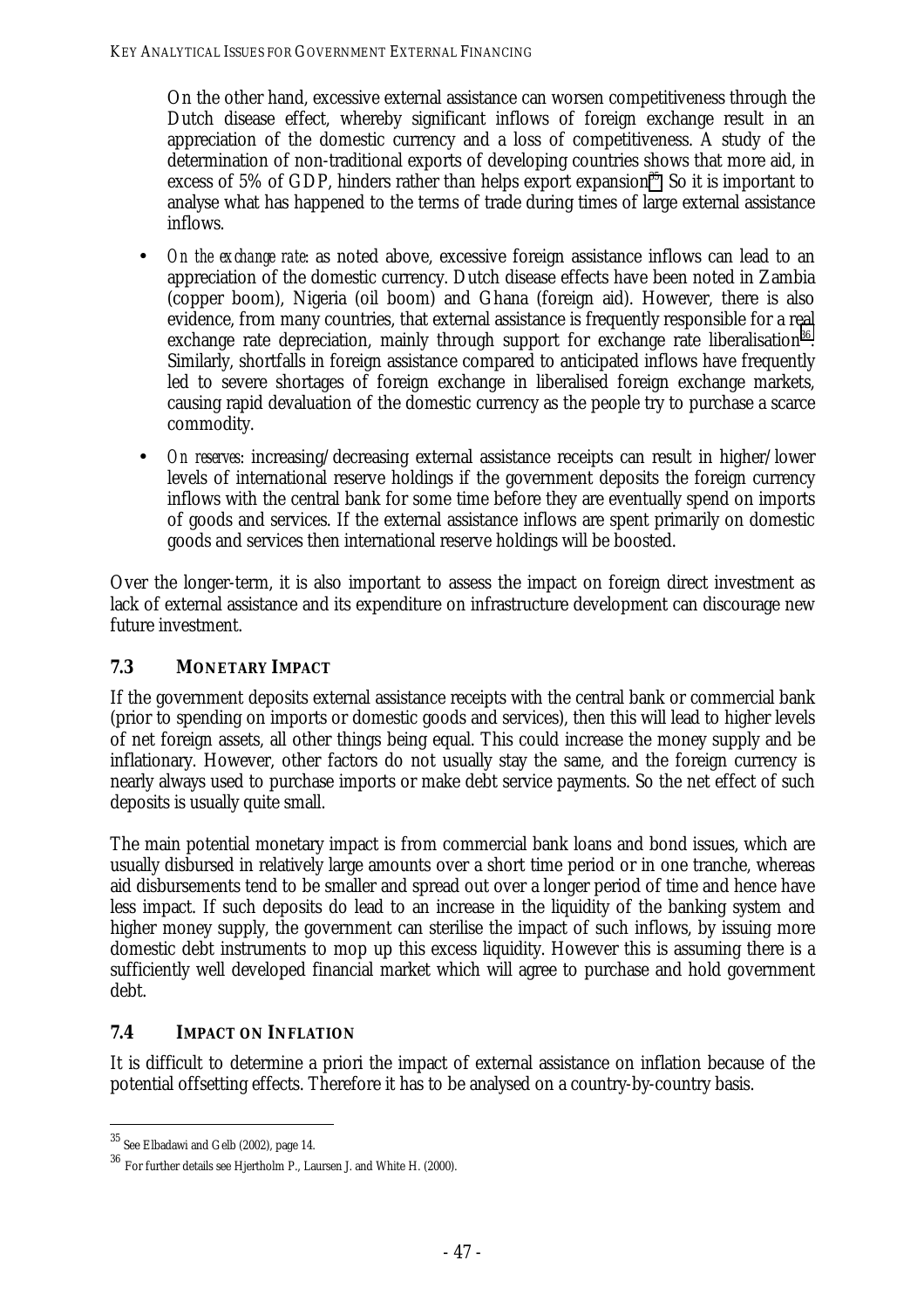External assistance and aid can contribute to inflation in the recipient country if it results in higher prices of aid-provided goods, especially imported goods, which have been 'over-priced' by suppliers in developed economies. On the other hand, if external assistance results in increasing the aggregate supply of commodities or eases supply bottlenecks in the economy, then it can have a deflationary effect. Furthermore, if it increases the productivity of the traded-goods sector – by for example lowering transport costs – then it can lead to lower prices and improved international competitiveness.

Shortages in external assistance can also fuel inflation through its effect on the exchange rate. If a shortage in foreign exchange results in the depreciation of the domestic currency, this will lead to higher prices for imported commodities and hence add to inflationary pressures.

## **7.5 IMPACT ON SAVINGS AND INVESTMENT**

As national savings are low in most HIPC countries, external assistance is seen as complementary and provides the resources for investment and economic growth. On this basis, more external assistance should lead to higher investment and therefore higher growth. However, the recent evidence suggests that higher external assistance leads to higher consumption rather than higher investment. This implies that external assistance is a substitute to domestic savings, than complementary<sup>37</sup>. The evidence of recent African studies is that aid dependency accounts for a large portion of the shortfalls in domestic savings and as result growth rates have been retarded.

Some of the issues to consider when assessing the relationship between external assistance, savings and investment are as follows:

- The evidence above suggests there is a direct relationship between the change in external assistance and national consumption expenditure. This can be verified by comparing the growth (or decline) in external assistance with the growth (or decline) in consumption expenditure. It is also useful to analyse the relationship between external assistance and investment.
- The evidence also suggests an inverse relationship between external assistance and national savings, which can be reviewed by comparing the rate of change of these two variables.
- A shift in donor/creditor assistance towards programme aid, such a budget or balance if payment support, would be expected to result in higher consumption expenditure – government recurrent expenditure or imports. Conversely a shift away from programme assistance could result in lower consumption expenditure. However, this shift would not necessarily result in more immediate investment spending. The difficulty here is that there can be lags in investment spending so a shift towards to more support for capital projects would take time to feed through into investment spending.

#### **7.6 IMPACT ON DEBT**

External assistance includes loans as well as grants and so it can be debt-creating and therefore have long-term implications for both the fiscal and foreign exchange gaps. More debt means higher debt servicing costs in future and additional demand for foreign exchange and government revenues to finance these payments. In theory, long-term debt sustainability requires an expanding economy, export sector and tax base.

 $37$  See Elbadawi and Gelb (2002).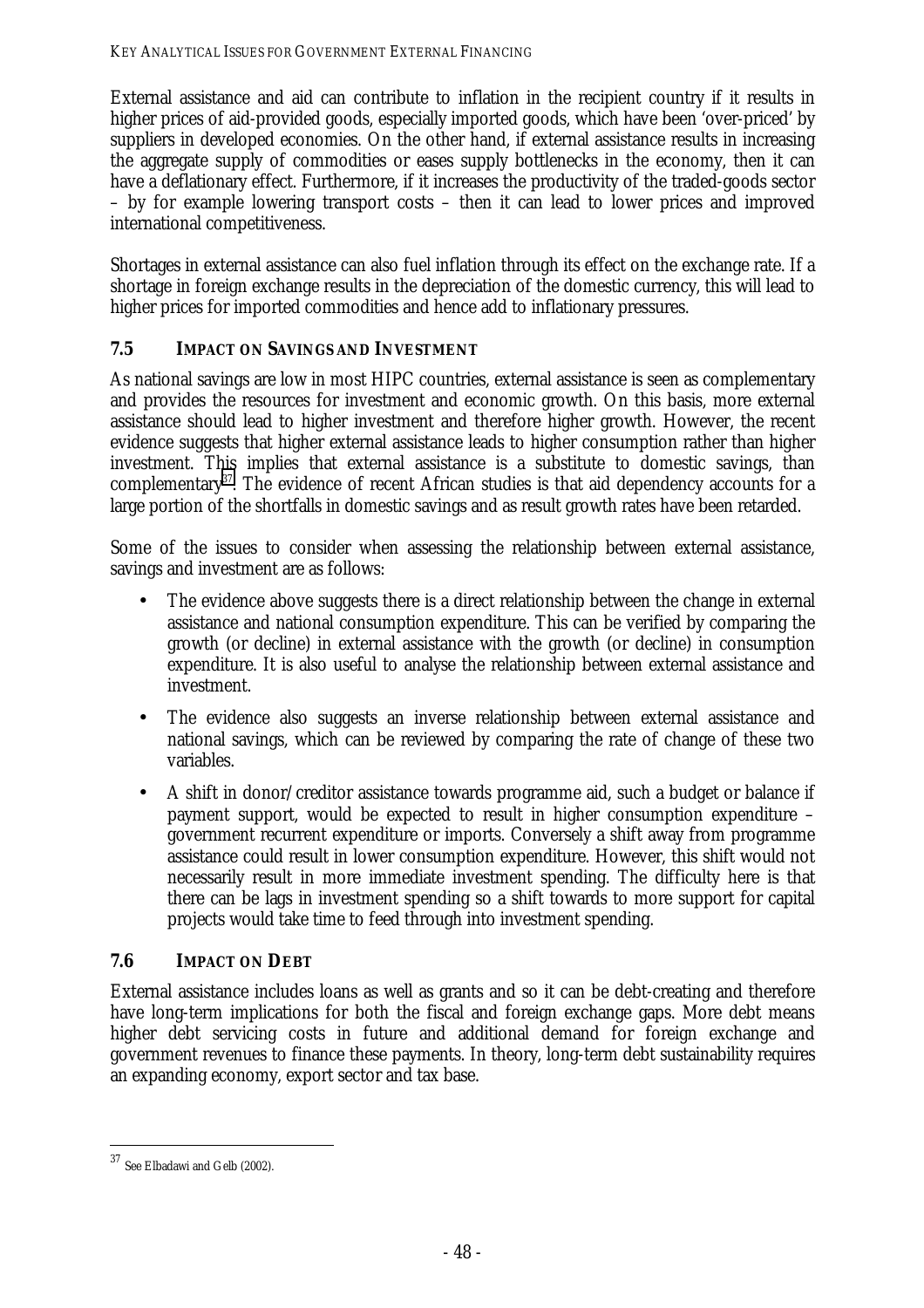Shortfalls aid flows can result in additional non-concessional external borrowings by government if they have to contract more expensive export credits to finance imports. This, of course, will also raise the fiscal burden debt. As noted in Section 7.1 above, aid shortfalls can lead to higher domestic debt if the government is unable to borrow more quickly disbursing funds externally.

# **8. CONCLUSION**

To ensure long-term debt sustainability, developing countries need to design and implement national debt strategies. Not only should these strategies focus on the maximum possible debt relief a country can expect to receive from international fora and initiatives, but they also need map out the best possible types of external assistance for maintaining long-term debt sustainability and delivering sufficient resources for financing poverty reduction programmes. This paper highlights the key analytical issues to be considered when designing such a strategy. In particular, it points out the need to look beyond the basic issues of concessionality of funding and take into account the how donor/creditor and government procedures can affect the actual delivery of funding. It also discusses the macroeconomic impact of external assistance and the policy issues for co-ordinating external assistance with the national poverty reduction and development plans.

For some aspects of external assistance there may be benchmarks, criteria and procedures and practices, which can assist government in designing its own strategy. But most importantly it is the country's own experience which counts and its desire to establish and implement its own policies and programmes rather than rely on donor/creditor prescriptions. Designing and implementing a national external assistance strategy will enable developing countries to set their new financing agendas to achieve long-term debt sustainability and poverty reduction.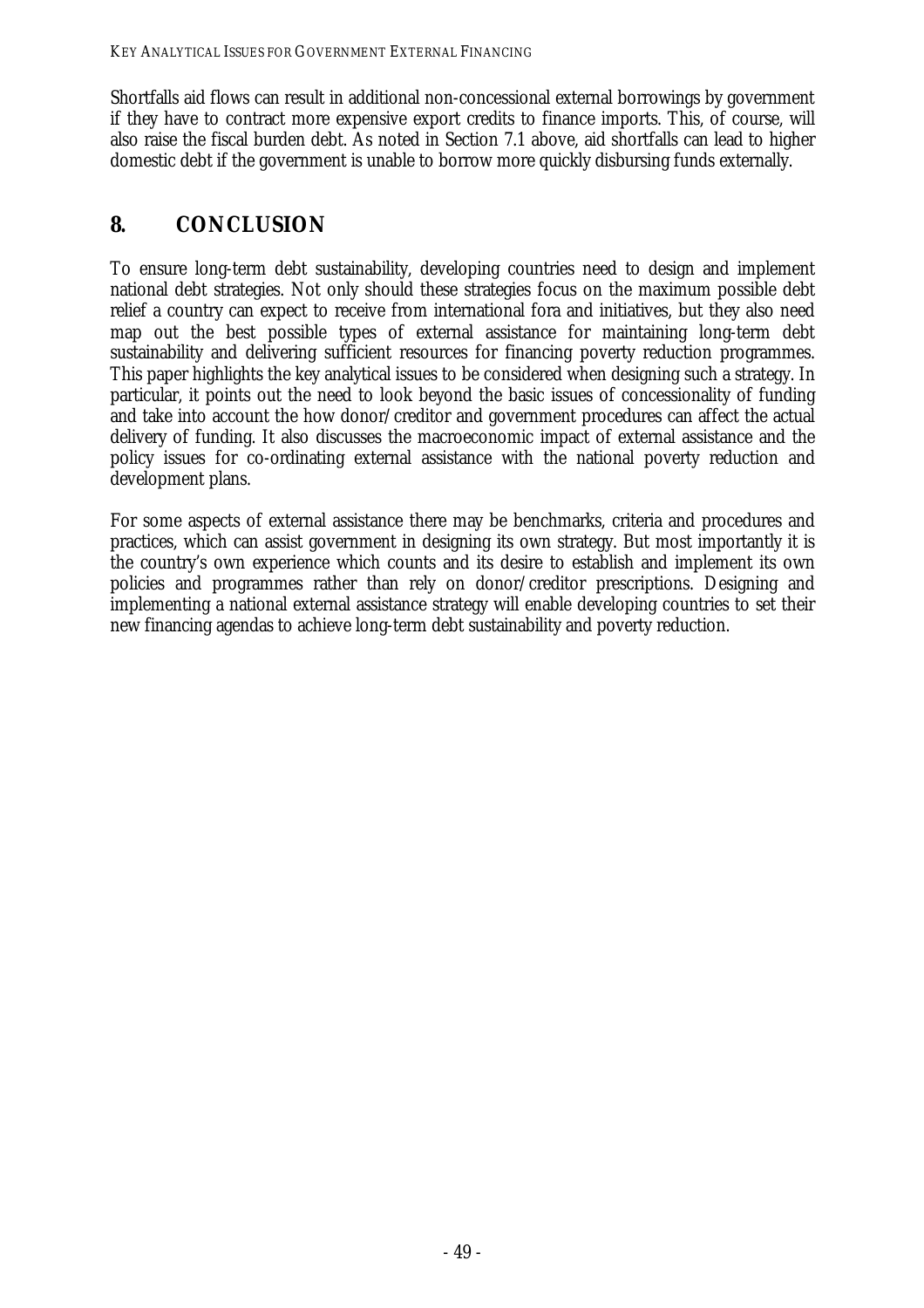# **Annex 1: Glossary**

Aid: Defined as grants and loans, which qualify as 'official development assistance (ODA)' to developing countries or 'official assistance (OA)' to Central and Eastern European countries and newly independent states of the former Soviet Union and the more advanced developing countries. Technical co-operation is included in aid.

**Arrears:** Unpaid amounts of principal and/or interest payments.

**Bearer bonds or stock**: There is no register of who owns the stock, instead it is the physical possession of the bond or stock certificate, which constitutes primary evidence of ownership.

**Bilateral donors/creditors:** Sovereign governments which lend or transfer funds.

**Bond:** Debt instruments which promises to pay interest in one form or another. Bonds may be issued at a discount to face value providing investors with a possible capital gain, in addition to interest income. Bonds are usually negotiable instruments and therefore have a market price. **Zero-coupon bond** is a bond on which no interest is paid and it is sold at a discount to face value and the price appreciation yields the return.

**Burden-sharing**: The principle underlying debt relief is provided by creditors, achieved through various options, including debt service reduction, rescheduling or refinancing of debt service at lower interest rates and longer maturities, and the buying back of loans. Each creditor provides the necessary debt relief according to the share of the total debt.

**Buy-back**: The repurchase by a debtor government of all or a portion of its external debt at a discount from face value. The World Bank's IDA Debt Reduction Facility (funded by the IBRD and bilateral donors) has financed commercial debt buy-backs for low-income countries. Some creditor governments have also sponsored buy-backs of officially guaranteed export credits from export credit agencies or the un-guaranteed portion of such credits from exporters and banks for conversion through bilateral debt reduction programmes.

**Commercial debt**: Credits owed to commercial banks and other financial institutions.

**Commitment:** Amount of funds the lender agrees to lend when the loan agreement is signed.

**Concessional loans:** Credits requiring repayment, which cost considerable less than a loan on market terms. Loans having a grant element of 35% or more are defined as concessional, although for ODA loans the OECD uses 25% grant element as the threshold for concessionality.

**Commercial interest reference rates (CIRRs)**: Currency-specific reference rates used by the OECD for officially supported export credits of the OECD countries. Used as the discount rate to calculate the present value of the expected future stream of debt service payments.

**Counterpart funds:** (also referred to as counter value) is the amount of local currency raised by the sale of external assistance foreign exchange inflows. For example, with budget support the government's account is credited with the local currency equivalent of the foreign exchange disbursement. This expression is also used to apply to government contributions to project budgets. However, to avoid ambiguity, government contributions to local project expenditures are called matching funds.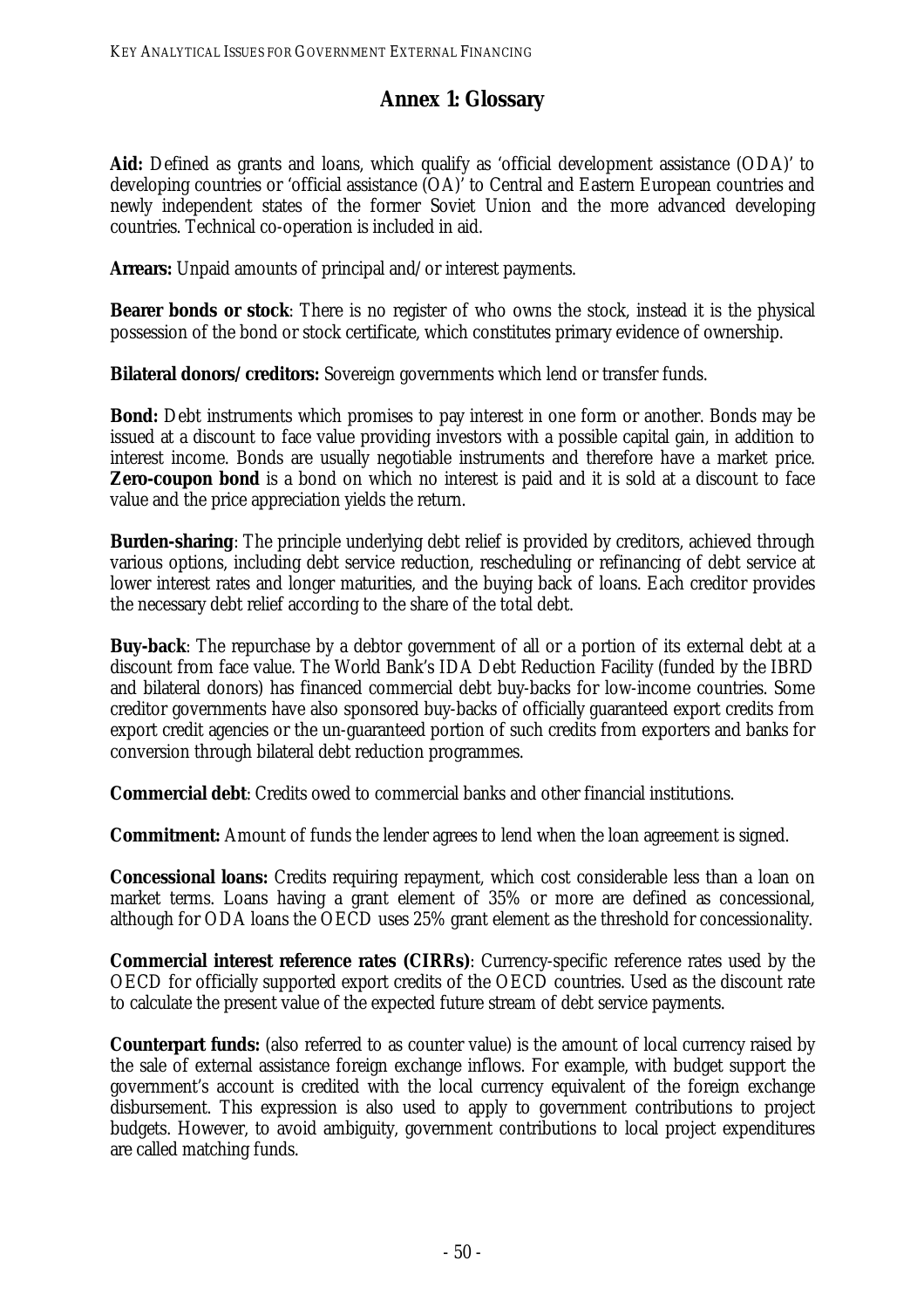**Debt conversion (debt swap)**: A debt swap involves the voluntary exchange, by a creditor with its debtor, of debt for cash, another asset, or a new obligation with different repayment terms. The economic rationale for debt conversion is based on the willingness of the creditor to accept less than face value for debt and of the debtor to make payment at a higher value, but usually at less than 100% of face value of the original debt.

**Debt relief scenarios/simulations**: The restructuring of the existing debt portfolio to evaluate the sustainability of debt and in particular to see whether a country is eligible for relief under the HIPC Initiative.

**Debt sustainability analysis (DSA)**: An analysis under which a country's debt data is treated with simulations of various debt scenarios to assess future sustainability. Two types of simulations are performed to calculate debt sustainability: **debt relief simulations** and **new disbursement/ gap-filling simulations.** 

**Disbursement:** The release of funds or provisions of goods and services by the donor/creditor to the recipient.

**Export credits:** Loans extended to finance trade, usually on market-related terms They are usually classified as short-term (under 2 years), medium-term (2-5 years) and long-term (over 5 years). Export credits can take the form of **suppliers credits** extended by the exporter and **buyer credits** where the exporters bank or other financial institution lends to the buyer. Government export credit agencies may provide 'pure cover' i.e. insurance or guarantees or direct lending.

**Face value**: The original amount of loans owed under a loan or other credit agreement, prior to debt rescheduling or reduction. Also referred to **nominal value of debt**.

**Financing gaps ('gap-filling'):** A lack of sufficient resources either in the balance of payments or budget. These 'gaps' can be filled by grants, concessional loans or commercial borrowing. Gap-filling assumptions have a crucial impact on **debt sustainability** and therefore relief under HIPC, and are assessed along with debt relief and new disbursement/borrowing scenarios.

**Grace period**: The period before first repayment of the loan when only interest is paid.

**Grant**: The transfer of cash, goods or services for which no repayment is required.

**Grant element:** Measures the concessionality of a loan and the percentage by which the present value of the expected stream of debt service payments differs from the nominal loan amount. It is calculated by:

nominal loan amount  $GE (\%) = \frac{(nominal loan amount - present value) \times 100}{$ 

**HIPC I**: Original Heavily Indebted Poor Countries Initiative, established in 1996, by the international community to help heavily indebted poor countries, with good policy performance, to escape from unsustainable debt burdens by providing comprehensive debt relief.

**HIPC II**: Enhanced Heavily Indebted Poor Countries Initiative, established in 1999 following a review of HIPC I, with lower qualifying criteria. HIPC II is designed to speed up the delivery process of debt relief, as well as creating a direct link to poverty reduction.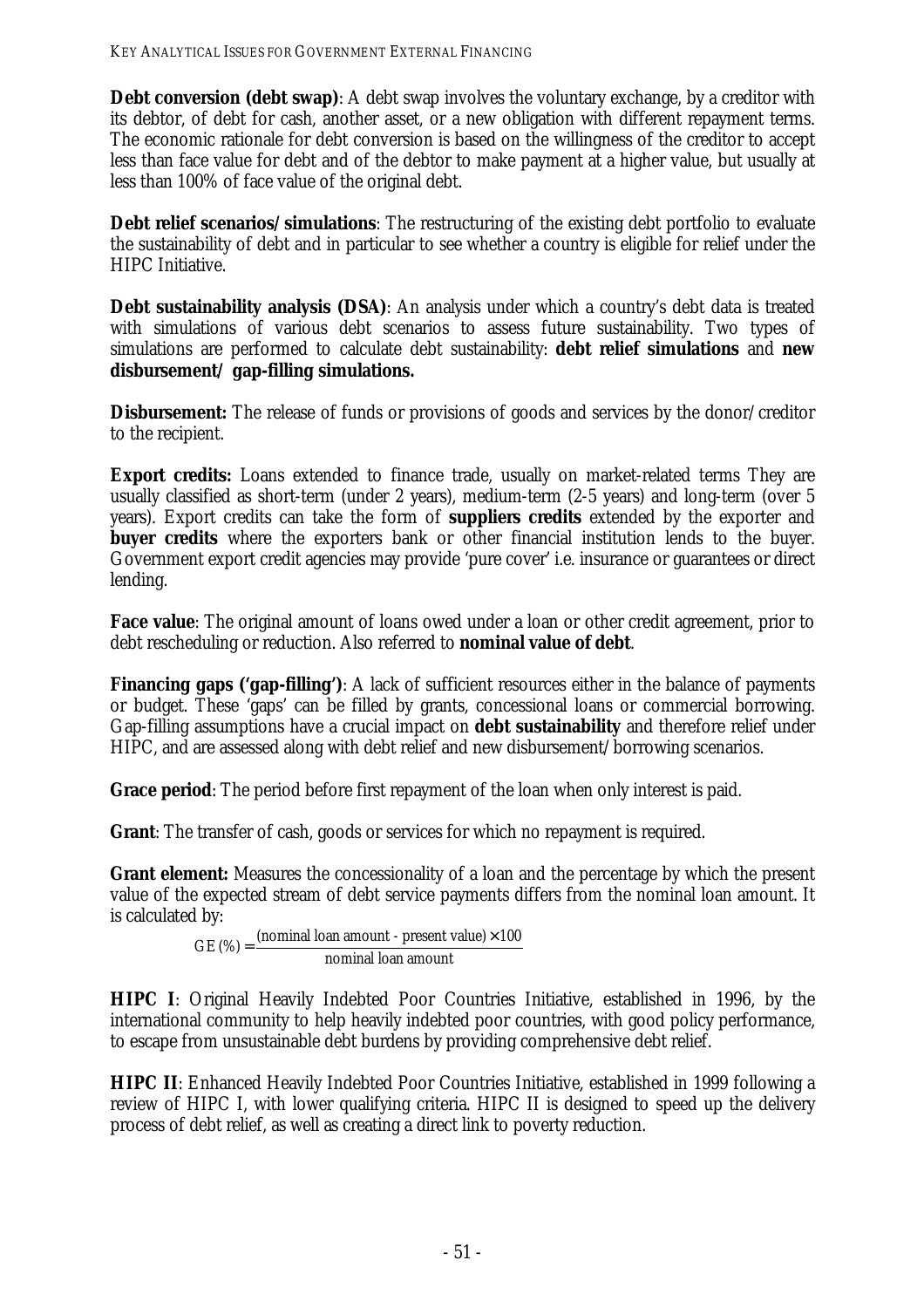**HIPC eligibility criteria**: To be eligible for debt relief under the Enhanced HIPC Initiative a country must be **IDA-only** and PRGF-eligible, and it must have established a track record of performance under adjustment programmes with the IMF and the World Bank, including approval of an Interim Poverty Reduction Strategy Paper (I-PRSP). It must also not be expected to achieve sustainable external debt after the full use of traditional debt relief mechanisms (Paris Club Naples Terms).

A country is eligible for HIPC, if after receiving Naples Terms treatment (67% stock reduction) by the Paris Club:

- its present value of debt to exports ratio (PV/XGS) exceeds 150%, or

- its present value of debt to budget revenue ratio (PV/DBR) exceeds 250%.

In addition, the present value to budget revenue ratio also requires the fulfilment of 2 further thresholds:

- export to GDP ratio (XGS/GDP) of 30% or more, and
- budget revenue to GDP ratio (DBR/GDP) of 15% or more.

**IDA-only**: Classification of countries on the basis of per capita income (less than \$885 in2000) thereby making then eligible for highly concessional loans from the World Bank's International Development Association.

**Late interest**: The interest accrued on principal and interest in arrears.

**London Club creditors**: Under London procedures for restructuring commercial bank debt, a Bank Advisory Committee representing the major creditors is set up, usually chaired by the largest creditor. The committee reaches an agreement in principle with the debtor country, which must then be approved and subsequently signed by the participating creditors.

**Maturity period**: The sum of the grace and the repayment periods.

**Net flows:** This indicates whether the country is receiving more in new resources than its repayment of debt. For the portfolio as whole, it is the sum of disbursements of grants and loans less principal repayments of loans. It can also be used to analyse flows of individual donors/creditors or type of finance. Negative net flows means a country is reducing its debt burden as it is repaying more debt than it is receiving in new external assistance. Positive net flows means inflows are greater than debt repayments. For debt alone, negative net flows the debt burden is declining whereas positive net flows means the debt stock is accumulating.

**Net present value (NPV) of debt**: see also **Present value** below. The NPV of debt is the sum of all future debt service obligations (interest and principal) on outstanding debt, discounted by the **commercial interest reference rate**.

**Net transfer:** This measures the overall net flows of external assistance. It is the difference between the sum of grant and loan disbursements and total debt service costs (principal and interest payments. Positive net transfers means there is more new money flowing into the country than is being paid in debt service. Negative net transfers means the country is paying more to service its debt than is being received in new external assistance.

**New disbursement scenarios/simulations**: In parallel with the running of **debt relief scenarios** to test a country's **debt sustainability**, it is also crucial to review the impact of all future financial inflows, including, disbursements of pipeline debt and new borrowings. The aim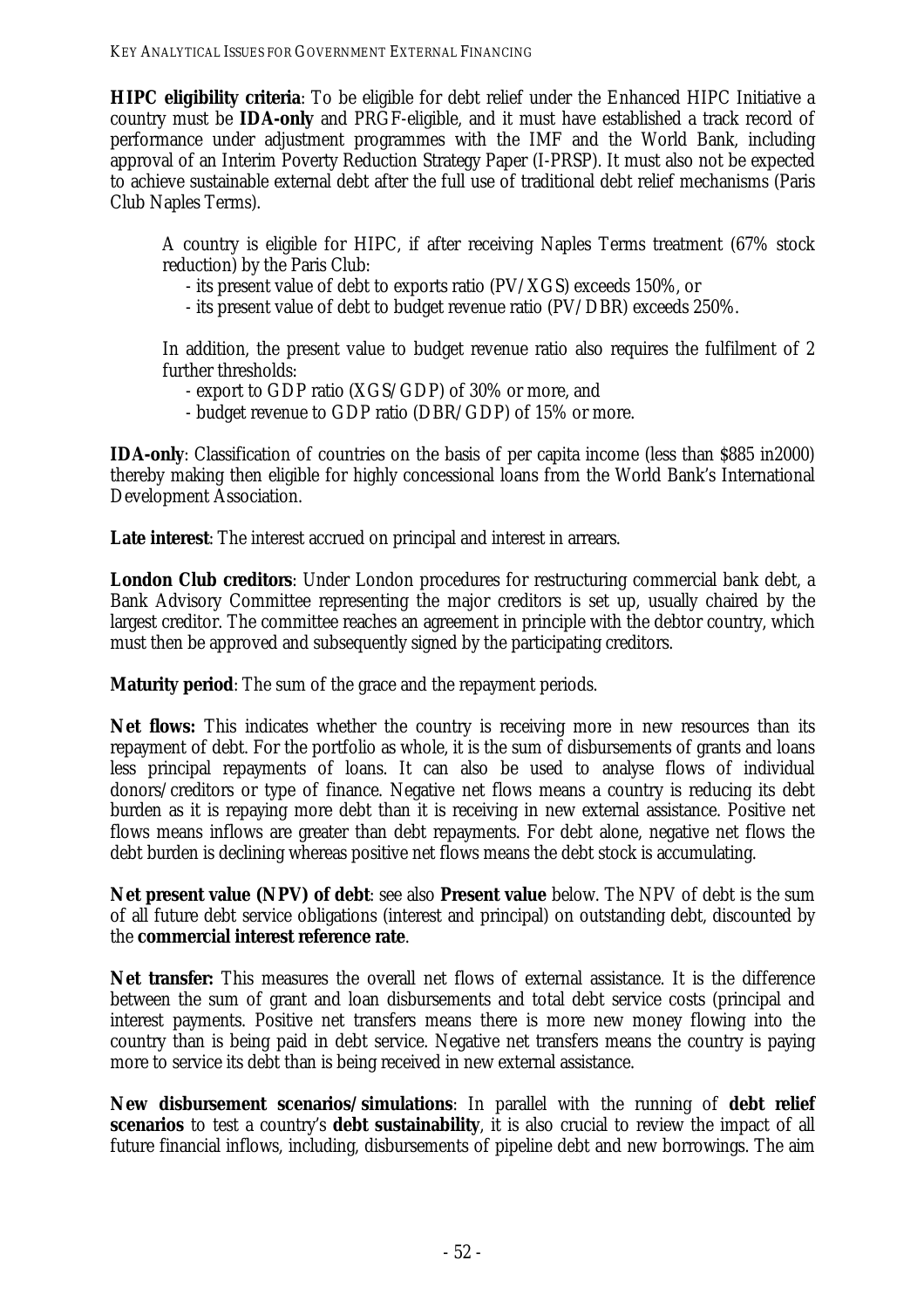of these simulations is to calculate accurate projections of future debt service. As well as new disbursements and borrowings, it is important to look at how balance of payments or budget support help to fill **financing gaps**.

**Nominal value of debt**: The original amount of loans owed under a loan or other credit agreement, prior to debt rescheduling or reduction (Also referred to as **Face value)**.

**Non-concessional debt (export credits and other market-related debt)**: This is defined as loans and credits that have short maturities and market interest rates. Debt contracted on nonconcessional terms is often known as *non-official development assistance* (non-ODA) *debt.* 

#### **Non-ODA debt**: see **non-concessional debt**.

**Non-Paris Club creditors**: Debt owed to bilateral creditors that are not members of the Paris Club.

**Official development assistance (ODA)**: ODA is grants or loans which are:

- undertaken by the official sector that is by government, parastatals or government guaranteed,
- intended to promote economic development and welfare (so grants and loans for military purposes are excluded from ODA), and
- on concessional financial terms. For the OECD, ODA concessionality is defined as having a grant element of at least 25%.

**Official aid** (**OA**) is the same as ODA but for the more advanced developing countries.

**Official development finance (ODF):** The sum of bilateral ODA, concessional and nonconcessional borrowings from multilateral institutions and other official flows (OOF) for development purposes.

**Other official flows (OOF)**: Credits which do not qualify as ODA or OA because they are not primarily aimed at development or are not concessional. It includes exports credits extended by donor governments or guaranteed by them.

**Paris Club creditors:** The Paris Club is an ad hoc group of official bilateral creditors that meets periodically to negotiate rescheduling terms agreements with debtor countries. The French Treasury serves as a secretariat for the Paris Club.

**Passive debt**: Loans in arrears for which creditors do not actively demand payment.

**Pipeline debt**: Loans/grants already agreed but not yet disbursed.

**Present value (PV) of debt**: This is the stream of future debt service payments, discounted for the time value of money. The idea behind PV calculation is that money paid today is more burdensome than money paid in the future because of opportunity cost and inflation (e.g. a debt service payment of US\$100 today will in real terms cost less if paid next year). A key ratio used by the Bretton Woods Institutions to evaluate debt sustainability, involves relating the present value of debt to exports or budget revenue (see HIPC eligibility criteria above). The rationale for using present value instead of nominal value is that the present value takes into account the terms and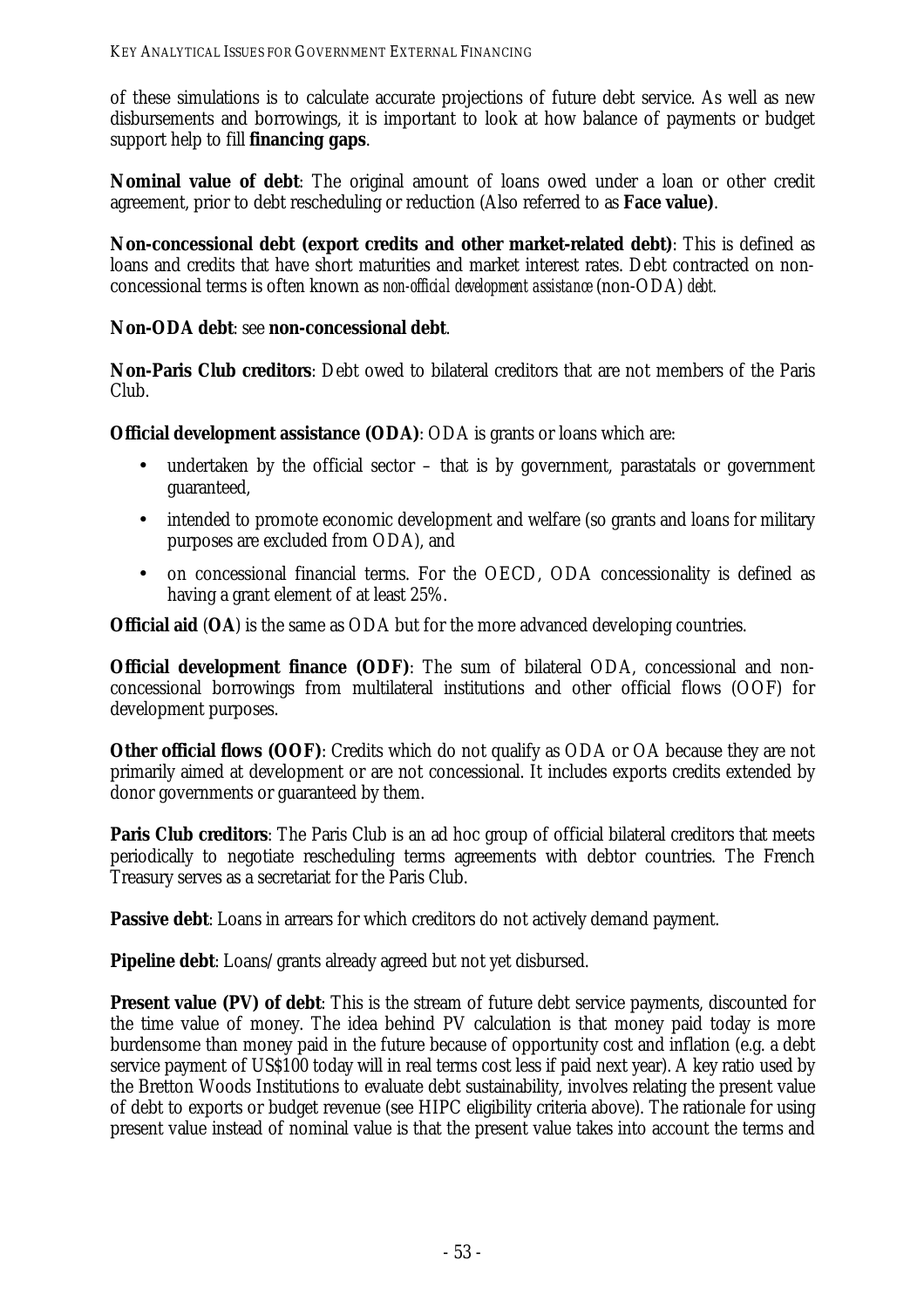concessionality of the loan portfolio and therefore reflects accurately the costs of servicing the debt.

**Repayment (or amortisation) period:** Time during which the amount borrowed is repaid.

Syndicated loans and bonds: Market instruments only available to borrowers which are considered credit worthy by international capital markets. A syndicated loan is a commercial borrowing from a group of banks whereas a bond issue is subscribed to by a wider variety of banking, financial and private sector lenders.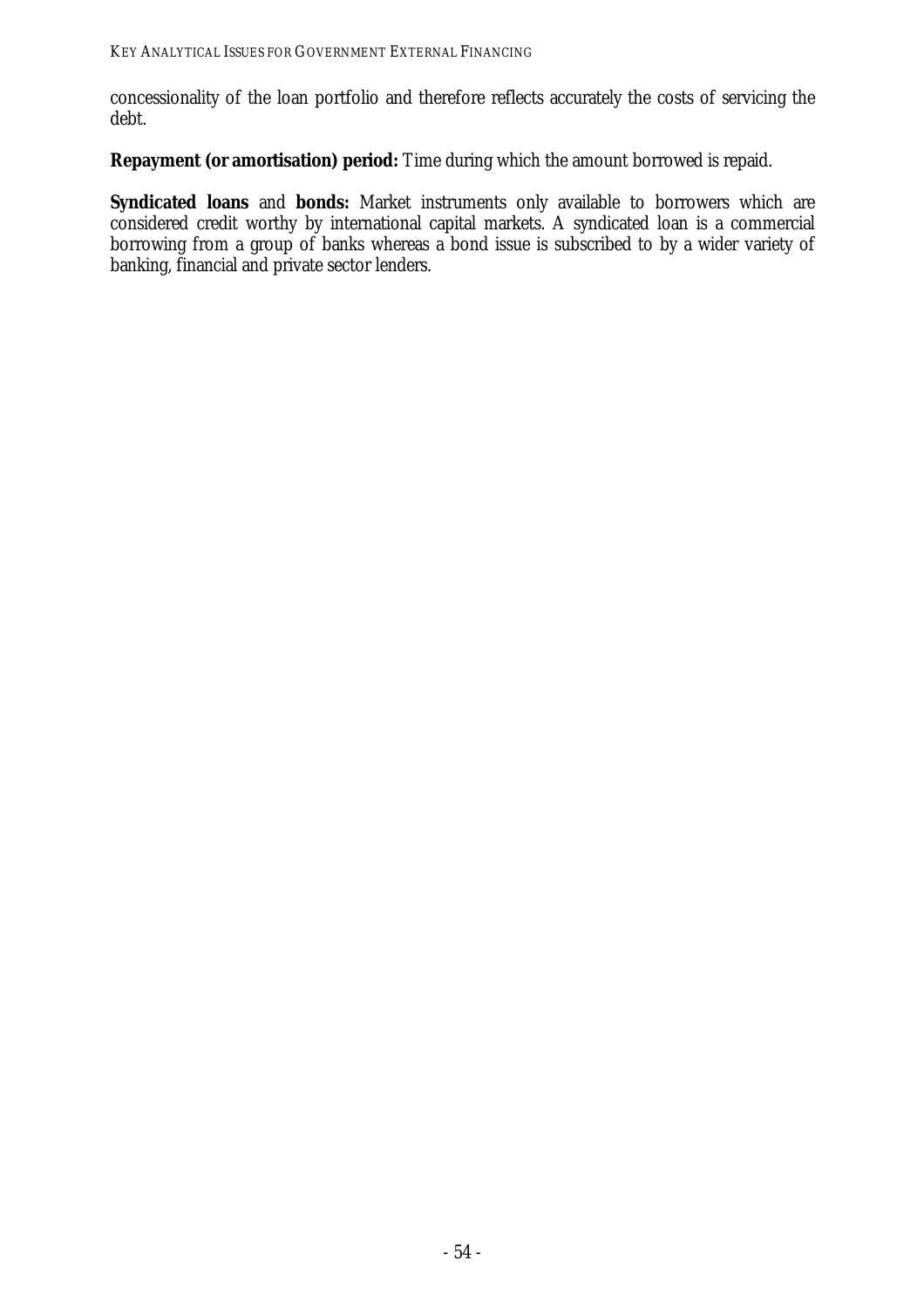# **Annex 2: Present Value Calculation**

The present value of the debt is the stream of future debt service payments, discounted for the time value of money. The idea underlying the present value calculation is that money paid today is more burdensome than money paid in the future because of its opportunity cost and inflation. This means that a debt service payment of \$100 today will in 'real' terms cost less next year.

The general formula for calculating the present value of a payment stream is:



An example: if the debt service payments of a loan are \$10,000 per annum for three years, the nominal value of these payments at the end of the three years is \$30,000, whereas the present value of the payment stream, assuming a discount rate of 10%, is:

$$
PV = \frac{10,000}{(1+0.1)} + \frac{10,000}{(1+0.1)^2} + \frac{10,000}{(1+0.1)^3} = 24,869
$$

In principle, the *discount rate* used should represent the alternative cost of borrowing in financial markets (though few HIPCs can actually borrow in the markets).

Higher interest rates mean larger discount rates, which will result in a lower present value calculation. On the other hand, falling interest rates and lower discount rates lead to higher present value calculations. This has the counter-intuitive and unhelpful result that a rise in interest rates (which you would assume would make debt more costly to service) reduces the amount of debt relief, because it reduced the PV of the debt.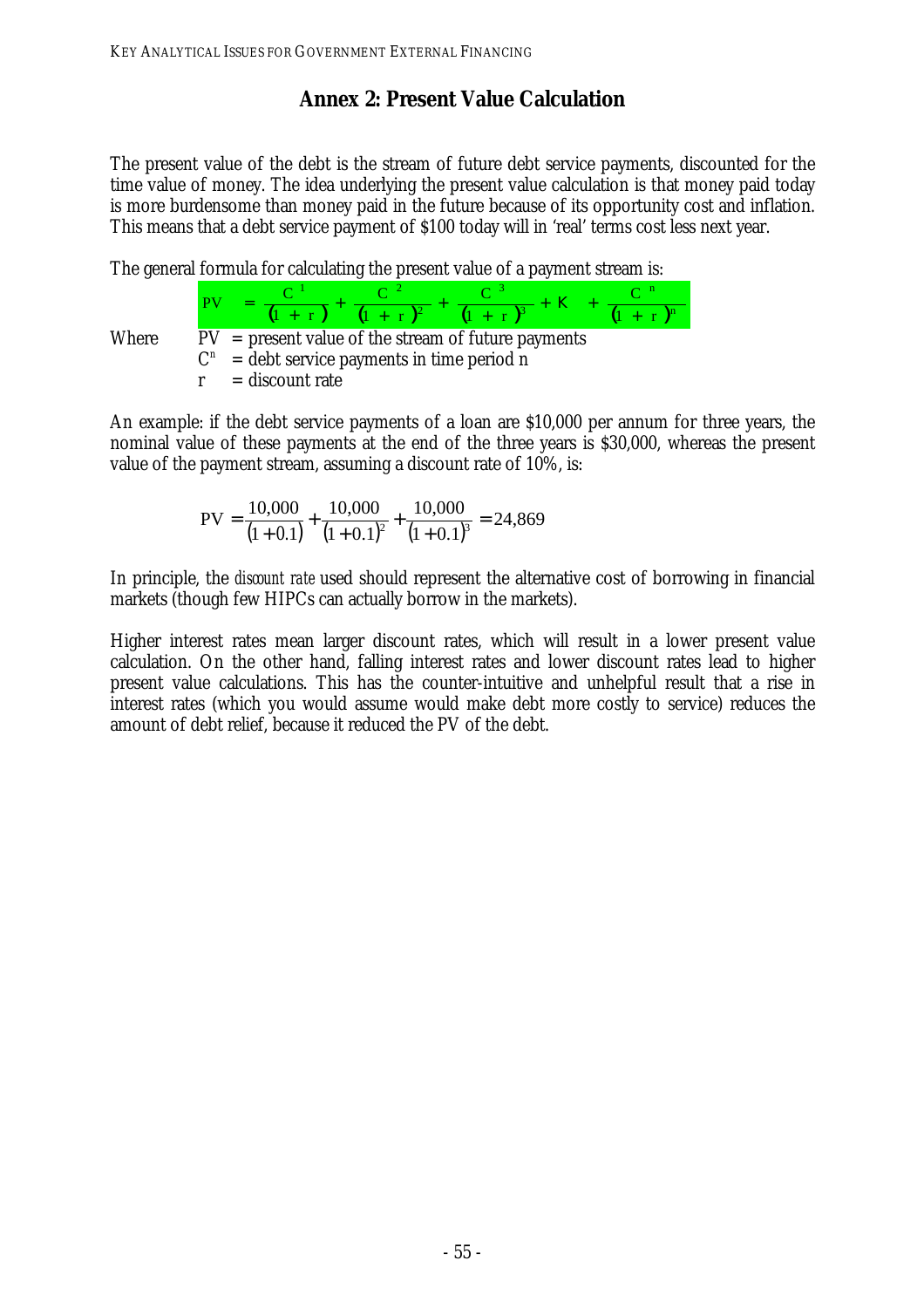# **Annex 3: OECD Donor/Creditor Agencies**

| <b>Country / Organisation</b>                                                          | <b>Web address</b>                 | <b>Details</b>                                                                                                                                                                                                                                                                                                                                                                                                                                                                                 |
|----------------------------------------------------------------------------------------|------------------------------------|------------------------------------------------------------------------------------------------------------------------------------------------------------------------------------------------------------------------------------------------------------------------------------------------------------------------------------------------------------------------------------------------------------------------------------------------------------------------------------------------|
| <b>AUSTRALIA</b><br><b>Australian Agency for International</b><br>Development (AusAID) | www.ausaid.gov.au                  | AusAID is responsible for the management of<br>the official Australian government overseas aid<br>programme. We are an administratively<br>autonomous agency within the Foreign Affairs<br>and Trade Portfolio. AusAID reports directly to<br>the Minister for Foreign Affairs on all aspects of<br>aid policy and operations.                                                                                                                                                                 |
| <b>AUSTRALIA</b><br><b>Export Finance and Insurance</b><br>Corporation (EFIC)          | www.efic.gov.au                    | EFIC is a self-funding corporation wholly owned<br>by the Commonwealth Government. It provides<br>competitive finance and insurance services to<br>Australian exporters and Australian companies<br>investing in new projects overseas.                                                                                                                                                                                                                                                        |
| <b>AUSTRIA</b><br><b>Austrian Development</b><br>Cooperation                           | www.bmaa.gv.at/eza/index.html.en   | The Austrian Development Cooperation is part<br>of Austria's foreign policy and the development<br>policy of the European Union, which is aimed at<br>securing global peace in concert with other<br>industrial and development countries                                                                                                                                                                                                                                                      |
| <b>AUSTRIA</b><br>(OeKB)                                                               | www.oekb.co.at/english/index.shtml | OeKB as Austria's Export Credit Agency acts as<br>the agent of the Republic of Austria. OeKB<br>offers the business community customised<br>instruments in the area of risk management for a<br>variety of exports. Guarantees against political<br>and commercial risks as well as guarantees by aval<br>on bills of exchange enable access to the Bank's<br>export financing scheme, offering the best<br>possible interest rates for the refinancing of<br>exports and foreign investments. |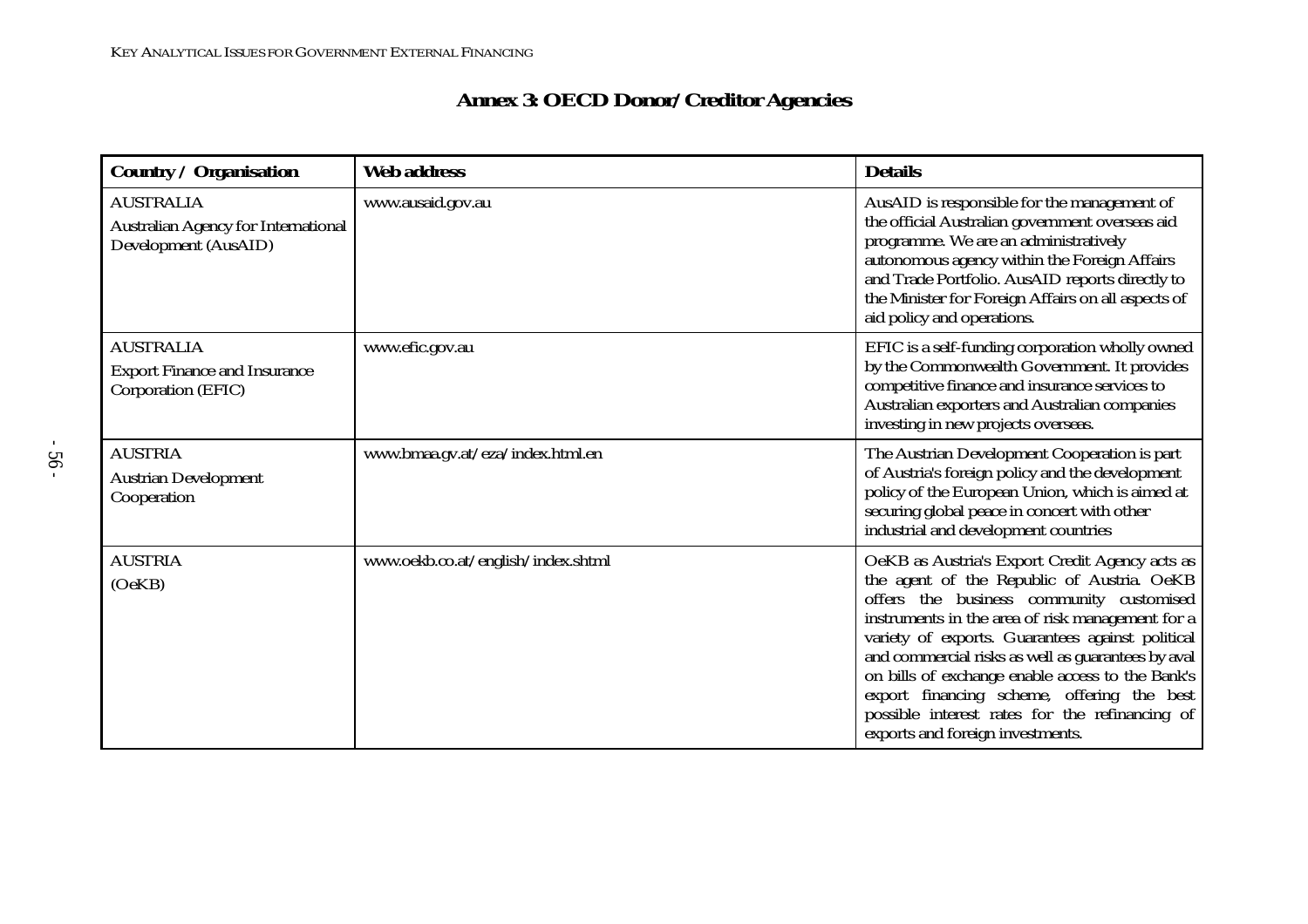| <b>Country / Organisation</b>                                             | <b>Web address</b>                                         | <b>Details</b>                                                                                                                                                                                                                                                                                                                                                                                                                                                                                                                                                                                                                                        |
|---------------------------------------------------------------------------|------------------------------------------------------------|-------------------------------------------------------------------------------------------------------------------------------------------------------------------------------------------------------------------------------------------------------------------------------------------------------------------------------------------------------------------------------------------------------------------------------------------------------------------------------------------------------------------------------------------------------------------------------------------------------------------------------------------------------|
| <b>BELGIUM</b><br>Ministry of Foreign Affairs                             | www.diplobel.fgov.be/default_en.htm                        | The Directorate-General for International<br>Cooperation includes the Belgian Policy Plan for<br>Development Co-operation.                                                                                                                                                                                                                                                                                                                                                                                                                                                                                                                            |
| <b>BELGIUM</b><br>Office national du Ducroire-<br>Delcredere (ONDD)       | www.delcredere.be/Ducroire/WebSite.nsf/AllWeb/index en.htm | ONDD's purpose is to promote international<br>economic relations, essentially by covering risks<br>related to exports, imports and investments<br>abroad.<br>ONDD is also authorised to cover foreign                                                                                                                                                                                                                                                                                                                                                                                                                                                 |
|                                                                           |                                                            | exchange risks, insure transit operations,<br>participate in export financing and carry out on<br>behalf of the government any technical, financial<br>or representation mission entrusted to it. The<br>insurance primarily covers non-OECD markets.                                                                                                                                                                                                                                                                                                                                                                                                 |
| <b>CANADA</b><br><b>Canada International Development</b><br>Agency (CIDA) | www.acdi-cida.gc.ca/INDEX-E.HTM                            | CIDA supports sustainable development<br>activities in order to reduce poverty and to<br>contribute to a more secure, equitable and<br>prosperous world                                                                                                                                                                                                                                                                                                                                                                                                                                                                                               |
| <b>CANADA</b><br><b>Export Development Canada</b>                         | www.edc.ca/index_e.htm                                     | EDC provides Canadian exporters with<br>financing, insurance and bonding services as well<br>as foreign market expertise.                                                                                                                                                                                                                                                                                                                                                                                                                                                                                                                             |
| <b>DENMARK</b><br>Ministry of Foreign Affairs                             | www.um.dk/english/dp/index.asp                             | The Danish Agency for Development Assistance<br>(DANIDA) is responsible for development<br>cooperation. Countries that have a co-operation<br>programme with Denmark are especially assisted<br>within the framework of long-term programmes,<br>and of national strategies. Increasing assistances<br>go to sectoral programmes, which support the<br>initiatives of the country in the sectors of health<br>or teaching, for example. The goal of this policy<br>is to transfer the assistance granted to projects<br>given to sectors that imply local efforts and thus<br>are integrated better into the national planning of<br>these countries. |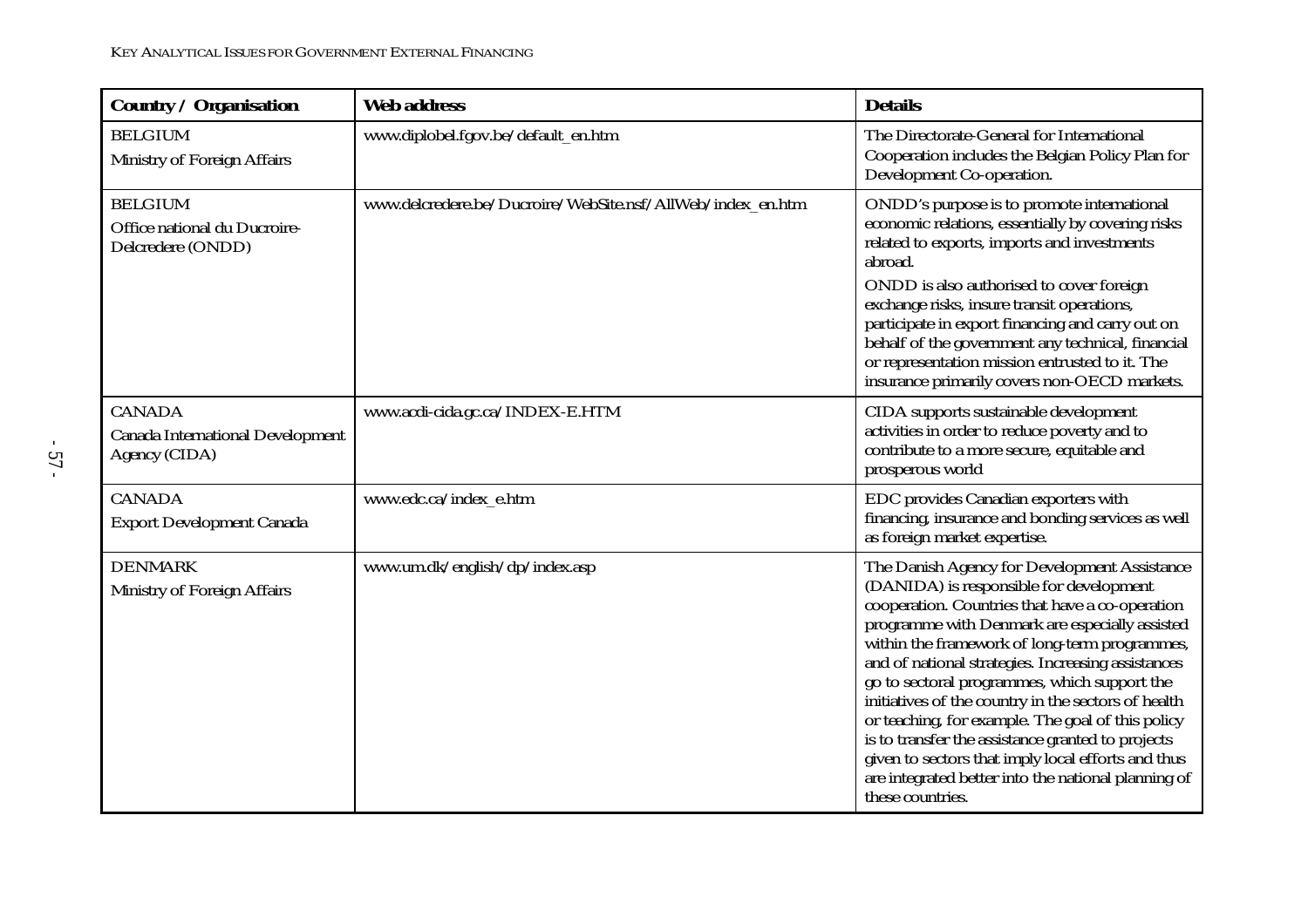| <b>Country / Organisation</b>                                                           | <b>Web address</b>                              | <b>Details</b>                                                                                                                                                                                                                                                                                                                                                                                                                                                                |
|-----------------------------------------------------------------------------------------|-------------------------------------------------|-------------------------------------------------------------------------------------------------------------------------------------------------------------------------------------------------------------------------------------------------------------------------------------------------------------------------------------------------------------------------------------------------------------------------------------------------------------------------------|
| <b>DENMARK</b><br><b>Export Kredit Fonden (EKF)</b>                                     | www.ekf.dk/default.asp?lang=en                  | Eksport Kredit Fonden insures the risk of<br>financing export to difficult markets. EKF is<br>backed by the Danish State but operates<br>according to commercial terms and conditions                                                                                                                                                                                                                                                                                         |
| EUROPEAN COMMISSION<br><b>Development Directorate-General</b>                           | www.europa.eu.int/comm/development/index_en.htm | Includes News, the EU Development Policy,<br>Publications, Operational Sectors and Activities,<br>a link to the Development Directorate-General,<br>and more                                                                                                                                                                                                                                                                                                                  |
| <b>FINLAND</b><br><b>Department for International</b><br><b>Development Cooperation</b> | http://global.finland.fi/index.php?kieli=3      | The government Decision-in-Principle of<br>September 1996 is the main point of reference<br>for Finnish Development co-operation. It<br>upholds the main objectives of an earlier strategy<br>approved in 1993. These objectives together with<br>Finland's EU commitments and support for the<br>international development goals and strategies of<br>OECD/DAC Shaping the 21st Century: The<br>Contribution of Development Co-operation<br>form the basic policy framework. |
| <b>FINLAND</b><br>Finnvera                                                              | www.finnvera.fi/index.cfm?lang=3&to=-107        | Finnvera plc is a specialised financing company<br>offering financing services to promote the<br>domestic operations of Finnish businesses, and to<br>further exports and internationalisation of<br>enterprises. Finnvera is owned by the Finnish<br>state.                                                                                                                                                                                                                  |
| <b>FINLAND</b><br><b>FIDE</b>                                                           | www.fide.fi/index.htm                           | FIDE Ltd, a subsidiary of Finnvera plc, is a<br>state-owned limited liability. The Company has<br>been accorded the Export Credit Agency status<br>based on international agreements. FIDE Ltd<br>offers companies and financial institutions an<br>internationally competitive possibility to utilise<br>OECD-term export credits by administrating the<br>interest equalisation system and by developing<br>the Finnish export finance system.                              |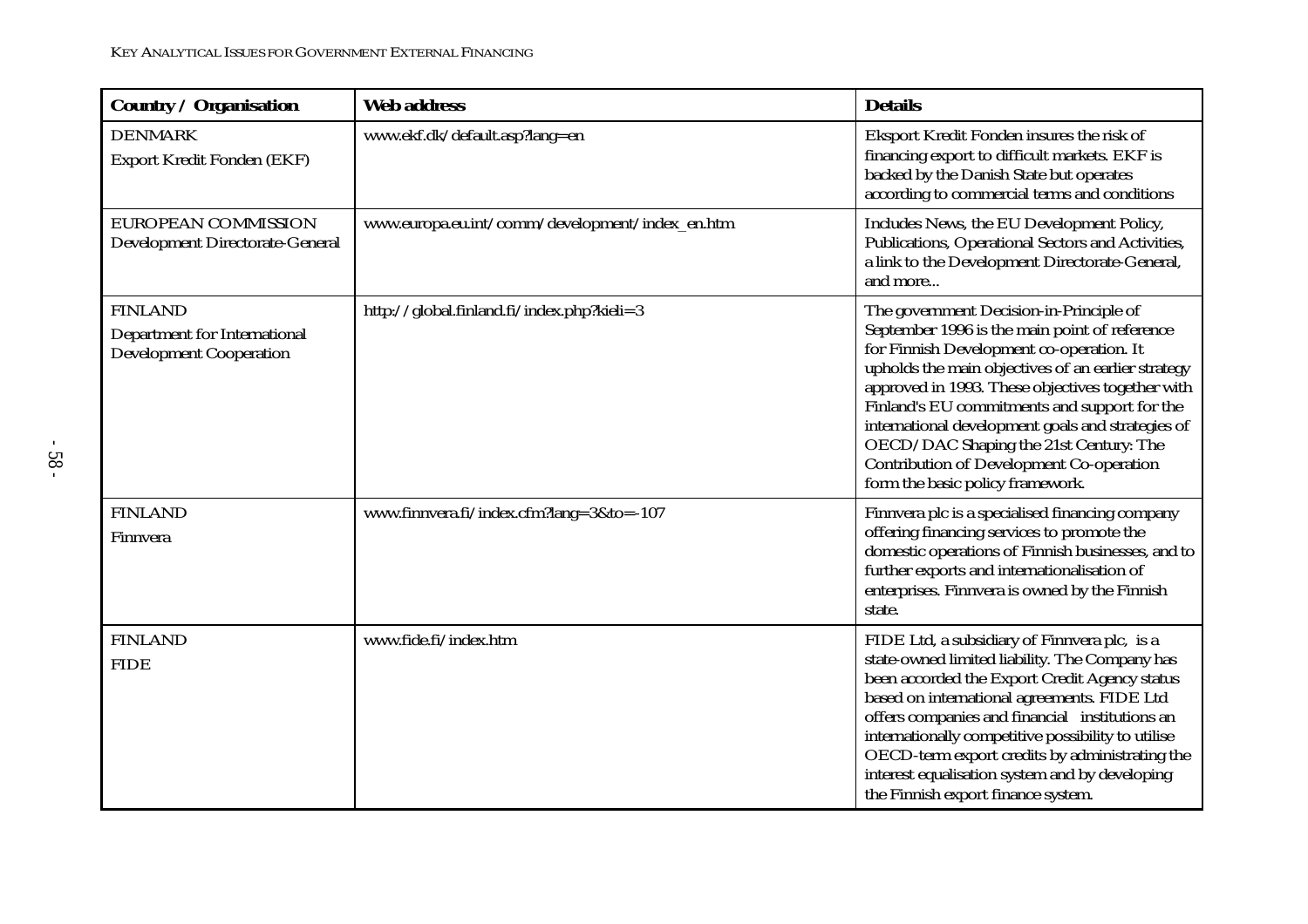| <b>Country / Organisation</b>                                                              | <b>Web address</b>                                    | <b>Details</b>                                                                                                                                                                                                                                                                                                                                                                                                                                                                                                                                   |
|--------------------------------------------------------------------------------------------|-------------------------------------------------------|--------------------------------------------------------------------------------------------------------------------------------------------------------------------------------------------------------------------------------------------------------------------------------------------------------------------------------------------------------------------------------------------------------------------------------------------------------------------------------------------------------------------------------------------------|
| <b>FRANCE</b><br>Ministry of Foreign Affairs                                               | www.france.diplomatie.fr/cooperation/dgcid/index.html | Within the Directorate-General of International<br>Cooperation and Development, the priorities of<br>technical cooperation and development aid are as<br>follows: contributing to satisfying basic social<br>needs; aiding economic development and<br>environmental protection environment by<br>supporting sustainable development and the fight<br>against poverty; promoting social and<br>educational; guaranteeing the rule of law and civil<br>liberties; involving researchers and civil society in<br>joint discussions on development. |
| <b>FRANCE</b><br>Agence française de<br>Développement Group (AfD<br>Group)                 | www.afd.fr                                            | The AfD Group comprises the following entities:<br>the AfD, Proparco, the CEFEB, as well as 14<br>subsidiaries (banking, financial, real estate)<br>operating in the overseas departments, territories<br>and entities. The AfD is a key component of the<br>system of French official development assistance<br>(ODA).                                                                                                                                                                                                                          |
| <b>FRANCE</b><br>Compagnie d'assurance française<br>pour le commerce extérieur<br>(COFACE) | www.coface.com                                        | The Coface Group provides insurance products<br>and services for companies, with the aim of<br>facilitating trade throughout the world. The<br>Group's two core businesses are credit insurance<br>(domestic and export) and credit management<br>services (credit information, trade receivables<br>ratings, management and recovery).                                                                                                                                                                                                          |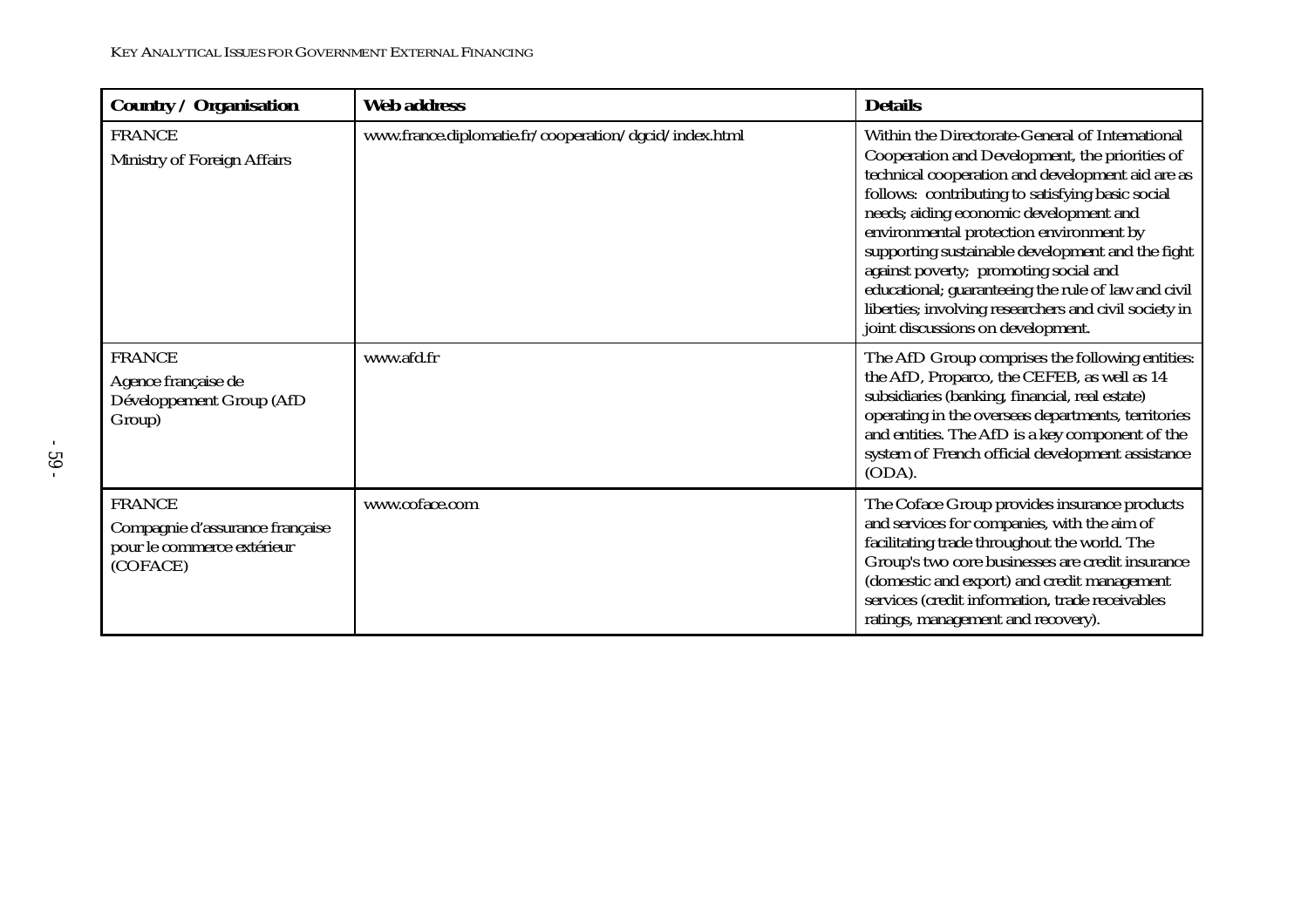| <b>Country / Organisation</b>                                                             | <b>Web address</b>                                  | <b>Details</b>                                                                                                                                                                                                                                                                                                                                                                                                                                                                                                                                                         |
|-------------------------------------------------------------------------------------------|-----------------------------------------------------|------------------------------------------------------------------------------------------------------------------------------------------------------------------------------------------------------------------------------------------------------------------------------------------------------------------------------------------------------------------------------------------------------------------------------------------------------------------------------------------------------------------------------------------------------------------------|
| <b>GERMANY</b><br>Federal Ministry for Economic Co-<br>operation and Development<br>(BMZ) | www.bmz.de/en/index.htm                             | The Federal Ministry for Economic Cooperation<br>and Development is responsible for planning and<br>implementing the German government's<br>development policy. Its mission relates mainly to<br>the following areas: contributing to the design of<br>the global framework; developing bilateral and<br>multilateral support strategies, and supporting<br>our partner countries' development programmes<br>and projects; supporting development<br>cooperation programmes of nongovernmental<br>organizations; aid evaluation and monitoring of<br>the use of funds. |
| <b>GERMANY</b><br><b>German Agency for Technical</b><br>Cooperation (GTZ)                 | www.gtz.de/english                                  | The German Agency for Technical Cooperation<br>is a government-owned corporation for<br>international cooperation with worldwide<br>operations.<br>GTZ has been operating as a service company in<br>international development cooperation since<br>1975. The primary goal of GTZ's work is to<br>improve the living and working conditions of<br>people in the partner countries and sustain the<br>natural basis for life.                                                                                                                                           |
| <b>GERMANY</b><br><b>German Development Bank (KfW)</b>                                    | www.kfw.de/EN/Entwicklungszusammenarbeit/Inhalt.jsp | Under the Financial Cooperation between the<br>Federal Republic of Germany and developing<br>countries, KfW, on behalf of the German<br>government, finances investments and project-<br>related consultancy services to expand social,<br>economic and industrial infrastructure and to<br>protect the environment and natural resources.<br>KfW appraises the eligibility of projects for<br>financing according to development-policy<br>criteria, assists the partner countries in<br>implementing them, and evaluates their success<br>after they are completed.  |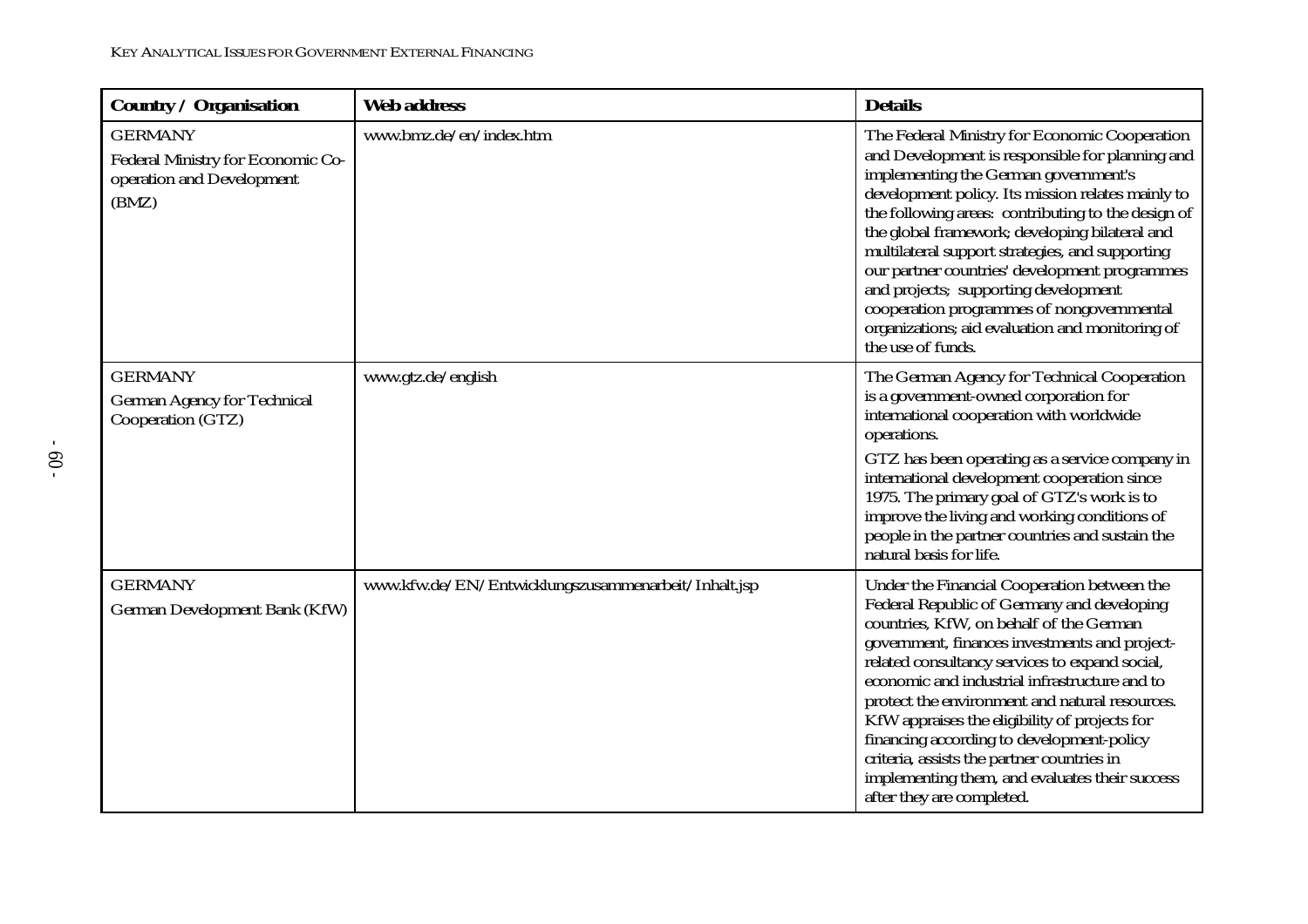| <b>Country / Organisation</b>                                          | <b>Web address</b>                       | <b>Details</b>                                                                                                                                                                                                                                                                                                                                                                                                                                                                                                            |
|------------------------------------------------------------------------|------------------------------------------|---------------------------------------------------------------------------------------------------------------------------------------------------------------------------------------------------------------------------------------------------------------------------------------------------------------------------------------------------------------------------------------------------------------------------------------------------------------------------------------------------------------------------|
| <b>GERMANY</b><br><b>HERMES Kreditversicherungs-</b><br>AG             | www.hermes-kredit.com/aga/eng/index.html | The management of the official export guarantee<br>scheme is delegated to a consortium consisting of<br>HERMES Kreditversicherungs-AG and PwC<br>Deutsche Revision AG. These companies have<br>been appointed and authorised to make and<br>receive all declarations pertaining to export<br>guarantees on behalf of the Federal Government.<br>HERMES acts as the leading partner in this<br>consortium.                                                                                                                 |
| <b>GREECE</b><br>Ministry of Foreign Affairs                           | www.mfa.gr                               | The International Cooperation Department<br>(Hellenic Aid) of the MFA is responsible for the<br>Hellenic Republic Development Cooperation<br>programme. International humanitarian and<br>development cooperation aims at bridging the<br>gap between developed and developing countries<br>by means of enhancing the development efforts<br>of developing countries.                                                                                                                                                     |
| <b>GREECE</b><br><b>Export Credit Insurance</b><br>Organisation (ECIO) | www.oaep.gr/english_init.htm             | The Export Credit Insurance Organisation<br>(ECIO) is an autonomous legal entity in private<br>law, it is a non-profit organization that is<br>supervised by the Ministry of National Economy.<br>ECIO insures, against commercial and political<br>risks of non-payment, the export credits granted<br>by Greek exporters to foreign buyers abroad who<br>buy Greek products, services, or even projects.<br>ECIO also insures, against political risks, the<br>investments undertaken abroad by Greek<br>entrepreneurs. |
| <b>IRELAND</b><br><b>Department of Foreign Affairs</b>                 | www.irlgov.ie/iveagh                     | The Development Co-operation Division is<br>responsible for the administration of the Irish<br>overseas aid programme and for the conduct of<br>Irish development policy.                                                                                                                                                                                                                                                                                                                                                 |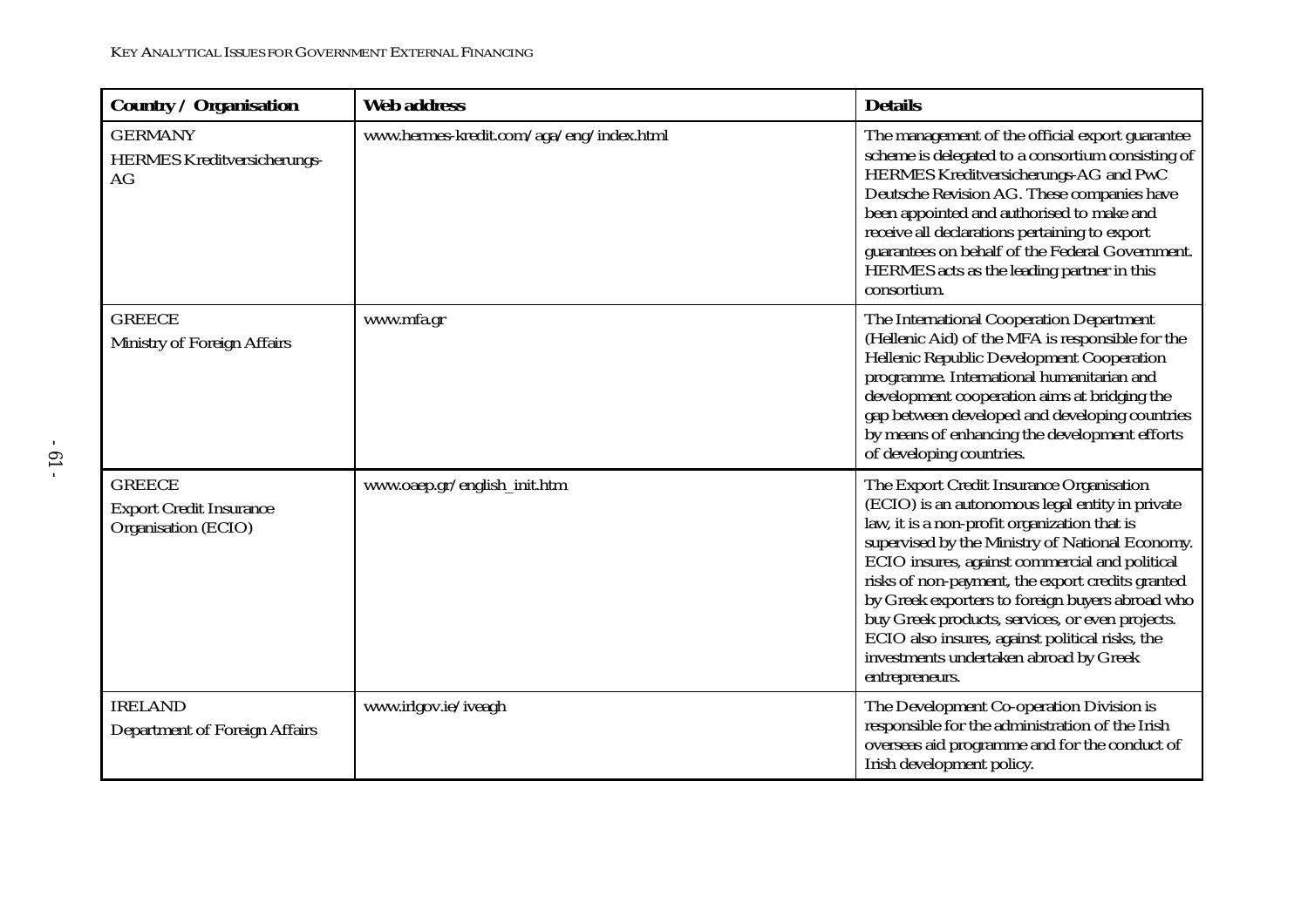| <b>Country / Organisation</b>                                                                  | <b>Web address</b>                          | <b>Details</b>                                                                                                                                                                                                                                                                                                                                                                                     |
|------------------------------------------------------------------------------------------------|---------------------------------------------|----------------------------------------------------------------------------------------------------------------------------------------------------------------------------------------------------------------------------------------------------------------------------------------------------------------------------------------------------------------------------------------------------|
| <b>ITALY</b><br>Ministry of Foreign Affairs                                                    | www.esteri.it/eng/foreignpol/coop/index.htm | The MFA is responsible for the Italian<br>Development Cooperation programme.                                                                                                                                                                                                                                                                                                                       |
| <b>ITALY</b><br>Sezione Speciale per<br>l'Assicurazione del Credito<br>all'Esportazione (SACE) | www.isace.it/portale/home.asp?l=eng         | SACE is the Italian Institute for foreign trade<br>insurances. It is an economic public entity having<br>its own legal status and operational and financial<br>autonomy.<br>SACE is authorised to insure and re-insure<br>political, economic and commercial risks inherent<br>to the international transactions of Italian<br>companies.                                                          |
| <b>JAPAN</b><br><b>Ministry of Foreign Affairs</b>                                             | www.mofa.go.jp/policy/oda                   | MOFA is responsible for Japan's Official<br>Development Assistance programmes.                                                                                                                                                                                                                                                                                                                     |
| <b>JAPAN</b><br>Japan International Cooperation<br>Agency                                      | www.jica.go.jp/english                      | JICA is responsible for the technical cooperation<br>aspect of Japan's ODA programmes. Technical<br>cooperation is aimed at the transfer of technology<br>and knowledge that can serve the socio-economic<br>development of the developing countries. JICA<br>carries out a variety of programmes to support<br>the nation building of developing countries<br>through such technical cooperation. |
| <b>JAPAN</b><br>Nippon Export and Investment<br><b>Insurance (NEXI)</b>                        | http://nexi.go.jp/e/index.html              | NEXI, as a specialized Export Credit Agency,<br>reduces risks with Japanese 'export', 'foreign'<br>investment' and 'overseas finance' and secures<br>the overseas business of Japanese companies.                                                                                                                                                                                                  |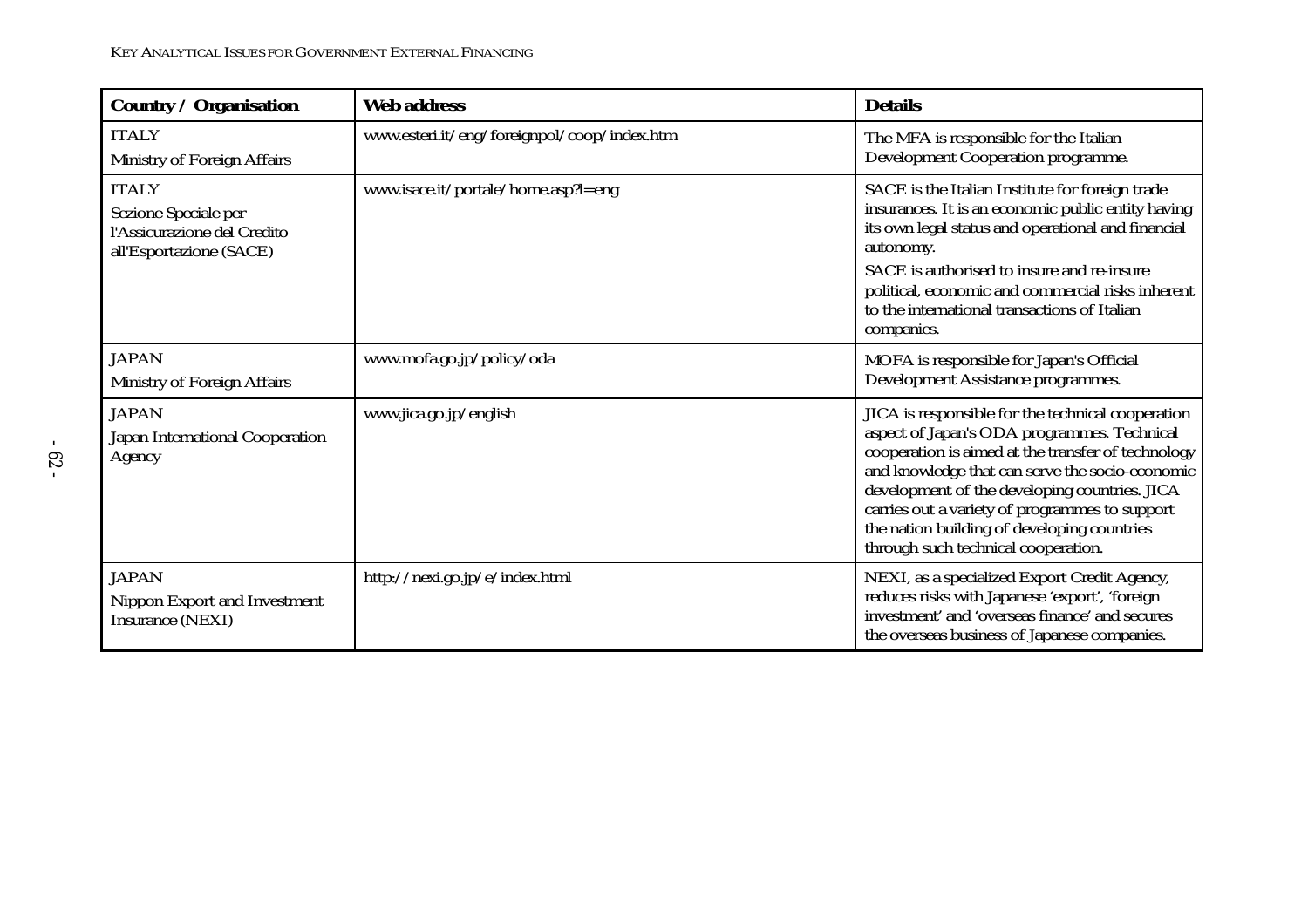| <b>Country / Organisation</b>                               | <b>Web address</b>               | <b>Details</b>                                                                                                                                                                                                                                                                                                                                                                                                                                                                                                                                     |
|-------------------------------------------------------------|----------------------------------|----------------------------------------------------------------------------------------------------------------------------------------------------------------------------------------------------------------------------------------------------------------------------------------------------------------------------------------------------------------------------------------------------------------------------------------------------------------------------------------------------------------------------------------------------|
| <b>JAPAN</b><br>Japan Bank for International<br>Cooperation | www.jbic.go.jp/english/index.php | The purpose of JBIC is to contribute to the<br>sound development of Japan and the<br>international economy and community through<br>undertaking lending and other financial<br>operations: for the promotion of Japanese<br>exports, imports or Japanese economic activities<br>overseas; for the stability of international<br>financial order; and for economic and social<br>development or economic stability in developing<br>areas; in accordance with the principle that it shall<br>not compete with commercial financial<br>institutions. |
| <b>LUXEMBOURG</b><br><b>Lux Development</b>                 | www.lux-development.lu           | Lux-Development is the development<br>cooperation agent for almost all the bilateral<br>projects financed by the government of<br>Luxembourg, and for Luxembourg's emergency<br>relief work.                                                                                                                                                                                                                                                                                                                                                       |
| <b>LUXEMBOURG</b><br>Office du Ducroire                     | www.ducroire.lu                  | The <i>Office du Ducroire</i> is a publicly-owned<br>establishment enjoying the legal personality. It is<br>placed under the authority of the Ministry for<br>Finances. The secretariat of the Office du Ducroire<br>is attached to the Chamber of Commerce.<br>The <i>Office du Ducroire</i> aim at supporting<br>international economic and financial relations in<br>the interest of Luxembourg, mainly by the<br>acceptance of risks in the field of exports, the<br>imports and international investments.                                    |
| <b>NETHERLANDS</b><br>Ministry of Foreign Affairs           | www.minbuza.nl/english           | The MFA is responsible for the Dutch<br><b>Development Cooperation programme.</b>                                                                                                                                                                                                                                                                                                                                                                                                                                                                  |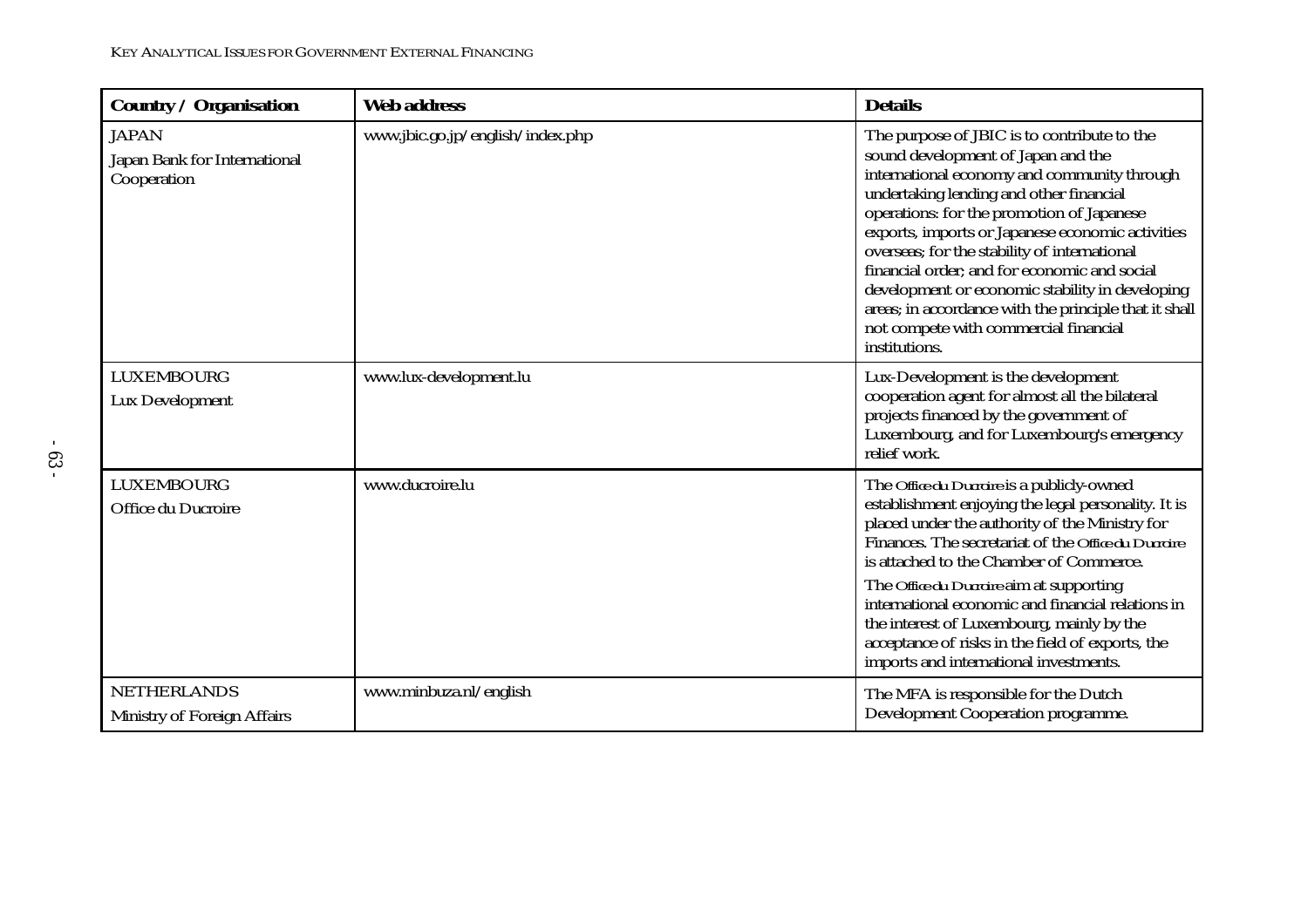| <b>Country / Organisation</b>                                                               | <b>Web address</b>                       | <b>Details</b>                                                                                                                                                                                                                                                               |
|---------------------------------------------------------------------------------------------|------------------------------------------|------------------------------------------------------------------------------------------------------------------------------------------------------------------------------------------------------------------------------------------------------------------------------|
| <b>NETHERLANDS</b><br><b>Atradius</b>                                                       | www.atradius.com                         | Late 2001, former Gerling Credit Insurance<br>Group and international credit insurer NCM<br>merged. This combination, which was known as<br>GERLING NCM for a short period of time, has<br>been renamed into Atradius on 1 <sup>st</sup> January 2004.                       |
|                                                                                             |                                          | On behalf of the Dutch Ministry of Economic<br>Affairs, and for emerging markets where no<br>cover is possible under the regular export credit<br>insurance, Atradius can help Dutch companies -<br>specifically those who export capital goods and<br>construction.         |
| <b>NEW ZEALAND</b><br>New Zealand Agency for<br><b>International Development</b><br>(NZAID) | www.nzaid.govt.nz                        | NZAID, a semi-autonomous agency of the<br>Ministry of Foreign Affairs & Trade, replaces the<br>New Zealand Development Assistance<br>(NZODA). It supports economic and social<br>development in developing countries, especially<br>in the South Pacific and Asia regions    |
| <b>NORWAY</b><br>Ministry of Foreign Affairs                                                | www.mfa.no/ud/engelsk                    | The MFA is responsible for the Norwegian<br><b>International Development programme</b>                                                                                                                                                                                       |
| <b>NORWAY</b><br>Norwegian Agency for<br><b>Development Cooperation</b><br>(NORAD)          | htpp://norad.no/default.asp?V_DOC_ID=244 | NORAD's purpose is to assist developing<br>countries in their efforts to achieve lasting<br>improvements in political, economic and social<br>conditions for the entire population within the<br>limits imposed by the natural environment and<br>the natural resource base. |
| <b>NORWAY</b><br>Norwegian Guarantee Institute for<br><b>Export Credits (GIEK)</b>          | www.giek.no/default.asp?Language=E       | GIEK is the central governmental agency<br>responsible for furnishing guarantees and<br>insurance of export credits. The primary function<br>of the Institute is to promote export of<br>Norwegian goods and services and Norwegian<br>investment abroad.                    |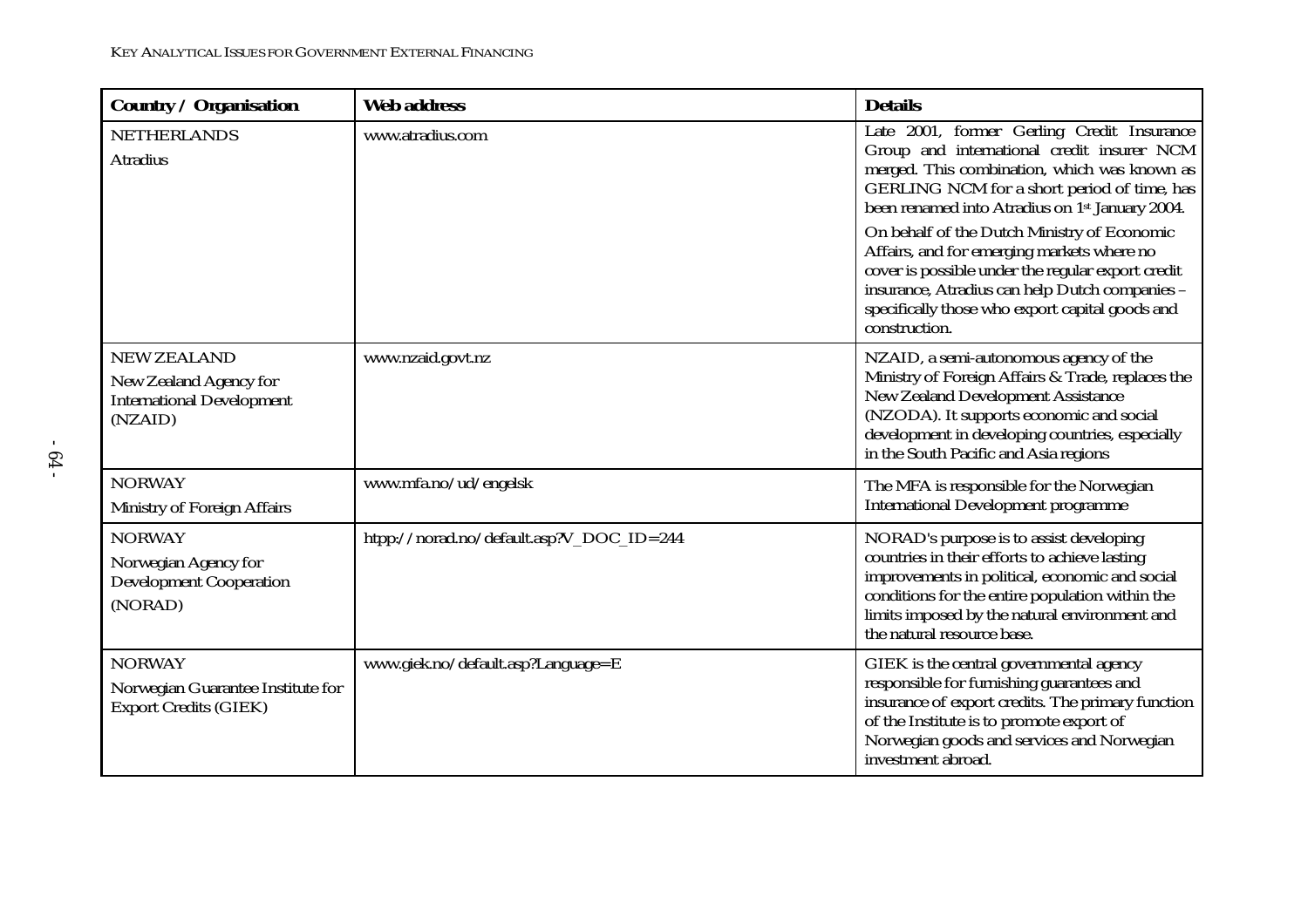| <b>Country / Organisation</b>                                                          | <b>Web address</b>               | <b>Details</b>                                                                                                                                                                                                                                                                                                                                                                                                                                                |
|----------------------------------------------------------------------------------------|----------------------------------|---------------------------------------------------------------------------------------------------------------------------------------------------------------------------------------------------------------------------------------------------------------------------------------------------------------------------------------------------------------------------------------------------------------------------------------------------------------|
| <b>PORTUGAL</b><br>Portuguese Institute for<br><b>Development Assistance</b><br>(IPAD) | www.ipad.mne.gov.pt/inicio.htm   | IPAD results from the recent merge of the<br>Portuguese Cooperation Institute (ICP) with the<br>Portuguese Development Support Agency<br>(APAD) and exerts its activities under the<br>supervision of the Foreign Affairs Minister. This<br>merge aims at providing a unique structure to<br>formulate cooperation policy and its financing, so<br>far respectively attributed to ICP and APAD.<br>IPAD is the central instrument in development              |
|                                                                                        |                                  | cooperation policy. Its main purpose is to<br>improve Portuguese assistance and ensure its<br>reinforcement within cooperation policy and the<br>fulfilment of international commitments assumed<br>by the Portuguese State.                                                                                                                                                                                                                                  |
| <b>PORTUGAL</b><br>Companhia de Seguro de Créditos<br>(COSEC)                          | www.cosec.pt/english/Default.htm | COSEC are entrusted with management of the<br>Portuguese State Guarantee with regard to the<br>cover of credit and bond risks and of Portuguese<br>investment overseas, where there are hazards of<br>political, monetary or natural causes.                                                                                                                                                                                                                  |
|                                                                                        |                                  | COSEC provide the Government with technical<br>support relating to export credit and overseas<br>investment insurance, both at the domestic level<br>and in the sphere of works carried out by the<br>relevant international agencies.                                                                                                                                                                                                                        |
| <b>SPAIN</b><br>Spanish Agency for International<br><b>Cooperation (AECI)</b>          | www.aeci.es                      | The Spanish Agency for International Cooperation is<br>appointed to the MFA through the State Secretariat<br>for International Cooperation & Latin America<br>(SECIPI). It is the technical body responsible for the<br>design, execution and management of co-operation<br>projects and programmes, directly with its own<br>resources, or through collaboration (conventions and<br>agreements) with other national and international<br>agencies and NGOs. |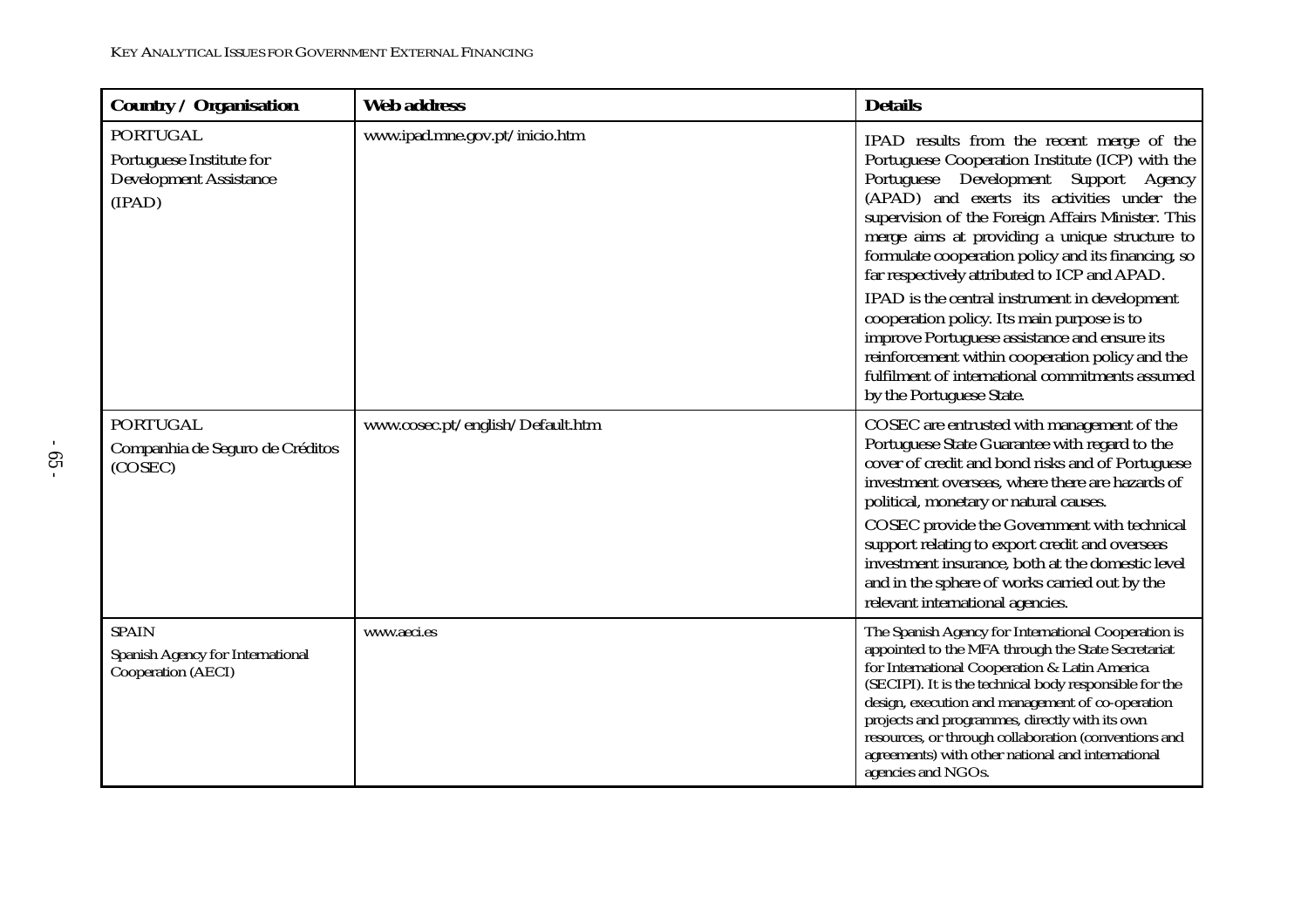| <b>Country / Organisation</b>                                                                    | <b>Web address</b>                       | <b>Details</b>                                                                                                                                                                                                                                                                                                                        |
|--------------------------------------------------------------------------------------------------|------------------------------------------|---------------------------------------------------------------------------------------------------------------------------------------------------------------------------------------------------------------------------------------------------------------------------------------------------------------------------------------|
| <b>SPAIN</b><br><b>Spanish Company for Export</b><br>Credit Guarantee (CESCE)                    | www.ipyme.org/temas/financia/cesce.htm   | CESCE is a joint public/private sector company<br>in charge of providing default insurance to<br>Spanish companies selling products an/or<br>services to foreign Governments and/or<br>companies.                                                                                                                                     |
| <b>SPAIN</b><br>Instituto de Crédito Official (ICO)                                              | www.ico.es/public/en/portada/index.html  | ICO is a corporate state-owned entity under the<br>Ministry of Economy and it has the legal status of<br>a credit institution and is defined as the State's<br><b>Financial Agency.</b><br>ICO provides medium and long term financing<br>to Spanish Government and private enterprises<br>operating domestically or internationally. |
| <b>SWEDEN</b><br><b>Swedish International</b><br><b>Development Cooperation Agency</b><br>(Sida) | www.sida.se/Sida/jsp/Crosslink.jsp?d=160 | Sida is the Swedish government agency dealing<br>with bilateral international development<br>cooperation and the major part of the<br>cooperation with Central an Eastern Europe.<br>Sida's task is to create conditions conducive to<br>change and to socially, economically and<br>environmentally sustainable development.         |
| <b>SWEDEN</b><br><b>Swedish Export Credits Guarantee</b><br>Board (EKN)                          | www.ekn.se                               | EKN is a governmental agency that, in return for<br>a premium, provides companies, banks and other<br>financial institutions with state-backed guarantees<br>against losses incurred in export transactions and<br>foreign investment.                                                                                                |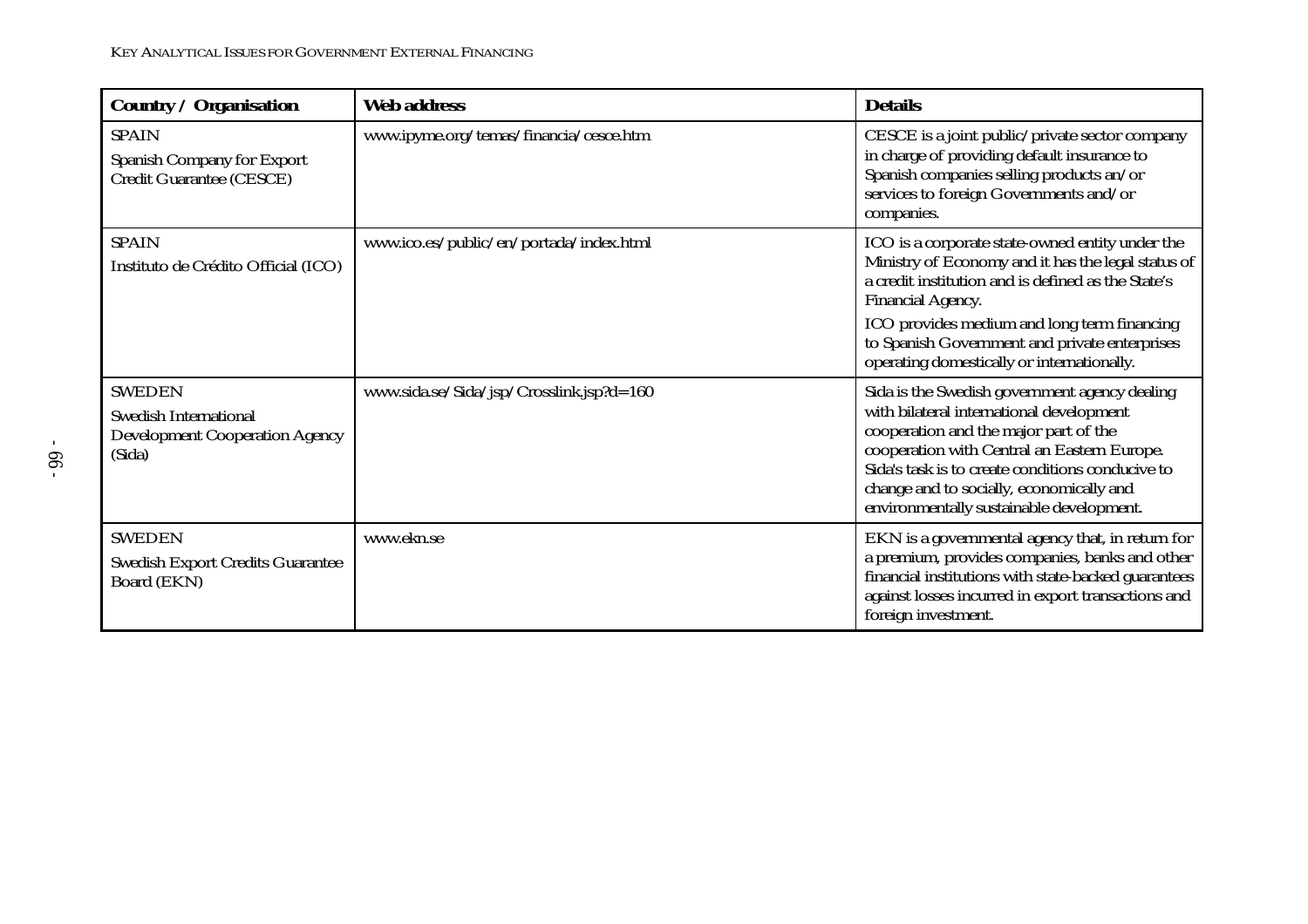| <b>Country / Organisation</b>                                                                                      | <b>Web address</b>             | <b>Details</b>                                                                                                                                                                                                                                                                                                                                                                                                                                       |
|--------------------------------------------------------------------------------------------------------------------|--------------------------------|------------------------------------------------------------------------------------------------------------------------------------------------------------------------------------------------------------------------------------------------------------------------------------------------------------------------------------------------------------------------------------------------------------------------------------------------------|
| <b>SWITZERLAND</b><br><b>State Secretary for Economic</b><br>Affairs (SECO)<br><b>Swiss Agency for Development</b> | www.seco-admin.ch/e_index.html | The State Secretary for Economic Affairs<br>(SECO) shares responsibility for the formulation<br>of Swiss policy on cooperation with developing<br>countries with the Swiss Agency for<br>Development and Cooperation (SDC), a division<br>of the Federal Department of Foreign Affairs.                                                                                                                                                              |
| and Cooperation (SDC)                                                                                              | www.deza.admin.ch              | Together, these two bodies determine what path<br>Switzerland's multilateral policy is to follow,<br>mainly in the form of contributions made to the<br>development countries, channelled through such<br>international organisations as the World Bank,<br>the regional development banks, and the<br>specialised agencies of the United Nations. As far<br>as bilateral aid is concerned, SECO and SDC<br>each has its own area of responsibility. |
| <b>SWITZERLAND</b><br><b>Swiss Export Risk Guarantee</b><br>(ERG)                                                  | www.swiss-erg.com/e/index.htm  | ERG, a legally dependent self-supporting fund of<br>the Swiss Federal Government, is the instrument<br>of export promotion and support of small and<br>medium sized enterprises.                                                                                                                                                                                                                                                                     |
| <b>UNITED KINGDOM</b><br><b>Department for International</b><br>Development (DFID)                                 | www.dfid.gov.uk                | DFID is the British government department<br>responsible for promoting development and the<br>reduction of poverty. The government elected in<br>May 1997 increased its commitment to<br>development by strengthening the department<br>(formerly the Overseas Development<br>Administration) and increasing its budget.                                                                                                                             |
| <b>UNITED KINGDOM</b><br><b>Export Credits Guarantee</b><br>Department (ECGD)                                      | www.ecgd.gov.uk                | The Export Credits Guarantee Department is the<br>UK's official export credit agency. It is a separate<br>Government Department reporting to the<br>Secretary of State for Trade and Industry.                                                                                                                                                                                                                                                       |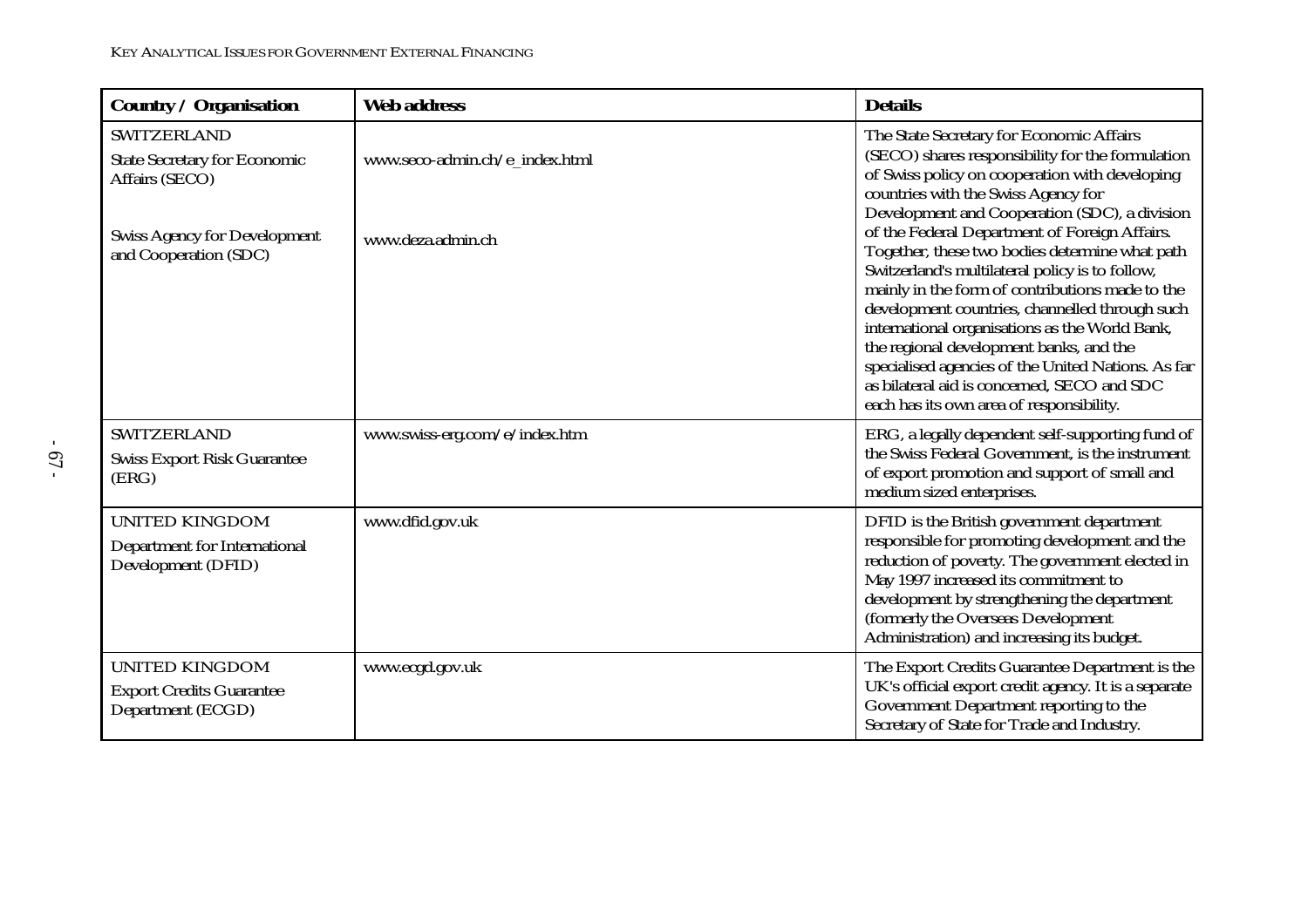| <b>Country / Organisation</b>                                                          | <b>Web address</b> | <b>Details</b>                                                                                                                                                                                                                                                                                                                                                                                                                                                                            |
|----------------------------------------------------------------------------------------|--------------------|-------------------------------------------------------------------------------------------------------------------------------------------------------------------------------------------------------------------------------------------------------------------------------------------------------------------------------------------------------------------------------------------------------------------------------------------------------------------------------------------|
| <b>UNITED STATES</b><br><b>US Agency for International</b><br>Development (USAID)      | www.usaid.gov      | USAID is an independent federal government<br>agency that receives overall foreign policy<br>guidance from the Secretary of State. The agency<br>works in six principal areas crucial to achieving<br>both sustainable development and advancing U.S.<br>foreign policy objectives: 1. Economic growth<br>and agricultural development; 2. Population,<br>health and nutrition; 3. Environment; 4.<br>Democracy and governance; 5. Education and<br>training; 6. Humanitarian assistance. |
| <b>UNITED STATES</b><br><b>Export-Import Bank of the United</b><br>States (Ex-Im Bank) | www.exim.gov       | Ex-Im Bank, a government held corporation,<br>provides guarantees of working capital loans for<br>U.S. exporters, guarantees the repayment of loans<br>or makes loans to foreign purchasers of U.S.<br>goods and services and provides credit insurance<br>against non-payment by foreign buyers for<br>political or commercial risk.                                                                                                                                                     |

Source: OECD and government websites, 2002-2004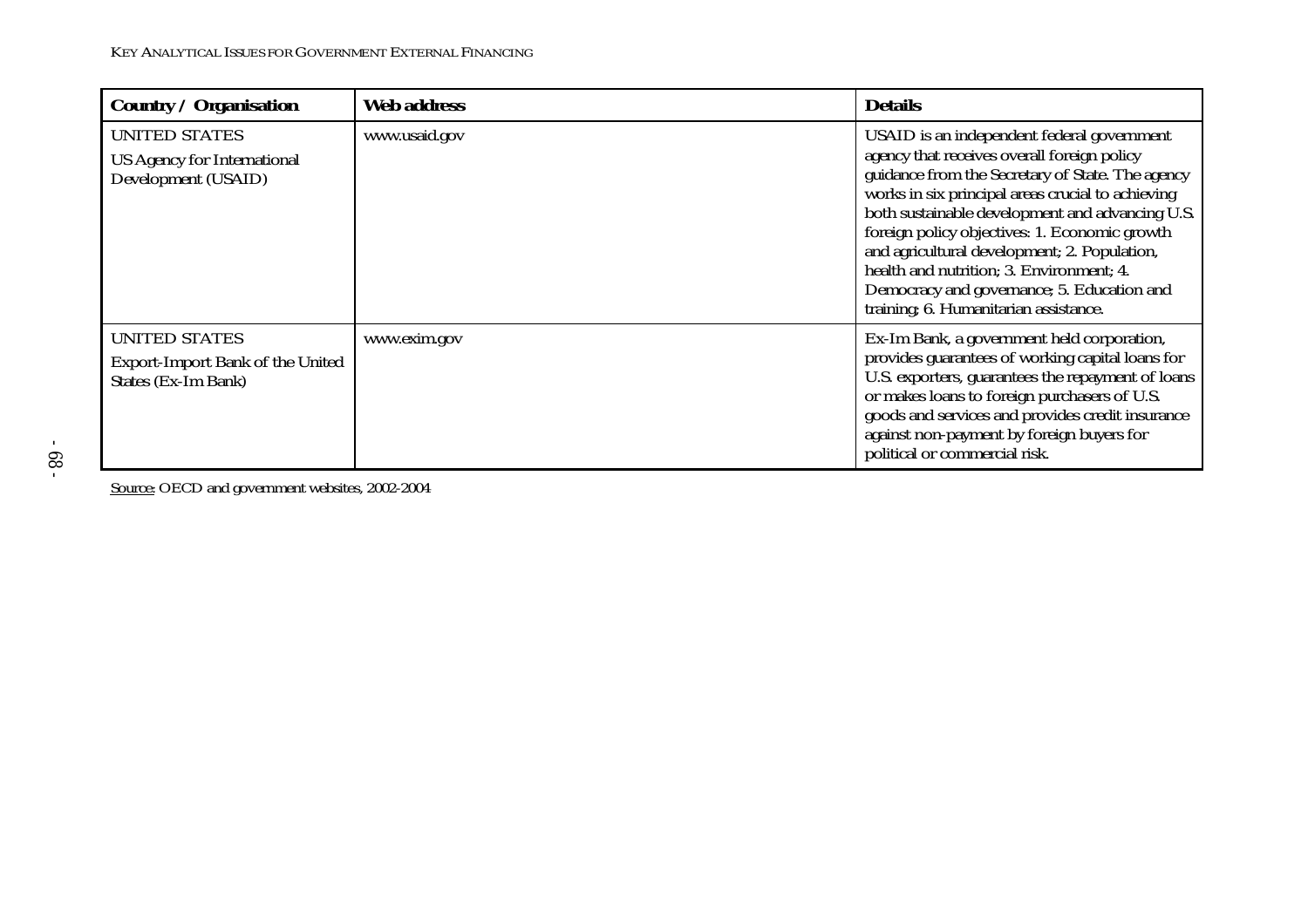# **Annex 4: Bibliography**

- Adams, Christopher S. and Bevan, David L. (2001) *Fiscal Policy Design in Low-Income Countries*, prepared for UNU/WIDER Project Meetings November 2000, Revised March.
- Bhinda, Nils, Griffith-Jones, Stephany, Leape, Jonathan, Martin, Matthew et al (1999) *Private Capital Flows to Africa: Perceptions and Reality*, The Netherlands, Fondad.
- Bulir, Ales and Hammann, A. Javier (2001) *How Volatile and Unpredictable Are Aid Flows, and What Are the Policy Implications?*, International Monetary Fund Working Paper 167, Washington DC, October.
- Bulir, Ales and Lane, Timothy (2002) *Aid and Fiscal Management*, International Monetary Fund Working Paper WP/02/112, Washington DC, June.
- Chang, Charles C., Fernandez-Arias, Eduardo and Serven, Louis (1998) *Measuring Aid Flows: A New Approach*, World Bank.
- Chang, Hyun-sik, Fell, Arthur M. and Laird, Michael (1999) *A Comparison of Management Systems for Development Co-operation on OECD/DAC Members*, OECD, Development Co-operation Directorate, DCD(99)6, July.
- Clemens, Michael and Radelet, Stephen (2003) *The Millennium Challenge Account: How Much Is Too Much, How Long Is Long Enough?* CGD Working Paper 23, Centre for Global Development, Washington DC, February.
- Durbarry, Ramesh, Gemmel, Norman and Greenaway David (1998) *New Evidence on the Impact of Foreign Aid on Economic Growth*, CREDIT Research Paper No. 98/8, Centre for Research in Economic Development and International Trade, Nottingham.
- Foster, Mick and Fozzard, Adrian (2000) *Aid and Public Expenditure: A Guide*, Working Paper 141, Overseas Development Institute, London, October.
- Foster, Mick and Leavy, Jennifer (2001) *The Choice of Financial Aid Instruments*, Working Paper 158, Overseas Development Institute, London, October.
- Gomanee, Karuna, Girma, Sourafel and Morrissey, Oliver (2003) *Searching for Aid Threshold Effects: Aid, Growth and the Welfare of the Poor*, CREDIT Research Paper No. 03/15, Centre for Research in Economic Development and International Trade, Nottingham, September.
- Hadjimichael, Michael T., Ghura, Dhaneshwar, Muhleisen, Martin, Nord, Roger and Ucer, E. Murat (1995), *Sub-Saharan Africa: Growth, Savings and Investment, 1986-93*, IMF Occasional Paper No. 118, International Monetary Fund, Washington DC, January 1.
- Hansen, Henrik, and Tarp, Finn (2000), *Aid Effectiveness Disputed*, Journal of International Development 12, pp. 375-98.
- International Development Association (2001) *IDA Eligibility, Terms and Graduation Policies*, World Bank, Washington DC, January.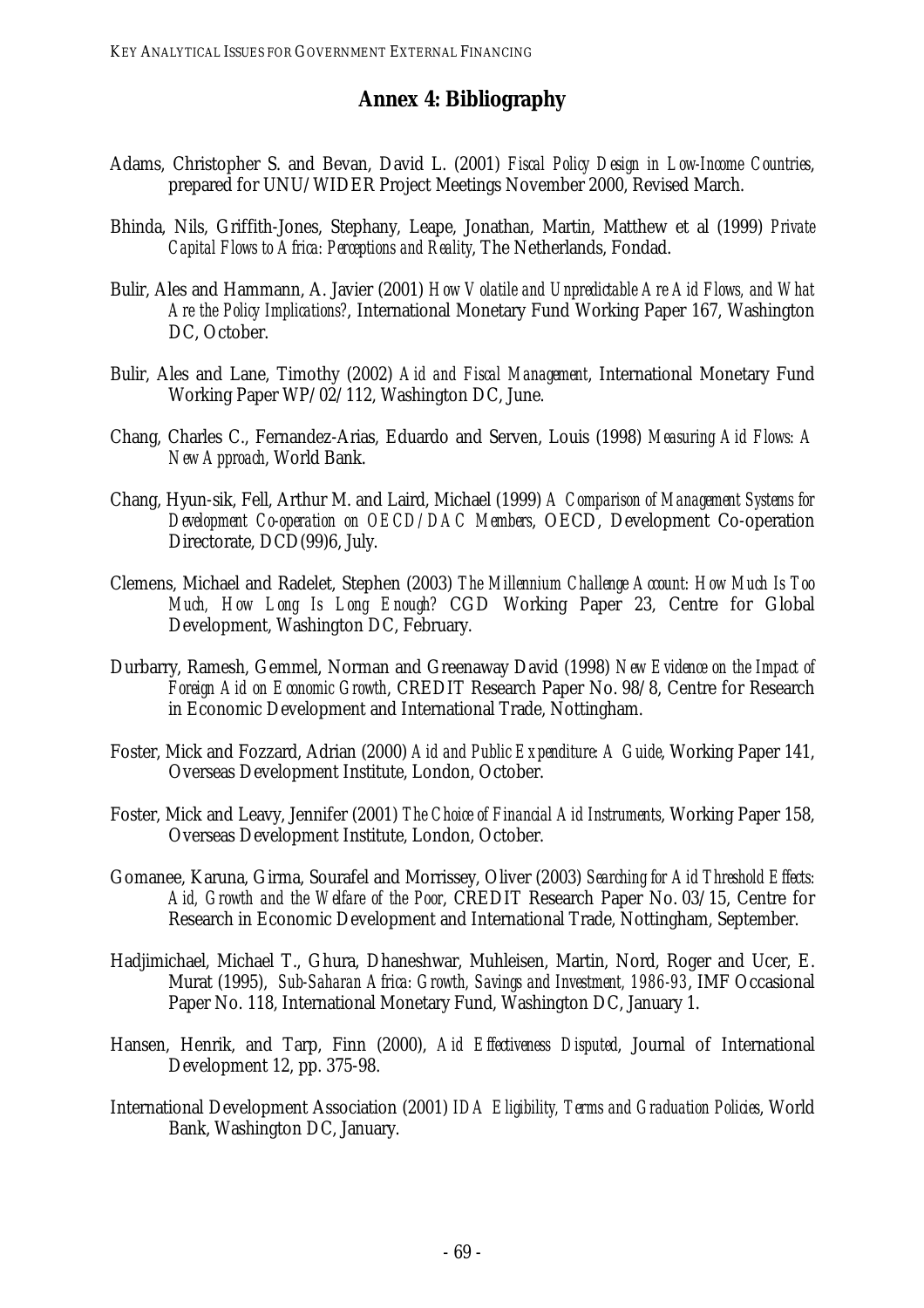### International Monetary Fund

(1993) *Balance of Payments Manual, Fifth Edition*, Washington DC.

(1995) *Limits on External Debt or Borrowing in Fund Arrangements*, Washington DC, September 1.

(1996) *Limits on External Debt or Borrowing in Fund Arrangements, Proposed Change in Implementation of the Revised Guidelines*, Washington DC, April 8.

(1998) *External Evaluation of the ESAF*, EBAP/98/8, Washington DC, January.

#### HIPC CBP

(2000) *Maputo Declaration of HIPC Finance Ministers*, Debt Relief International, London, November.

(2001) *London I Declaration of HIPC Finance Ministers*, Debt Relief International, London, May.

(2002) *London II Declaration of HIPC Finance Ministers*, Debt Relief International, London, March.

(2002) *Washington Declaration of HIPC Finance Ministers*, Debt Relief International, London, September.

- Lensink, Robert and White, Howard (1999) *Assessing Aid: a Manifesto for the 21<sup>st</sup> Century?* SIDA Evaluation Report no. 99/17:13, Swedish International Development Cooperation Agency, Stockholm, March.
- Martin, Matthew (2000) *Financing Poverty Reduction in the Heavily Indebted Poor Countries: Beyond HIPC II*, Debt Relief International, London, October.

Martin, Matthew and Johnson, Alison (2001) *Implementing the Enhanced HIPC Initiative: Key Issues for HIPC Governments*, Debt Relief International, London, Publication No. 2.

- McGillivray, Mark and Morrissey, Oliver (2000), *Aid Fungibility in Assessing Aid: Red Herring or True Concern?* Journal of International Development 12, pp 413-428.
- Organisation for Economic Co-operation and Development (OECD) (2001) *Development Co-operation 2000 Report*, the Development Assistance Committee (DAC) Journal, Paris.

(2001) *Export Credit Financing Systems in OECD Member Countries and non-Member Countries*, Paris, France.

- Tarp, Finn (Editor) and Hjertholm, Peter (Editorial Assistant) (2000) *Foreign Aid and Development: Lessons Learnt and Directions for the Future*, Routledge, London and New York.
- United Nations Conference for Trade and Development (2000) *The Least Developed Countries 2000 Report*, United Nations, New York and Geneva.
- Vilanova, Juan Carlos and Martin, Matthew (2001) *The Paris Club*, Debt Relief International, Publication No. 3, London,.
- White Howard (1999) *Dollars, Dialogue and Development: An Evaluation of Swedish Programme Aid*, Swedish International Development Agency, Stockholm.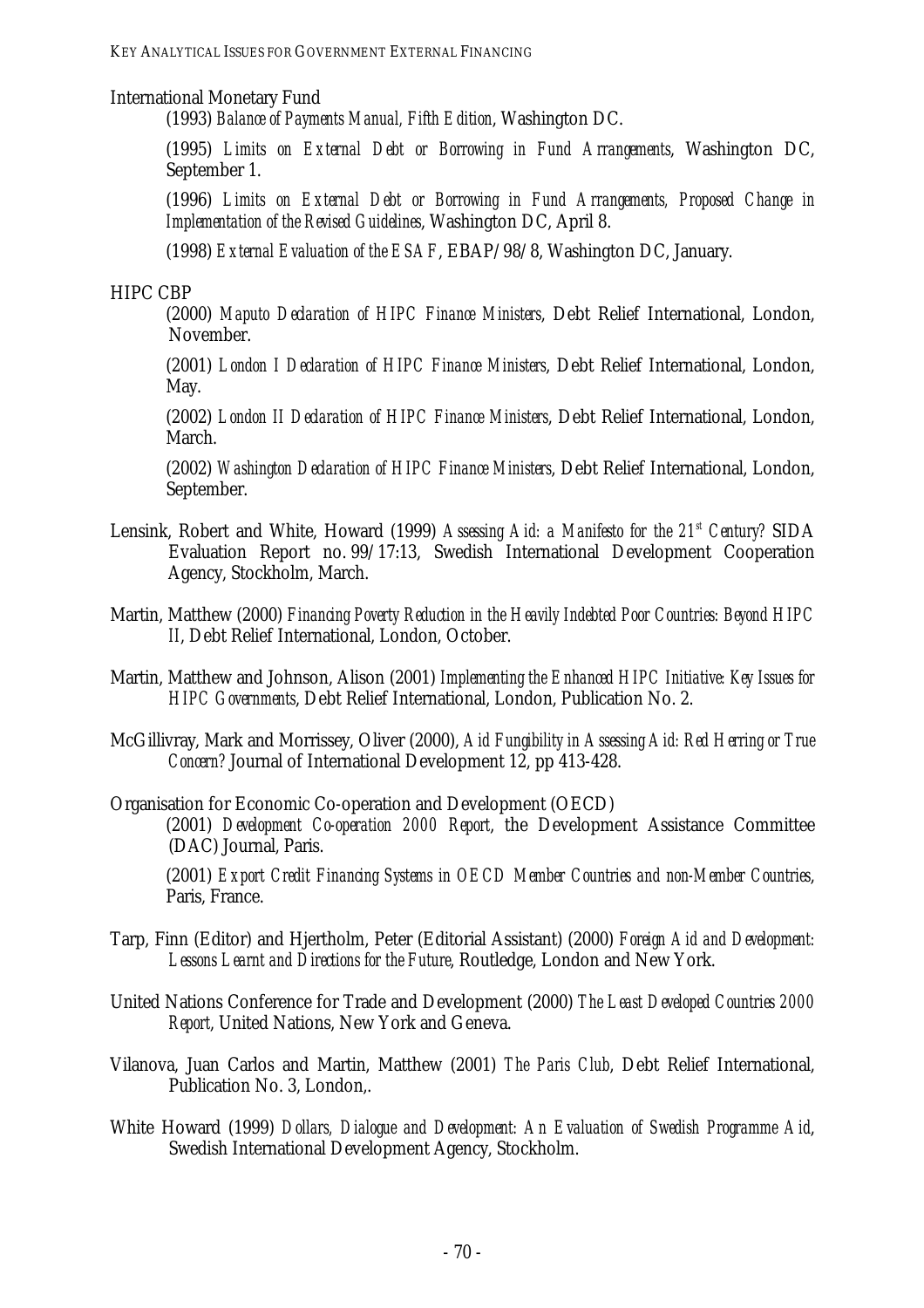## World Bank

(1998) *Assessing Aid: What Works, What Doesn't and Why*, World Bank, Washington, DC.

(1999) *Guidelines Procurement under IBRD Loans and IDA Credits*, World Bank, Washington, DC, January.